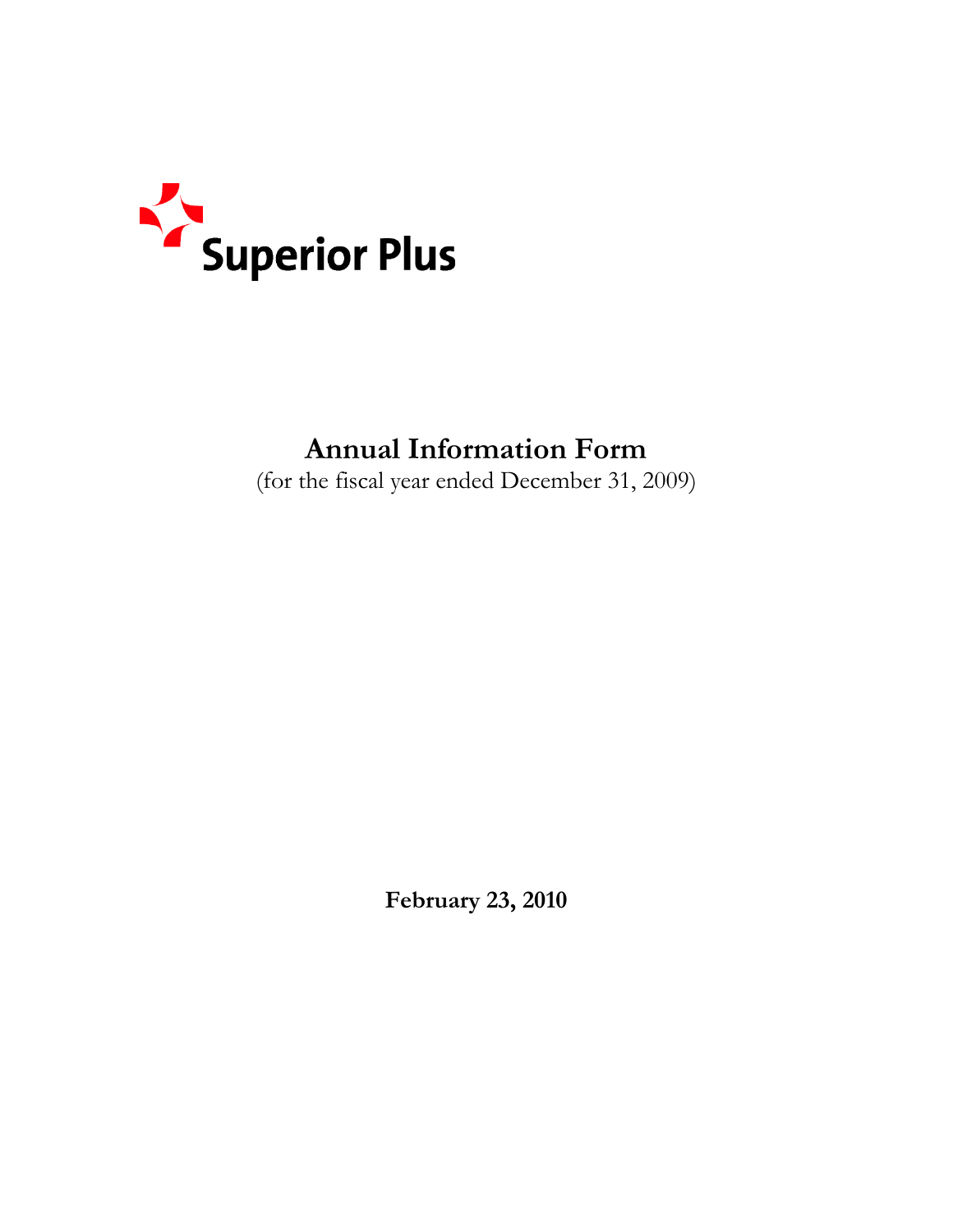# TABLE OF CONTENTS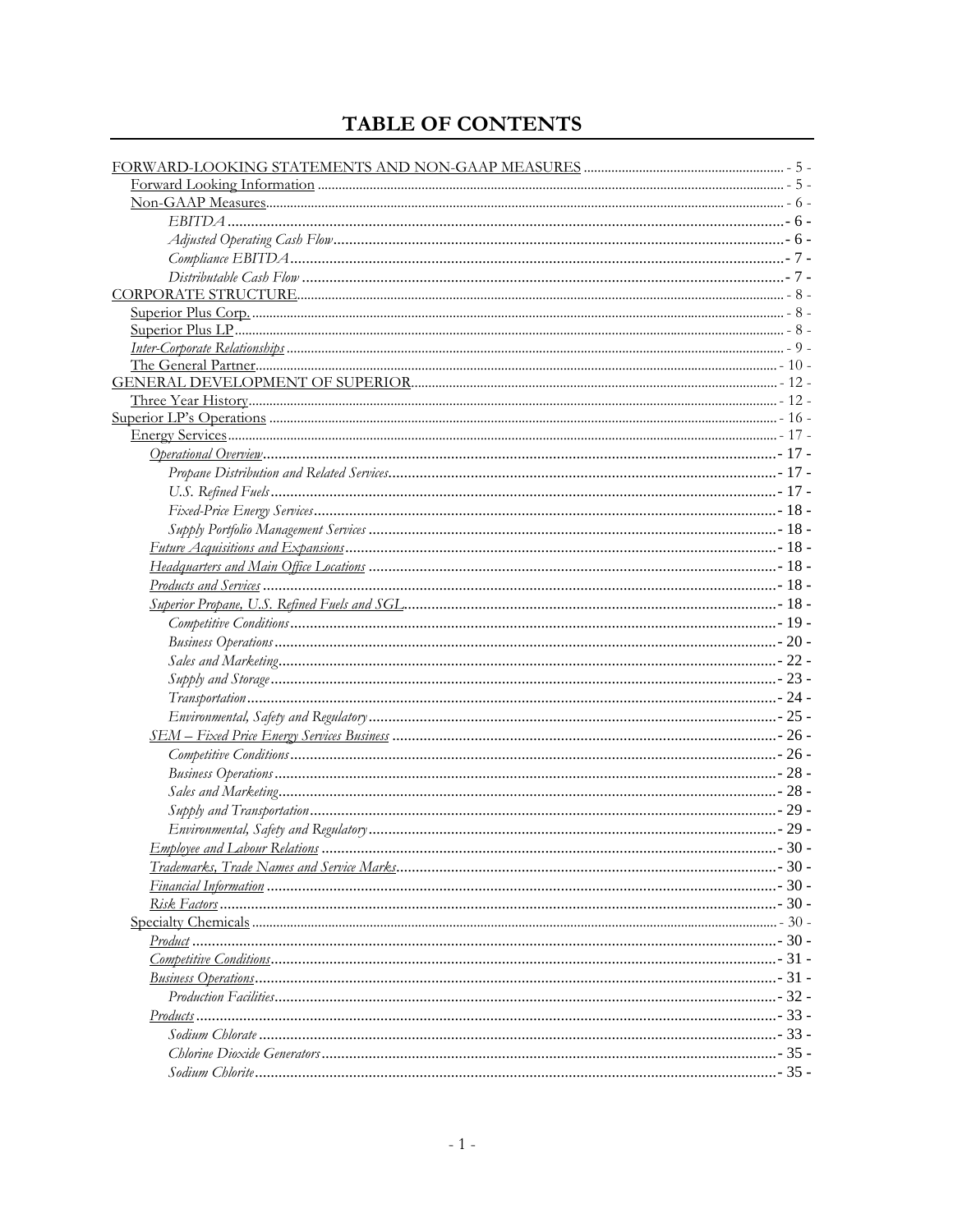| ـ 48 - سيستنسب المستنسب المستنسب المستنسب المستنسب المستنسب المستنسب المستنسب المستنسب المستنسب والمستنسر المستنسر |  |
|--------------------------------------------------------------------------------------------------------------------|--|
|                                                                                                                    |  |
|                                                                                                                    |  |
|                                                                                                                    |  |
|                                                                                                                    |  |
|                                                                                                                    |  |
|                                                                                                                    |  |
|                                                                                                                    |  |
|                                                                                                                    |  |
|                                                                                                                    |  |
|                                                                                                                    |  |
|                                                                                                                    |  |
|                                                                                                                    |  |
|                                                                                                                    |  |
|                                                                                                                    |  |
|                                                                                                                    |  |
|                                                                                                                    |  |
|                                                                                                                    |  |
|                                                                                                                    |  |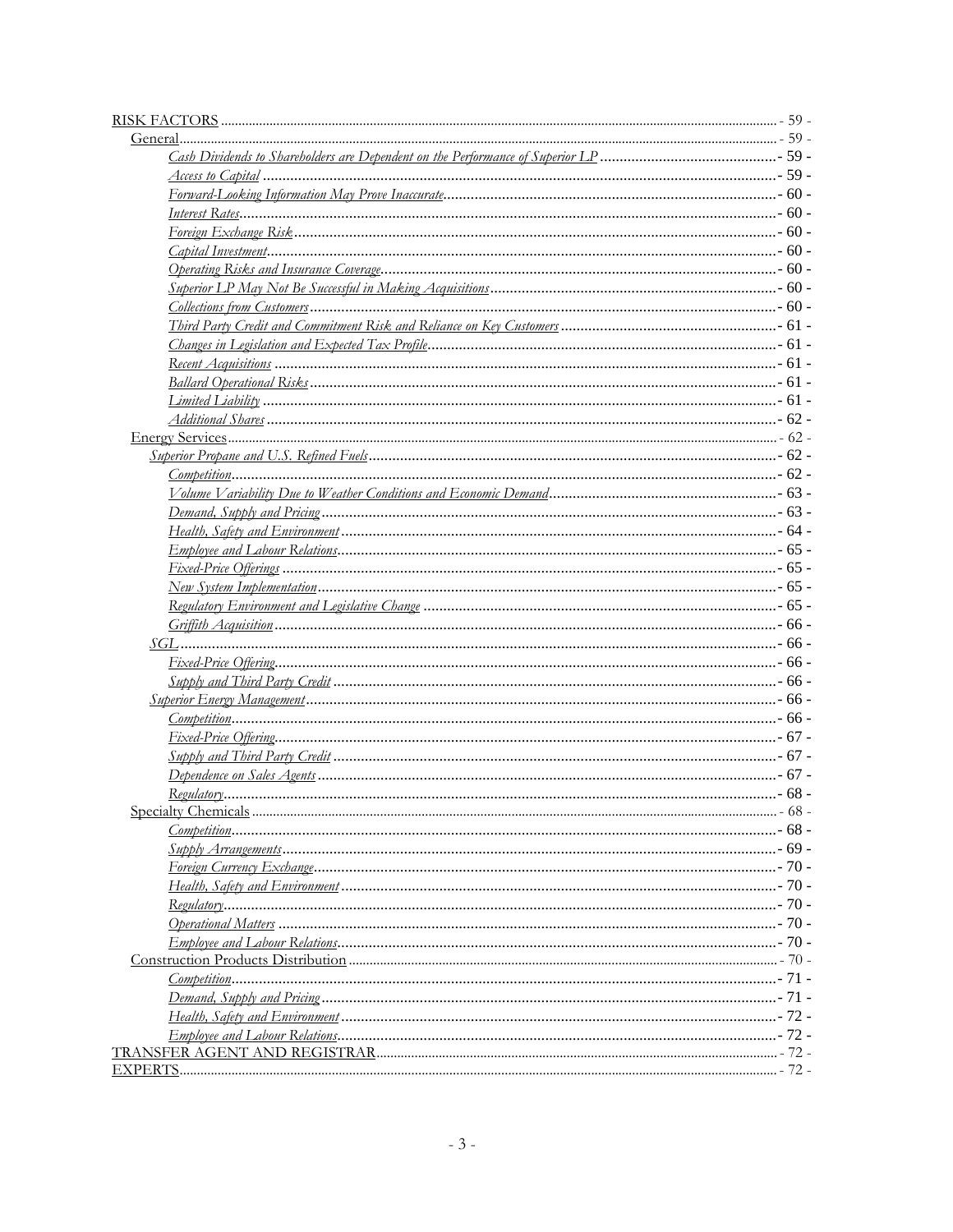**In this Annual Information Form, all dollar figures are in Canadian dollars, unless otherwise indicated.**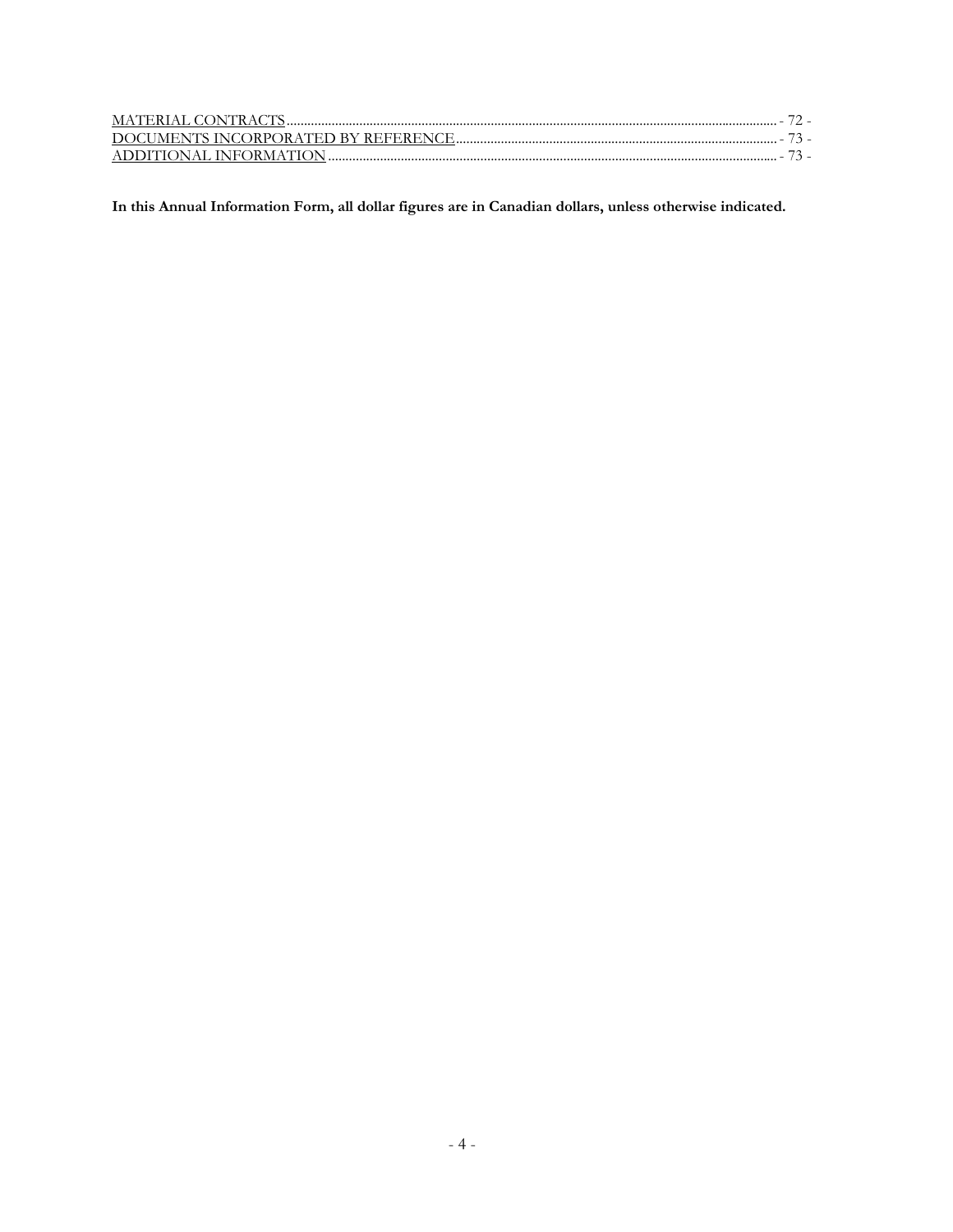# **FORWARD-LOOKING STATEMENTS AND NON-GAAP MEASURES**

#### **Forward Looking Information**

Certain information included or incorporated by reference herein is forward-looking, within the meaning of applicable Canadian securities laws. Forward-looking information includes, without limitation, statements regarding the future financial position, business strategy, budgets, litigation, projected costs, capital expenditures, financial results, adjusted operating cash flow, EBITDA from operations, taxes, and plans and objectives of or involving Superior Plus Corp. ("Superior" or the "Corporation") or Superior Plus LP ("Superior LP" or the "Partnership"). Much of this information can be identified by looking for words such as "believe", "expects", "expected", "will", "intends", "projects", "anticipates", "estimates", "continues" or similar words. Forward-looking information in this Annual Information Form ("AIF") includes, but is not limited to future economic conditions, financial positions, business strategy and objectives, capital expenditures, taxes and plans, dividend strategy, sodium chlorate demand, regulatory compliance costs, and acquisition integration plans. Superior and Superior LP believe the expectations reflected in such forward-looking information are reasonable but no assurance can be given that these expectations will prove to be correct and such forward-looking information should not be unduly relied upon.

Forward-looking information is based on various assumptions. Those assumptions are based on information currently available to Superior, including information obtained from third party industry analysts and other third party sources and include, the historic performance of Superior's businesses, current business and economic trends, availability and utilization of tax basis, currency, exchange and interest rates, trading data, cost estimates and the other assumptions set forth below.

Forward-looking information is not a guarantee of future performance and involves a number of risks and uncertainties some of which are described herein. Such forward-looking information necessarily involves known and unknown risks and uncertainties, which may cause Superior's or Superior LP's actual performance and financial results in future periods to differ materially from any projections of future performance or results expressed or implied by such forward-looking information. These risks and uncertainties include but are not limited to the risks identified in this AIF under the heading "Risk Factors" and in Superior's most recent Annual Management's Discussion and Analysis. Any forward-looking information made is provided as of the date hereof and, except as required by law, neither Superior nor Superior LP undertakes any obligation to publicly update or revise such information to reflect new information, subsequent or otherwise.

With respect to forward-looking information contained in this AIF, and in addition to other assumptions identified in this AIF, we have made the following assumptions regarding, among other things:

#### **Corporate**

- The economic conditions in Canada and the United States are expected to improve in 2010 compared to 2009;
- Superior continues to attract capital and obtain financing on acceptable terms;
- The foreign currency exchange rate is expected to average 1.05 in 2010 on all unhedged foreign currency transactions;
- Financial and physical counterparties continue to fulfill their obligations to Superior;
- Regulatory authorities do not impose any new regulations impacting Superior;
- The 2010 average floating interest rate and floating debt is expected to increase modestly compared to 2009; and
- U.S. cash taxes for 2010 are expected to be minimal in 2010 as a result of the tax basis associated with the completion of the Port Edwards project.

#### **Energy Services**

- Average temperatures across Canada and the north-eastern United States are expected to be consistent with the most recent five-year average;
- Total propane and refined fuel sales volumes compared to 2009 are anticipated to increase due to increased economic activity and resulting demand;
- Wholesale propane and refined fuel prices will not significantly impact demand for propane and refined fuels and related services;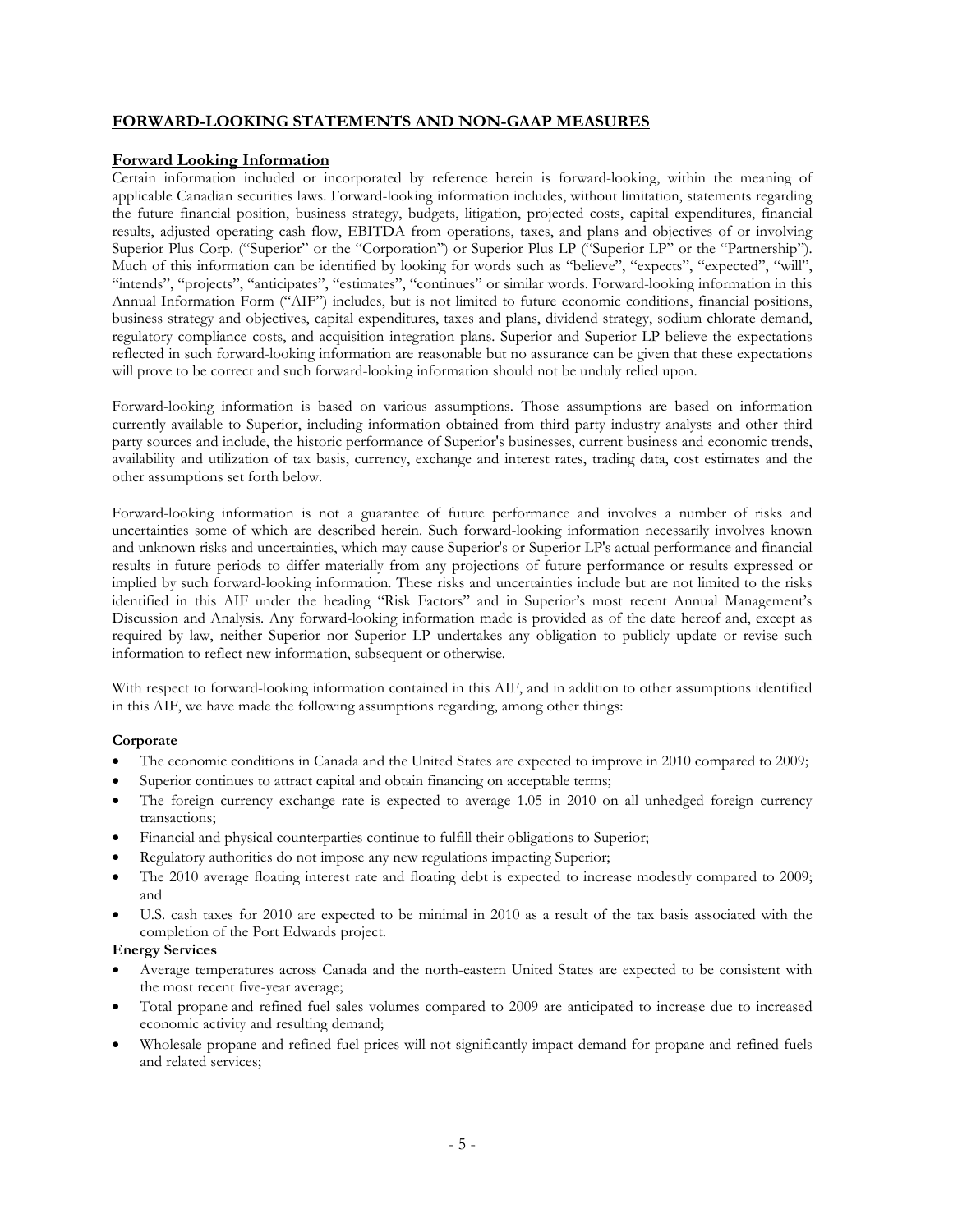- Wholesale trading and fixed-price services gross profits will be consistent with 2009 assuming normal volatility in the wholesale markets;
- SEM is able to access sales channel agents on acceptable contract terms;
- Natural gas markets in Ontario, Quebec and British Columbia will provide growth opportunities for SEM; and
- The commercial electricity market in Ontario and the retail electricity market in the north-eastern United States is expected to provide additional growth opportunities for SEM.

#### **Specialty Chemicals**

- Supply and demand fundamentals for sodium chlorate will be stronger than in 2009, resulting in increased sales volumes for 2010;
- Chloralkali/potassium revenue will be higher than 2009 due to the completion of the expansion of the Port Edwards project in late 2009 and increased economic activity resulting in increased sales volumes for 2010; and

• ERCO Worldwide's average plant utilization is expected to be approximately 80-90%.

#### **Construction Products Distribution**

- Sales volumes in 2010 compared to 2009 are expected to modestly improve due to positive leading indicators in new home residential activity in both Canada and the United States; and
- Sales volumes for industrial insulation products in 2010 will be consistent with the prior year while commercial volumes in 2010 will be lower due to reduced commercial economic activity compared to the prior year.

# **Non-GAAP Measures**

#### **EBITDA**

EBITDA represents earnings before interest, taxes, depreciation, amortization and other non-cash expenses, and is used by Superior to assess its consolidated results and the results of its operating divisions. Superior believes measures of EBITDA are followed by the investment community and therefore provide useful information. The term EBITDA does not have a standardized meaning prescribed by the Canadian generally accepted accounting principles ("GAAP") and therefore Superior's calculation of EBITDA may differ from similar calculations used by comparable entities. See "General Development of Superior - The Conversion". EBITDA of Superior's operating businesses may be referred to as EBITDA from operations. The most directly comparable measure to EBITDA from operations that is calculated in accordance with GAAP is net earnings. Net earnings is reconciled to EBITDA from operations in the Management's Discussion and Analysis of Superior for the twelve months ended December 31, 2009.

#### **Adjusted Operating Cash Flow**

Adjusted operating cash flow is equal to cash flow from operating activities as defined by Canadian GAAP, adjusted for changes in non-cash working capital and customer acquisition costs. Superior may deduct or include additional items to its calculation of adjusted operating cash flow; these items would generally, but not necessarily, be items of a non-recurring nature. Adjusted operating cash flow is the main performance measure used by management and investors to evaluate the performance of Superior. Readers are cautioned that adjusted operating cash flow is not a defined performance measure under Canadian GAAP. Superior's calculation of adjusted operating cash flow may differ from similar calculations used by other issuers and is therefore unlikely to be comparable to similar measures presented by other issuers. Adjusted operating cash flow represents cash flow generated by Superior that is available for, but not necessarily limited to, changes in working capital requirements, investing activities and financing activities of Superior.

The seasonality of Superior's individual quarterly results must be assessed in the context of annualized adjusted operating cash flow. Adjustments recorded by Superior as part of its calculation of adjusted operating cash flow include, but are not limited to, the impact of the seasonality of Superior's businesses, principally Superior Propane and the U.S. Refined Fuels business (as defined herein), by adjusting for non-cash working capital items, thereby eliminating the impact of the timing between the recognition and collection/payment of Superior's revenues and expense, which can differ significantly from quarter to quarter. Adjustments are also made to reclassify the cash flows related to natural gas and electricity customer acquisition costs in a manner consistent with the income statement recognition of these costs.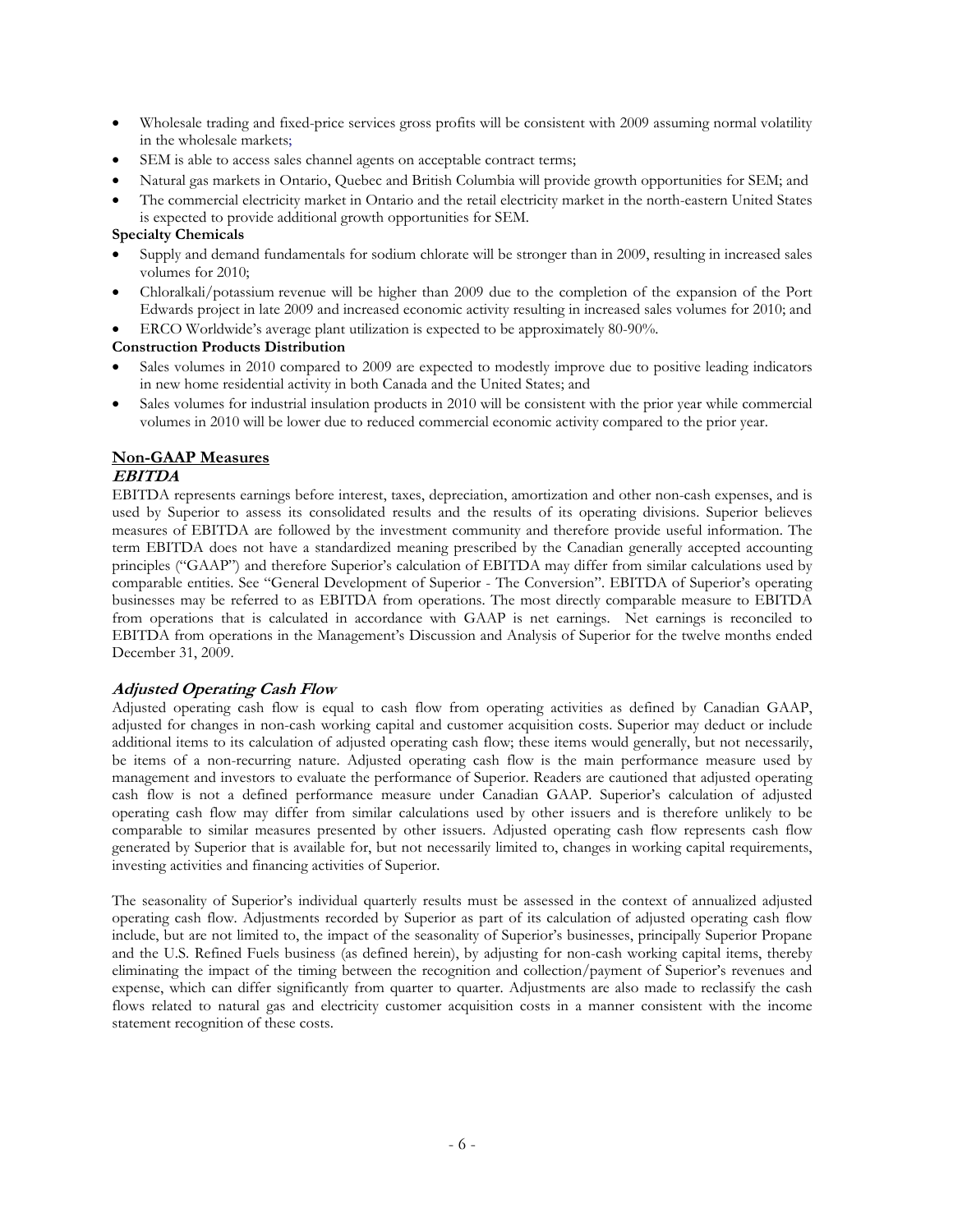#### **Compliance EBITDA (compliance EBITDA)**

Compliance EBITDA represents earnings before interest, taxes, depreciation, amortization and other non-cash expenses calculated on a 12 month trailing basis giving pro forma effect to acquisitions and divestitures and is used by Superior to calculate its debt covenants and other credit information. Compliance EBITDA is not a defined performance measure under GAAP. Superior's calculation of compliance EBITDA may differ from similar calculations used by comparable entities. The most directly comparable measure to compliance EBITDA that is calculated in accordance with GAAP is net earnings. Net earnings is reconciled to compliance EBITDA in Superior's 2009 Annual Financial Statements for the twelve months ended December 31, 2009 (See Note 13). Compliance EBITDA is referred to as EBITDA in Superior's 2009 Annual Financial Statements for the twelve months ended December 31, 2009.

#### **Distributable Cash Flow**

Distributable cash flow was a financial measure previously reported by Superior. In the fourth quarter of 2008, as a result of Superior's conversion to a corporation, management discontinued the use of this financial measure to evaluate the performance of Superior, the measure is now only used to calculate Superior's debt covenants. Management now focuses on the financial measure of adjusted operating cash flow. The primary difference between these measures is the focus and disclosure of capital expenditures. Superior has provided disclosure of adjusted operating cash flow on a comparative basis. Distributable cash flow is not a defined performance measure under GAAP. Superior's calculation of distributable cash flow may differ from similar calculations used by comparable entities.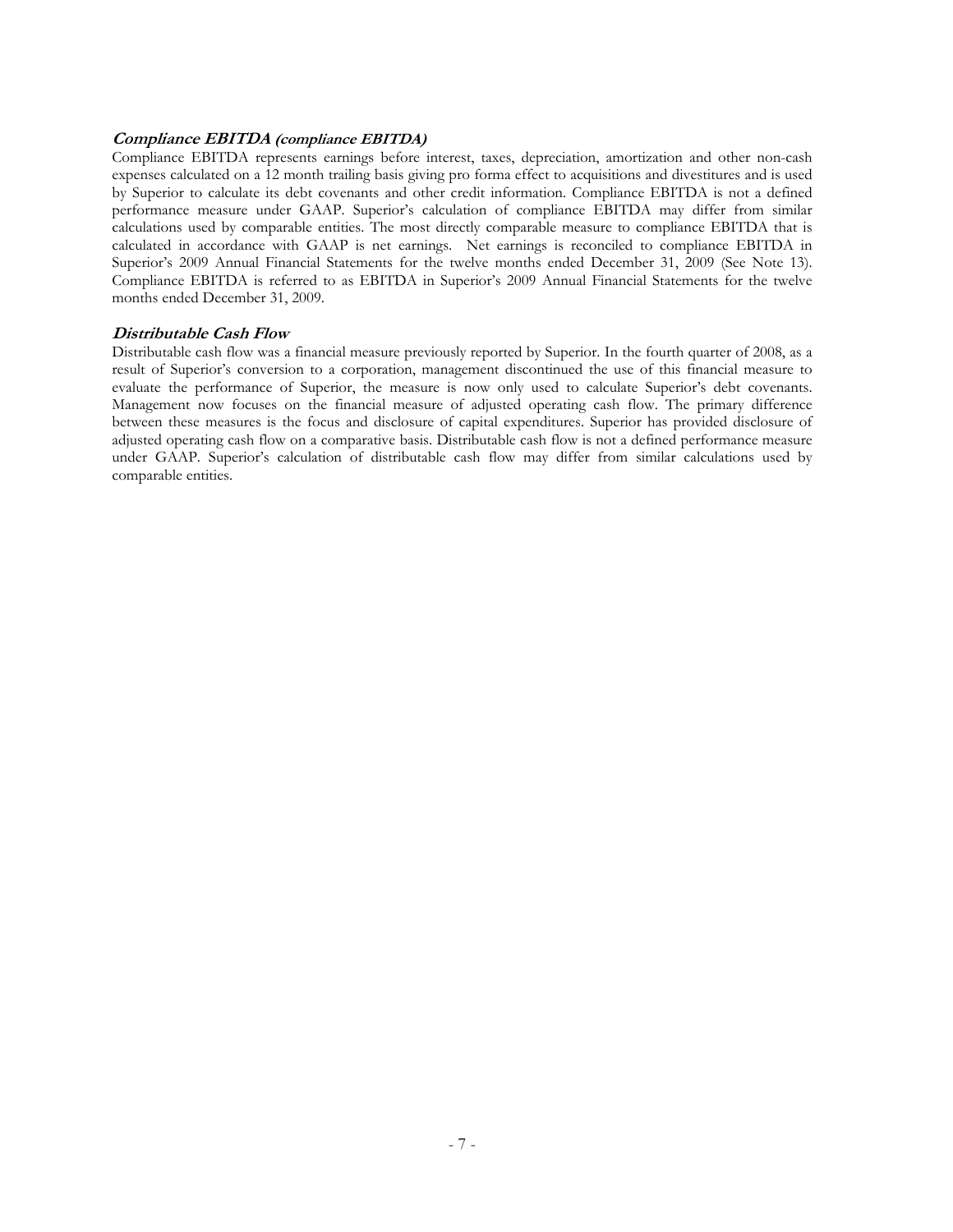# **CORPORATE STRUCTURE**

#### **Superior Plus Corp.**

Superior Plus Income Fund (the "Fund"), the predecessor to the Corporation, was a limited purpose, unincorporated trust established under the laws of the Province of Alberta by a Declaration of Trust made as of August 2, 1996, as amended and restated most recently on December 31, 2008 (the "Declaration of Trust"). On February 26, 2003, the name of the Fund was changed from Superior Propane Income Fund to Superior Plus Income Fund. On October 7, 2003, the Declaration of Trust was amended and restated in connection with the governance reorganization of the Fund, which included the elimination of individual trustees and the appointment of Computershare Trust Company of Canada as trustee of the Fund ("Computershare" or the "Trustee"). On September 30, 2006, the Fund was further reorganized (the "Reorganization") such that its business would be conducted by Superior LP and related entities rather than Superior Plus Inc. and related entities. On December 31, 2008, the Fund completed a corporate conversion (the "Conversion") by way of a plan of arrangement ("Arrangement Agreement") involving, among others, the Fund and Ballard Power Systems Inc. ("Ballard") and was renamed "Superior Plus Corp.". See "General Development of Superior".

The head and registered office of Superior is located at Suite 1400, 840 – 7th Avenue SW, Calgary, Alberta T2P 3G2.

Superior owns all of the Class A limited partnership units of Superior Plus LP ("Superior LP") and all of the common shares of Superior General Partner Inc. Superior's investments in Superior LP were financed by share equity and 5.75% convertible unsecured subordinated debentures due December 31, 2012 and convertible at \$36.00 per share (the "5.75% Debentures"), 5.85% convertible unsecured subordinated debentures due October 31, 2015 and convertible at \$31.25 per share (the "5.85% Debentures"), and 7.5% convertible unsecured subordinated debentures due December 31, 2014 (the "7.5% Debentures"), (collectively, the "Debentures"). Superior pays dividends to its shareholders ("Shareholders"), from the income received on its investment in Superior LP, after payment of Superior's expenses and interest payments to the holders of Debentures of the Corporation ("Debentureholders").

# **Superior Plus LP**

Superior LP was formed pursuant to a Partnership Agreement dated September 17, 2006 and a Declaration filed under the *Limited Partnerships Act* (Ontario) on September 19, 2006 with its initial general partner being Superior General Partner Limited and its initial limited partner being the Fund. As a result of the Reorganization, Superior Plus Inc. became the general partner, and the Fund the limited partner, of Superior LP. As a result of the Conversion, Superior Plus Corp. became the limited partner of Superior LP. On January 1, 2009, as a result of an amalgamation of Superior Plus Inc. and Superior Plus Administration Inc., the amalgamated corporation, Superior General Partner Inc. became the general partner of Superior LP ("General Partner"). Superior LP was initially established to carry on the propane distribution business, the specialty chemicals business, the construction products distribution business and the fixed-price energy services business, in addition to other related businesses and such other businesses as the directors of Superior may determine, including all activities ancillary thereto.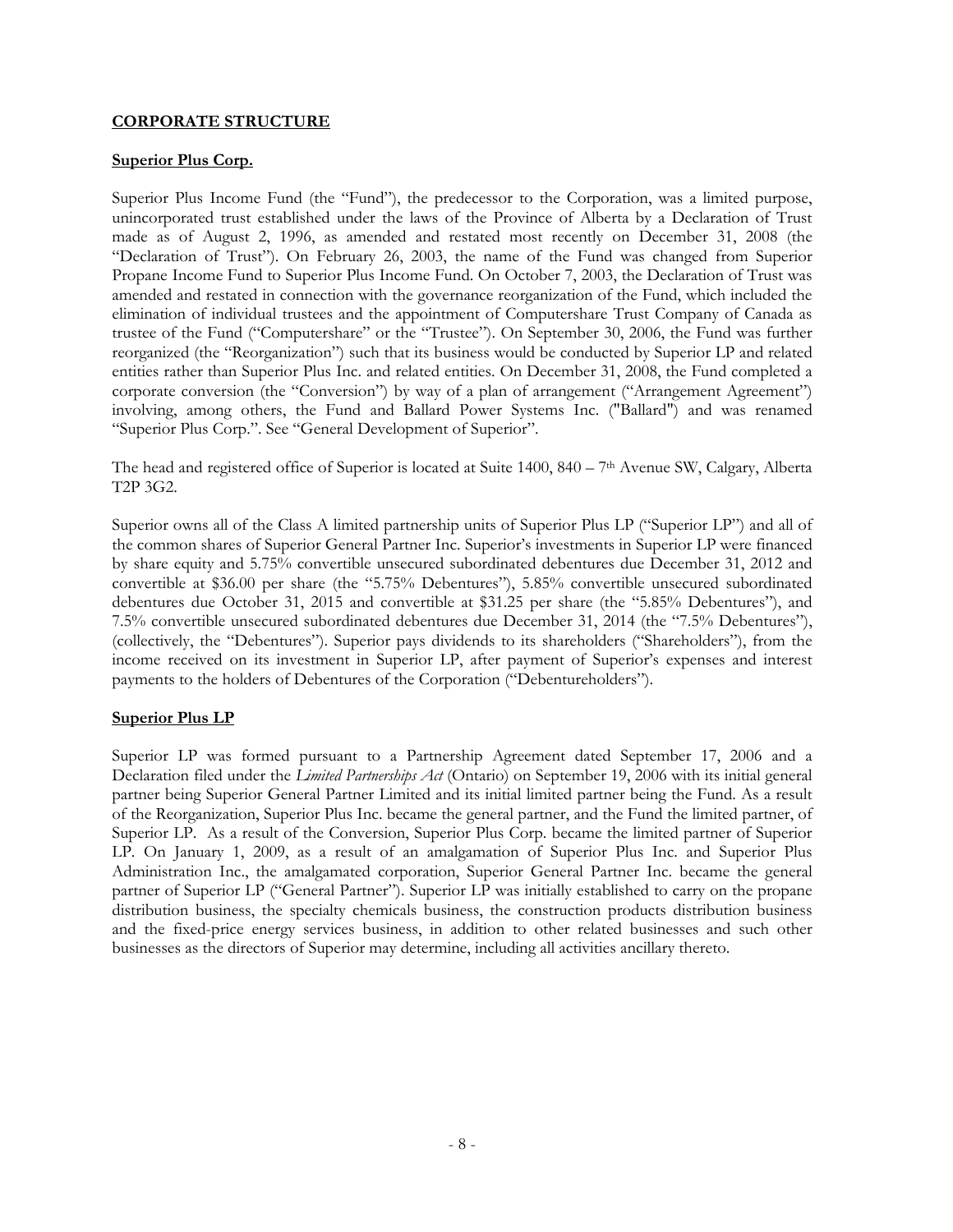# **Inter-Corporate Relationships**

Superior LP is a diversified limited partnership, which prior to the completion of the acquisitions of Specialty Products & Insulation Co. ("SPI"), Sunoco Retail Heat ("SRH") and Griffith Energy Services Inc. ("GES") between September and November of 2009, had the following four operating businesses:

- the propane distribution business operating under the trade name "Superior Propane";
- the construction products distribution business, operating under the trade name "Winroc";
- the specialty chemicals business, operating under the trade name "ERCO Worldwide"; and
- the fixed-price energy services business, operating under the trade name "Superior Energy Management."

On September 24, 2009, September 30, 2009, December 11, 2009 and January 20, 2010, respectively, Superior LP successfully completed the acquisitions of SPI, SRH, GES and Griffith Holdings, Inc. ("GHI"). For additional details about these acquisitions, please refer to "General Development of Superior" – "Three Year History". Following completion of these acquisitions, Superior LP's operating segments are organized as follows:

# **Energy Services**, which includes:

- the Canadian propane distribution and related services business operating under the trade name "Superior Propane";
- the heating oil and energy distribution business, including SRH, GES and GHI operating under the trade name "Superior Plus Energy Services" (hereinafter referred to as the "U.S. Refined Fuels");
- the fixed-price energy services business operating under the trade name of "Superior Energy Management" ("SEM"); and
- the supply portfolio management business, operating under the trade name "Superior Gas Liquids" ("SGL").

**Specialty Chemicals**, which includes:

• the specialty chemicals business, operating under the trade name "ERCO Worldwide".

**Construction Products Distribution**, which includes:

- the construction products distribution business, operating under the trade name of "Winroc"; and
- the insulation and architectural construction products distribution business, operating under the trade name "SPI".

The head and registered office of Superior LP is located at Suite 1400, 840 - 7th Avenue S.W., Calgary, Alberta T2P 3G2.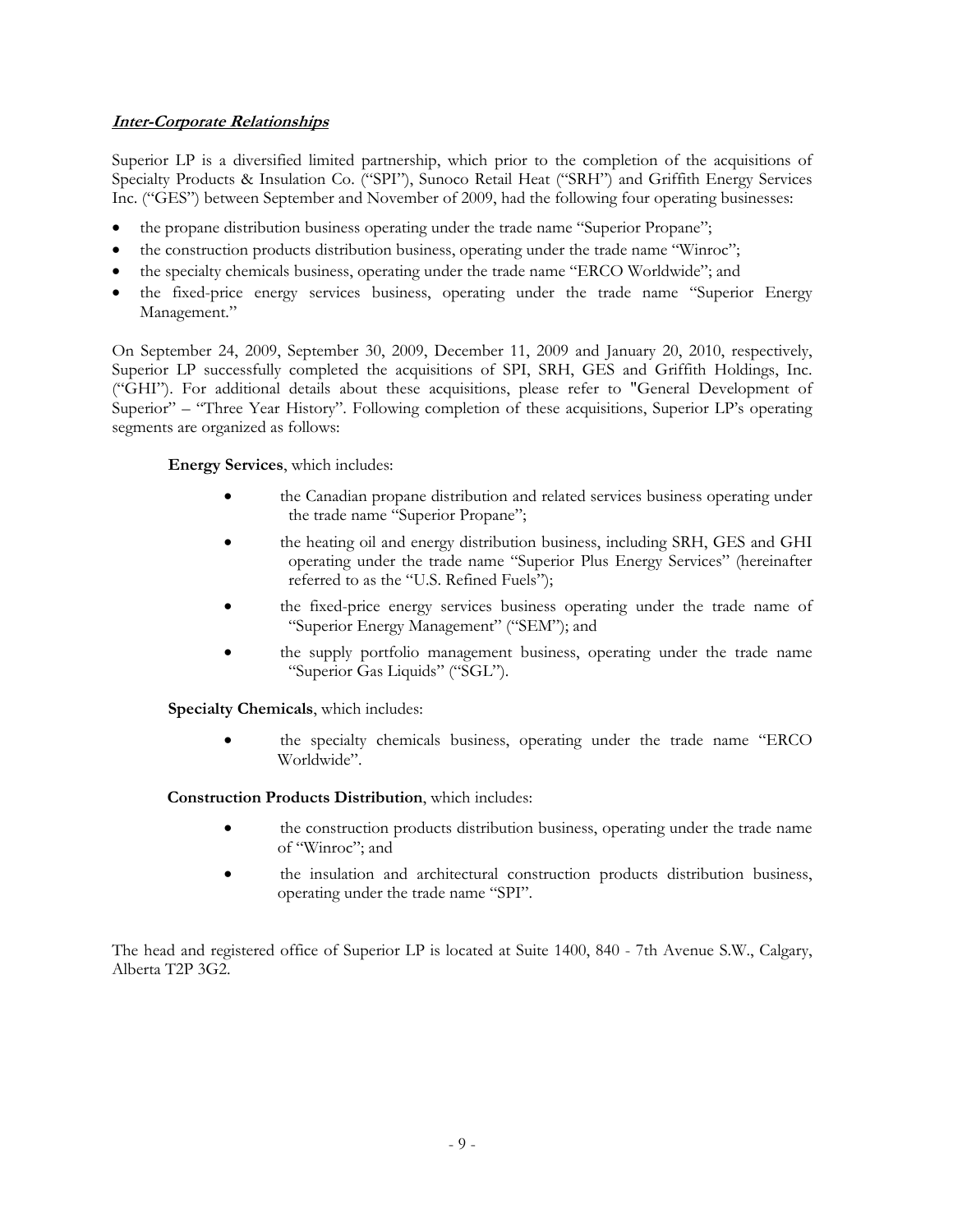# **The General Partner**

Superior General Partner Inc., the general partner of Superior LP, was formed on January 1, 2009 pursuant to the amalgamation of Superior Plus Inc. and Superior Plus Administration Inc. under the CBCA. The General Partner is a wholly-owned subsidiary of Superior Plus Corp. The head and registered office of the General Partner is located at Suite 1400, 840 – 7th Avenue SW, Calgary, Alberta T2P 3G2.

In connection with the Conversion, the limited partnership agreement made as of September 17, 2006 was amended and restated on December 31, 2008 (the "Partnership Agreement") pursuant to which the General Partner would be responsible for the administration and management of Superior LP and generally carry out the objects, purposes and business of Superior LP.

Under the Partnership Agreement, the General Partner, has exclusive authority to manage the business and affairs and generally make all decisions regarding the business of Superior LP. The General Partner is, among other things, authorized to cause Superior LP to issue at any time, securities (including debt securities) without the consent or approval of the limited partners on terms and conditions as determined by the General Partner and which the General Partner determines in good faith, to be in the best interests of Superior LP. The General Partner is to exercise its powers and discharge its duties honestly, in good faith and in the best interests of the Superior LP and to exercise the care, diligence and skill of a reasonably prudent person in comparable circumstances.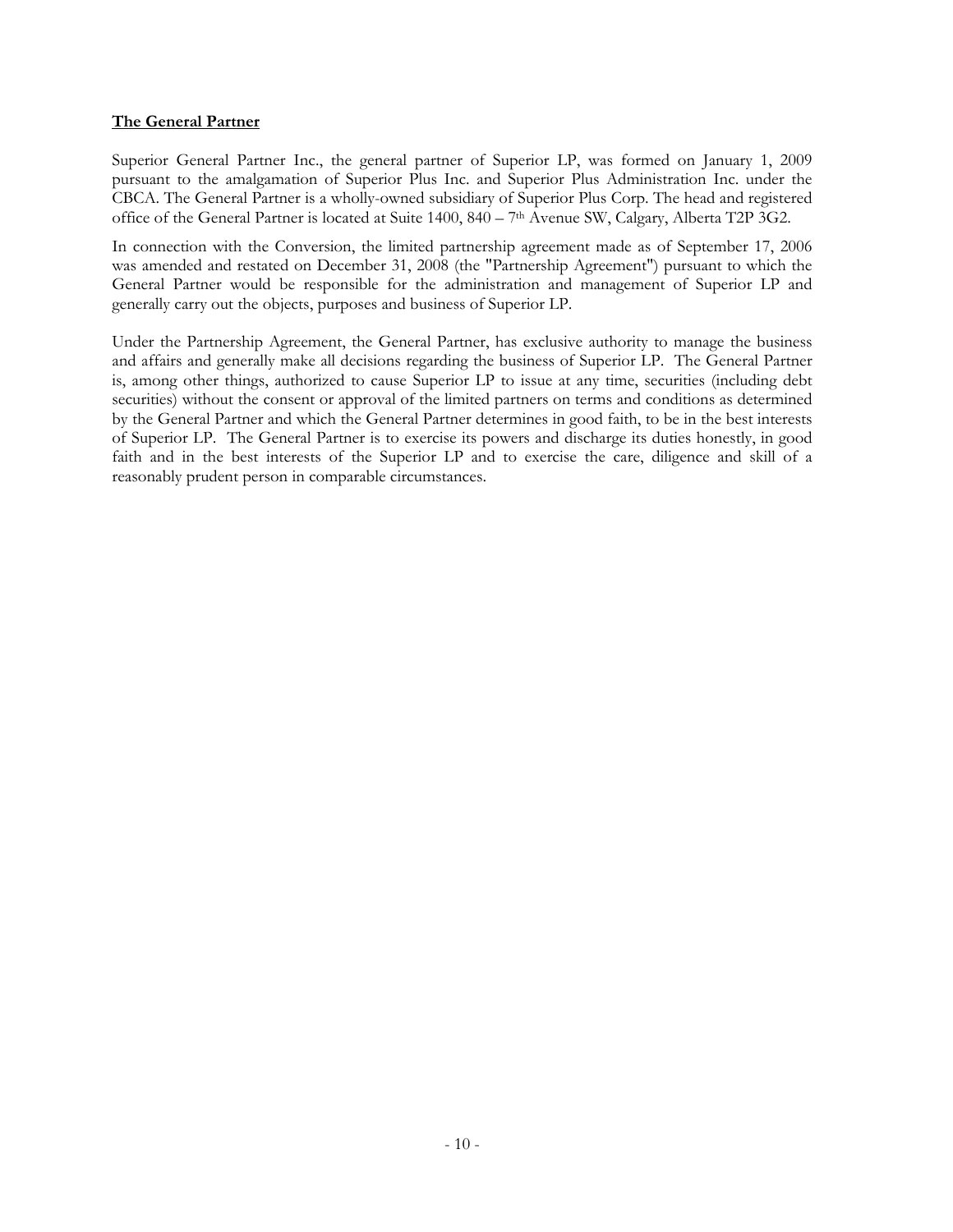The following is a diagram illustrating the simplified structure of Superior, Superior LP and their principal subsidiaries as of February 23, 2010.



#### **Notes:**

- (1) Superior Plus LP and Superior General Partner Inc. indirectly own 99.9% and 0.1%, respectively, of Superior Energy Management Gas LP and Superior Energy Management Electricity LP.<br>
(2) A corporation incorporated pursuant to the laws of Chile.
- 
- (2) A corporation incorporated pursuant to the laws of Chile.<br>
(3) Except where otherwise noted, all corporations were inc Except where otherwise noted, all corporations were incorporated pursuant to the laws of Canada and all limited partnerships have been formed pursuant to the laws of Ontario.
- (4) Superior Plus US Holdings Inc. ("Superior U.S. Holdings"), ERCO Worldwide Inc., ERCO Worldwide (USA) Inc., Superior Plus US Financing Inc., Superior Plus US Energy Holdings LLC and Superior Plus Energy Services LLC are incorporated pursuant to the laws of Delaware. The Winroc Corporation and The Winroc Corporation (Midwest) are incorporated pursuant to the laws of Nevada. Specialty Products & Insulation Co. is incorporated pursuant to the laws of Pennsylvania. GHI., Griffith Energy, Inc. and McKee Road Corp. are incorporated pursuant to the laws of New York.
- (5) A corporation incorporated pursuant to the laws of the Province of Ontario.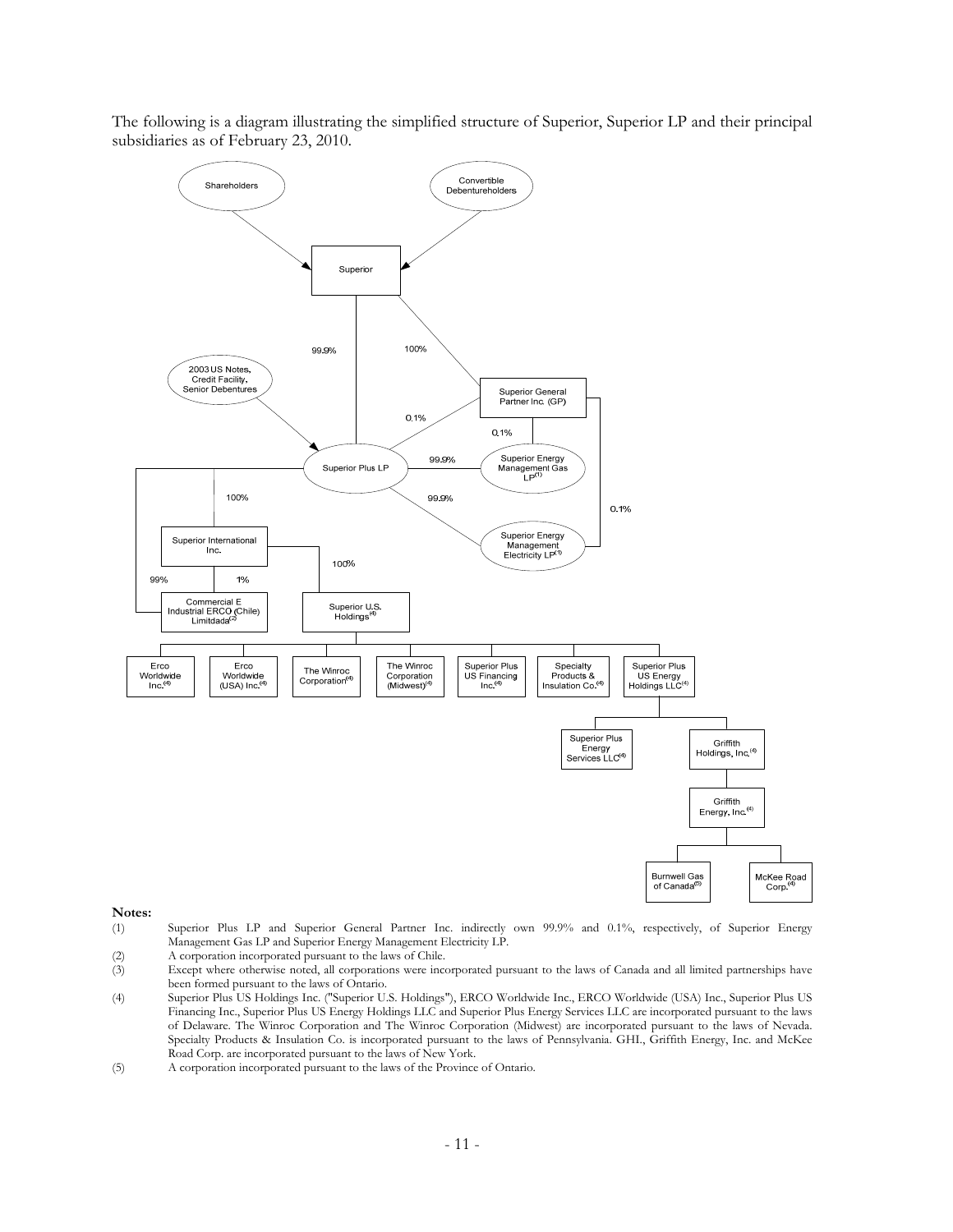# **GENERAL DEVELOPMENT OF SUPERIOR**

# **Three Year History**

Superior's strategy includes adding value to Shareholders by developing and executing sound business strategies in each of Superior LP's businesses while further expanding and diversifying such business operations over time. The following is a general description of the development of the Corporation over the past three years.

During 2007, the Fund, a predecessor to Superior, reorganized the SEM business into two separate operating structures, one to carry on SEM's existing retail gas marketing business and the other to carry on SEM's new retail electricity marketing business in Ontario. Superior Energy Management Gas LP, an Ontario limited partnership indirectly owned by Superior LP and Superior Plus Inc. which was formed to carry on the gas marketing business, entered into a five year supply agreement with Macquarie (as defined herein), formerly Constellation Energy Commodities Group Inc. ("Constellation"), a major North American Energy Supplier, for the supply of gas for all new retail contracts and renewals of all existing retail contracts in connection with the reorganization. Superior Energy Management Electricity LP, an Ontario limited partnership indirectly owned by Superior LP and the General Partner (as successor to Superior Plus Inc.), which was formed to carry on the new retail electricity business, entered into a three year supply agreement with Bruce Power LP ("Bruce Power"), Ontario's largest independent electricity generator, for the supply of electricity for all retail electricity contracts. This reorganization secured longterm supply of the commodities marketed by SEM and structurally separated the business from the remainder of Superior LP's businesses, providing Superior LP with additional financial flexibility. In addition, on May 1, 2007, SEM, through Superior Energy Management Gas LP, entered the British Columbia residential gas market.

On June 28, 2007, Superior LP and Superior Plus US Holdings Inc. entered into a \$535 million syndicated Credit Agreement with the option to expand the facility to \$600 million. The facility is a secured three-year revolving term credit facility extendible annually. On October 25, 2007, Superior Plus LP and Superior Plus US Holdings Inc. entered into an amended and restated credit agreement whereby the syndicated credit facility was increased to \$595 million and matures on June 28, 2010.

On August 8, 2007, the Fund announced that ERCO Worldwide would be converting its Port Edwards, Wisconsin chloralkali facility from mercury-based technology to membrane technology. The project maintains the facility's ability to produce both sodium and potassium products, provides increased production capacity of approximately 30%, provides a significant extension of the plant life and enhances the efficiency of ERCO Wordwide's use of electrical energy. The initial cost of the conversion was estimated to be US\$95 million. On August 8, 2008, after substantial completion of process engineering and significant completion of detailed engineering, the Fund announced that the Port Edwards conversion costs had increased to an estimated US\$130 million. The Port Edwards conversion was subsequently completed in the fourth quarter of 2009 and began production in November, 2009.

On November 5, 2007, the Fund redeemed all the outstanding Series 2, 8% extendible convertible unsecured subordinated debentures due November 1, 2008. The aggregate amount of the outstanding debentures was approximately \$59,000,000.

On January 7, 2008, SEM announced it had entered in to a long-term natural gas supply agreement with Constellation. Under the terms of the contract, Constellation agreed to supply natural gas to support SEM's fixed-priced natural gas marketing business. The contract was structured with an initial term of five years and can be renewed annually thereafter.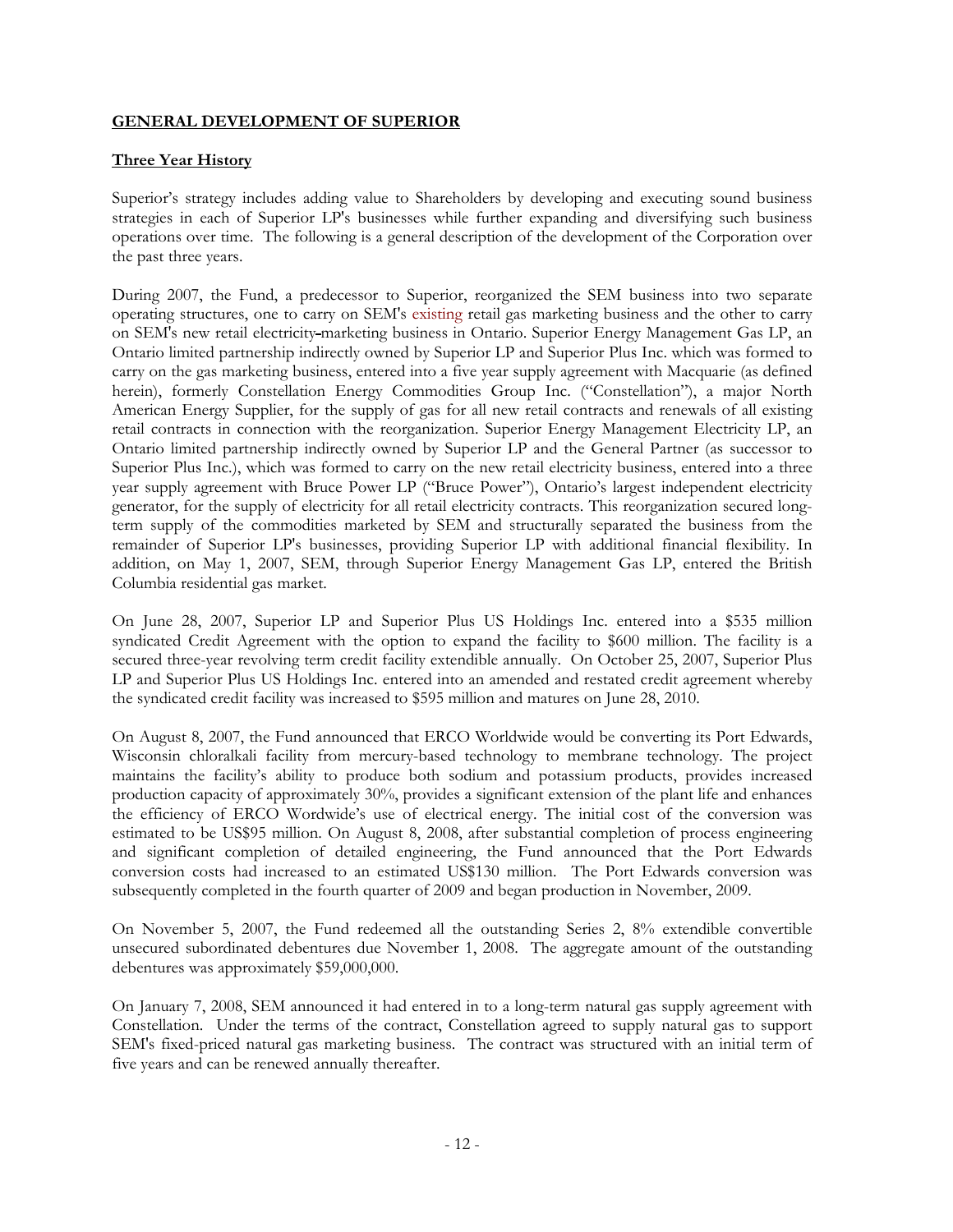On May 9, 2008, Winroc, through the General Partner (as successor to Superior Plus Inc.), acquired all issued and outstanding securities of Fackoury's Building Supplies Ltd. and associated entities ("Fackoury's") for \$21.0 million which was financed from Superior LP's credit facilities.

On July 14, 2008, the Finance Minister announced proposed amendments to the Tax Act including technical amendments to clarify certain aspects of the SIFT Rules (as defined herein) and to provide rules to facilitate the conversion of existing SIFT trusts into corporations on a tax-deferred basis (the "Conversion Rules"). The Conversion Rules address many of the principal substantive and administrative issues that arise when structuring a corporate conversion of an income trust under the Tax Act. Bill C-10, which received Royal Assent on March 12, 2009, contained legislation implementing the Conversion Rules.

On October 30, 2008, the Fund entered into the "Arrangement Agreement with Ballard pursuant to which the Fund converted from an income trust structure to a corporation pursuant to a plan of arrangement (the "Conversion").

The Conversion, which was completed on December 31, 2008, was undertaken to convert the Fund into a corporation. The Fund had been investigating a number of restructuring alternatives subsequent to the Federal Finance Minister announcing, on October 31, 2006, a proposal to apply a tax at the trust level on distributions of certain income from publicly traded mutual fund trusts at rates of tax comparable to the combined federal and provincial corporate tax and to treat such distributions as dividends to the holder of trust units of the Fund ("Unitholders") (the "SIFT Rules"). The announcement of the SIFT Rules resulted in a significant decline in trading prices of securities of income trusts, including the trust units of the Fund, as commencing in 2011 or earlier, an income trust would be liable to pay income tax under the Tax Act at a rate comparable to combined federal and provincial corporate tax rates on distributions to Unitholders. In September, 2008, the Fund identified a transaction with Ballard as an opportunity to achieve its strategic objectives of providing long-term stability of distributions for Unitholders while minimizing the impact of the SIFT Rules. Consequently, in October, 2008, Ballard and the Fund entered into the Arrangement Agreement which is detailed in the Information Circular of the Fund dated November 12, 2008 (the "Information Circular").

In accordance with the terms of the Arrangement Agreement, the assets and liabilities of the Fund were transferred to Ballard and Unitholders received one common share of Ballard for each trust unit held and Ballard was renamed "Superior Plus Corp." Superior continued to carry on the businesses previously carried on by the Fund. In addition, the assets and liabilities of Ballard were transferred to a new corporation ("New Ballard"), owned by the previous holders of Ballard common shares, which continued to carry on Ballard's business. In addition, as part of the Conversion, Superior and New Ballard entered into an indemnity agreement dated December 31, 2008 (the "Indemnity Agreement") pursuant to which New Ballard agreed to indemnify Superior from liabilities and obligations related to the business and operations of Ballard. Complete details of the terms of the Arrangement Agreement, including a copy of the Plan of Arrangement, are set out in the Information Circular filed under the Fund's profile on SEDAR (www.sedar.com).

On January 1, 2009, Superior Plus Administration Inc. and Superior Plus Inc. were amalgamated and the successor was named Superior General Partner Inc.

On May 21, 2009, Superior LP and Superior Plus U.S. Holdings Inc. completed an extension of their \$570 million syndicated credit facility with eleven lenders to June 28, 2011 (the "Credit Facility"). The Credit Facility was subsequently amended by the Second Amending Agreement dated August 26, 2009. In addition, Superior LP extended its securitization program to June 29, 2010. Under the securitization program, Superior LP may sell up to \$130 million of certain accounts receivable on a 30 day revolving basis to a Canadian chartered bank to finance a portion of Superior LP's working capital requirements.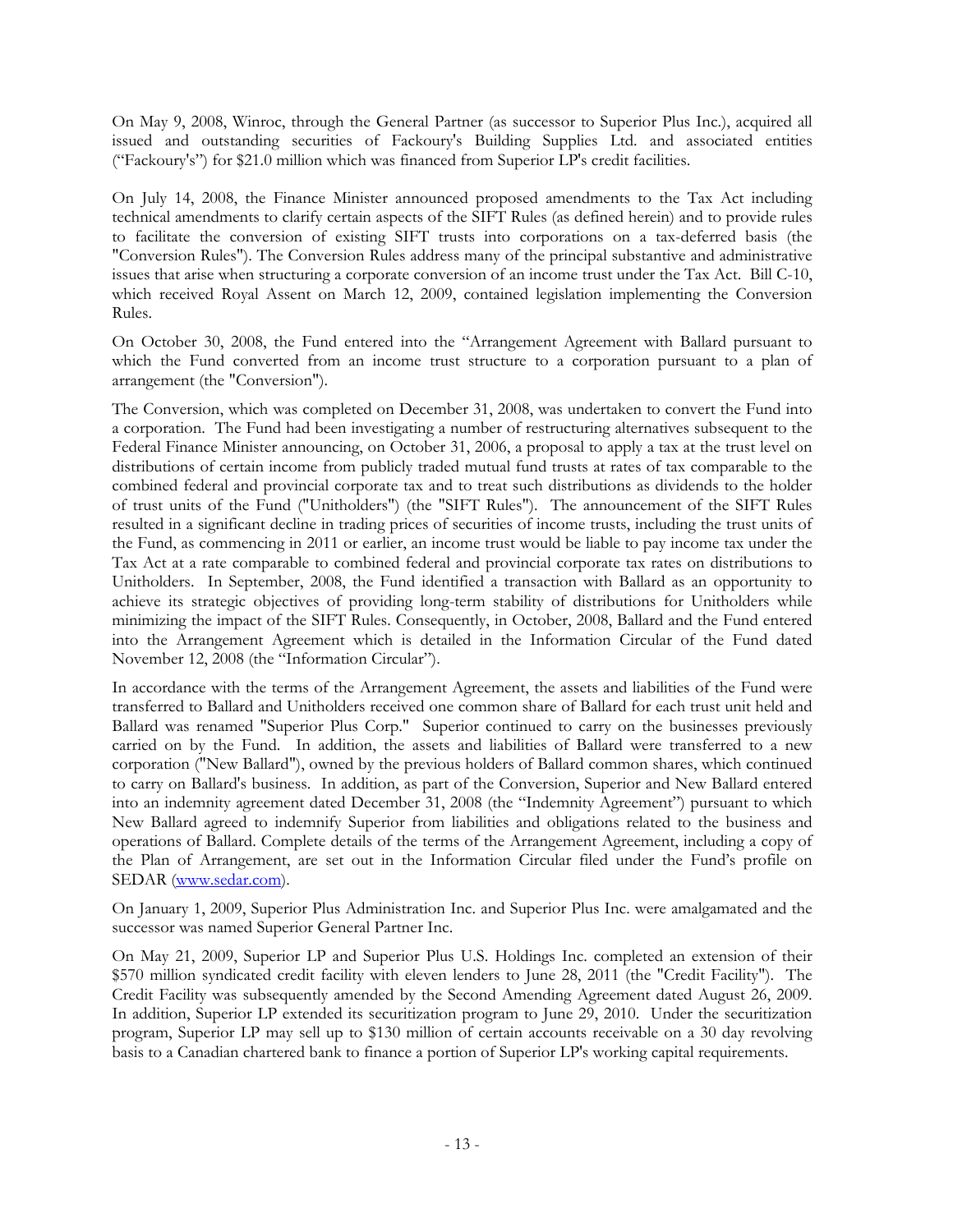On August 6, 2009, Superior entered into an agreement by and among Superior Plus Acquisition 1 Inc., Superior Plus Acquisition 2 Inc., Superior, SPI and Evercore Capital Partners, L.P., as Holder Representative (the "Merger Agreement") to acquire SPI for an aggregate purchase price of US\$135 million (US\$132.1 inclusive of transaction costs and working capital adjustments), of which, approximately US\$30 million was satisfied through the issuance of an aggregate of 2,803,135 common shares in the capital of the Corporation ("Common Shares") (the "SPI Acquisition") with the remainder being satisfied from the net proceeds of the Debenture Financing (as defined herein) and Superior drawing on its Credit Facility. The SPI Acquisition was completed by way of way of a plan of merger under Pennsylvania law. Following the closing of the acquisition and related transactions on September 24, 2009, SPI became a wholly-owned subsidiary of Superior Plus US Holdings Inc.

On August 28, 2009, Superior completed a public offering of \$69.0 million aggregate principal amount of 7.5% Debentures (including an over-allotment option) for net proceeds after commissions of approximately \$66.2 million (the "Debenture Financing"). The 7.5% Debentures bear interest at a rate of 7.5%, payable semi-annually in arrears on June  $30<sup>th</sup>$  and December  $31<sup>st</sup>$  of each year, commencing December 31, 2009 and mature on December 31, 2014. The 7.5% Debentures are convertible by the holder into Common Shares at a conversion price of \$13.10 per Common Share, being a conversion rate of 76.3359 Common Shares per \$1,000 principal amount of 7.5% Debentures, subject to adjustment. The net proceeds from the Debenture Financing were used to finance a portion of the purchase price of the SPI Acquisition.

On September 23, 2009, Superior completed a public offering of 4,565,500 Common Shares (including an over-allotment option) at a price of \$11.35 per Common Share for net proceeds after commissions of approximately \$49.7 million (the "September Financing").

On September 2, 2009, Superior Plus US Holdings Inc., Sunoco, Inc. and Sunoco, Inc. (R&M) (collectively "Sunoco") entered into an asset purchase agreement pursuant to which Superior Plus US Holdings Inc. acquired certain assets of Sunoco that comprise its retail heat distribution business for aggregate consideration of US\$86.0 million (US\$90.0 inclusive of transaction costs and working capital adjustments) which was partially satisfied from the net proceeds of the September Financing with the remainder financed by Superior drawing on its Credit Facility. The acquisition of Sunoco closed on September 30, 2009.

On October 27, 2009, Superior LP successfully completed a private placement of \$150.0 million aggregate principal amount of 8.25% senior unsecured debentures (the "Senior Debentures") for net proceeds after commissions of \$147.0 million. The Senior Debentures bear interest at a rate of 8.25%, payable semi-annually in arrears on April  $27<sup>th</sup>$  and October  $27<sup>th</sup>$  of each year, commencing April 27, 2010 and mature on October 27, 2016. The Senior Debentures may be redeemed by Superior Plus LP in certain circumstances and at various prices prior to maturity. The net proceeds from the financing were used to repay existing indebtedness under the Credit Facility.

On November 4, 2009, Superior Plus Energy Services LLC, a wholly-owned indirect subsidiary of Superior, and GES entered into an asset purchase agreement pursuant to which Superior Plus Energy Services LLC acquired certain assets of GES (the "GES Acquisition"), a subsidiary of CH Energy Group, Inc., that comprised a heating oil, propane and motor fuels distribution business for an aggregate purchase price of US\$76 million (US\$77.4 million inclusive of transaction costs and working capital adjustments). The GES Acquisition was partially financed by the net proceeds from the November Financing (as defined herein) with the balance being financed by Superior drawing on its Credit Facility.

On November 26, 2009, Superior completed a public offering of 4,166,667 Common Shares (including an over-allotment option) at a price of \$12.00 per Common Share for net proceeds after commissions of approximately \$48.0 million (the "November Financing"). The net proceeds of the November Financing were used to partially finance the GES acquisition.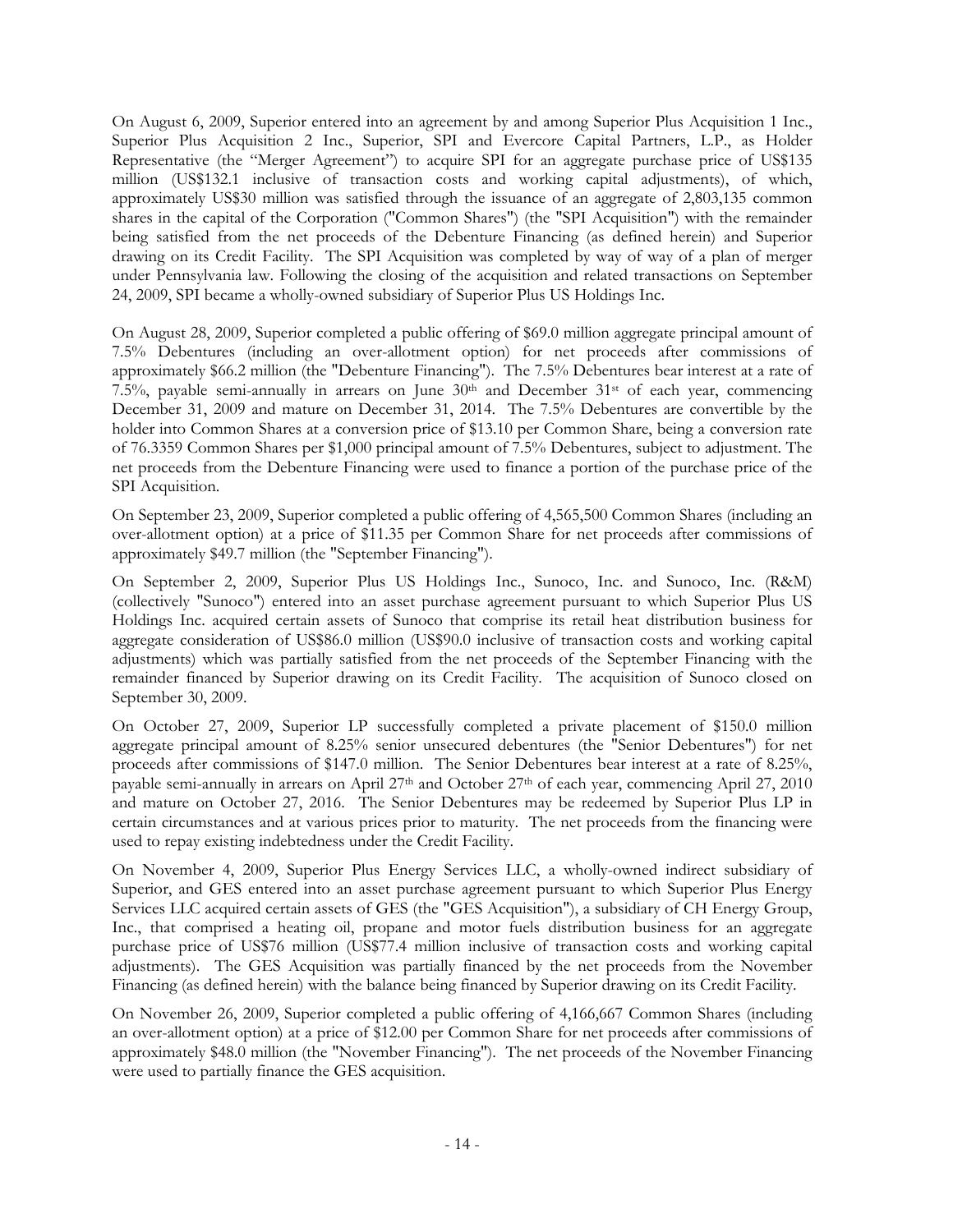On January 20, 2010, Superior Plus US Energy Holdings LLC, a wholly-owned indirect subsidiary of Superior, and GHI, a New York company, PNC Equity Partners, L.P. and certain shareholders of GHI entered into a stock purchase agreement and completed the acquisition by Superior Plus US Energy Holdings LLC of all of the issued and outstanding shares of GHI, a distributor of propane, heating oil and power fuels which operates primarily in New York state, for an aggregate purchase price of US\$125 million subject to adjustments for working capital. Superior initially financed the acquisition by drawing on its Credit Facility.

On January 27, 2010, Superior increased the size of the Credit Facility from \$570 million to \$600 million. In addition, certain debt definitions used in the calculation of Superior's financial covenant ratios in the Credit Facility were amended, together with corresponding amendments being made to the related financial covenant ratios. See "Long Term Debt".

On February 10, 2010, Superior completed a public offering of 5,002,500 Common Shares at a price of \$13.85 per Common Share for net proceeds after commissions of approximately \$69.3 million (the "January Financing"). The net proceeds of the January Financing were used to partially finance the GHI acquisition by repaying indebtedness incurred under the Credit Facility to acquire GHI.

On February 23, 2010, Superior entered into a bought deal with a syndicate of underwriters, agreeing to sell \$150 million principal amount of convertible unsecured subordinated debentures. The debentures will bear interest at 5.75%, payable semi-annually in arrears on June  $30<sup>th</sup>$  and December  $31<sup>st</sup>$  of each year, commencing June 30, 2010 and mature on June 30, 2017. The debentures will be convertible by the holders at a conversion price of \$19.00 per Common Share, being a conversion rate of approximately 52.6316 Common Shares per \$1,000 principal amount of such debentures, subject to adjustment. These debentures have not been issued at the date of this annual information form and closing is subject to satisfaction of various customary conditions.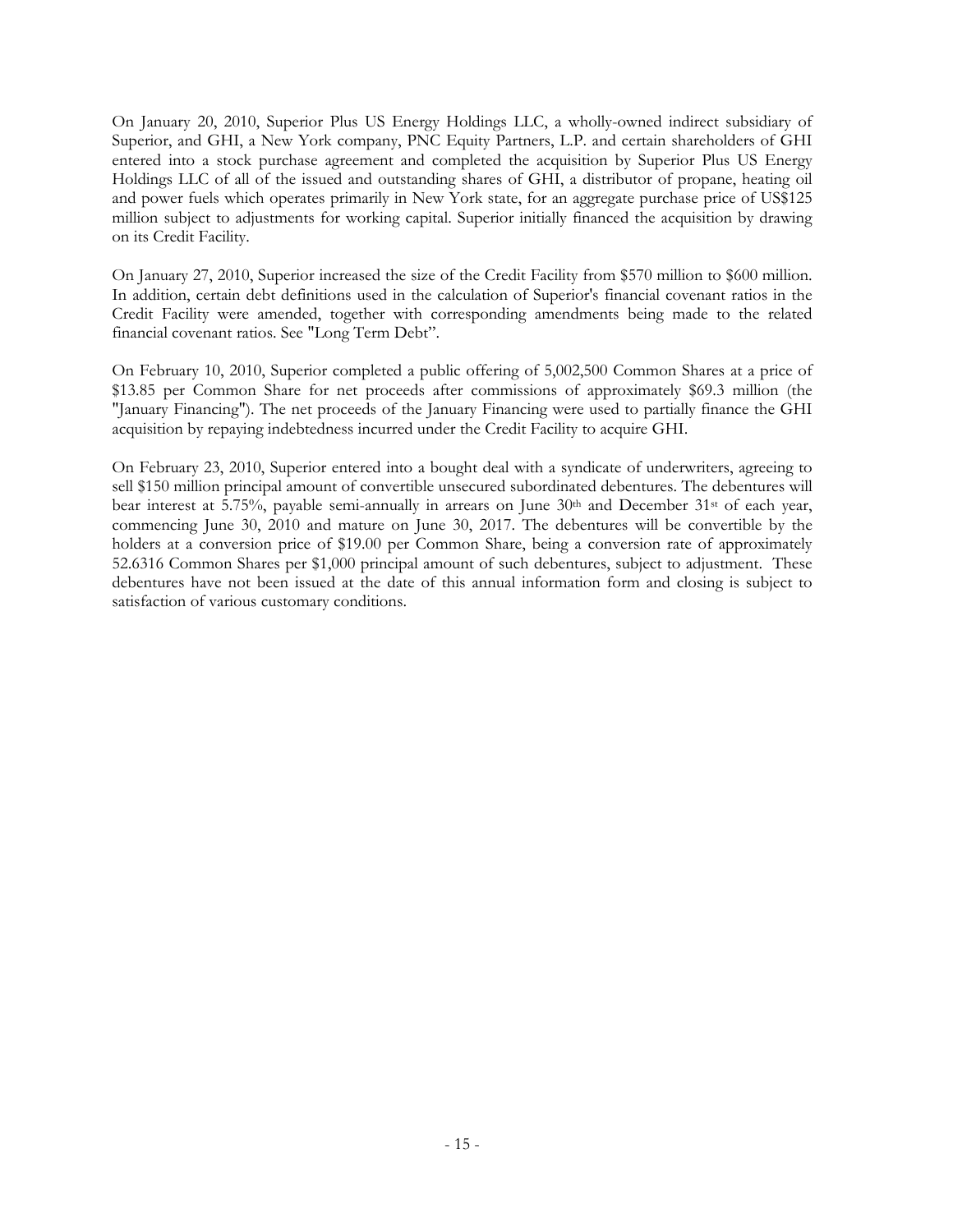# **SUPERIOR LP'S OPERATIONS**

Superior LP strives to generate stable cash flows and achieve long-term value-based growth driven from its core businesses.

Superior LP, through its three operating segments, is engaged in the distribution and retail marketing of propane, related products and services, distribution of liquid fuels such as heating oil and propane gas, provision of natural gas liquids wholesale marketing services and marketing of fixed-price energy services; construction products distribution to the retail, commercial and industrial markets; and the production and sale of specialty chemicals and related technology.

Superior's corporate office acts as strategic capital manager for the overall portfolio of Superior's assets. As such, the corporate office is focused on strategy execution, capital allocation, risk management and succession planning. The corporate office is comprised of 14 employees including executive management, treasury, tax, financial reporting, business development, business compliance and oversight, investor relations and corporate secretarial functions.

Since operational management is key, there is an experienced and strong management team in place at each business. Management at this level is compensated to maintain and grow cash flows generated by their business over time.

The graph below details the composition of Superior's EBITDA from operations by operating segment for the 12-month period ended December 31, 2009. See "Forward-Looking Statements and Non-GAAP Measures".



- **46% Energy Services**
- **43% Specialty Chemicals**
- **11% Construction Products Distribution**

Geographically, for the year ended December 31, 2009, consolidated revenues from customers were derived: 73% from Canada, 23% from United States, and 4% from other countries. This does not reflect a full year contribution from SPI, SRH, GES, and GHI which, if included for a complete year, would be expected to increase the percentage revenue contribution from the United States.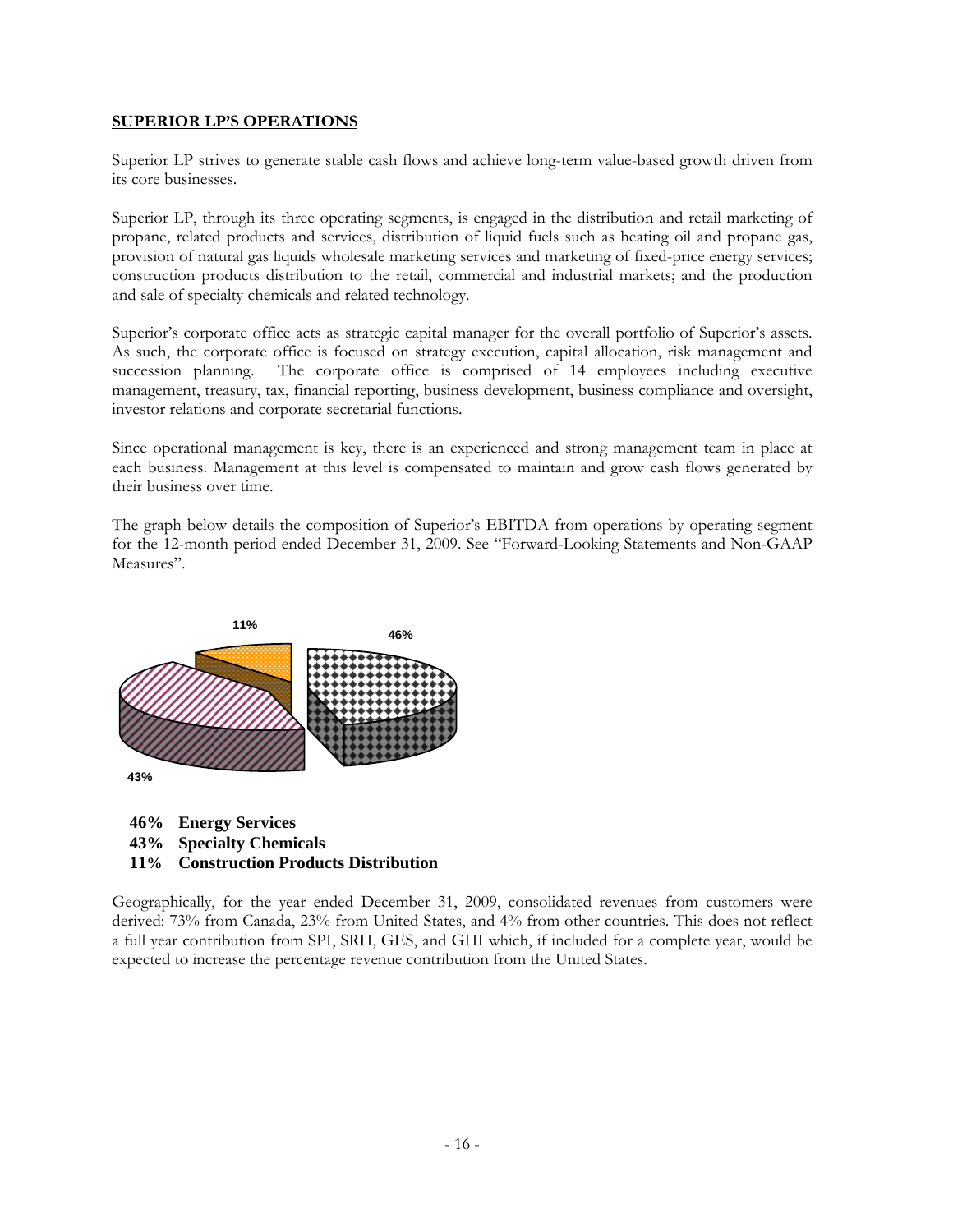#### **Energy Services**

Superior LP's Energy Services segment is engaged in the distribution and retail marketing of propane, related products and services, distribution of liquid fuels such as heating oil and propane gas, provision of natural gas liquids wholesale marketing services and marketing of fixed-price energy services.

# **Operational Overview**

# **Propane Distribution and Related Services**

The propane distribution and related services business operates under the trade name of "Superior Propane". Superior Propane began operations in 1951 and is engaged primarily in the distribution and retail sales of propane, refined fuels, propane consuming equipment and related services in Canada. The services provided include the rental of tanks, cylinders and other equipment as well as the supply, installation and repair of equipment and appliances and warranty and preventative maintenance programs for installed equipment and appliances.

# **U.S. Refined Fuels**

With the acquisitions of SRH and GES on September 30, 2009 and November 4, 2009, respectively, the Energy Services division expanded its product capabilities into the heating oil and refined fuels distribution business and its geographic reach into the north-eastern United States. The U.S. Refined Fuels business, through SRH distributes liquid fuels and propane gas in the states of Pennsylvania, Delaware, Maryland, New Jersey and New York. Its products are used by a wide range of customers in a variety of applications, including home heating, water heating and motor vehicle fuel. GES distributes heating oil, propane and motor fuels (including diesel and gasoline) to residential and commercial customers in central and west Connecticut, Pennsylvania, Rhode Island, Massachusetts, Delaware and Northern Maryland. In addition, services provided by the U.S. Refined Fuels business include heating, ventilation and air-conditioning installation, maintenance and repair. For operational details, see "U.S. Refined Fuels" on the subsequent pages.

On January 20, 2010, a wholly-owned subsidiary of Superior acquired GHI, a U.S. distributor and marketer of propane, heating oil and power fuels (including diesel and gasoline) to both residential and commercial customers in New York state. (See "General Development of the Business – Three Year History"). GHI also supports its fuel distribution and marketing business by providing ancillary products and services, such as the sale of motor oil, burner services and transport services, to its customers, throughout its area of operations. GHI has three distribution channels: retail, wholesale and dealer. The retail business focuses on the delivery of energy products, including propane and heating oil, to residential and commercial customers primarily for space heating. The wholesale operations involve the distribution of diesel, gasoline and other petroleum products to a variety of industrial and commercial customers. The dealer business involves the distribution of gasoline and diesel to branded gasoline stations in New York state. GHI serves approximately 100,000 customers through 27 branch locations. The business also owns and operates three terminals and 26 bulk plants. GHI has a fleet of over 400 delivery and service vehicles and employs approximately 500 non-union employees. The assets are strategically well placed, in good condition, and have the capacity to handle substantially greater volumes. The Big Flats terminal is currently the only terminal serving its market and presents GHI with a supply advantage.

GHI will be integrated with the U.S. Refined Fuels business during 2010. The acquisition of this business further enhances the product offerings of the Energy Services business and provides additional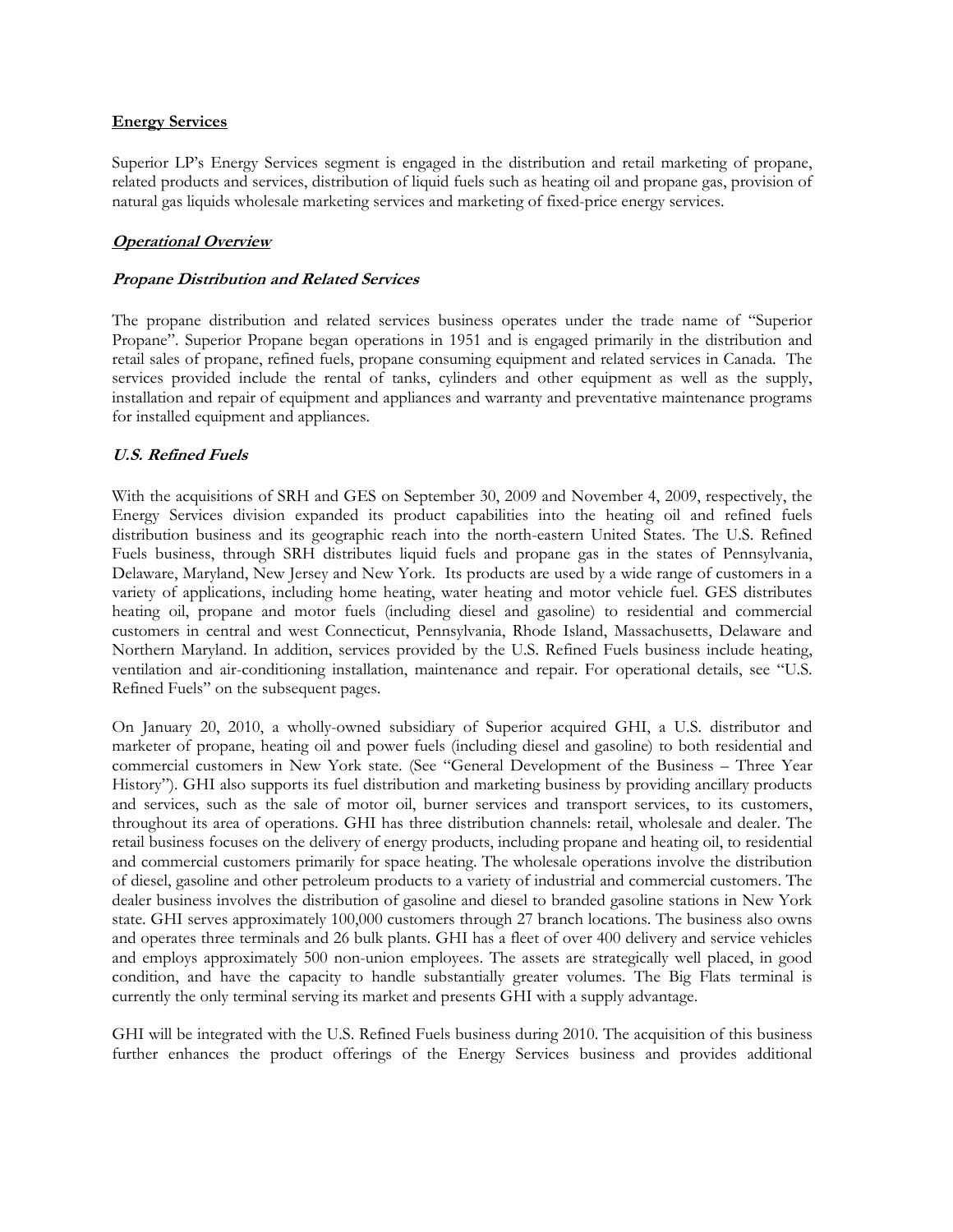opportunities to rationalize its distribution network to achieve further administrative and operational efficiencies.

# **Fixed-Price Energy Services**

The fixed-price energy services business commenced operations in June of 2002 under the trade name "Superior Energy Management". SEM started providing natural gas retailing services under fixed-price, term contracts, predominantly to residential and to mid-sized commercial and industrial customers in Ontario. In Quebec, SEM has been servicing the commercial and light industrial market in the Gaz Metropolitain franchise region. In May of 2007, SEM initiated selling fixed-price natural gas retail contracts in the newly opened British Columbia market. In August of 2007, SEM also initiated selling fixed-price electricity contracts in Ontario.

# **Supply Portfolio Management Services**

The Energy Services business also provides value-added supply portfolio management services under the trade name "Superior Gas Liquids", primarily to small and medium sized propane retailers in the United States and Canada. SGL provides transportation, storage, risk management, supply and logistics services to its customers.

# **Future Acquisitions and Expansions**

The U.S. Refined Fuels and Canadian propane distribution businesses are highly fragmented throughout the north-eastern United States and eastern Canada. Superior currently intends to pursue additional acquisition and consolidation opportunities in the Energy Services market to enhance its propane and service offerings, expand refined fuels at some of Superior Propane's locations and offer its fixed-price services to its Canadian propane and U.S. Refined Fuels customers.

# **Headquarters and Main Office Locations**

The Energy Services division is headquartered in Calgary, Alberta, where Superior Propane and SGL conduct their operations. SEM maintains an office in Mississauga, Ontario and U.S. Refined Fuels maintains its main business office in Exton, Pennsylvania.

# **Products and Services**

For 2009, products and services of the Energy Services division can generally be grouped into the following categories:

| <b>Product and Service category</b> | $\%$ of 2009 revenues |
|-------------------------------------|-----------------------|
| Propane and delivery                | 47%                   |
| Heating oil                         | 8%                    |
| Other services                      | $6\%$                 |
| Wholesale liquids marketing         | 16%                   |
| Fixed-price energy                  | 23%                   |

# **Superior Propane, U.S. Refined Fuels and SGL**

Propane is extracted from natural gas during production and processing and both propane and heating oil are extracted from crude oil during the refining process. As propane and heating oil are colourless and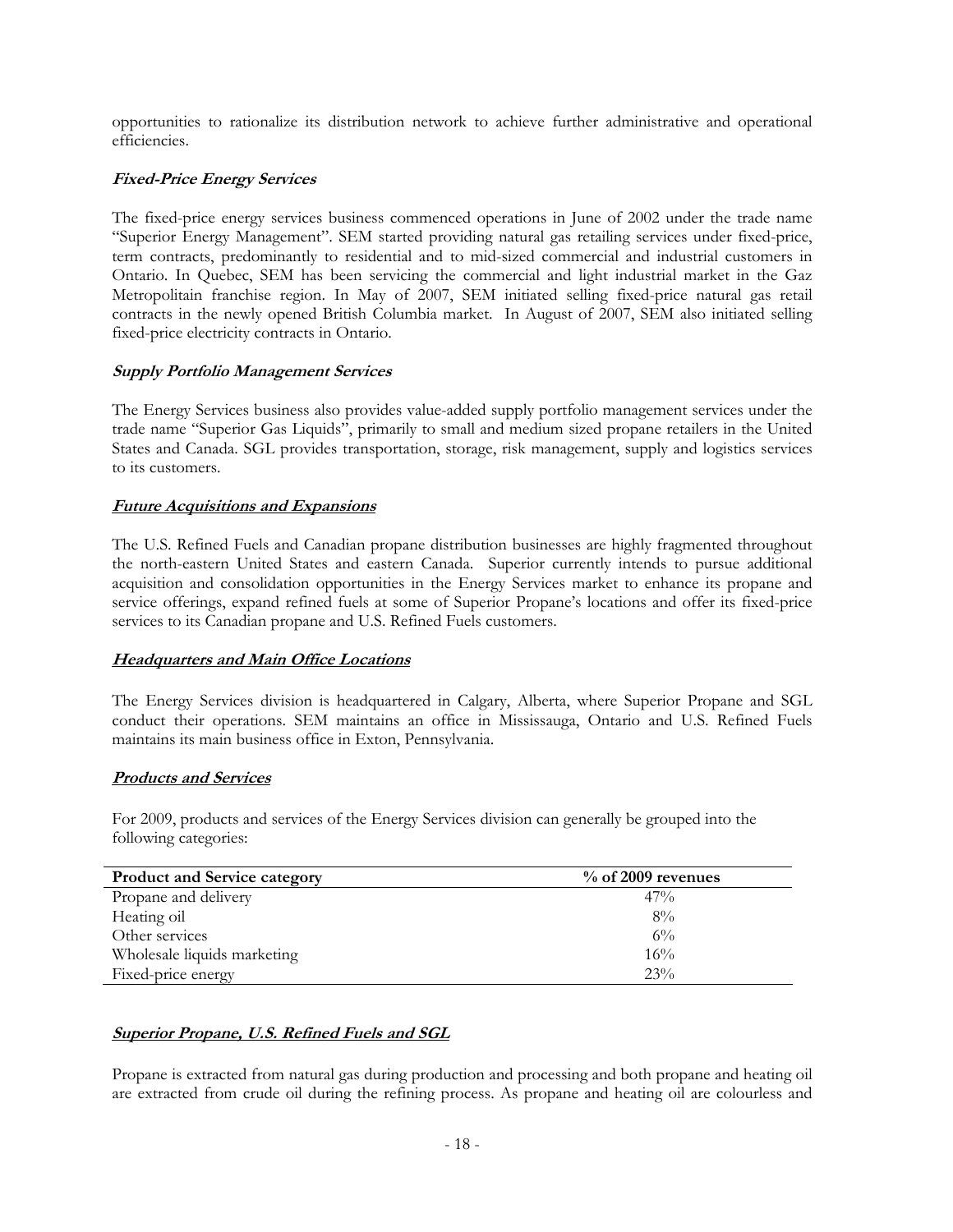odourless, an odourant is added to propane to facilitate its detection and a dye to heating oil and diesel for tax purposes.

Propane and heating oil are efficient energy sources. Heating oil is a low viscosity, flammable liquid petroleum product, mainly used as a fuel for furnaces in boilers and buildings. Propane gas can be compressed at low pressures into liquid form. When the pressure is reduced, the liquid propane becomes a gas which is ignited and burned to create energy for many different uses.

# **Competitive Conditions**

Key competitive factors across Superior Propane and the U.S. Refined Fuels business include selling prices, service levels, cost efficiencies, logistical capability and competition from other sources of energy.

In Canada, Superior Propane through its 1,605 employees and 205 operating locations, serves customers from coast to coast. Superior Propane is Canada's largest national retailer with an estimated 40% of the total estimated propane retail market. Superior Propane competes in a highly fragmented industry with approximately 200 local and regional propane retailers across Canada. Propane distribution is a local, relationship based business in which Superior Propane competes for market share based on price and level of service.

The retail propane industry in Canada is mature, representing less than 2% of Canada's total energy consumption. Propane competes with other energy sources such as natural gas, fuel oil, electricity and wood for traditional uses, and gasoline and other alternative fuels for transportation uses. In Canada, the cheapest source of heating fuel is predominately natural gas. Where natural gas is available, propane can be used as a portable fuel and a standby fuel for peak period requirements in industrial applications. In areas where natural gas is not available, propane is an alternative due to its portability. Propane is generally less expensive than electricity but more expensive than fuel oil on a heat content basis depending upon regional market conditions. However, the cleanliness, versatility and operating efficiencies of propane make it competitive with fuel oil for heating purposes.

The refined fuels market in the United States is highly fragmented. The U.S. Refined Fuels business, through its 710 employees and 30 operating locations, serve heating oil and refined fuels customers in the north-eastern United States.

Approximately eight million households use distillate fuel oil as their main space heating fuel, with roughly 80% located in the north-eastern United States. Also known as number 2 high-sulfur fuel oil, heating oil is a low viscosity, flammable, liquid petroleum product produced at crude oil refineries as a part of the distillate fuel oil product family. Residential space heating is the primary use for heating oil, making the demand highly seasonal. In 2008, residential customers in the United States consumed over 5.1 billion gallons of heating oil.

The north-eastern United States has traditionally relied on heating oil as a household fuel source, but demand has gradually declined over the past 20 years, as propane and natural gas fuels have become more readily available. While heating oil no longer maintains an appreciable share of new home construction, turnover on existing homes is slow due to the cost requirements to switch. Therefore, heating oil demand remains steady in the north-eastern United States. Large fuel distribution platforms typically are very successful in retaining existing customers or gaining new customers that are switching from heating oil due to their brand recognition, service reputation, diverse offering of fuel alternatives, and ability to offer attractive prices.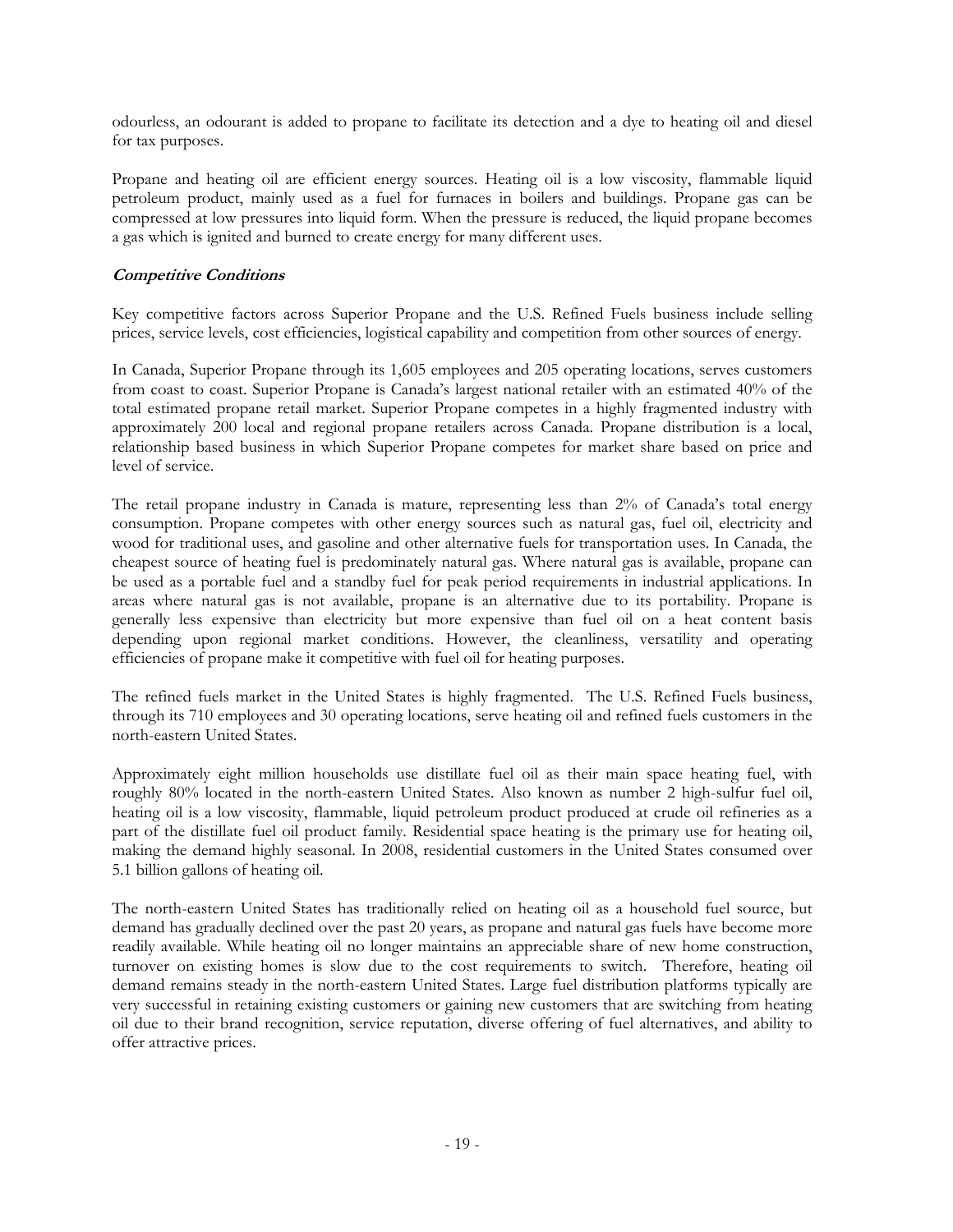# **Business Operations**

In Canada, Superior Propane operates in six geographical market regions, which are managed by general managers. The general managers have direct responsibility for several territories including satellite operations, customers, administration and the overall profitability of their geographic business units. Superior Propane's 50 larger territory centres, are typically located in a rural, industrial or commercial setting on two to five acre parcels of land with propane storage tanks, a cylinder dock, surplus land to store a working supply of customer tanks and cylinders, truck parking, warehouse space for rental equipment, appliance, materials and supplies inventories, and an office. These territory locations are supplemented by 155 satellite and storage yards.

The satellite and storage yards are strategically located close to customers to minimize distribution costs and enhance security of supply, particularly during peak winter demand periods when road conditions may be poor and can interrupt efficient distribution. The operating area is generally limited to a radius of 80 to 150 kilometres around branch or satellite locations, depending on the nature of the customer base and local road infrastructure. Under Superior Propane's business structure, each territory maintains a local presence through a local distribution centre and field operational teams that include a Field Operation Manager, fuel delivery truck drivers and service technicians. Local selling opportunities are face-to-face sales and customer service. Each region provides leadership, program and administrative support through a regional office and the field is supported by two national operating centres and two sales and administration centres. The national operating centres are located in Ste Catherines, Quebec and Guelph, Ontario. The sales and administration centres are located in Laval, Quebec and Thunder Bay, Ontario. The national operating centers perform all routing and scheduling activities for existing customers with fuel orders and service requests. The sales and administration centres assist new customers with opening an account and existing customers with general inquiries, billing inquiries and credit and collection issues. The field is further supported by services provided by Superior Propane's national offices in Calgary, Alberta and Mississauga, Ontario including, propane supply and transportation, invoicing, credit and collections, business systems and marketing.

The U.S. Refined Fuels business operates in five geographical market areas, which are managed by four regional managers. The regional managers have direct responsibility for their market areas, including satellite operations, customers, administration and the overall profitability of their geographic business units.

In order to effectively serve its customer base, the U.S. Refined Fuels business utilizes an industry-leading operating infrastructure, which provides a competitive advantage. Fuel storage assets and supply points are leveraged through pipeline supplied fuel terminals and 27 retail bulk plants that are strategically located in key markets and provide over 22 million gallons of storage capacity. These storage assets are complemented by throughput agreements and access to third party supply points, which provide flexible distribution capacity and market reach. Product is delivered though a fleet of 356 delivery and service vehicles that are maintained by in-house mechanics. Local sales representatives and customer service personnel are responsible for new customer acquisition and customer retention in each market area. Each region provides leadership, program and administrative support locally. The U.S. Refined Fuels business utilizes an energy specific reporting system, which provides a highly integrated software solution that includes real-time inventory tracking, delivery coordination, billing, and daily reconciliation of account activity.

Superior Propane and the U.S. Refined Fuels business operate from and store product at 112 owned locations in Canada and 25 locations in the United States. In addition, 93 locations are leased from third parties under normal course operating leases in Canada and 22 in the United States. See Note 17(i) to the 2009 Annual Consolidated Financial Statements of Superior.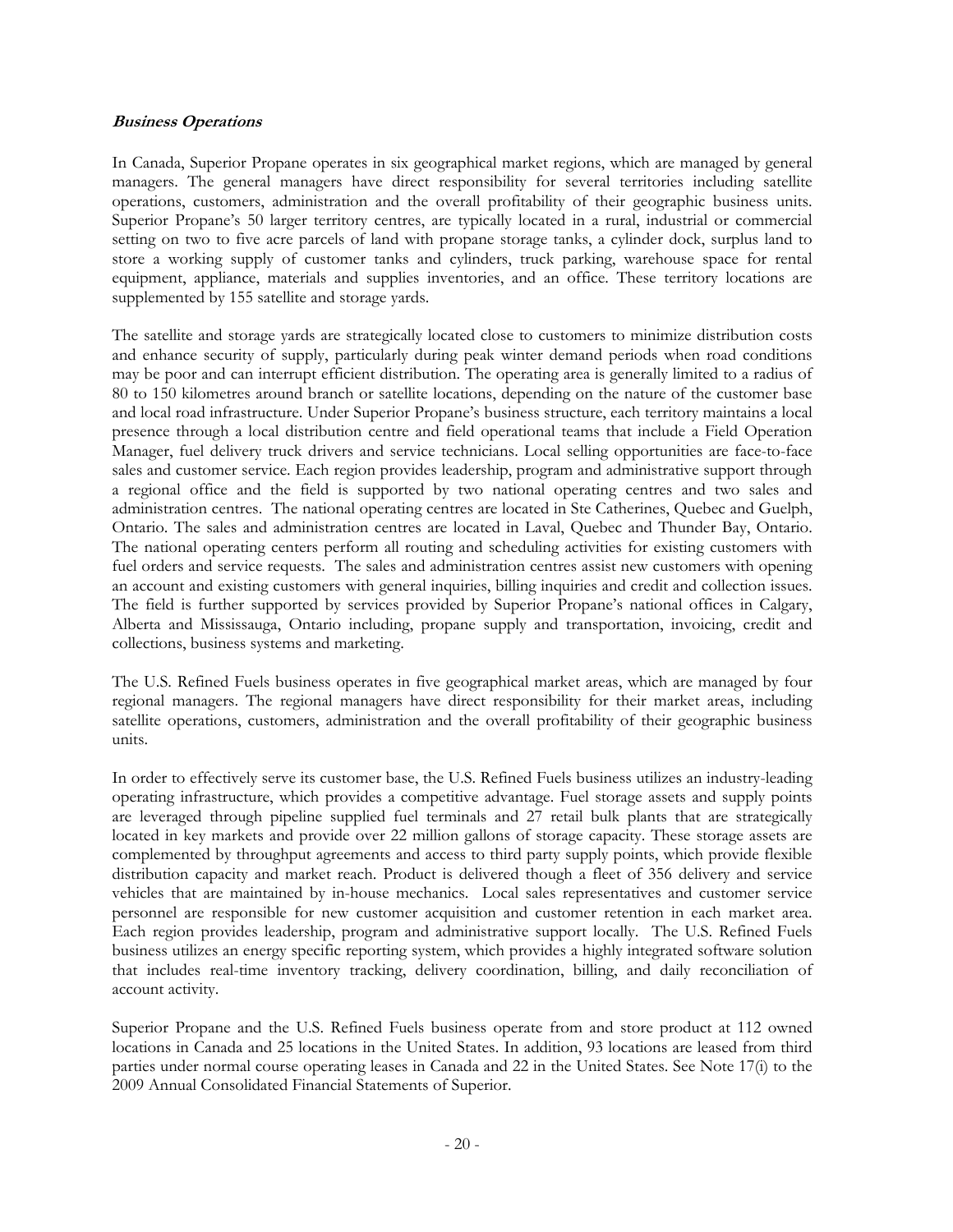The Energy Services division maintains comprehensive service capabilities in both Canada and the United States. Services offerings through the U.S. Refined Fuels business include heating, ventilation and air conditioning installation, maintenance and repair services. Services through Superior Propane include the supply, installation and repair of equipment and appliances as well as warranty and preventative maintenance programs for installed equipment and appliances. These services improve the ability of the Energy Services business to retain customers by providing them with a comprehensive energy supply and maintenance solution.

The Energy Services business constantly strives to improve its processes and services. Superior Propane is currently near the end of a significant multiyear business transformation project. Through this project, Superior Propane is implementing wide scale business process improvements as well as introducing significant new technologies to improve customer service levels and also to improve its overall cost structure. The new technologies include the following:

- o On board truck computers which have been installed on all delivery and service trucks. These handheld devices receive and send customer information from the Enterprise Resource Planning ("ERP") systems and service and delivery details, including routing and scheduling.
- o Vehicle telematics communications units which are being installed in all vehicles and which capture and relay the geocodes (longitude and latitude coordinates) through the on board truck computers.
- o A routing and scheduling tool which plots the most efficient routes for drivers and service technicians.
- o An upgrade to a more effective and efficient version of the existing ERP system. This will allow for increased automation of business processes.

In light of the recent acquisition activity, the U.S. Refined Fuels business will focus on an integration plan to deliver a single operational platform for its business. Key initiatives include:

- o A rebranding exercise is expected to commence after the heating season to rebrand the acquired businesses under the new trade name of "Superior Plus Energy Services".
- o Implement a consistent and focused sales and marketing structure.
- o Integrate information system infrastructure to harmonize technology platforms.
- o Leverage GHI headquarters functions to support the entire business and integrate the management team with GES and SRH.

Superior PetroFuels offers a variety of fuels and lubricants to commercial, industrial, agricultural and residential customers throughout Southwestern Ontario. This business allows Superior's Energy Services division to apply its rural energy presence and experience in propane distribution to the fuels and lubricants market in Canada.

SGL offers value-added supply portfolio management services, primarily to small and medium sized propane retailers in the United States and Canada. It provides transportation, storage, risk management, supply and logistics services with annual sales volumes of approximately 2.0 billion litres with over 85 counterparties.

SGL's position in the energy value chain is that of an intermediary between upstream natural gas liquids producers and downstream retail customers. SGL's value proposition is to effectively manage the volume, delivery and pricing requirements of the end use customer (variable volumes, predictable pricing) and at the same time, meet the volume, delivery and pricing requirements of upstream producers (ratable volumes, variable pricing). Within this niche, is the opportunity for SGL to optimize storage, supply requirements, pipeline deliveries, railcar and truck transportation sales. Through effective management of pricing relationships between Edmonton, Alberta, Sarnia, Ontario, Conway, Kansas and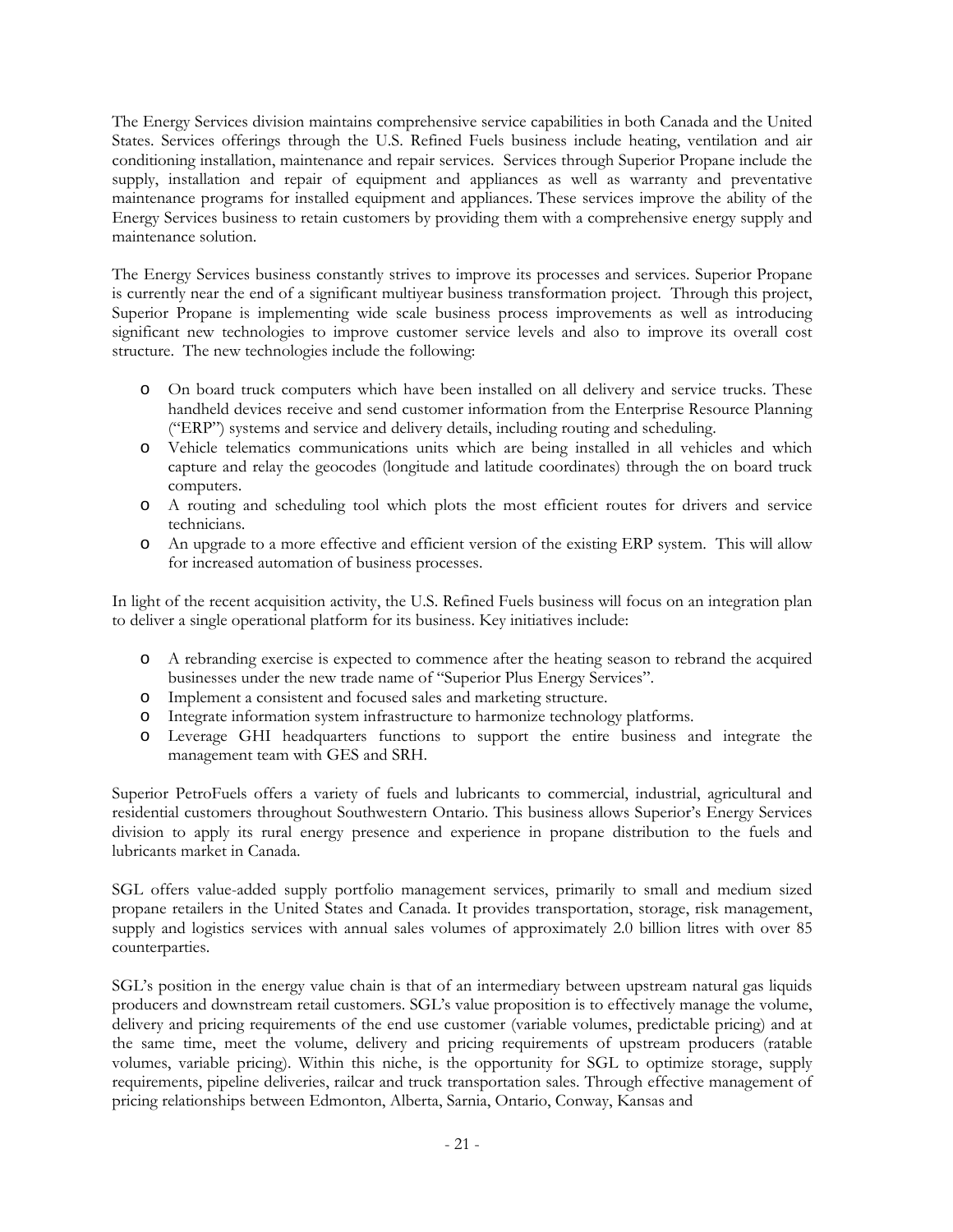Mt. Belvieu, Texas across various points in time, SGL attempts to maximize profitability while maintaining seamless supply for its customers throughout North America.

In support of this activity, SGL leases approximately 140 million litres of combined underground propane storage capacity in Marysville, Michigan, Mt. Belvieu, Texas, Conway, Kansas, Regina, Saskatchewan and in Fort Saskatchewan, Alberta, primarily to secure supply for its fixed-price customer offerings and to enhance security of supply and distribution capacity in periods of supply disruption and high demand in the winter season. The storage lease agreements expire between March 31, 2010 and March 31, 2012 and extensions are negotiated in the ordinary course of business. SGL intends to lease annual storage capacity at Fort Saskatchewan, Regina, Sarnia, Marysville, Conway and Mt. Belvieu to cover its growing regional demands and will only enter into long-term storage contracts if it is economically advantageous to do so. SGL utilizes approximately 20 propane suppliers as well as numerous short-term storage positions to service its wholesale customers in North America. In order to satisfy customer needs and take advantage of opportunities, SGL will enter into short-term forward purchase and sale agreements.

# **Sales and Marketing**

In Canada, Superior Propane primarily sells propane and related products and services to the residential, commercial, agricultural, industrial and automotive customer markets. Approximately 50% of Superior Propane's sales volumes are related to heating related applications and 50% are related to non-heating commercial and industrial applications. Approximately 85% of Superior Propane's annual cash flows are typically generated in the October to March winter heating season.

**Residential/Commercial:** In these markets, propane is consumed primarily in areas where natural gas is not readily available. It is used for space heating, water and pool heating, cooking, refrigeration, laundry and off grid electrical generation. Consumption in these markets is sensitive to winter weather conditions. In addition, residential consumption is dependent on product costs, while commercial consumption varies with economic activity levels.

**Agricultural:** In the agricultural market, propane is used for space heating, for brooding and greenhouse operations, grain drying, and tobacco curing and weed control. The agricultural business is extremely competitive, particularly as natural gas availability expands in rural markets. Propane demand for crop drying depends on weather conditions and crop values.

**Industrial:** Industrial usage includes forklift truck, welding, resale agent, construction and roofing markets, process heating and heat treatment for manufacturing, forestry, mining and fuel for internal combustion engines that drive oil pumpjacks in Western Canada. Industrial demand is generally tied to economic activity levels.

**Automotive:** In the automotive market, propane is used as a transportation fuel, particularly for public and private fleets and other large volume users. Engine technology has outpaced propane conversion technology, limiting the ability to convert new vehicles to propane. Propane vehicle emissions are low in greenhouse gas emissions and other pollutants that contribute to ground level ozone and respiratory health problems. Auto propane has the potential to make a significant contribution to Canada's greenhouse gas emission performance. However, the demand is expected to continue to decline in the medium term at an estimated rate of 10 to 15 percent per year.

The U.S. Refined Fuels business sells heating oil, gasoline, diesel fuel, kerosene, propane and related services to a diverse group of commercial, residential and retail customers, including homeowners, agricultural and construction companies, municipalities and schools. The fuel distribution mix consists of approximately 82% distillates (principally heating oil and diesel fuel), 12% gasoline and 6% propane, based on 2009 volumes. The customer profile consists of approximately 40% residential and 60%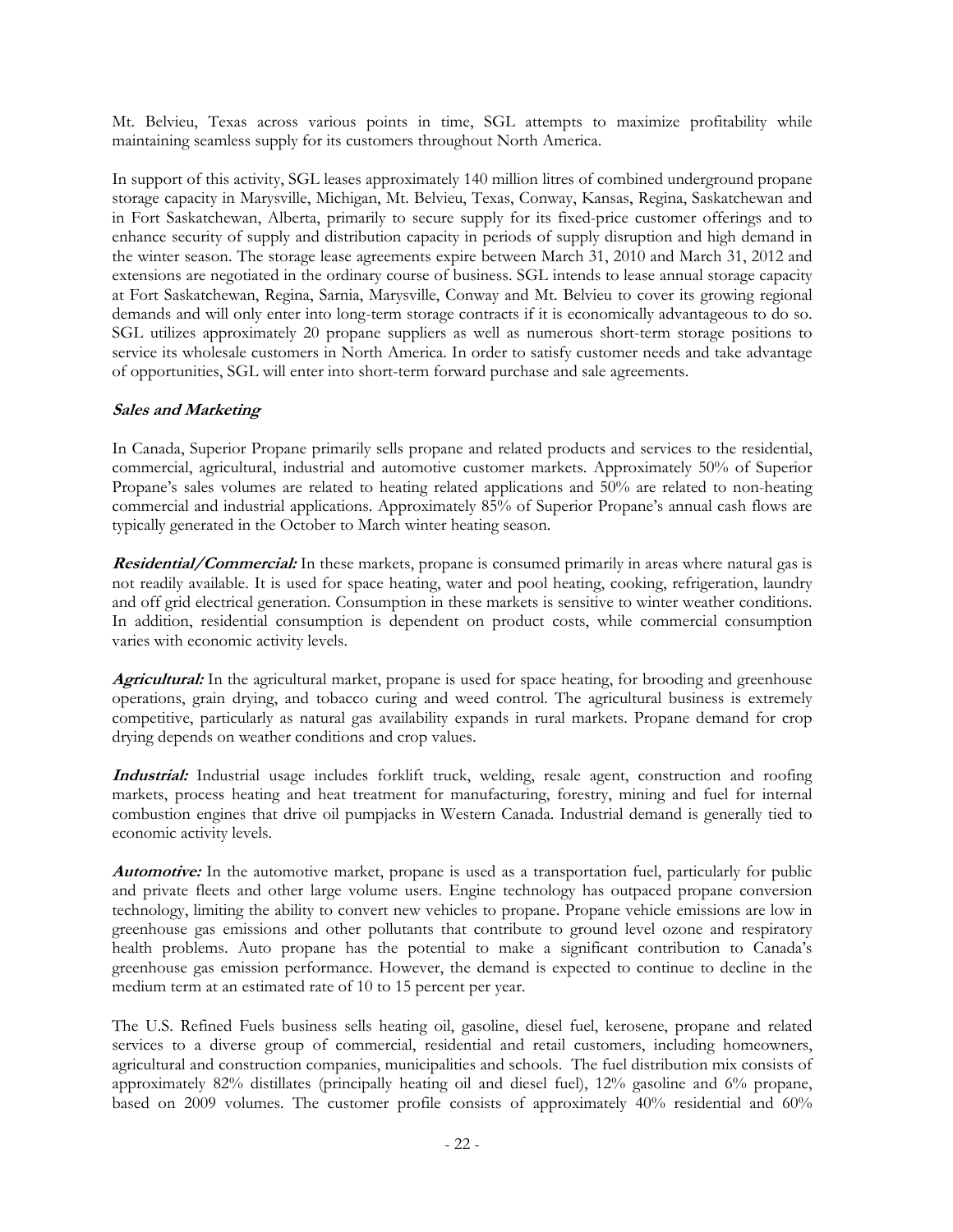commercial volumes, although more than 60% of profitability is driven by the residential business. Approximately 72% of the U.S. Refined Fuels business annual cash flows are typically generated in the October to March winter heating season.

**Residential/Commercial:** In these markets, heating oil and propane is consumed primarily in areas where natural gas is not available. It is used for space heating, water and pool heating, cooking, and other requirements. Consumption in these markets is sensitive to winter weather conditions. In addition, residential consumption is dependent on product costs, while commercial consumption varies with economic activity levels.

**Wholesale Commercial:** In this market, distillates are sold into State and School Board and other large organizations that have bulk fuel requirements. The fuels are consumed through heating, water heating and other general requirements. Consumption is somewhat weather dependent; but is more sensitive to overall economic conditions. This business carries high volumes and lower margins over the residential business.

**Fleet/Automotive:** In this market, gasoline is sold into care rental fleet space and through branded fuel stations. This demand is driven by a combination of general economic conditions and pricing, as both can drive conservation. Gas stations also have retail confectionaries in addition to gasoline, which contribute to results.

# *Pricing*

Refined fuel pricing to customers is primarily based on a margin above product and transportation costs. There are minor delays that affect retail margins as price changes from producers may not be immediately passed through to customers. When the wholesale price of refined fuels increases, the retail gross margins tend to erode in the short-term as it takes more time to pass on all of the price increases to customers. Conversely, when wholesale prices decrease, retail gross margins and profitability tend to increase.

Increases or decreases in retail prices can have an immediate and direct impact on competitors and customer demand. Refined fuel margins vary between end-use applications and geographic segments. Customer pricing is managed at the corporate, regional and local market level and reflects local marketplace and alternate fuel cost conditions. Factors contributing to the consumer's buying decision include: reliability of supply, long-term availability, price, fuel quality, convenience, portability, storage requirements, available space, capital cost, equipment efficiency and the supplier's local presence and service reputation in the community.

# **Supply and Storage**

**Superior Propane:** An estimated 11 billion litres of propane are produced in Canada annually, of which, approximately five billion litres are consumed domestically in the energy and petro-chemical feedstock markets and the balance is exported to the United States. Approximately 90% of the propane produced in Canada is extracted from natural gas during gas processing operations at field plants or at large straddle plants located on the major natural gas trunk line systems. Extraction from crude oil occurring during the refining process accounts for the remaining 10% of propane produced. Superior's retail propane supply is currently purchased from approximately 20 propane producers and suppliers across Canada. Propane is purchased mainly under annual contracts, negotiated and administered by Superior Gas Liquids, with pricing arrangements based on industry posted prices at the time of delivery. Superior Propane arranges propane supply to be provided at multiple supply points in order to match supply to where the customer demand is located. Some of Superior Propane's supply contracts provide it with the ongoing option to increase or decrease its monthly volume of supply and thereby provide flexibility to meet fluctuating demand requirements. Propane supply from Superior Propane's various suppliers has, historically, been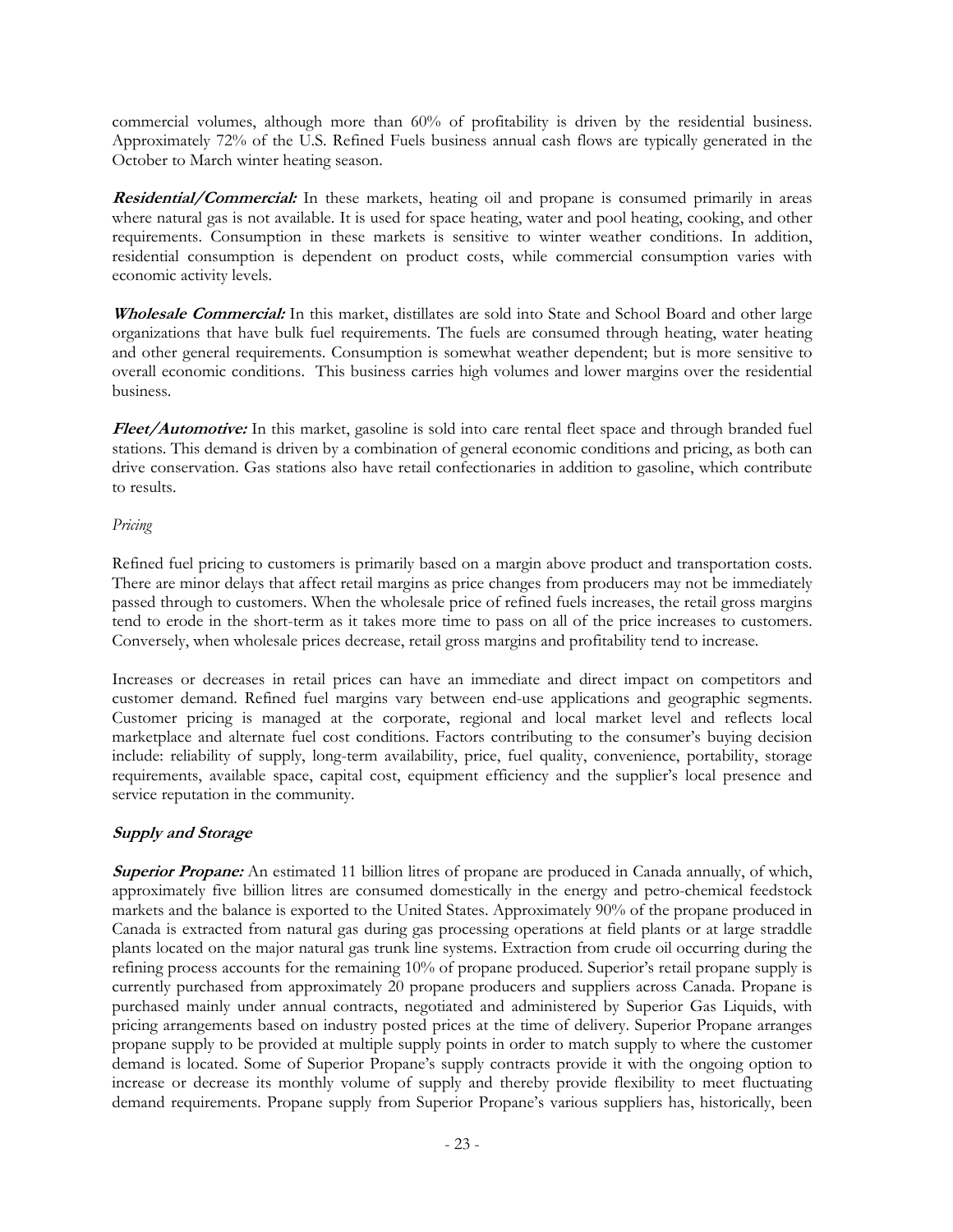readily available because of the substantial surplus of propane in Canada and the relationship Superior Propane typically enjoys with its principal suppliers.

Superior Propane's supply contract year ends March 31, 2010. Approximately 85% of Superior Propane's annual propane requirement is supplied by the following major suppliers, each of which supplies approximately 5% or more of Superior Propane's annual propane requirement:

- BP Canada Energy Resources Company (The single largest propane producer in Canada, which has supplied Superior Propane for over ten years.)
- Shell Canada Limited
- Imperial Oil Limited
- Spectra Energy Limited
- Keyera Energy Partnership
- Provident Energy Trust
- Ultramar Ltd.

Approximately 13 other producer/suppliers supply the remaining 15% of Superior Propane's annual propane requirement, none of which individually supply more than 5% of Superior Propane's annual propane requirement. Superior Propane renews its supply contracts annually.

Superior Propane leases approximately 140 million litres of combined underground propane storage capacity in Marysville, Michigan, Mt. Belvieu, Texas, Conway, Kansas, Regina, Saskatchewan and in Fort Saskatchewan, Alberta, primarily to secure supply for its fixed-price customer offerings and to enhance security of supply and distribution capacity in periods of supply disruption and high demand in the winter season. The storage lease agreements expire between March 31, 2010 and March 31, 2012. SGL utilizes approximately 20 propane suppliers as well as numerous short-term storage positions to service its wholesale customers in North America. In order to satisfy customer needs and take advantage of opportunities, SGL will enter into short term forward purchase and sale agreements.

**U.S. Refined Fuels:** Product is purchased on a 15 day pipeline cycle, negotiated and administered by local supply experts working in conjunction with SGL with pricing arrangements based on industry posted prices at the time of delivery. The U.S. Refined Fuels business operates two pipeline-supplied terminals and 27 retail bulk plants which provide approximately 22 million gallons of storage capacity at strategic locations throughout its core service region. Additionally, it has access to multiple third party supply locations, providing flexible distribution capacity and market reach. Distillates, propane and gasoline, which have been readily available historically, are acquired through various suppliers. However, price fluctuations in these markets are not uncommon.

Approximately 85% of the U.S. Refined Fuels business annual supply requirement is supplied by Sunoco Energy Products Inc. ("Sunoco"), the remaining 15% is provided by eight other suppliers.

# **Transportation**

#### *Primary Distribution*

Primary transportation at Superior Propane is the delivery of propane from product supply points to territory and satellite locations or storage yards and to certain large volume customers. Road cargo liners and pressurized railcars are the two primary transportation modes. The capacities of the cargo liners vary from 35,000 to 65,000 litres per trailer. Railcars carry approximately 115,000 litres per car. Cargo liner requirements are provided by third party carriers.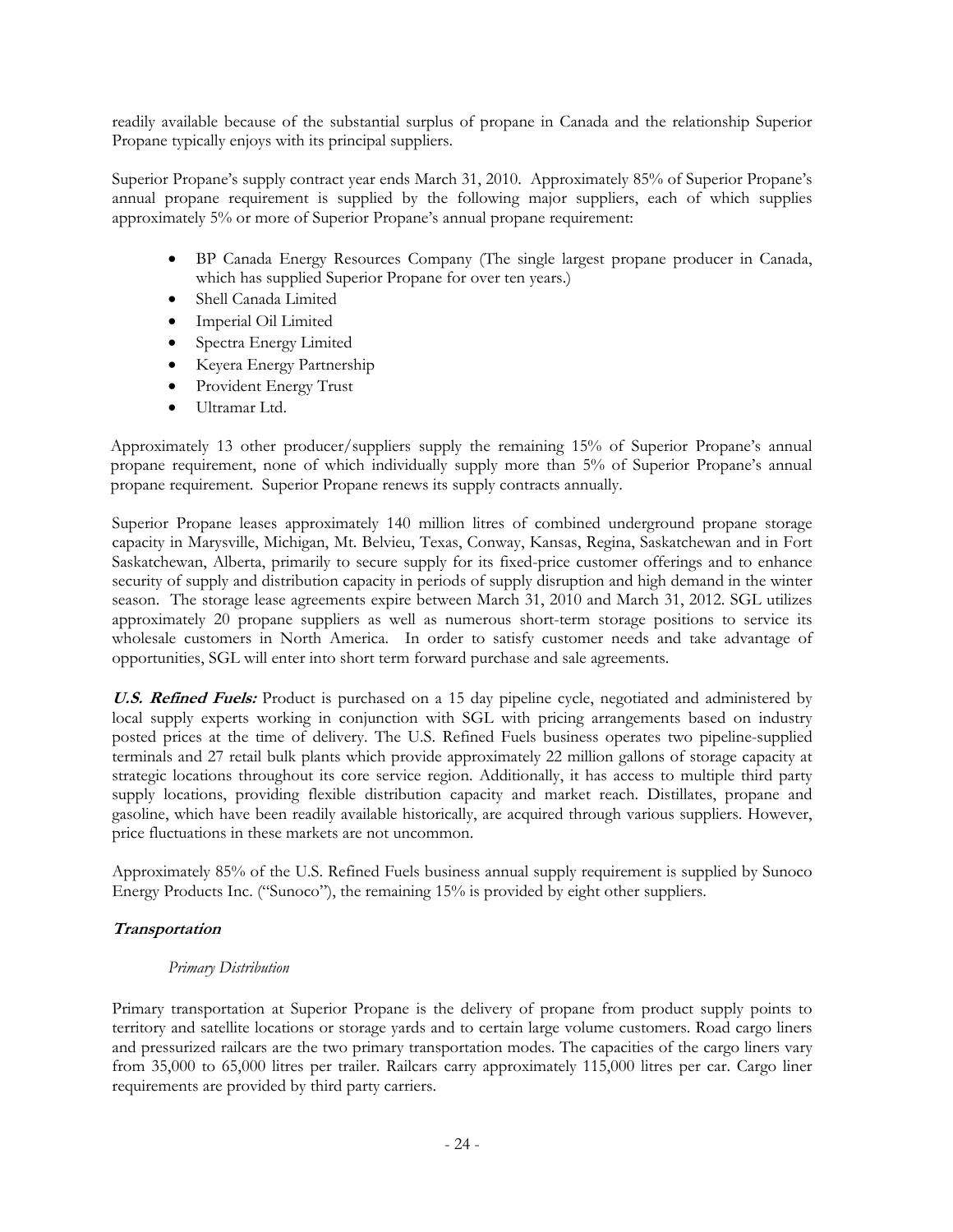Approximately 20% of Superior Propane's supply is transported by rail. Superior Propane leases 118 railcars to provide approximately 25% of its rail transportation requirements. Railcar lease agreements typically have a three year term. The remainder is transported in railcars provided by propane suppliers in conjunction with their annual propane supply contract obligations to Superior Propane.

For the U.S. Refined Fuels business, the primary transportation is the delivery of refined fuels from regional refineries via pipeline and barge to terminal locations located along the Buckeye and Sunoco pipelines. Refined fuels are then transported to satellite locations and large volume customers via internal and contracted large volume tractor trailers. Propane is transported from refinery and pipeline terminals via internal and contract large volume tractor trailers to regional bulk storage facilities. The capacities of the tractor trailers vary from 8,000 to 13,000 gallons per trailer. Internal transportation assets account for 20% of the transportation and 80% is contracted with third party companies.

#### *Secondary Distribution*

For Superior Propane, secondary distribution is the delivery of propane, refined fuels and lubricants from territory and satellite locations, and storage yards to customers. Superior Propane operates a fleet of owned and leased trucks to transport the propane, refined fuels and lubricants it sells. Propane is delivered in bulk and in pressurized cylinders. Heating oil, refined fuels and lubricants are also transported and sold in bulk volumes. Superior Propane employs full-time, part-time and seasonal drivers who assist with deliveries during the peak winter demand periods. It operates 327 pressurized bulk delivery trucks that vary in load capacity from 13,000 litres to 32,000 litres, seven refined fuel and lubricant bulk delivery trucks with load capacities of 10,000 to 25,000 litres and 84 cylinder trucks with boxes that vary in length from 12 feet to 26 feet. It also operates 28 tractors and 39 pressurized trailers, which have capacities ranging from 25,000 litres to 54,000 litres for secondary distribution use. Additionally, it operates 52 crane trucks and 281 service vehicles. At December 31, 2009, 48% of the vehicles described above were owned by Superior LP while the remaining 52% were leased under operating leases.

For the U.S. Refined Fuels business, the secondary distribution of propane, heating oil, refined fuels and lubricants to customers is from satellite locations, company owned pipeline terminals and third party terminals. The U.S. Refined Fuels business operates a fleet of owned and leased trucks to transport the propane, heating oil, refined fuels and lubricants it sells. Propane is delivered in bulk and in pressurized cylinders. Heating oil, refined fuels and lubricants are also transported and sold in bulk volumes. The U.S. Refined Fuels business employs full-time, part-time and seasonal drivers who assist with deliveries during the peak winter demand periods. It operates 27 pressurized propane delivery trucks that vary in load capacity from 2,500 gallons to 6,000 gallons, 150 refined fuels delivery trucks that vary in load capacity from 2,500 to 5,000 gallons, six tractors used to pull trailers, one pressurized propane trailer with load capacity of 11,500 to 16,000 gallons and eight refined fuel trailers with load capacities of 8,000 to 11,000 gallons. Additionally, it operates 15 crane trucks and 130 service vehicles.

# **Environmental, Safety and Regulatory**

In Canada, Superior Propane, through its proprietary "Guardian" health and safety and environment management system, ensures safety practices and regulatory compliance are an important part of its business. Guardian's purpose is to help safeguard the lives, health and property of Superior Propane's employees, contractors and customers as well as the communities in which it operates. Beyond simply complying with the various provincial and federal acts which govern health, safety and environmental responsibilities, Guardian seeks to further enhance workplace and community health and safety by applying ongoing management, rigorous monitoring and frequent audits to provide continuous learning and improvement. The storage and transfer of propane has limited impact on the environment as there is limited impact to soil or water when propane is released, because it disperses into the atmosphere.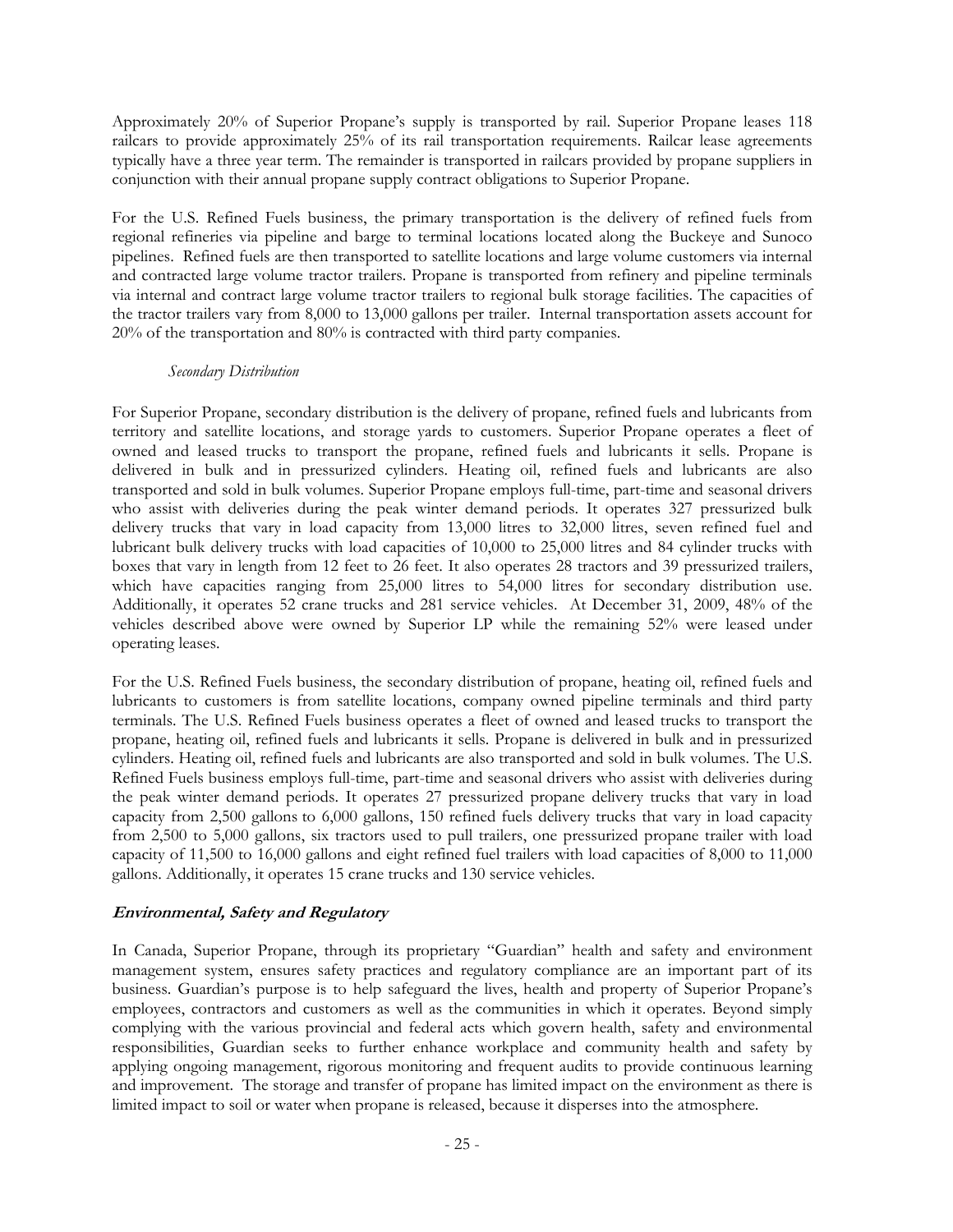The U.S. Refined Fuels business has a centralized safety and environment management system, that ensures safety practices and regulatory compliance are an important part of its business. The Health, Safety and Environment ("HS&E") department's purpose is to help safeguard the lives, health and property of employees, contractors and customers of the U.S. Refined Fuels business as well as the communities in which it operates. The U.S. Refined Fuels business operations safety and environmental results are in the first quartile of companies in the industry. The U.S. Refined Fuels business seeks to further enhance workplace and community health and safety by applying ongoing management, rigorous monitoring and frequent audits to provide continuous learning and improvement. The storage and delivery of refined fuels possess the potential for spills which impact the soils and water of storage facilities and customer properties. Tank storage areas and loading/unloading points have secondary containment to prevent spills from reaching soil or ground water. Customer locations are inspected by drivers and technicians during visits to identify potential release hazards and necessary corrections are performed before product is delivered. Releases that impact soil or groundwater are reported to the appropriate government agencies and clean up operations are conducted by internal and third party technicians. Each regional operation has a HS&E specialist responsible for ensuring facilities are operating in accordance with state and federal regulations. Some of the commodities sold in the U.S. Refined Fuels business, when used, create Greenhouse gases. The regulatory landscape related to Greenhouse gases could change, based on ongoing discussions in various political and environmental forums.

The Energy Services business has customer, technical, occupational health and safety and fleet support representatives operating nationally which support its regional and local operations. They are responsible for providing market area personnel with emergency response support services, inspections, advice and training in an effort to ensure that facilities and equipment are maintained and operated safely and in compliance with corporate and regulatory standards. They also provide support to the field operations in the design, construction and inspection of large scale customer installations.

# **SEM – Fixed Price Energy Services Business**

# **Competitive Conditions**

Key competitive factors across the fixed-price energy services business include commodity prices, sales channel activity, product diversification, cost efficiencies, and service.

SEM has been in the Ontario natural gas market since its inception in 2002 and has maintained a strong commercial and industrial base during this period. In April 2009, it discontinued new residential activity to focus on the commercial and industrial market. The value of SEM's product offering to customers is determined based on current commodity prices and its long term supply costs. New customer acquisitions and customer retention can vary significantly depending on the fluctuations between those two variables.

During 2007, SEM expanded its market with the entry into the Ontario electricity market and the newly opened British Columbia natural gas market. By entering these markets, the fixed-price energy services business has been able to add geographic and product diversification.

As a result of the challenges in the acquisition and retention of SEM's Ontario residential natural gas and electricity customers, based on the regulatory framework and market rules, SEM has refocused its efforts away from direct residential natural gas and electricity marketing in Ontario. Instead, efforts are being concentrated on the acquisition and retention of commercial natural gas and electricity customers in Ontario, commercial natural gas customers in Quebec and on its successful residential natural gas operations in BC. The change in SEM's strategy has had a positive impact on its current cost structure,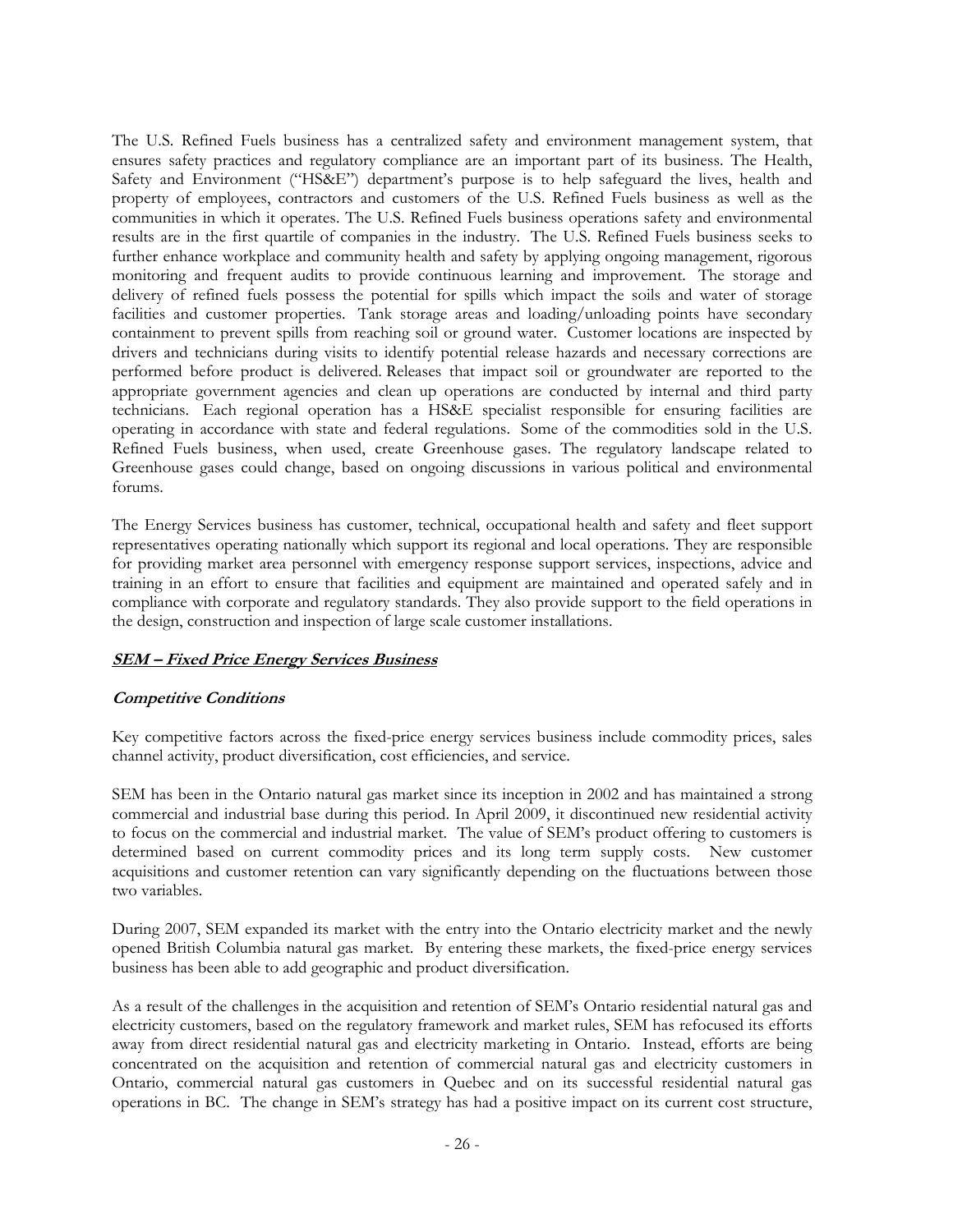while maintaining the scalability and infrastructure of its existing business model which may allow SEM to re-enter the Ontario residential market when direct residential conditions improve. SEM will continue to extend or renew its existing Ontario based residential customers.

# *Natural Gas*

The natural gas market in Ontario has been deregulated since 1986 and since January 2004 in Quebec for commercial and light industrial customers who consume greater than 280 gigajoules per year. Consumers are able to choose their natural gas supplier and can elect between various prices and terms. The market of supplying fixed price gas to customers is competitive, with a number of companies supplying different market sectors. The residential sector in Ontario has approximately seven significant active market suppliers, while commercial and industrial consumers have approximately eight significant active market suppliers in Ontario and three in Quebec. Each competitor offers different options relating to price, term and service. Under deregulation, consumers also have the option of having their gas supply provided by their utility company at a variable price that is adjusted on a quarterly basis and is subject to retroactive adjustments. Approximately 60% of natural gas consumers in Ontario are still supplied by utilities, providing SEM with opportunities for customer growth.

On April 13, 2006, Terasen Gas filed an application requesting approval for necessary Tariff Agreement changes required to support a residential choice program. Terasen Gas is the largest natural gas distribution utility in British Columbia, with the customer choice program applicable to approximately 748,000 residential and 80,000 commercial customers (commercial program commenced in 2004) in the province including the Inland, Columbia and Lower Mainland service areas. Their service territory delivers gas to over eighty percent of the natural gas customers in British Columbia. The British Columbia Utilities Commission ("BCUC") approved the program allowing marketers to enroll customers as of May 2007, with gas flowing to enrolled customers starting November 1, 2007. SEM commenced marketing natural gas contracts in British Columbia at market open and began to service these customers with physical supply in November 2007. The British Columbia model is in many ways identical to the Ontario model in terms of delivery, billing and receivables; however, market rules and low penetration make it a more attractive market for energy marketing. As delivery obligations are sourced from Alberta, mirroring Ontario, SEM uses its in house capability to manage commodity obligations. Management estimates that approximately 124,000 (16.6%) residential customers and 24,000 (30%) commercial customers are enrolled in the customer choice program, with 13 registered market participants, which provides for continued opportunity. As in Ontario, under deregulation, consumers also have the option of having their gas supply provided by the local utility company at a variable price that is adjusted on a regular basis to react to changes in spot market pricing.

Natural gas competes favourably with other fuel sources, such as oil, electricity and propane. Natural gas enjoys both environmental and price advantages over other fuel options. However, since gas is delivered through pipeline systems, its availability is constrained by distribution system infrastructure.

# *Electricity*

Ontario opened its electricity markets in April of 2002, however, a government sponsored rate freeze was implemented in the fall of 2002 essentially suspending retail opportunities until 2005. This price freeze was lifted in 2005, once again exposing consumers to price volatility and price increases which afforded retailers the opportunity to promote fixed price products. The Ontario electricity market is estimated at 143 TWh annually and currently serviced by eight marketers. There are approximately 4,500,000 meters available for choice in the Ontario market and management believes approximately 675,000 (15%) meters are enrolled in long-term electricity contracts with a retailer. SEM has expanded its electricity sales to the commercial sector through a variety of structured and full requirement offerings.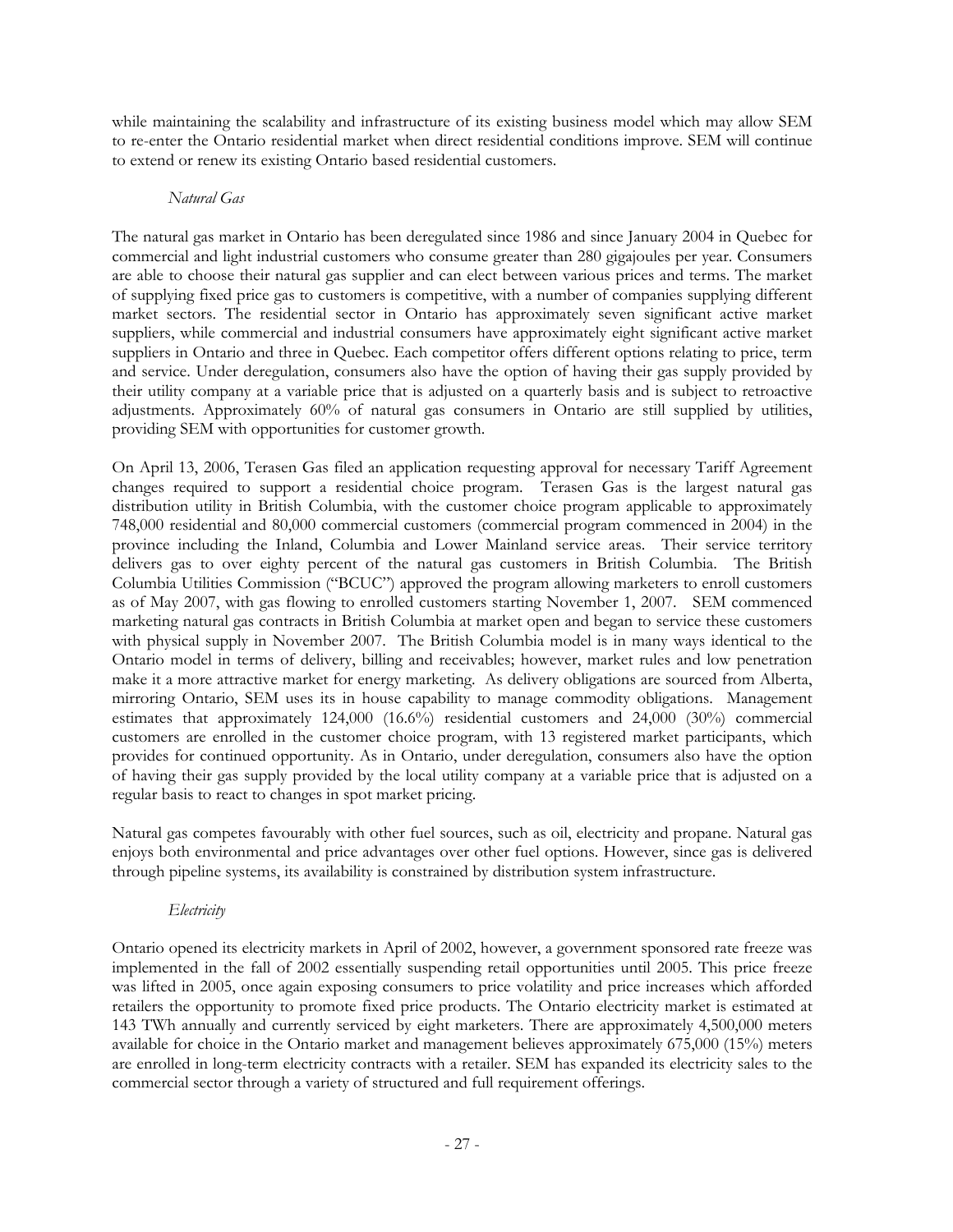# **Business Operations**

SEM provides fixed-price natural gas solutions for contract terms up to five years. In order to capture a fixed selling margin for the term of the customer contract, a fixed-price natural gas supply matching the volume and term of the customer obligation is contracted with various producers and financial counterparties. The local distribution companies (the "LDC's") are required to provide SEM with transportation, storage and distribution services to SEM's customers as well as billing and collection services.

In 2007, SEM entered into a long-term natural gas supply agreement with Constellation. Under the terms of the agreement, Constellation will supply natural gas to support SEM's fixed-priced natural gas marketing business. The deal is structured with an initial term of five years and may renew annually thereafter. During the term of the agreement, SEM will purchase natural gas from Constellation for customer contracts of terms up to five years. SEM continues to maintain relationships with a variety of other counterparties to support the existing book of commercial business and for certain types of new customers as allowed in the Constellation Supply Agreement. Macquarie, an Australian-based provider of banking, financial, and investment services ("Macquarie"), acquired the downstream natural gas unit from Constellation on March 30, 2009. Macquarie continues to operate within the agreement between SEM and Constellation as originally structured.

SEM entered the residential and small-mid size commercial electricity market in Ontario in August 2007. In June 2007, SEM entered into a long-term electricity supply agreement with Bruce Power. Bruce Power agreed to provide fixed-price electricity to SEM in order to fix prices for residential and small commercial customers for terms up to five years. During the term of the agreement, SEM will purchase supply from Bruce Power for customer contract terms of up to five years to which Bruce Power will continue to supply beyond the contract term to match the customer contracts. In April 2009, SEM discontinued new residential activity to focus on the commercial and industrial market. SEM enters into electricity financial swaps with three counterparties to manage the economic exposure of providing fixed-priced electricity to its customers.

# **Sales and Marketing**

For the year ended December 31, 2009, SEM supplied approximately 30.7 million Gigajoules of natural gas to approximately  $63,384$  ( $2008 - 73,094$ ) residential and  $5,900$  ( $2008 - 6,228$ ) commercial flowing customers under term, fixed-price contracts in Ontario and Quebec. In addition SEM also supplied 2.1 million Gigajoules of natural gas to 22,440 (2008 - 18,715) residential and 211 (2008 - 115) commercial customers in British Columbia. SEM markets its gas supply service to consumers throughout Ontario, Quebec and British Columbia through an internal sales force and through independent sales agencies. Commercial sales channels are also through a combination of internal and external sales forces and association affiliations. SEM continues to leverage off its current strong commercial base as it strives to further develop commercial sales channels. Customer contracts are registered with and administered by the LDC. The gas supply contracts have terms typically ranging from one to five years and are at a fixedprice. At December 31, 2009, the average remaining customer contract life was 22 months.

In August 2007, SEM commenced selling electricity in Ontario and ended 2009 with 3,777 (2008 - 3,353) flowing residential electricity customers and 1,264 flowing commercial customers (2008 - 358).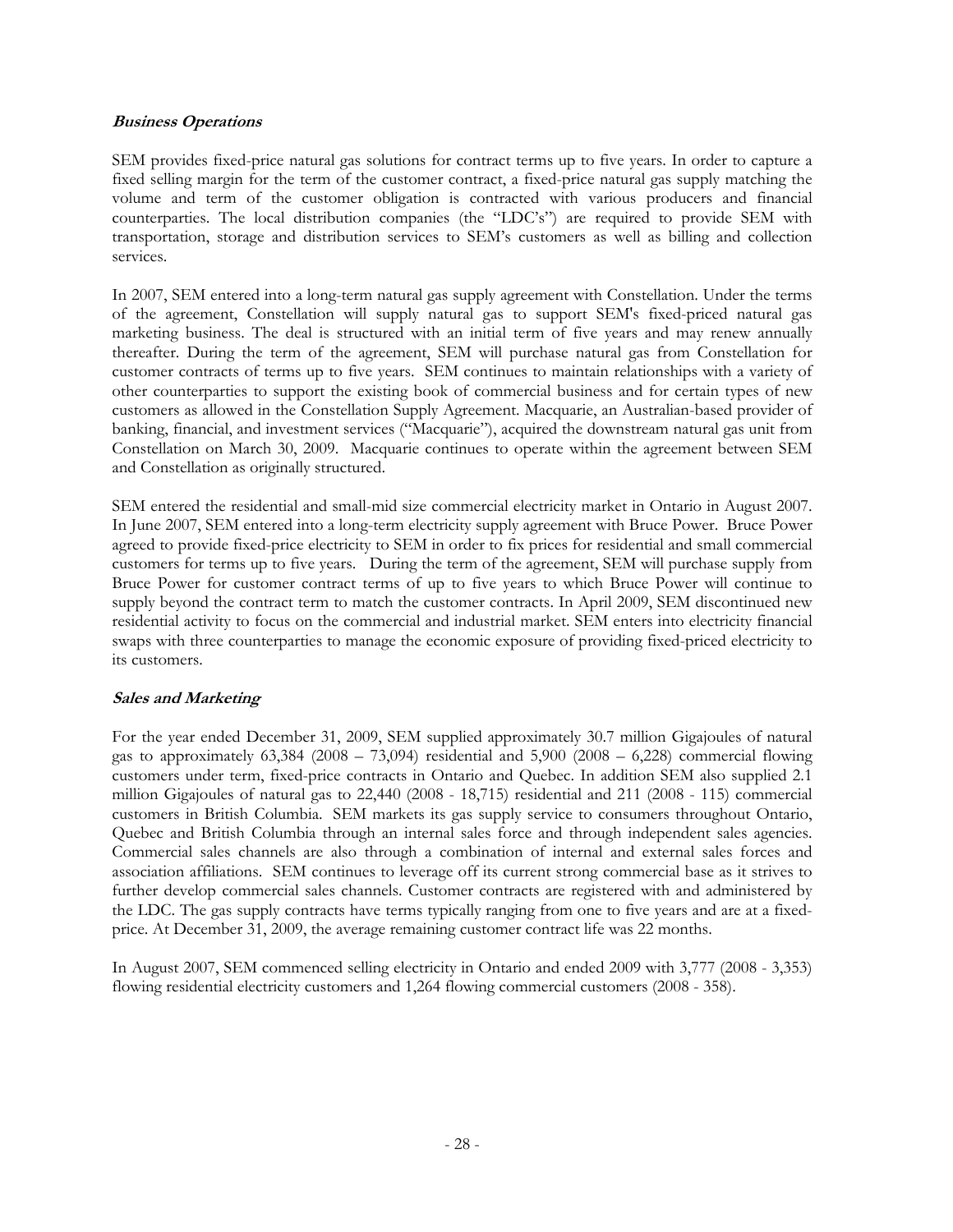In 2008, SEM differentiated its product features by introducing Extend & Blend contracts. The Extend & Blend feature on gas products allows customers, subject to certain conditions, to take advantage of lower prices during their initial contract period by blending prices and extending their contract end date.

A detailed analysis of sales volumes and gross profit is provided in the 2009 Management's Discussion and Analysis.

# **Supply and Transportation**

During 2009, SEM had nine financial and physical natural gas suppliers and contracts for natural gas for fixed-term and price to match contractual customer supply requirements. SEM's largest supplier represented approximately 20% of its supply commitments at December 31, 2009. SEM's supply commitments for the next five years as at December 31, 2009, are detailed in the notes to Superior's 2009 Annual Consolidated Financial Statements. The financial condition of each counter party is evaluated and credit limits are established to reduce SEM's exposure to the credit risk of non-performance.

Although customers purchase their gas supply through SEM, LDC's such as Union Energy, Enbridge Gas, Terasen Gas and Gaz Metropolitan are required on a regulated basis to distribute the gas to SEM's customers. LDC's are also required to assign SEM pipeline transportation and storage capability sufficient to service its customers under contract.

# **Environmental, Safety and Regulatory**

SEM supplies natural gas to end-use customers. The natural gas is transported through pipeline systems by pipeline and utility companies. These pipeline and utility companies are regulated by the National Energy Board, the Ontario Energy Board, the British Columbia Utilities Commission and the Régie du L'Enegie and are required to maintain environmental and safety standards.

Effective June 2007, the Ontario Energy Board implemented customer portability rules in the Ontario natural gas market. The new regulation referred to as Gas Distribution Access Rules has allowed utilities to enroll customers with a natural gas marketer regardless if they are already on a contract with a different natural gas marketer. This can create customer enrollment issues, whereby customers have been enrolled with a new natural gas marketer without completing their contractual obligation with their original natural gas marketer, leaving the customer financially obligated to both retailers. In most cases, the customer is faced with early cancellation fees by the natural gas marketer it wishes to leave. In addition, suppliers may be required to collect from unwilling customers who have switched retailers which could result in increased collection costs or customer defaults.

In November 2009, the Ontario government introduced a new piece of legislation (Bill 235) to address energy consumer protection. Bill 235 proposes a new Energy Consumer Protection Act ("ECPA") that, if passed, would affect how SEM maintains its existing Ontario residential and small commercial base and acquires new small commercial customers that fall within the low volume definition of the Ontario Energy Board ("OEB") Codes of Conduct for Gas Marketers and Electricity Retailers (less than 50,000m3 annually for natural gas and less than 150,000 kWh annually for electricity). The new ECPA could also influence any potential future plans for SEM to re-enter the Ontario residential energy market in the future.

Bill 235 passed first reading on December 8, 2009. The second reading and comment period is anticipated early in 2010 and, if passed, will likely take affect toward the middle of 2010. The bill includes limitations on renewals; increased marketer accountability, including licensing of individual sales agents; the elimination of telemarketing; increased cancellation alternatives for residential consumers; rules regarding smart sub-metering, and a requirement for retailers to offer time-of-use products.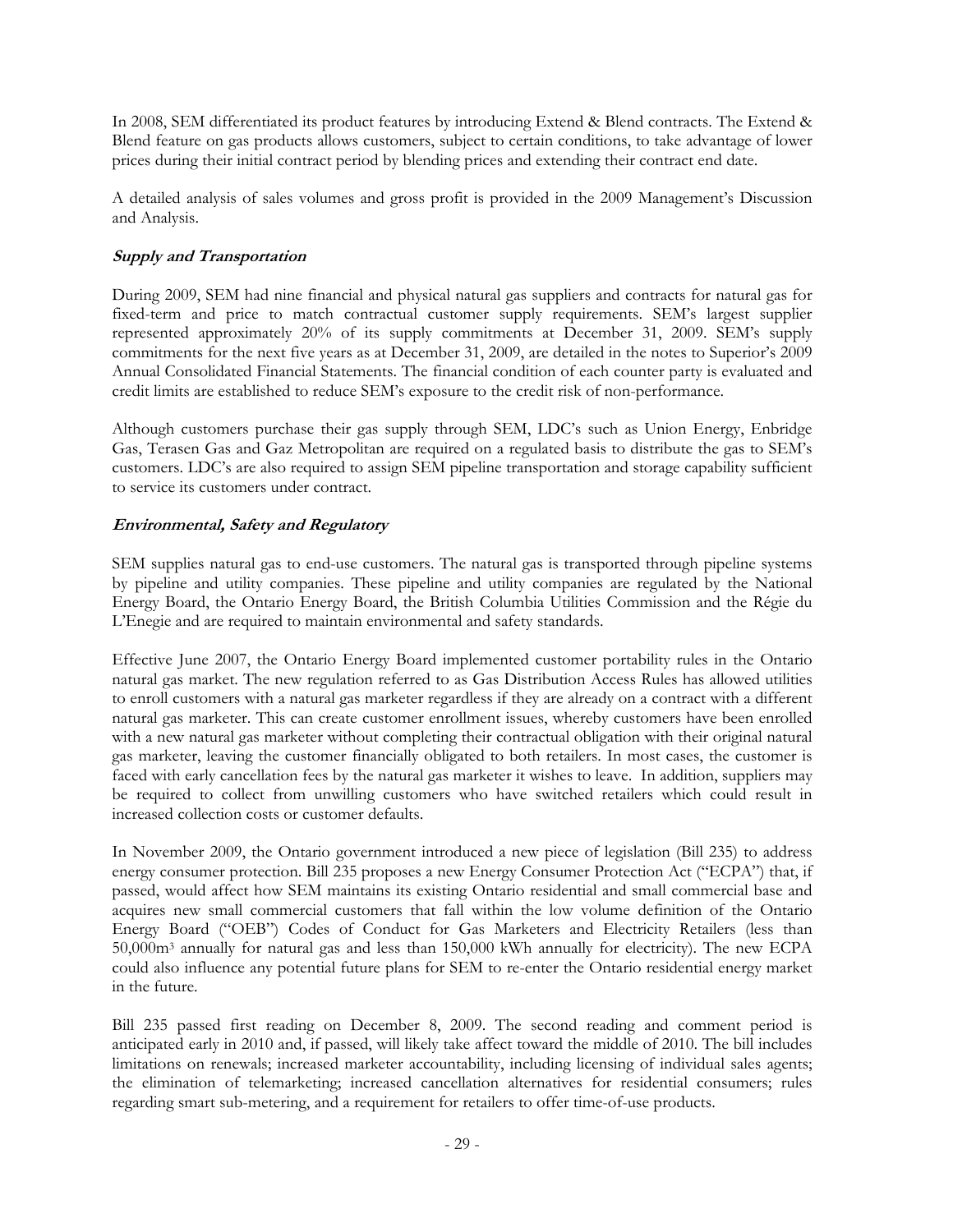# **Employee and Labour Relations**

As at December 31, 2009, the Energy Services business had 2,235 fulltime, 100 part-time and 39 temporary employees as follows:

**Superior Propane and SGL** had 1,569 fulltime, 36 part-time employees and one temporary employee. Approximately 311 of these employees are unionized through provincial or regional certifications in British Columbia/Yukon and Quebec. There are three union agreements, with expiry dates ranging from December 31, 2010 to April 30, 2011. Collective bargaining agreements are renegotiated in the normal course of business.

**U.S. Refined Fuels** had 613 fulltime, 61 part-time and 36 temporary employees. Approximately 113 of these employees are unionized. There are three union agreements, with expiry dates ranging from May 2010 to May 2013. Collective bargaining agreements are renegotiated in the normal course of business.

**SEM** had 53 full time, 3 part time, and 2 temporary non-union employees. Approximately 13 independent contract sales agencies were engaged at December 31, 2009 in the marketing of energy contracts.

# **Trademarks, Trade Names and Service Marks**

Superior LP owns all the right, title and interest in the "Superior Propane" ("Superieur" in French), and "Superior Energy Management" trade name, related design and other trademarks, registered or acquired at various times over the years and relating to specific programs or services provided by Superior Propane or to marketing activities of Superior Propane. Superior Propane's trademarks are significant as they provide it with ownership of the names, designs and logos associated with its business which are recognizable to the public and useful in developing and maintaining brand loyalty. The duration of each of the trademarks is 15 years from the date they were first registered subject to renewals for further 15 year periods. In addition, Superior LP has registered "Superior Plus Energy Services" as a trade name.

# **Financial Information**

For selected historical financial information for the past five years, see "Selected Financial Information – Energy Services".

# **Risk Factors**

For the risk factors related to the Energy Services business see "Risk Factors – Energy Services".

# **Specialty Chemicals**

The specialty chemicals business operates under the trade name of ERCO Worldwide, a leading provider of specialty chemicals and related technology. The business, which is headquartered in Toronto, Ontario, has been operating since the late 1890s.

# **Product**

ERCO Worldwide is a manufacturer of sodium chlorate, chlorine dioxide, sodium chlorite, chlorine, caustic soda, hydrochloric acid, potassium hydroxide and produces hydrogen as a by-product to the electrolysis processes. It owns and operates eight production facilities across North America and one in Chile. In addition, ERCO Worldwide provides chlorine dioxide generators and related technology to pulp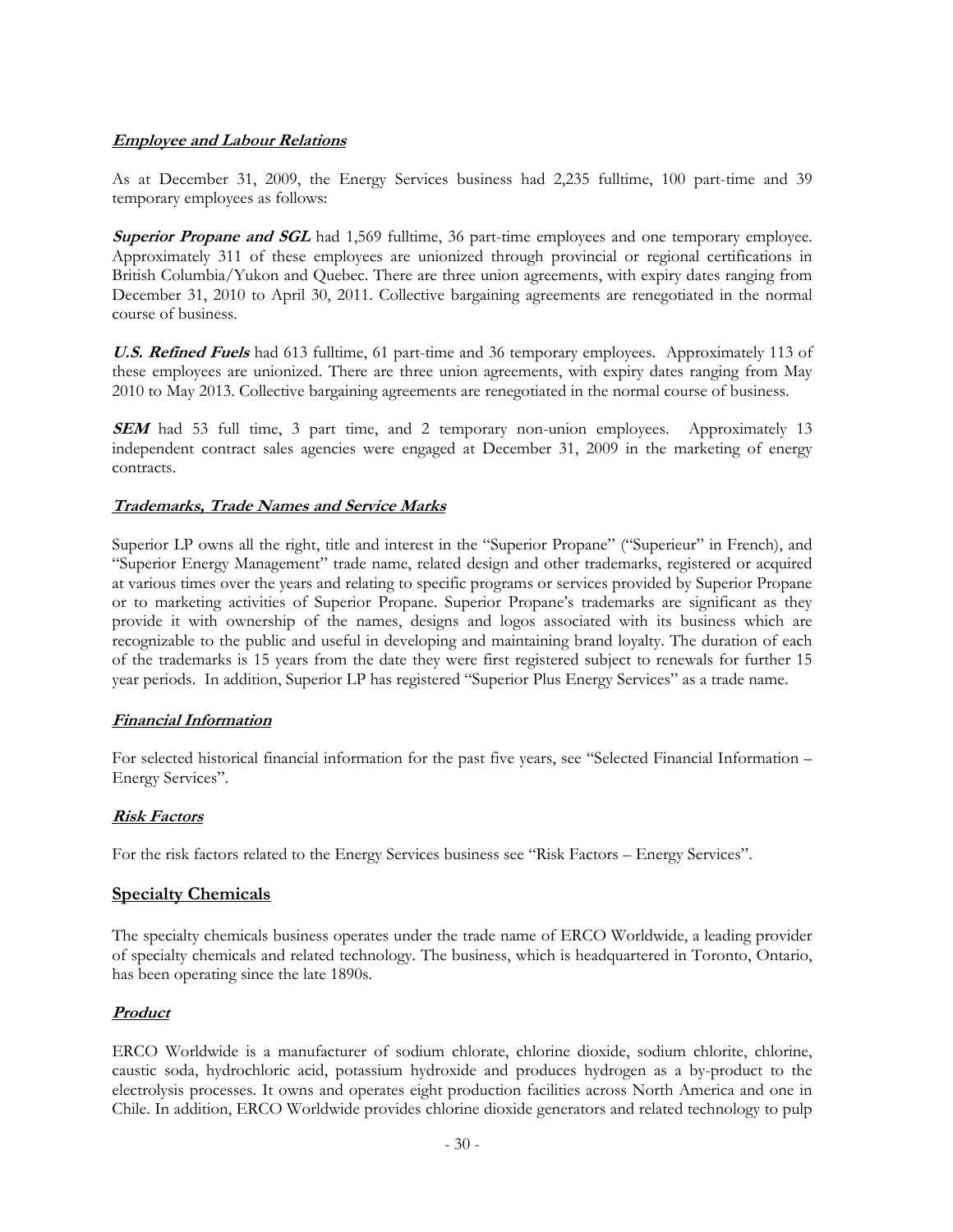and paper customers worldwide. Chlorine dioxide generators use sodium chlorate as the primary feedstock in the production of chlorine dioxide, an environmentally preferred bleaching agent used in the production of bleached pulp for paper.

# **Competitive Conditions**

Key competitive factors across its business include selling prices, cost efficiencies, product quality, logistical capability, reliability of supply, technical expertise and service.

ERCO Worldwide is the second largest producer of sodium chlorate in North America and third largest worldwide with an estimated production capacity share of 25% and 14%, respectively. The sodium chlorate industry is consolidated with the four largest producers comprising approximately 87% and 66% of estimated North American and global market capacity, respectively.

ERCO Worldwide's patented chlorine dioxide generators and related technology are installed in the majority of pulp and paper mills worldwide. Chlorine dioxide is the basis for elemental chlorine free ("ECF") bleaching. ECF bleaching is considered to be the best available technology for the production of bleached pulp for paper around the world.

In the sodium chlorate business, ERCO Worldwide (14%) competes primarily with three other producers on a worldwide basis with respect to estimated production capacity, Eka Chemicals (26%), Canexus (12%) and Kemira (14%). Only ERCO Worldwide and Eka Chemicals provide chlorine dioxide generators. By providing generator technology and services in addition to chemicals, ERCO Worldwide is able to establish strong, long-term relationships with customers and gains an in-depth forward view on market developments.

ERCO Worldwide is the third largest producer of potassium chloralkali products in North America and has a strong competitive position. In the potassium hydroxide (caustic potash) business, ERCO Worldwide (15%) competes with three other companies in North America based on production capacity, Occidental Chemical Corporation (47%), Olin Corporation (25%) and ASHTA Chemicals Inc. (13%).

The five companies that account for approximately 81% of total North American chloralkali production capacity are the Dow Chemical Company (26%), Occidental Chemical Corporation (23%), Olin Corporation (13%), PPG Industries (13%), and Formsa Plastics Corporation (6%). Chlorine production by Dow Chemical Corporation and Formosa Plastics Corporation is integrated into their chlorine derivatives production, and chlorine production from Occidental Chemical Corporation, PPG Industries and Olin Corporation is partially integrated, with all three participating in significant merchant market sales. Most caustic soda production in North America is sold into the merchant domestic and export markets.

ERCO Worldwide is a regional competitor in the chloralkali business in Western Canada and the United States Midwest. Its total production capacity represents less than 1% of North American chloralkali production capacity.

# **Business Operations**

ERCO Worldwide's operations have become increasingly more diversified with the acquisition of the Port Edwards, Wisconsin chloralkali/potassium facility in June 2005, and the completion of the sodium chlorate plant in Chile in September 2006, reducing its dependency on the North American pulp and paper industry. Furthermore, investments in export capacity at the Buckingham, Quebec sodium chlorate plant have enabled growth of export sales.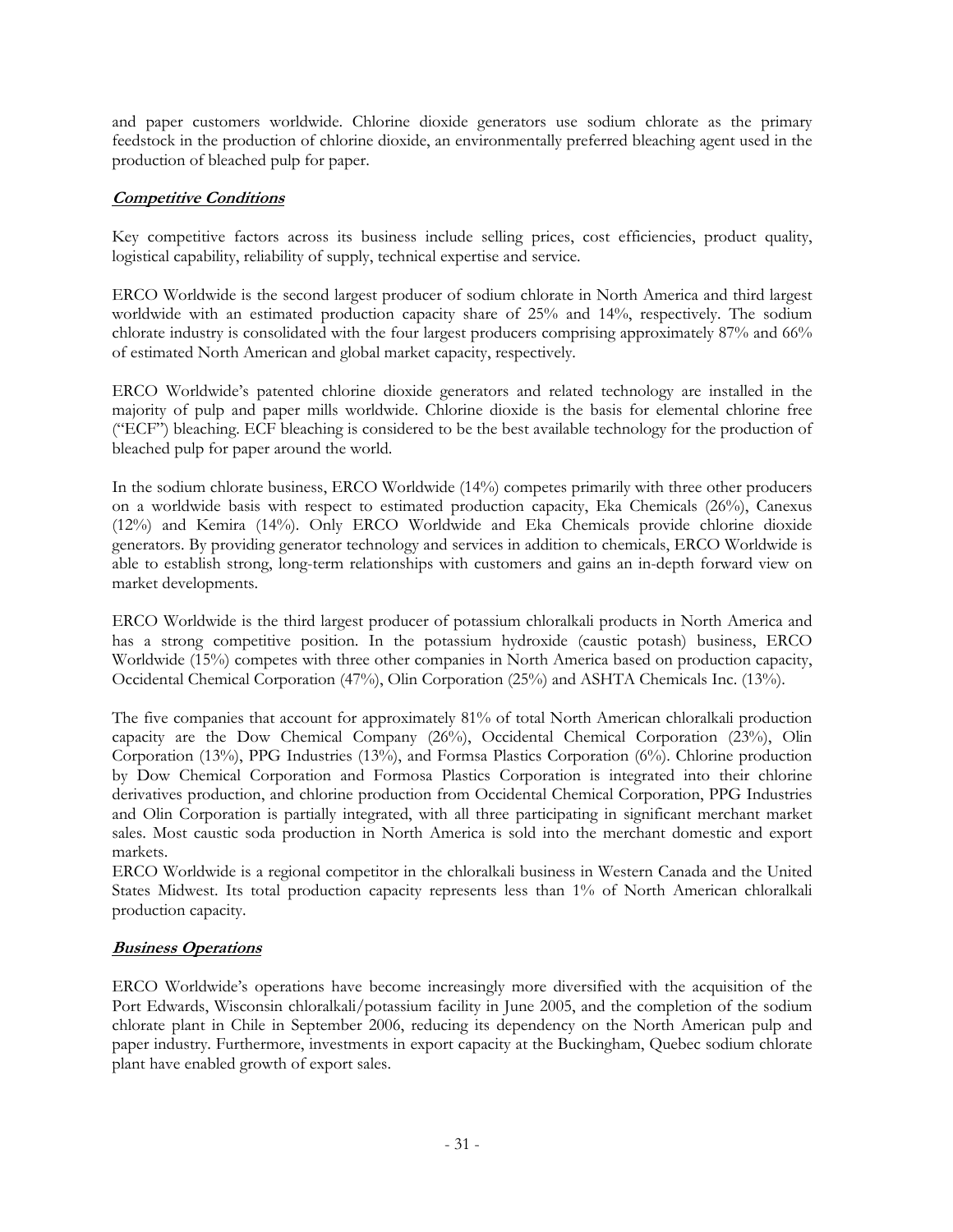For the year ended December 31, 2009, global sodium chlorate, sodium chlorite and technology related sales represented 66% of ERCO Worldwide's revenue. Chloralkali products in total represented 34% of revenue. Geographically, 26% of revenue is derived from customers in Canada, 56% from the United States and 18% from outside North America.

| <b>Product Line</b>                                                                                                    | $%$ of<br>2009<br><b>Revenue</b> | <b>Market</b><br><b>Structure</b>                                            | <b>Product</b><br><b>Fundamentals</b>                                                                                                                                          | <b>Technology</b><br>Capability                                                                                                                                                                                            | <b>Revenue</b><br><b>Diversification</b>                                                       | <b>Operating</b><br><b>Efficiency</b>                                                                                                                                                                                                               |
|------------------------------------------------------------------------------------------------------------------------|----------------------------------|------------------------------------------------------------------------------|--------------------------------------------------------------------------------------------------------------------------------------------------------------------------------|----------------------------------------------------------------------------------------------------------------------------------------------------------------------------------------------------------------------------|------------------------------------------------------------------------------------------------|-----------------------------------------------------------------------------------------------------------------------------------------------------------------------------------------------------------------------------------------------------|
| Sodium<br>Chlorate, related<br>chlorine dioxide<br>technology and<br>Sodium Chlorite                                   | 66%                              | Leader in<br>its market                                                      | • Mature to<br>declining in<br>North America<br>$\bullet$ Growing<br>globally<br>$\bullet$ Industry<br>operates<br>historically in<br>excess of 90%<br>capacity<br>utilization | • Leading global<br>installer of<br>chlorine dioxide<br>generators<br>$\bullet$ ERCO<br>"SMARTS"<br>technology<br>enables<br>optimization of<br>customer<br>chlorine dioxide<br>generator process<br>$\bullet$ 176 patents | • 63% Chemical<br><b>Sales</b><br>$-3-4%$<br>Technology<br>$\bullet$ More than 50<br>customers | • Competitive cost<br>position in North<br>America<br>• Seven plants and<br>ability to ramp<br>production up or<br>down quickly<br>enables centralized<br>production<br>management and<br>industry leading<br>operational<br>flexibility            |
| Chloralkali:<br>Products<br>$\bullet$ Chlorine<br>• Hydrochloric<br>acid<br>• Potassium<br>hydroxide<br>• Caustic Soda | 34%                              | Leader in<br>regional<br>Western<br>Canada and<br>U.S.<br>Midwest<br>markets | • Stable regional<br>demand<br>supported by<br>robust North<br>American<br>pricing<br>environment                                                                              | • New membrane<br>technology<br>conversion<br>completed in Port<br>Edwards in 2009                                                                                                                                         | $\bullet$ More than 100<br>customers                                                           | • Average cost<br>structure, supported<br>by transportation<br>cost advantage in<br>regional markets<br>• Port Edwards<br>product flexibility<br>facilitates profit<br>optimization<br>• Competitive cost<br>structure and<br>operating flexibility |

The following chart provides a detailed overview of ERCO Worldwide's business operations:

#### *Production Facilities*

ERCO Worldwide's production facilities use simple and safe manufacturing processes and are located close to major rail terminals and reliable supplies of raw materials. Electrical energy costs generally represent 70 to 85% and salt approximately 10% of the variable costs of producing sodium chlorate. Chloralkali/potassium products also utilize electrical energy; however, largely depend on pricing of potash.

In response to significant medium-term challenges experienced by the North American pulp and paper industry during 2006 resulting in reduced regional sodium chlorate demand and the impact of high electricity costs and foreign exchange on its operations, ERCO Worldwide closed its higher cost 48,000 metric tonnes ("MT") annual capacity sodium chlorate facility in Thunder Bay, Ontario in April 2006, and its 80,000 MT Bruderheim, Alberta facility in October 2006, thereby improving the utilization of its remaining six sodium chlorate plants in North America with total annual production capacity of approximately 447,000 MT.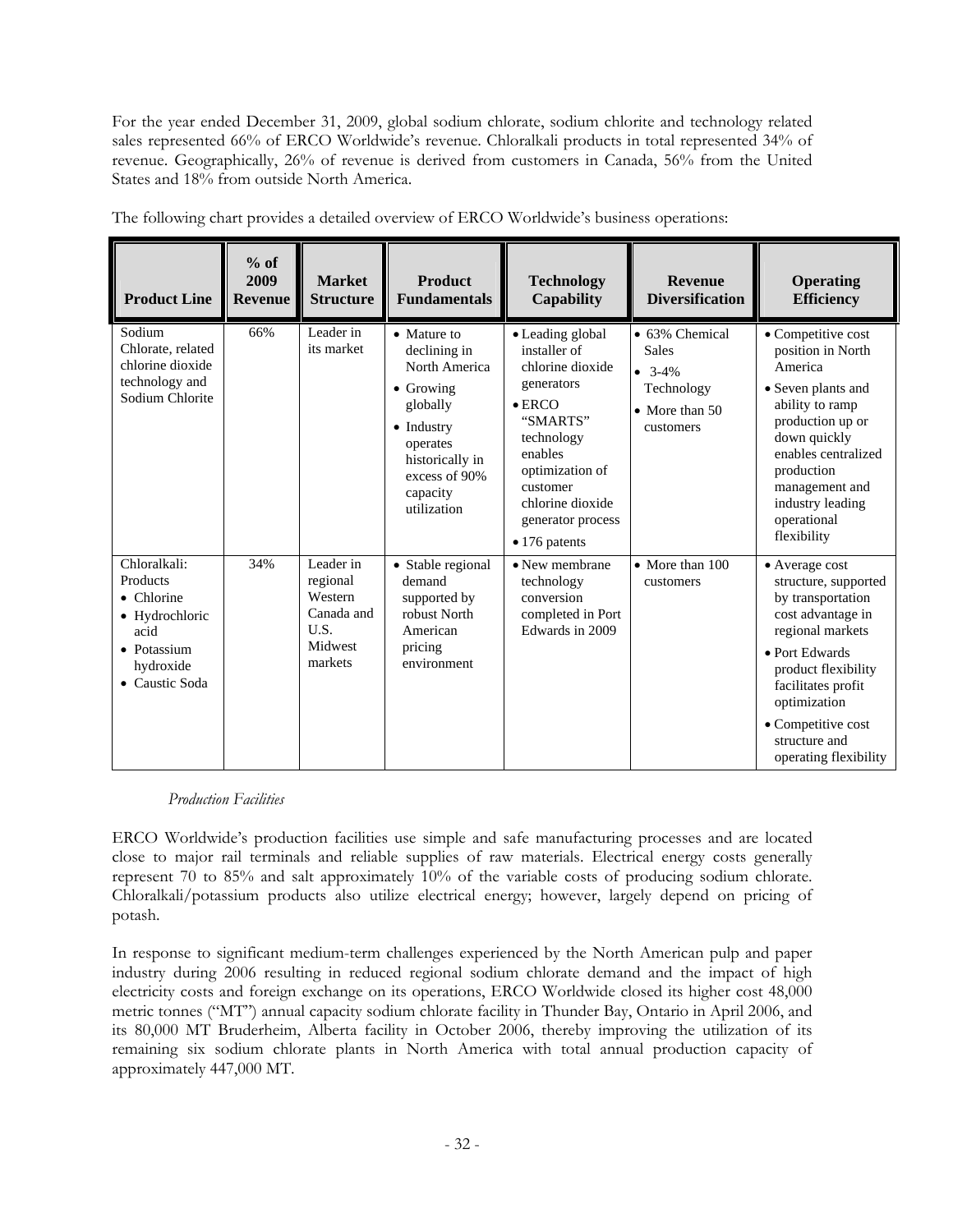Internationally, ERCO Worldwide designed and oversaw construction of a 55,000 MT facility in Chile. The facility commenced production in September 2006, taking advantage of continued growth opportunities in lower pulp and paper cost producing regions of South America. This brings ERCO Worldwide's total annual sodium chlorate production capacity to approximately 502,000 MT.

ERCO Worldwide's annual sodium chlorite capacity is 10,000 MT.

In August 2007, ERCO Worldwide announced the approval to convert its Port Edwards, Wisconsin potassium chloralkali facility from an older mercury-based process to newer membrane technology. The conversion was completed in 2009 for US\$138 million. This conversion was prudent, as new legislation was tabled in the United States in 2009, requiring mercury-based chloralkali manufacturers to convert or cease production by 2015. Although this legislation has not yet been passed, the membrane technology now in place at ERCO Worldwide's Port Edwards plant combined with the membrane technology at the Saskatoon, Saskatchewan production facility strengthens ERCO Worldwide's market position and expands access to non-mercury grade customers. Furthermore, the conversion provides significant improvement in process efficiency with increased capacity of 30% to 102,000 ST, as stated in electrochemical units ("ECUs") at Port Edwards.

ERCO Worldwide's annual chloralkali capacity as stated in ECUs is 132,000 MT.

| <b>Facility</b>         | <b>Product</b>      | <b>Production</b><br>Capacity<br>(MT/Year) | <b>Power</b><br><b>Source</b> | <b>Transportation</b>                 |
|-------------------------|---------------------|--------------------------------------------|-------------------------------|---------------------------------------|
| Buckingham,             | Sodium Chlorate     | 125,000                                    | Regulated                     | Rail, truck and ocean freight         |
| Ouebec                  | Sodium Chlorite     | 3,600                                      | <b>Hydro Quebec</b>           |                                       |
| North Vancouver,        |                     |                                            | Regulated                     | Rail, truck and                       |
| <b>British Columbia</b> | Sodium Chlorate     | 92,000                                     | <b>BC</b> Hydro               | ocean barges and freight              |
| Grande Prairie,         |                     |                                            | Deregulated                   | Rail, truck and pipeline              |
| Alberta                 | Sodium Chlorate     | 50,000                                     | Fixed-price PPA               |                                       |
|                         |                     |                                            | Expiry: Dec, 2017             |                                       |
| Saskatoon,              | Sodium Chlorate     | 40,000                                     | Regulated                     |                                       |
| Saskatchewan            | Chlorine            | 39,000                                     | Sask Hydro                    | Rail and truck                        |
|                         | Caustic Soda        | 39,200 dry                                 |                               |                                       |
|                         | Hydrochloric acid   | 22,000 dry                                 |                               |                                       |
| Hargrave,               |                     |                                            | Regulated                     | Rail                                  |
| Manitoba                | Sodium Chlorate     | 40,000                                     | Manitoba Hydro                |                                       |
| Thunder Bay,            |                     |                                            |                               |                                       |
| Ontario                 | Sodium Chlorite     | 6,400                                      | N/A                           | Rail                                  |
| Valdosta,               | Sodium Chlorate     | 100,000                                    | Regulated                     | Rail                                  |
| Georgia                 |                     |                                            | Georgia Power                 |                                       |
|                         |                     |                                            |                               |                                       |
|                         | Chlorine            | 63,500                                     | Regulated                     | Rail and Truck                        |
| Port Edwards,           | Caustic Soda        | 72,000 dry                                 | Energy                        |                                       |
| Wisconsin               | Hydrochloric Acid   | 36,000 dry                                 | Wisconsin Power & Light       |                                       |
|                         | Potassium Hydroxide | 80,000 dry                                 |                               |                                       |
| Mininco,                |                     |                                            | Provided by                   | Liquids piped to adjacent CMPC mills; |
| IX Region, Chile        | Sodium Chlorate     | 55,000                                     | <b>CMPC</b>                   | some products trucked to customers    |

The chart below provides a summary of ERCO Worldwide's production facilities:

# **Products**

#### **Sodium Chlorate**

**General Overview***:* Sodium chlorate is an inorganic chemical manufactured through the electrolysis of brine. Sodium chlorate is primarily used to produce chlorine dioxide, an environmental preferred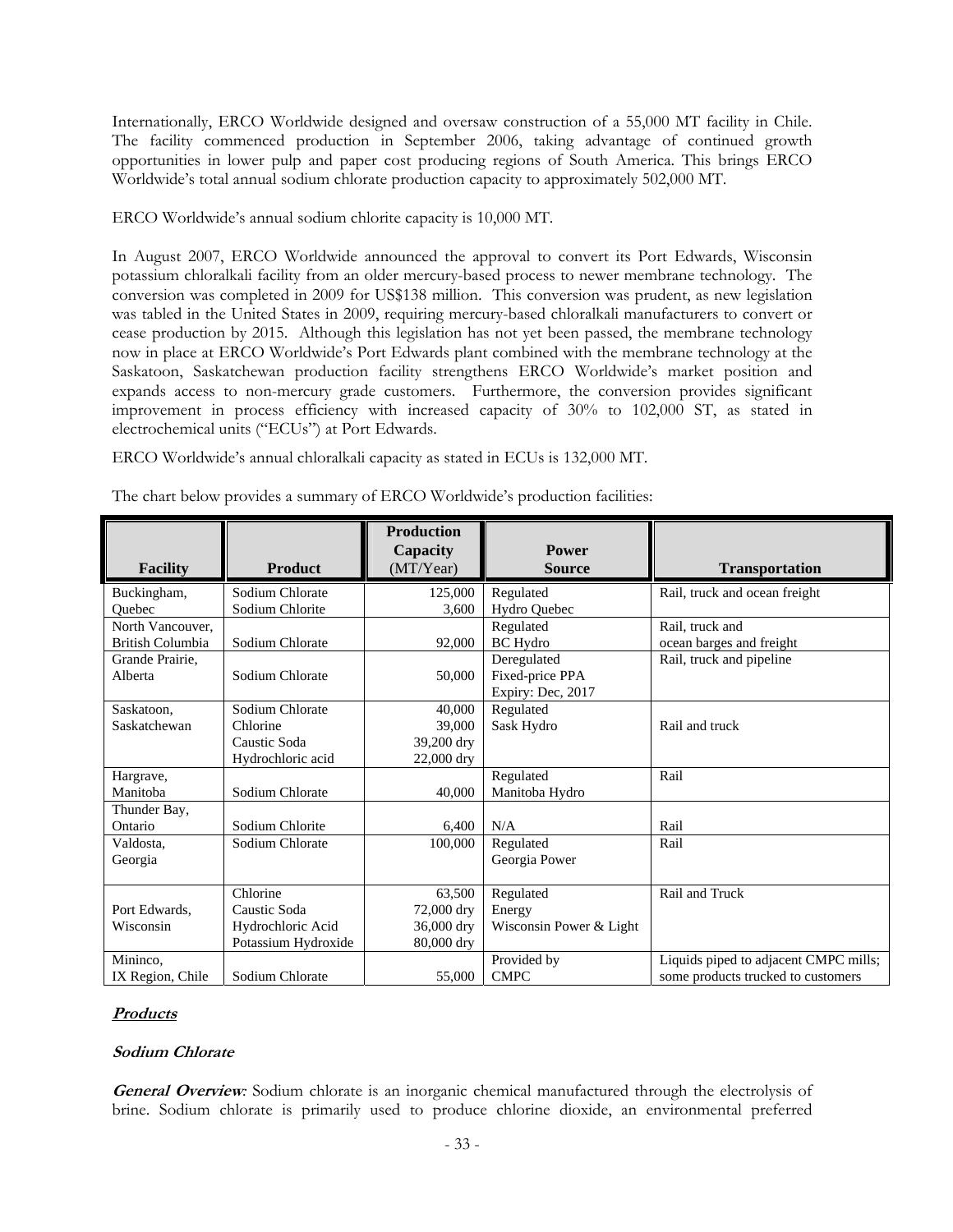bleaching agent used in the production of bleached pulp. ERCO Worldwide is one of two suppliers in the world to offer patented chlorine dioxide generator technology to the pulp and paper industry as well as the primary raw material (sodium chlorate). Sodium chlorate is an essential ingredient in pulp bleaching and accounts for approximately 5% or less of the cash cost to manufacture bleached pulp. A minor amount of sodium chlorate is also used in the production of agriculture herbicides and defoliants and other industrial applications.

The current market demand for sodium chlorate in North America is estimated at 1.6 million MT and the world market at 3.2 million MT. The demand for sodium chlorate in North America is mature and further growth is expected from developing economic regions of the world, particularly the Asia Pacific and South American regions, as they increase their paper consumption and adopt more stringent environmental standards. North American bleached pulp producers continue to experience global competitive pressures as a result of increased fibre and energy costs and the impact of foreign exchange rates. Increasingly, new world scale pulp mills locate and/or expand production capacity in off-shore regions with significant access to low cost, renewable wood fibre, relatively stable energy supply and supportive government policies. Given the large size of these projects and the transportation challenges experienced in the South American and Asia Pacific markets, these customers prefer to have sodium chlorate facilities constructed in close proximity to their pulp and paper mills and captive to their requirements.

**Production Process**: As electrical energy costs generally represent 70% - 85% of the variable costs of manufacturing sodium chlorate, ERCO's ability to manage its North American customer demand with production from its six geographically diverse sodium chlorate plants facilitates efficient and cost effective supply to its customer base.

An electrochemical process using salt, water and electricity as the primary raw materials, which is summarized in the diagram below, produces sodium chlorate. Salt is dissolved in water and the solution, known as saturated brine, is fed through a series of electrolytic cells used to conduct direct electrical current. The chlorine ions in the brine form chlorine gas. The chlorine gas mixes and reacts further with the brine to form sodium chlorate in solution. The hydrogen atoms separate from the water molecules and form hydrogen gas.

A co-product, hydrogen gas, is produced in the electrolytic cells and is purified. Some of the hydrogen gas is then fed to boilers where it is burned as fuel to produce steam for process heating. The hydrogen gas that is not required for fuel can be vented, sold or used as fuel for other applications.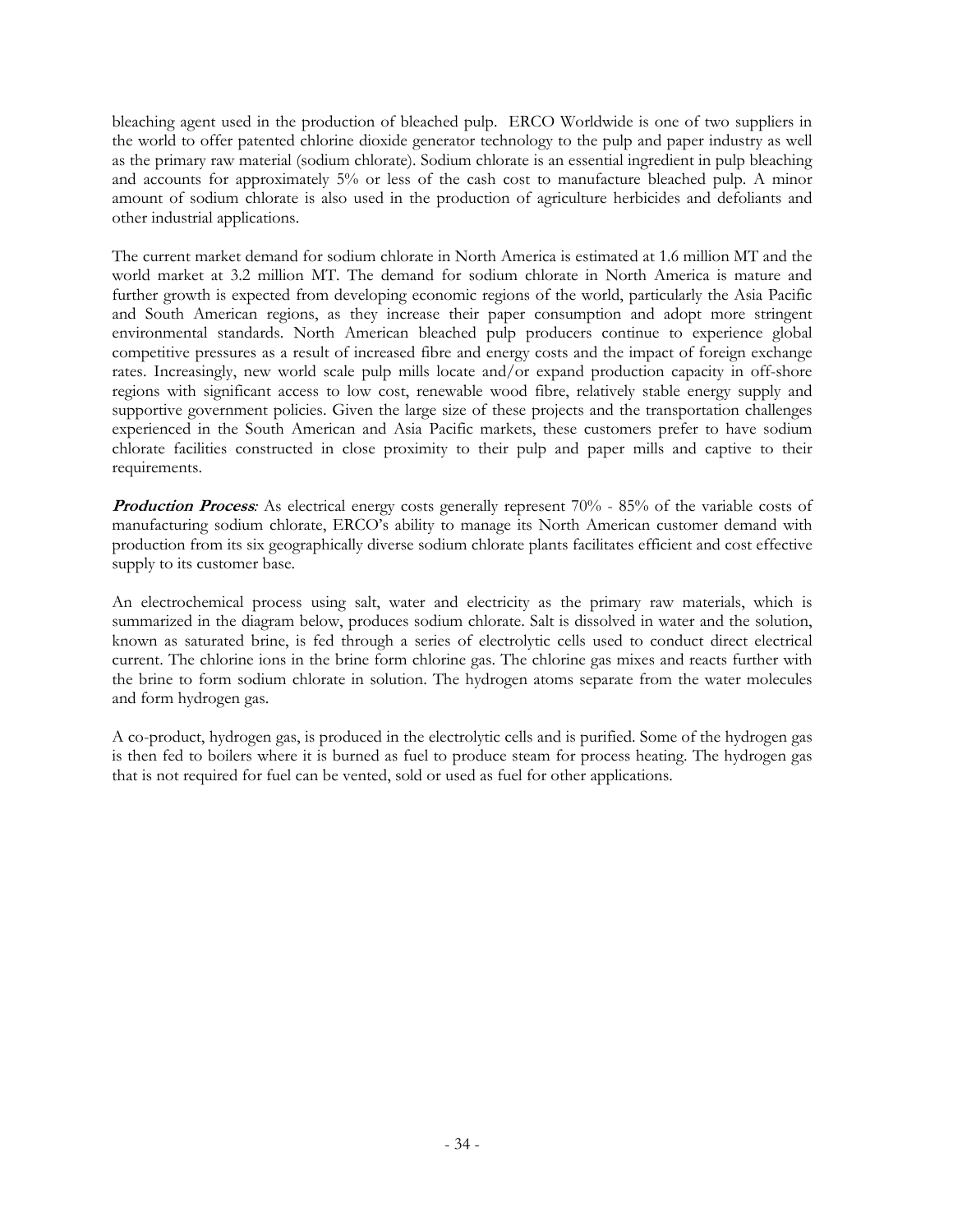The following is a flow chart of the production process:



The sodium chlorate solution produced is treated and filtered to remove impurities and crystallized by removing excess water. Once cooled, the final product resembles a white crystal that is transported to customers by rail car, truck, pipeline or is bagged and shipped to international customers. ERCO Worldwide exports sodium chlorate from its Vancouver, British Columbia and Buckingham, Quebec production facilities.

# **Chlorine Dioxide Generators**

ERCO Worldwide is the largest worldwide supplier of modern chlorine dioxide generators, which converts sodium chlorate into chlorine dioxide. Chlorine dioxide bleaching is recognized worldwide as the best available technology in the production of bleached pulp for paper. These generators, which are sold under the ERCO™ brand name, are designed and engineered for pulp mills to meet their specific needs for size, technology, pulping conditions, desired whiteness and strength of the final bleached product. ERCO Worldwide provides engineering, design, equipment specification, equipment procurement, on-site technical assistance and operator training and plant start-up services. The business, which licenses its technology to its customers, also provides ongoing technical support services and spare parts. Each mill that uses chlorine dioxide as a bleaching agent requires at least one chlorine dioxide generator. Revenues from the sale of chlorine dioxide generators are received as the generators are constructed at customer sites.

The ERCO Smarts™ product provides customers with an advanced automation software package that optimizes the operating efficiency of the chlorine dioxide generator. Nine customers currently use the ERCO Smarts™ product, and two other customers are implementing it.

# **Sodium Chlorite**

Sodium chlorite is used as a feedstock in the production of chlorine dioxide in smaller scale operations, a disinfectant for municipal water treatment, industrial process applications, a biocide/disinfectant for food processing and sanitization, a bacteria scavenger in ethanol production as well as other industrial applications. The primary feedstock for sodium chlorite is sodium chlorate. ERCO Worldwide currently produces sodium chlorite at its plants located in Buckingham, Quebec and Thunder Bay, Ontario.

Demand for the product increased significantly in 2007, as new industrial environmental applications and more stringent water treatment regulations arose. This has continued through 2009.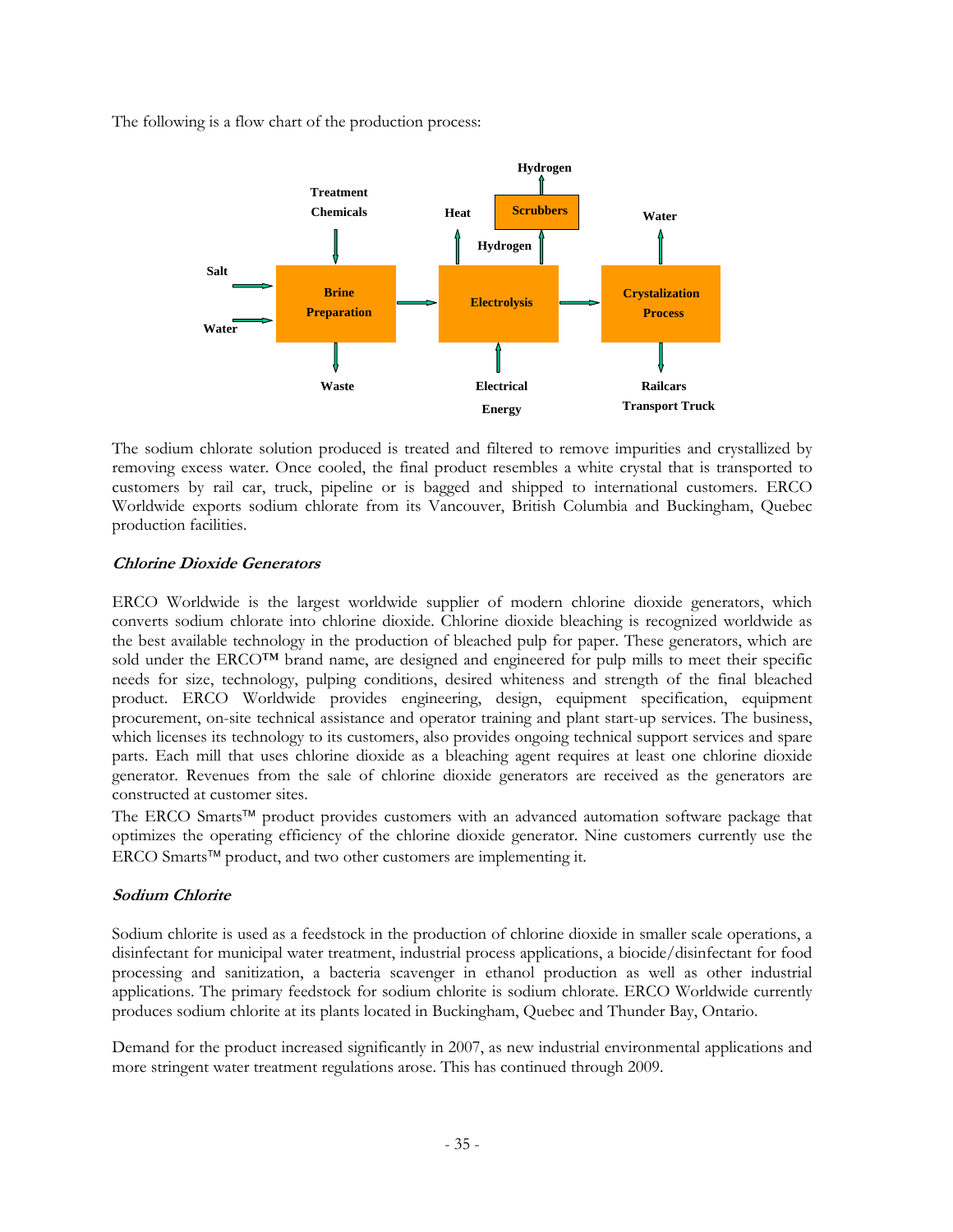### **Chloralkali Products**

ERCO Worldwide's chloralkali operations are located at Saskatoon, Saskatchewan and Port Edwards, Wisconsin. Both of these locations produce caustic soda, chlorine and hydrochloric acid. In addition, Port Edwards produces potassium hydroxide.

ERCO Worldwide was a manufacturer of potassium carbonate in Wisconsin but has mothballed its potassium carbonate unit in order to focus more on its growth opportunities in the potassium hydroxide sector.

Chloralkali products provide for an important diversification of ERCO Worldwide's product lines, as nearly all of ERCO Worldwide's chlorine, hydrochloric acid and potassium hydroxide production are sold to end markets not related to the pulp and paper industry.

**Chlorine:** The market for chlorine in North America is estimated at 12.5 million MT. Chlorine is used in a variety of chemical processes including the production of polyvinyl chloride "PVC", water treatment disinfection and other chemical businesses. Chlorine is used directly or in bleach form to eliminate waterborne diseases in drinking water. Chlorine is also used to produce hydrochloric acid, which is used in a variety of industrial applications, including application in the oil and gas industry and steel pickling.

The basis of chlorine production involves dissolving salt (either NaCl or KCl) in water, flowing the brine solution between two electrodes and passing an electric current through it. The chlorine ions (negative) move towards the anode (positive) where they are oxidized to form chlorine gas. The water molecule in the brine solution goes through a similar electrolytic reaction, whereby the hydrogen ion (positive) is reduced at the cathode (negative), releasing hydrogen gas, a by-product of the chlor-alkali process. ERCO Worldwide recovers some hydrogen for sale, to produce hydrochloric acid or to make steam.

The sodium (or potassium) ions that remain from the salt electrolysis then react with the hydroxide ions left from the water to create the sodium (or potassium) hydroxide. Overall the chemical equation (using sodium salt as the example) is:

 $2NaCl + 2H_2O \rightarrow 2NaOH + Cl_2 + H_2$ 

The basic reaction follows the laws of chemistry and therefore the chemicals are produced in a definite and consistent ratio to one another. Chemical equivalent amounts of the products will always be produced. Specifically, for every ton of chlorine produced with sodium salt, approximately 1.12 tons of caustic soda will be produced. In the case of potassium salt the ratio is approximately 1.56.

ERCO Worldwide's Saskatoon plant runs exclusively on sodium salt and uses the membrane cell process to produce chlorine and caustic soda. The Port Edwards facility operates mercury cell technology and has the unique advantage of being able to produce both sodium products and potassium products in varying amounts according to market demand. ERCO Worldwide installed environmental control equipment to satisfy the federal MACT regulations prior to the December 19, 2007 deadline.

**Caustic Soda:** The market for caustic soda in North America is estimated at 13.3 million dry MTs. Caustic soda is used primarily in the pulp and paper, soaps and detergents, alumina, textile and petroleum industries as a chemical intermediate.

**Potassium Hydroxide:** The market for potassium hydroxide in North America is estimated at 460,000 STs. Potassium hydroxide is used primarily in the production of potassium carbonate, potassium phosphates, potassium soaps and other potassium chemicals such as potassium acetate. Generally, potassium hydroxide is used in applications where the potassium ions are of value. Potassium acetate is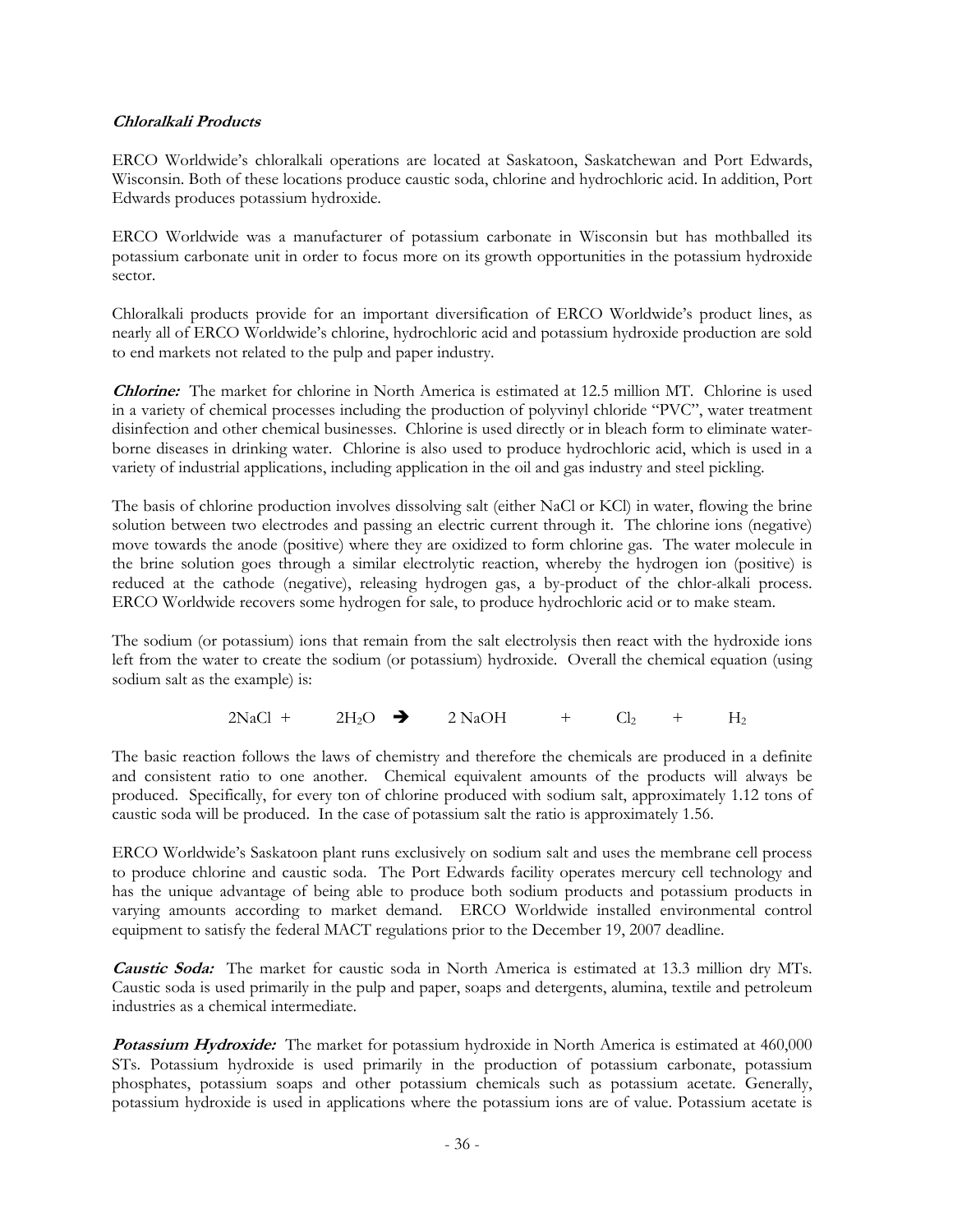gaining popularity as a deicing agent for airport runways due to environmental pressures to reduce use of glycol or urea based deicers. The replacement of sodium with potassium in food is also gaining popularity.

## **Sales and Marketing**

ERCO Worldwide sodium chlorate sales are conducted by its business managers who have technical expertise related to chlorine dioxide generation and pulp bleaching applications. They develop long-term relationships with clients through the provision of technical service and support. ERCO Worldwide sells sodium chlorate directly to pulp and paper mills typically under one to five year supply arrangements, most of which provide for a significant percentage of total mill requirements at market-based prices. Due to the highly technical nature of ERCO Worldwide's chlorine dioxide generator operations, a coordinated selling approach between its product sales and marketing team and its technical service and engineering groups is employed.

Increasing portions of ERCO Worldwide's sodium chlorate sales are to the growing South American and Asia/Pacific markets and ERCO Worldwide has offices in Chile, Japan and China.

Chloralkali products are sold through a combination of dedicated sales people and distributors.

ERCO Worldwide's top ten customers account for approximately 47% of its revenues with its largest customer comprising approximately 6% of its revenues.

## **Supply Arrangements**

ERCO Worldwide uses four primary raw materials to produce its chemical products: electrical energy, sodium chloride, potassium chloride and water. The business has tariff driven long-term contracts or contracts that renew automatically with power producers in each of the jurisdictions in which its plants are located with the exception of the plant in Grande Prairie, Alberta where electricity is publicly traded. In Alberta, 100% of its power requirements are hedged through to 2017 under a power purchase agreement with TransCanada Energy Ltd. See Note 17(iii) to the 2009 Annual Consolidated Financial Statements of Superior. Also in Georgia, ERCO Worldwide has power arrangements with Georgia Power based on a combination of a standard Real Time Pricing ("RTP") and a firm tariff.

The electricity contracts generally provide ERCO Worldwide with some portion of firm power and a portion that may be interrupted by the producer based on the terms of the various agreements. ERCO Worldwide can quickly reduce its power consumption at minimal cost, which in some jurisdictions, allows ERCO Worldwide to reduce its overall power costs by selling ancillary services back to the power producer or to the power grid.

ERCO Worldwide purchases sodium and potassium salts from six third-party suppliers to fulfill the requirements at six of its eight plants. The salt contracts are typically fixed-price contracts with terms of one or more years, often with automatic renewals. The Hargrave and Saskatoon facilities are self-supplied through solution mining at the plant site.

Potassium Chloride ("KCl") is a major raw material used in the production of Potassium Hydroxide ("KOH") at ERCO Worldwide's Port Edwards, Wisconsin facility. Substantially all of ERCO Worldwide's KCl is received from PotashCorp. ("PCS"). PCS operates two KCl mines that are able to provide the product specifications required by ERCO Worldwide. ERCO Worldwide currently has a limited ability to source KCl from additional suppliers. In the event of a KCl supply interruption, ERCO Worldwide's Port Edwards facility is able to switch production to the sodium molecule from the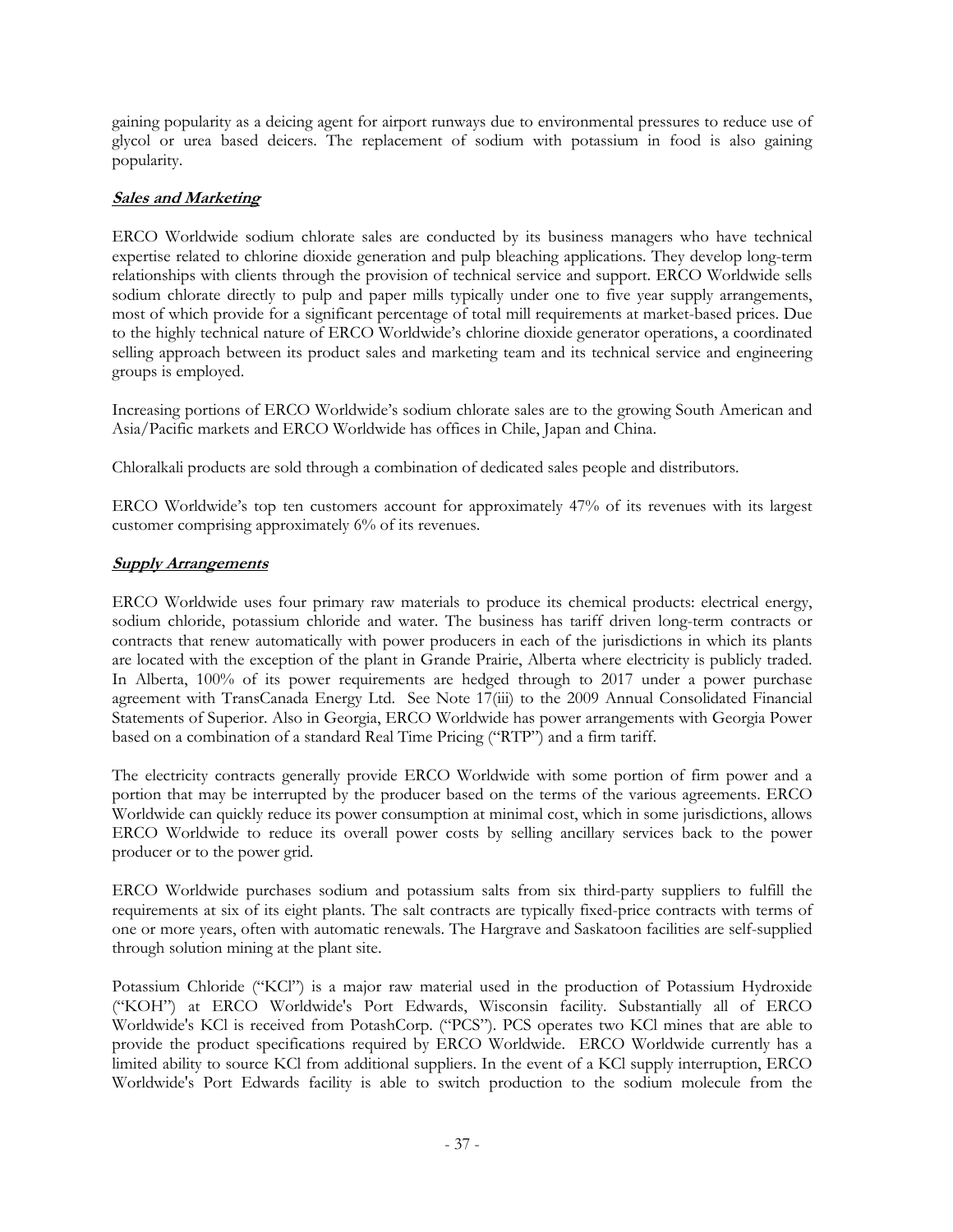potassium molecule. The ability to switch between sodium and potassium significantly mitigates the risks associated with a single point of supply for KCl.

## **Transportation**

Approximately 62% of ERCO Worldwide's product transportation requirements are provided by railcar, 25% by transport truck and the remaining 13% by pipeline and ocean vessel. ERCO Worldwide utilizes third party carriers to transport all of its products. Rail transportation requirements are provided by 1,171 railcars, of which 204 are owned and 967 are leased with staggered expiration terms through to 2019. ERCO Worldwide generally extends leases in advance of the expiration date. In 2008, ERCO Worldwide purchased 27 chlorine railcars, ensuring access to specialized cars through 2016 and possibly through until 2020 depending on proposed legislation.

All of the plants are located close to major rail terminals and customer sites to facilitate delivery of ERCO Worldwide products to the relevant markets.

## **Employee and Labour Relations**

As at December 31, 2009, ERCO Worldwide had 500 full-time employees of which 125 were unionized. The three plants in Vancouver, Saskatoon and Buckingham are subject to collective bargaining agreements. Vancouver's agreement was renegotiated in 2009 and expires on November 30, 2012. The Saskatoon and one of the two Buckingham agreements will be negotiated in 2010. The second Buckingham agreement expires in 2011. Collective bargaining agreements are renegotiated in the normal course of business.

## **Environmental, Safety and Regulatory**

ERCO Worldwide's operations involve the handling, production, transportation, treatment and disposal of materials that are classified as hazardous and are regulated by environmental, health and safety, and transportation laws and regulations. ERCO Worldwide is a founding member of Responsible Care®, an initiative of the Canadian Chemical Producers Association and the American Chemistry Council associations that promote the safe and environmentally sound management of chemicals. ERCO has been verified as complying with the Responsible Care® guidelines and ethics for a fourth time, which represents over 13 years of external compliance. ERCO Worldwide continually strives to achieve an environmental and safety record that is "best-in-class" in the chemical industry. It has not had a material environmental or safety incident and has received many awards for its safety and environmental records. In addition, the conversion to membrane technology at the Port Edwards chloralkali facility eliminates furture legacy and liability risks associated with mercury use at the facility.

## **Patents, Trademarks, Trade Names and Service Marks**

Superior LP owns all the right, title and interest in the "ERCO Worldwide" ("ERCO Mondial" in French) trade name in Canada, the "ERCO" trademark and related design and certain other trademarks and patents registered or acquired at various times over the years relating to specific technology, products or services that it provides. ERCO Worldwide is also in the process of registering the "ERCO Worldwide" trademark in various other countries. ERCO Worldwide's trademarks are significant as they provide it with ownership of the names, designs and logos associated with its business and technology and are well recognized internationally in the pulp and paper and the water treatment industries. The duration of each of the trademarks is between 10 and 15 years from the date of the first registration, subject to renewals for further 10 to 15 year periods, depending on the country of registration.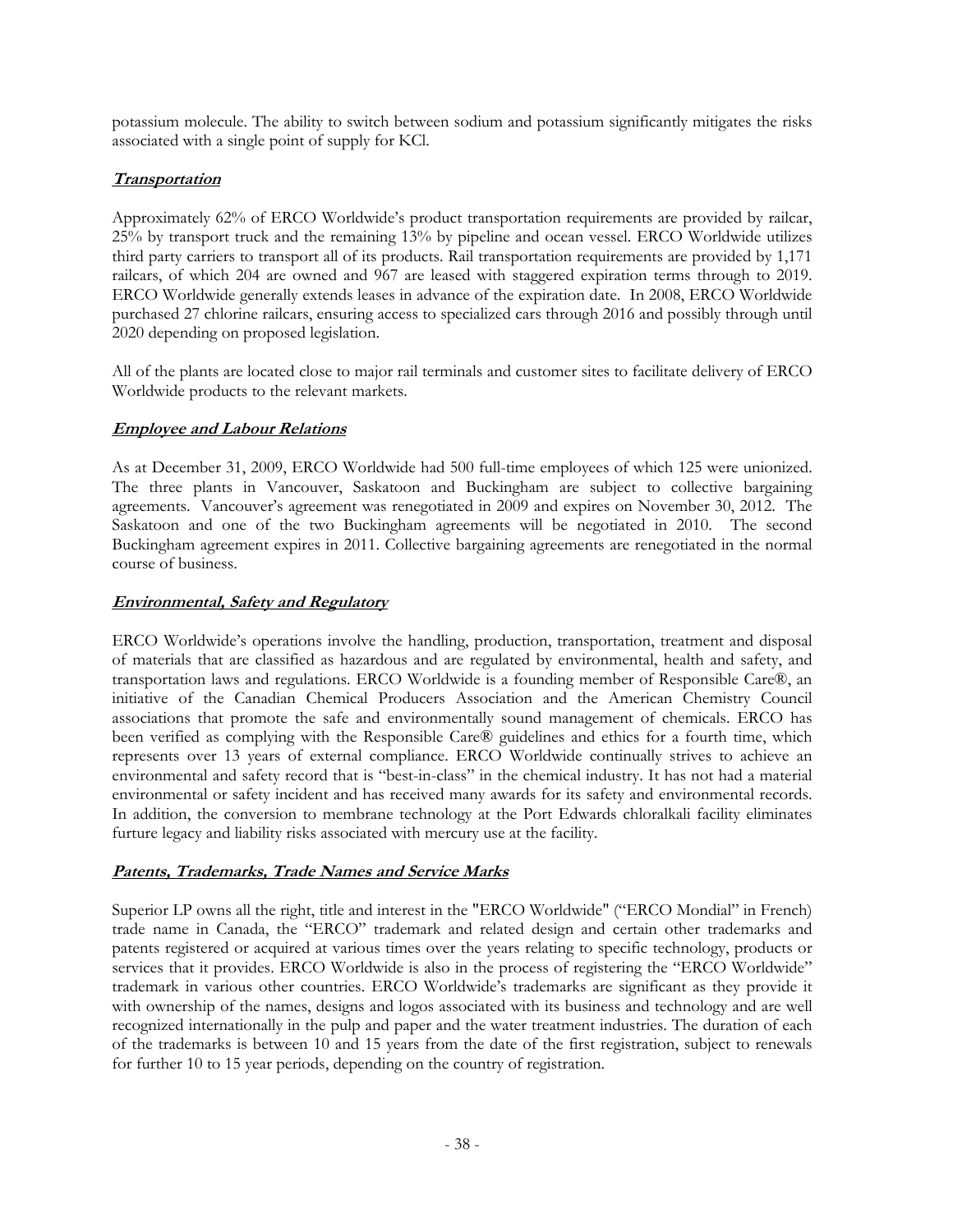The patents and patent applications held by the General Partner (as successor to Superior Plus Inc.) are in the process of being transferred to Superior Plus LP. Once this process is completed, it is expected that Superior Plus LP will have over 176 patents and patent applications worldwide (153 patents granted and 23 applications pending) protecting its proprietary chlorine dioxide, sodium chlorate and sodium chlorite technologies. The duration of each patent is between 15 and 20 years from the date the patent was first registered, depending on the country of registration.

## **Financial Information**

For selected historical financial information for ERCO Worldwide for the last five years, see "Selected Historical Information – Specialty Chemicals".

## **Risk Factors**

For the risk factors related to ERCO Worldwide's business see "Risk Factors – Specialty Chemicals".

## **Construction Products Distribution**

The Construction Products Distribution division operates under two banners, Winroc and SPI.

Winroc is a gypsum specialty distributor ("GSD"). It distributes a full line of construction products related to the walls and ceilings industry in both Canada and the United States, including drywall and components, acoustical ceilings, steel framing and accessories, building insulation and stucco, tools and other related products. Winroc began operations in 1971. SPI is a leading U.S. national distributor of commercial and industrial ("C&I") insulation as well as architectural ceiling products and building insulation. In addition, SPI provides value added fabrication services which involve converting raw insulation materials to exact size and shape specifications for industrial uses and wall panels used mainly for the commercial renovation market.

With the acquisition of SPI in September of 2009, the Construction Products Distribution business is expanding the SPI architectural facilities to carry the full line of walls and ceilings products and services that Winroc provides at its locations and Winroc is evaluating adding SPI's products and services to its existing markets and locations. This enhances the division's product capabilities and geographic reach.

The Construction Products Distribution division is headquartered in Calgary, Alberta where Winroc conducts its operations and SPI operates from offices in East Petersburg, Pennsylvania.

## **Products**

Sales of the construction products distribution business can generally be grouped into the following product categories:

| <b>Product category</b>              | $\%$ of 2009 revenue |
|--------------------------------------|----------------------|
| Drywall and components               | 30%                  |
| Commercial and industrial insulation | 15%                  |
| Ceilings                             | 15%                  |
| Insulation                           | 14%                  |
| Steel framing and accessories        | 13%                  |
| Stucco, tools and miscellaneous      | 13%                  |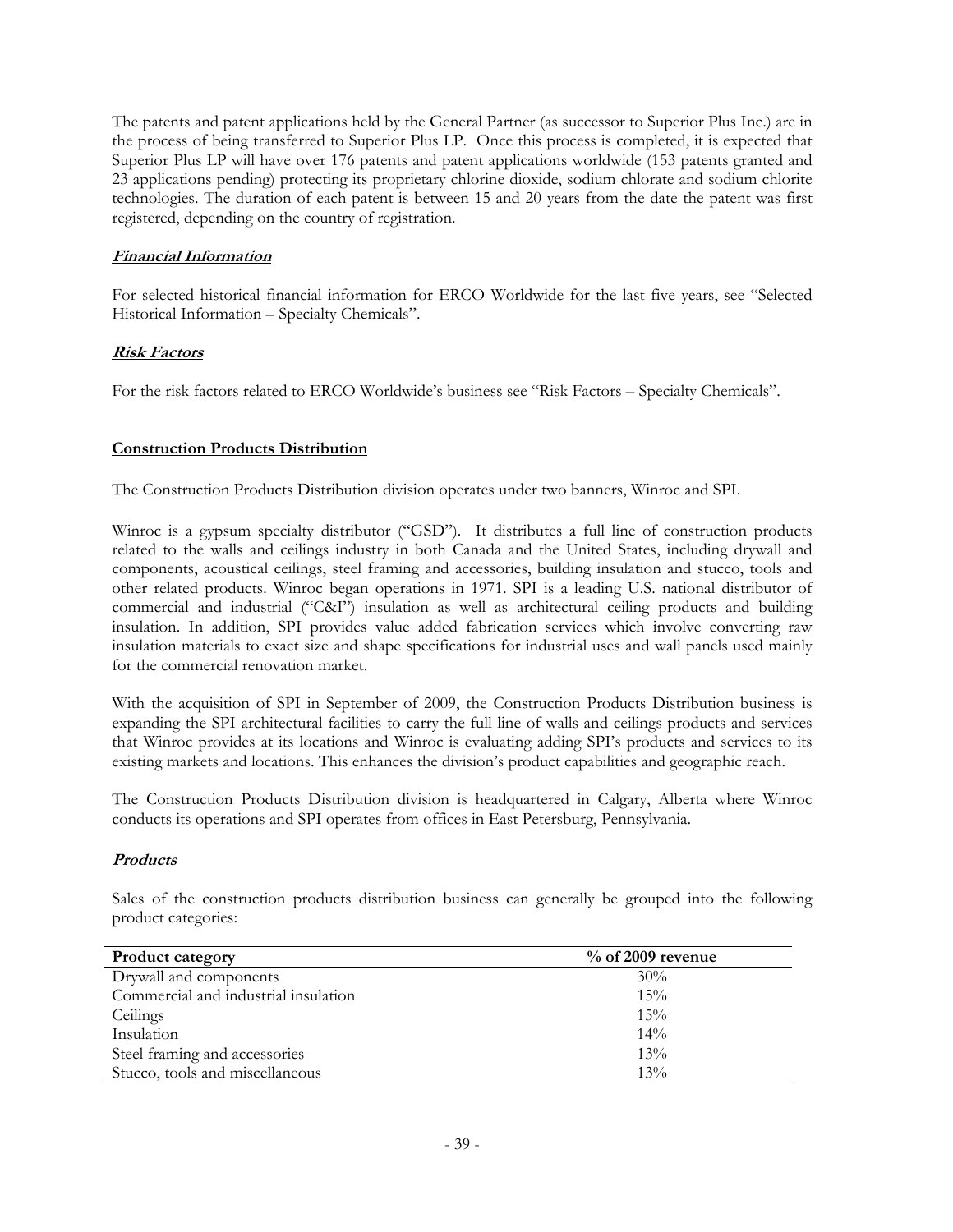## **Competitive Conditions**

Selling price, service quality and ability to source product at competitive prices are major competitive factors in the construction products distribution market.

The sectors in which the construction products distribution division operates are largely fragmented. A small number of competitors cover multiple states or provinces. The division will generally attempt to attain a minimum market position in key products in any market area. Local market position, distribution and service network, and purchasing volume, including the additional volume from third party buying group members, provide the construction products distribution division with an advantage over smaller competitors.

The business is a local, relationship-based business in which distributors compete for installing contractors' purchases on the basis of both price and service, or in the case of insulation, competing with other distributors to sell direct to end users like industrial plants for a portion of the business. Barriers to entry are relatively low, but include the ability to aggregate significant purchase quantities and corresponding volume discounts. The business establishes its position in a market as a productivity partner with the installing contractor, providing value added "stock and scatter" job site service for GSD, and in carrying a full line of complimentary products and services including fabrication of insulation products, thereby allowing the contractor to focus on installation and optimization of jobsite labour efficiency.

The business approach is to maintain (a) strategically located centres, stocked with a comprehensive selection of products, (b) a knowledgeable team to ensure quick order turnaround, and (c) a close working relationship with the customers to understand exact product needs and ensure on-time delivery while managing inventory levels.

## **Business Operations**

With the acquisition of SPI, the business now operates 113 distribution branches which are generally run by local managers that have direct responsibility for customer sales and service, pricing, warehouse and delivery operations, expense management and branch administration. Of these 113 operating locations, 11 locations are either primarily insulation fabrication facilities or include such operations. Two facilities are owned and the remaining 111 are leased from third parties under normal course operating leases. See Note 17(i) to the 2009 Annual Consolidated Financial Statements of Superior.

The branches are typically located in industrial or commercial settings and range from smaller warehouse locations, to full operations on up to five acres of land, complete with office and showroom areas, covered and uncovered product storage areas, and receiving and shipping space. The operating area for a branch is usually focused within a radius of 100 kilometres around branch locations, depending on the nature of the customer base and local road infrastructure.

## **Sales and Marketing**

Superior's construction products distribution business enjoys considerable geographic and customer diversification, servicing over 18,000 active customers across 113 distribution branches with 80 branches in the United States and 33 locations in Canada. The ten largest customers represent approximately \$49 million of annual distribution sales or 11%. Sales are modestly seasonal, with slightly over 52% typically generated during the second and third quarters. Geographically, 63% of 2009 sales were derived from customers in Canada and 37% from the United States. This does not reflect full year contribution of SPI.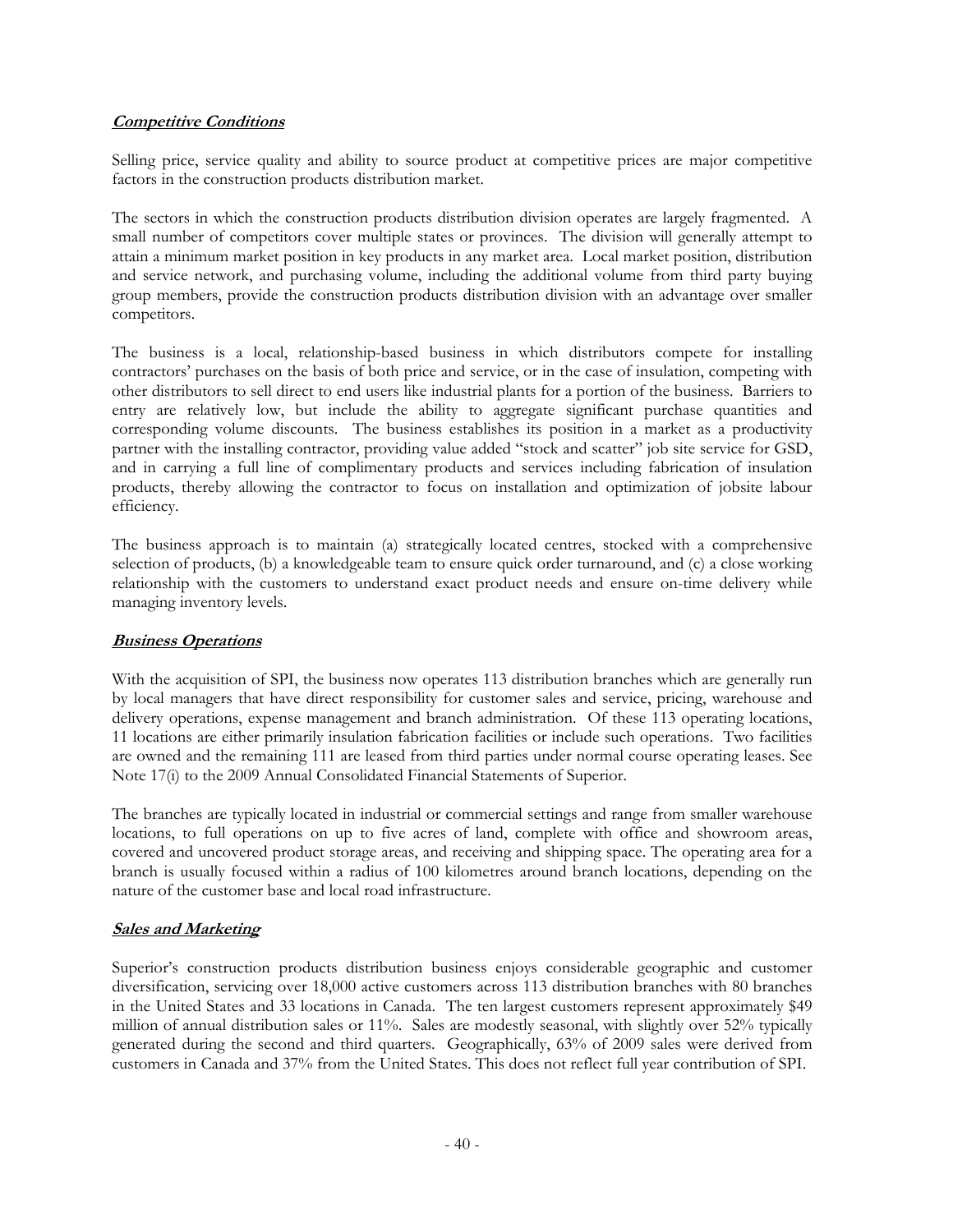A detailed analysis of sales volumes and gross profit is provided in the 2009 Annual Management's Discussion and Analysis.

## **Demand Profile**

For walls and ceiling products, the demand factors include demographic trends, level of activity in the residential and non-residential construction markets, interest rates, employment levels, consumer confidence, availability of financing and overall economic growth. These factors impact the level of existing housing sales, new home construction, new non-residential construction and office/commercial space turnover.

Housing starts reflect the level of new residential construction activity. New commercial construction activity has historically lagged new residential activity, as commercial infrastructure is later put in place to service residential development. Renovation activity trends have historically followed re-sale of existing homes and turnover of commercial building space. Construction products distribution sales are comprised of 57% commercial (new construction and renovation segments), 28% residential (new construction and renovation segments) and 15% industrial segments. A full product line, excluding industrial insulation, is sold to commercial and residential customers. Gypsum board and accessories, insulation and plaster products are the primary products sold to residential construction customers while industrial insulation is primarily sold to the industrial segments.

Annual sales revenues for the North American GSD industry are estimated to exceed \$17 billion. Winroc is estimated to be the largest specialty distributor in Canada and a leading specialty dealer in North America. Specialty distributors, such as Winroc, servicing the builder/renovation contractor market, represent an estimated 50% to 60% of total industry revenues with the remainder sold through retailers and independent lumber yards who service the builder/contractor market as well as the do-it-yourself market.

In the C&I market, demand is driven largely by C&I construction spending and economic growth. SPI provides products for use in new construction, renovation of existing facilities, ongoing maintenance and OEM applications. It is estimated that 40% of SPI's C&I products are used in replacement/remodeling applications with the remaining 60% used in new construction projects. Sectors within the C&I market that influence demand include commercial construction and renovation, construction or expansion of industrial process facilities, such as oil refineries and petrochemical plants, as well as institutional facilities (eg. government, healthcare and schools). Based on a National Insulation Association ("NIA") study, the U.S. C&I market was estimated at more than \$2.2 billion in 2008. This same NIA study estimates that slightly more than 80% of manufacturer sales to end-users are through distributors, with the balance sold directly to contractors.

During the development of the mechanical insulation business, manufacturers sold direct to the specialty insulation contractors. Manufacturers have continued this practice with pre-existing insulation contractor relationships, increasing support of distributors as a sales channel to insulation contractors over time.

## **Product Pricing**

Subject to market conditions, pricing to customers is primarily based on required supply and demand. At times, price changes from manufacturers are not immediately passed through to customers, which can create variation in profit margins. In addition, product gross margins vary between products and geographic areas. Customer pricing is managed at both the regional and local market level.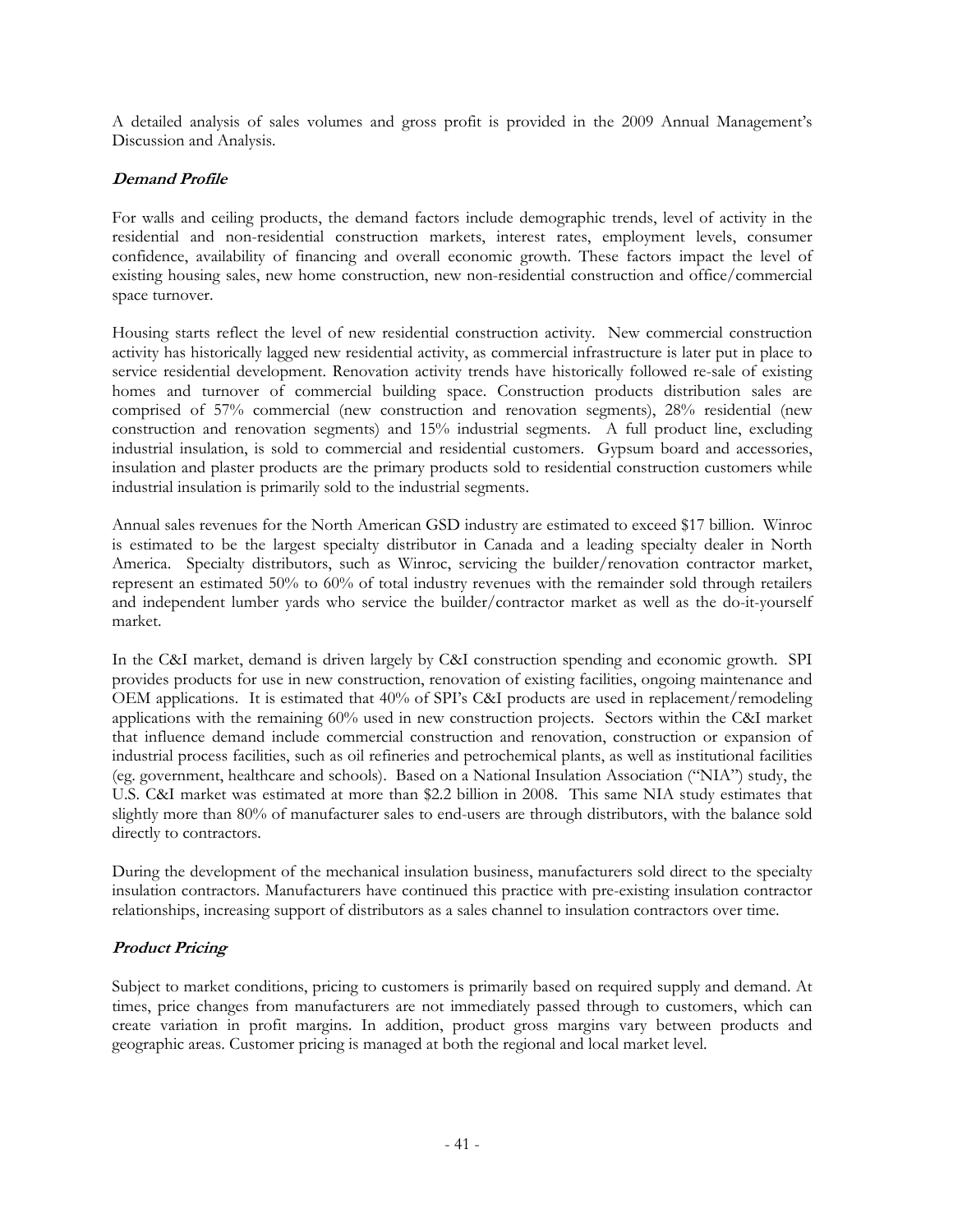### **Supply Arrangements**

Product purchasing is a critical component of the construction products distribution business. The cost of products, product specification and knowledge, and the ability to source products in periods of tight supply are key to differentiating the division's service position to its customers. Additionally, the ability to place product creates value for suppliers during times of over-capacity.

Products are being purchased from over 100 different walls and ceilings suppliers, of which the top ten provide 80% of the division's total supply requirements. A large portion of the GSD purchasing operations are conducted through the Allroc trade name. Allroc also provides third party purchasing services for 12 other independent companies. This relationship allows the business to further leverage its purchasing power. Insulation and accessory products are being purchased from over 700 suppliers, of which the top ten provide 47% of the supply requirement. The construction products distribution business purchases its products pursuant to various purchasing programs and does not enter into longterm purchasing contracts.

## **Transportation**

Suppliers are typically responsible for arranging transportation of products from the manufacturing facility to the operating locations or, in a small percentage of cases, directly to the customer job site. Deliveries are primarily made via common highway carrier or rail.

The business operates a fleet of trucks and forklifts, both owned and leased, to transport product from its branch locations to customer job sites and to handle product within its branch locations. It employs fulltime, part-time and seasonal drivers and stockers who deliver products. As at December 31, 2009, the business owned and leased 498 primary delivery vehicles and 143 trailers. In addition, it owned or leased 265 forklifts, which are used at its warehouse locations and customer job sites to load and unload product from delivery vehicles. Trucks leases are not full service leases.

## **Employee and Labour Relations**

As at December 31, 2009, Superior's construction products distribution business had 1,390 employees, of which 586 were salaried and 804 were hourly employees. Approximately 55 of its employees are unionized through collective bargaining agreements at seven of its operating locations (Victoria, Langford, Campbell River, Nanaimo and Courtney in British Columbia, London in Ontario, and Oakdale in Minnesota), with expiry dates for all, excluding Minnesota, in March 2011. The Minnesota branch is currently in negotiations with the union. Collective bargaining agreements are renegotiated in the normal course of business.

## **Environmental, Safety and Regulatory**

Distribution of walls and ceilings and certain C&I products is a physically challenging job. In addition, fabricating insulation products require care and skill in operating equipment. The business invests significant resources and time in maintaining a safe, clean and healthy workplace. This is achieved through proper procedures and direction, incorporating a comprehensive delivery hazard assessment process and safe utilization of equipment such as forklifts, boom trucks, fabrication equipment and carts/dollies. The business handles and stores a variety of construction materials and maintains appropriate material handling compliance programs.

The division participates in a number of environmental programs with its suppliers, including return/recycling of supply materials and return/recycling of acoustical ceiling products removed from renovation jobs by their customers.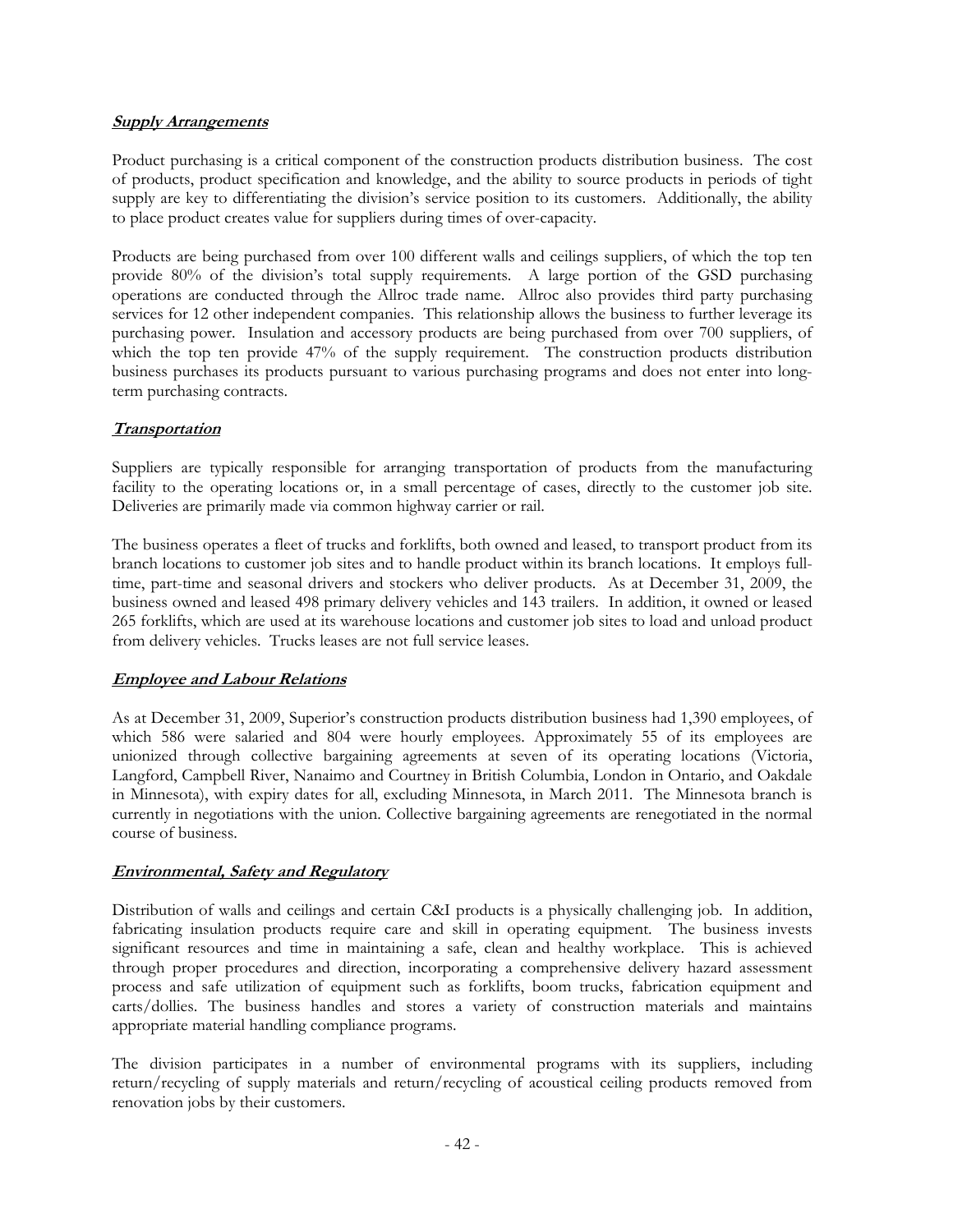## **Trademarks, Trade Names and Service Marks**

The business owns all the rights, title and interest in the "Winroc", "Allroc", "Interior Building Supplies" "Inland Building Supplies (IBS)", "Fackoury's Building Supplies", "Leon's Insulation", "SPI", "International Technifab", "Construction Systems", "CSI", "Pamrod", "Paragon Industries Inc.", "Presnell Insulation Co.", "Extol of Texas", "Pamrod Products", "House of Ladders", "Richlar Industries", "Abacus", "Proven Products SPI" and "Mulligan" trade names, and in certain cases, the related design and certain trademarks, registered or acquired at various times over the years and relating to specific programs or services provided.

The division's trademarks are significant as they provide it with ownership of the names, designs and logos associated with the business, which are recognizable to the public and useful in developing and maintaining brand loyalty.

## **Financial Information**

For selected historical financial information for the past five years see "Selected Financial Information – Construction Products Distribution".

## **Risk Factors**

For the risk factors related to the construction products distribution division, see "Risk Factors – Construction Products Distribution".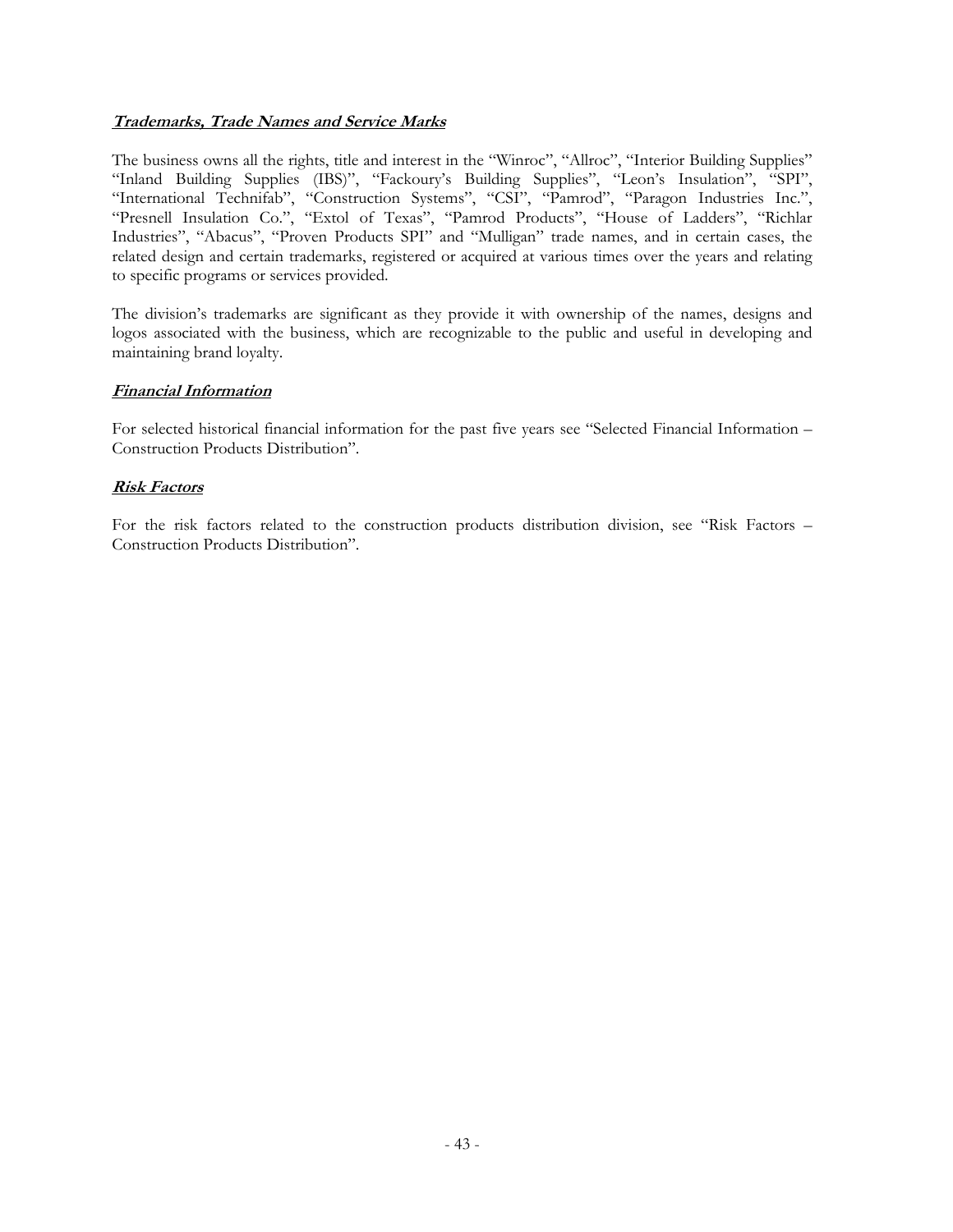## **SELECTED FINANCIAL INFORMATION**

#### **ENERGY SERVICES**

|                                                                                                                    | Years Ended December 31 |         |         |         |         |  |
|--------------------------------------------------------------------------------------------------------------------|-------------------------|---------|---------|---------|---------|--|
| (millions of dollars)                                                                                              | $2009^{(1)}$            | 2008    | 2007    | 2006    | 2005    |  |
| Revenues                                                                                                           | 1,312.1                 | 1,491.2 | 1,396.1 | 1.311.0 | 1,144.6 |  |
| Cost of products sold                                                                                              | 971.9                   | 1,159.3 | 1,070.8 | 1,016.4 | 845.7   |  |
| Gross profit                                                                                                       | 340.2                   | 331.9   | 325.3   | 294.6   | 298.9   |  |
| Cash operating, and administrative costs                                                                           | 242.6                   | 228.6   | 213.8   | 193.3   | 195.8   |  |
| <b>EBITDA</b> from operations                                                                                      | 97.6                    | 103.3   | 111.5   | 101.3   | 103.1   |  |
| $1 \quad C \quad \cdots$<br>20.200<br>$\alpha$ $\beta$ $\gamma$ $\gamma$<br>$1 \cap T$<br>$\sim$<br>1 <sub>1</sub> | 44.000                  |         |         |         |         |  |

SRH and GES were acquired effective September 30, 2009 and December 11, 2009, respectively.

## **SPECIALTY CHEMICALS**

|                                          | Years Ended December 31 |       |       |       |       |
|------------------------------------------|-------------------------|-------|-------|-------|-------|
| (millions of dollars)                    | 2009                    | 2008  | 2007  | 2006  | 2005  |
| Revenues                                 | 456.8                   | 479.6 | 453.2 | 437.2 | 431.6 |
| Cost of products sold                    | 246.8                   | 244.3 | 248.0 | 233.1 | 224.7 |
| Gross profit                             | 210.0                   | 235.3 | 205.2 | 204.1 | 206.9 |
| Cash operating, and administrative costs | 117.0                   | 118.8 | 113.4 | 117.1 | 101.9 |
| <b>EBITDA</b> from operations            | 93.0                    | 116.5 | 91.8  | 87.0  | 105.0 |

#### **CONSTRUCTION PRODUCTS DISTRIBUTION**

|                                          | <b>Years Ended December 31</b> |       |       |       |       |
|------------------------------------------|--------------------------------|-------|-------|-------|-------|
| (millions of dollars)                    | $2009^{(1)}$                   | 2008  | 2007  | 2006  | 2005  |
| Revenues                                 | 469.5                          | 523.6 | 512.3 | 518.7 | 486.6 |
| Cost of products sold                    | 347.2                          | 382.9 | 382.5 | 386.5 | 368.8 |
| Gross profit                             | 122.3                          | 140.7 | 129.8 | 132.2 | 117.8 |
| Cash operating, and administrative costs | 99.5                           | 103.3 | 93.1  | 87.1  | 78.9  |
| <b>EBITDA</b> from operations            | 22.8                           | 37.4  | 36.7  | 45.1  | 38.9  |

(1) SPI was acquired effective September 24, 2009.

### **CONSOLIDATED FINANCIALS**

| <b>Years Ended December 31</b> |         |         |                 |                        |
|--------------------------------|---------|---------|-----------------|------------------------|
| 2009                           | 2008    | 2007    | 2006            | 2005                   |
| 2,246.7                        | 2,487.3 | 2,355.4 | $2,264.3^{(1)}$ | 2,059.2 <sup>(1)</sup> |
| 653.4                          | 669.1   | 661.8   | $630.9^{(1)}$   | $623.6^{(1)}$          |
| 213.4                          | 257.2   | 240.0   | $233.4^{(1)}$   | $247.0^{(1)}$          |
| 163.9                          | 192.3   | 179.5   | 197.0           | $195.0^{(1)}$          |
| \$1.80                         | \$2.18  | \$2.08  | \$2.30          | \$2.45                 |
| 91.0                           | 88.3    | 86.5    | 85.5            | 79.7                   |
| 456.5                          | 147.5   | 22.2    | $66.8^{(1)}$    | 522.9(1)               |
| 2,274.0                        | 2,026.9 | 1,542.8 | 1,536.9         | 2,373.6                |
| 738.1                          | 577.7   | 441.0   | 441.7           | 744.7                  |
|                                |         |         |                 |                        |

(1) Adjusted for discontinued operations

(2) Includes accounts receivable securitization program

(3) See "Forward-looking Statements and Non-GAAP Measures"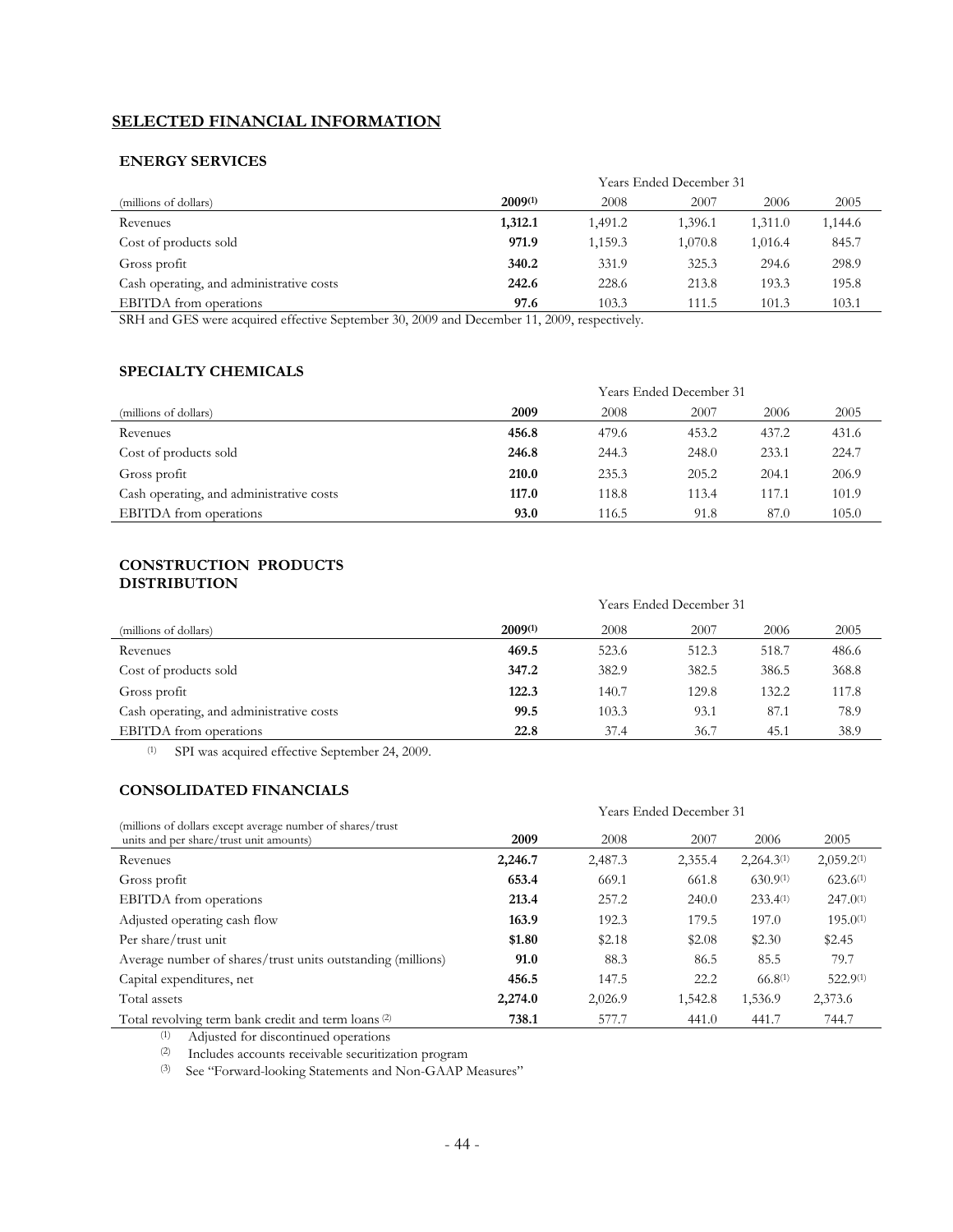### **CAPITAL STRUCTURE**

The following is a summary of the material attributes and characteristics of the securities of Superior, including the common shares and Debentures.

#### **Share Capital**

Superior is authorized to issue an unlimited number of common shares and an unlimited number of preferred shares, issuable in series. The following is a summary of the rights, privileges, restrictions and conditions of the common shares and preferred shares. As at the date hereof, approximately 104.9 million common shares and no preferred shares are issued and outstanding.

#### **Common Shares**

The holders of common shares are entitled to: dividends if, as and when declared by the board of directors; one vote per share at meetings of the holders of common shares; and upon liquidation, dissolution or winding up of Superior, receive pro rata the remaining property and assets of Superior, subject to the rights of shares having priority over the common shares.

## **Preferred Shares**

The preferred shares are issuable in series and each class of preferred shares will have such rights, restrictions, conditions and limitations as the board of directors may from time to time determine. The holders of preferred shares will be entitled, in priority to holders of common shares, to be paid rateably with holders of each other series of preferred shares the amount of accumulated dividends, if any, specified to be payable preferentially to the holders of such series and upon liquidation, dissolution or winding up of Superior, to be paid rateably with holders of each other series of preferred shares the amount, if any, specified as being payable preferentially to holders of such series.

## **Debentures**

Superior has three separate series of Debentures consisting of the 5.75% Debentures, 5.85% Debentures and 7.5% Debentures (collectively, the "Outstanding Debentures" and any one series, the "Debentures"). The 5.75% Debentures and 5.85% Debentures are issued pursuant to an amended and restated indenture (the "First Indenture") between Superior and Computershare, as trustee (the "Debenture Trustee") dated December 31, 2008. The 7.5% Debentures are issued pursuant to an indenture (the "Second Indenture") between Superior and the Debenture Trustee dated August 28, 2009, as amended. The 5.75% Debentures and the 5.85% Debentures are governed by the First Indenture and the 7.5% Debentures are governed by the Second Indenture (the First Indenture and Second Indenture collectively referred to as the "Indentures"). Superior can issue additional debentures under the Indentures from time to time.

#### **5.75% Debentures**

As at the date hereof, there are approximately \$174.9 million aggregate principal amount of 5.75% Debentures issued and outstanding which mature on December 31, 2012. The 5.75% Debentures are issuable in denominations of \$1,000 principal amount and bear interest at a rate of 5.75% per annum, payable semi-annually in arrears on June 30 and December 31 of each year. The 5.75% Debentures are convertible at the holder's option into fully paid and non-assessable common shares of Superior at any time prior to the close of business on December 31, 2012 and the business day immediately prior to a date specified by Superior for redemption of the 5.75% Debentures at a conversion price of \$36.00 per common share.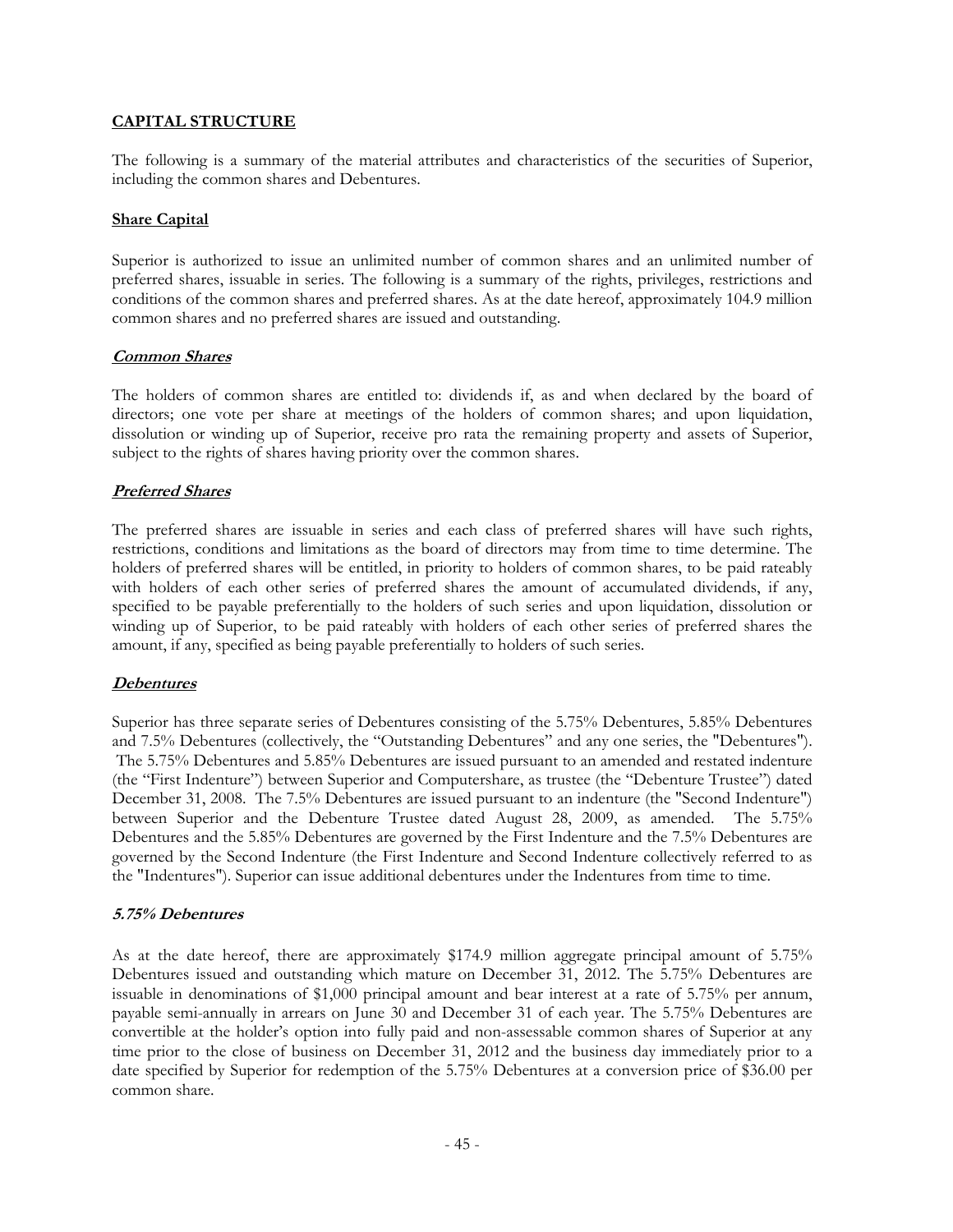The 5.75% Debentures are not redeemable by Superior before July 1, 2008. On or after July 1, 2008 and prior to July 1, 2010, the 5.75% Debentures are redeemable in whole or in part from time to time at the option of Superior on not more than 60 days and not less than 30 days notice at a price equal to the principal amount thereof plus accrued and unpaid interest, provided that the volume weighted average trading price of the common shares of Superior on the TSX during the 20 consecutive trading days ending on the fifth trading day preceding the date on which the notice of redemption is given (the "Current Market Price") is not less than 125% of the conversion price. On or after July 1, 2010, the 5.75% Debentures are redeemable prior to maturity in whole or in part from time to time at the option of Superior on not more than 60 days and not less than 30 days prior notice at a price equal to the principal amount thereof plus accrued and unpaid interest.

## **5.85% Debentures**

As at the date hereof, there are approximately \$75.0 million aggregate principal amount of 5.85% Debentures issued and outstanding which mature on October 31, 2015. The 5.85% Debentures are issuable in denominations of \$1,000 principal amount and bear interest at a rate of 5.85% per annum, which is payable semi-annually in arrears on April 30 and October 31 of each year. The 5.85% Debentures are convertible at the holder's option into fully paid and non-assessable common shares of Superior at any time prior to the close of business on October 31, 2015 and the business day immediately prior to a date specified by Superior for redemption of the 5.85% Debentures at a conversion price of \$31.25 per common share.

The 5.85% Debentures are not redeemable by Superior on or before October 31, 2008. On or after November 1, 2008 and on or before October 31, 2010, the 5.85% Debentures are redeemable in whole or in part from time to time at the option of Superior on not more than 60 days and not less than 30 days notice at a price equal to the principal amount thereof plus accrued and unpaid interest provided that the Current Market Price on the day preceding the notice of redemption is at least 125% of the conversion price. On or after November 1, 2010, the 5.85% Debentures are redeemable prior to maturity in whole or in part from time to time at the option of Superior on not more than 60 days and not less than 30 days prior notice at a price equal to the principal amount thereof plus accrued and unpaid interest.

## **7.5% Debentures**

As at the date hereof, there are approximately \$69.0 million aggregate principal amount of 7.5% Debentures issued and outstanding which mature on December 31, 2014. The 7.5% Debentures are issuable in denominations of \$1,000 principal amount and bear interest at a rate of 7.5% per annum, payable semi-annually in arrears on June 30 and December 31 of each year. The 7.5% Debentures are convertible at the holder's option into fully paid and non-assessable common shares of Superior at any time prior to the close of business on December 31, 2014 and the business day immediately prior to a date specified by Superior for redemption of the 7.5% Debentures at a conversion price of \$13.10 per common share.

The 7.5% Debentures are not redeemable by Superior on or before August 31, 2012. On or after August 31, 2012 and on or before August 31, 2013, the 7.5% Debentures are redeemable in whole or in part from time to time at the option of Superior on not more than 60 days and not less than 30 days notice at a price equal to the principal amount thereof plus accrued and unpaid interest provided the Current Market Price on the day preceding the notice of redemption is at least 125% of the conversion price. On or after August 31, 2013, the 7.5% Debentures are redeemable prior to maturity in whole or in part from time to time at the option of Superior on not more than 60 days and not less than 30 days prior notice at a price equal to the principal amount thereof plus accrued and unpaid interest.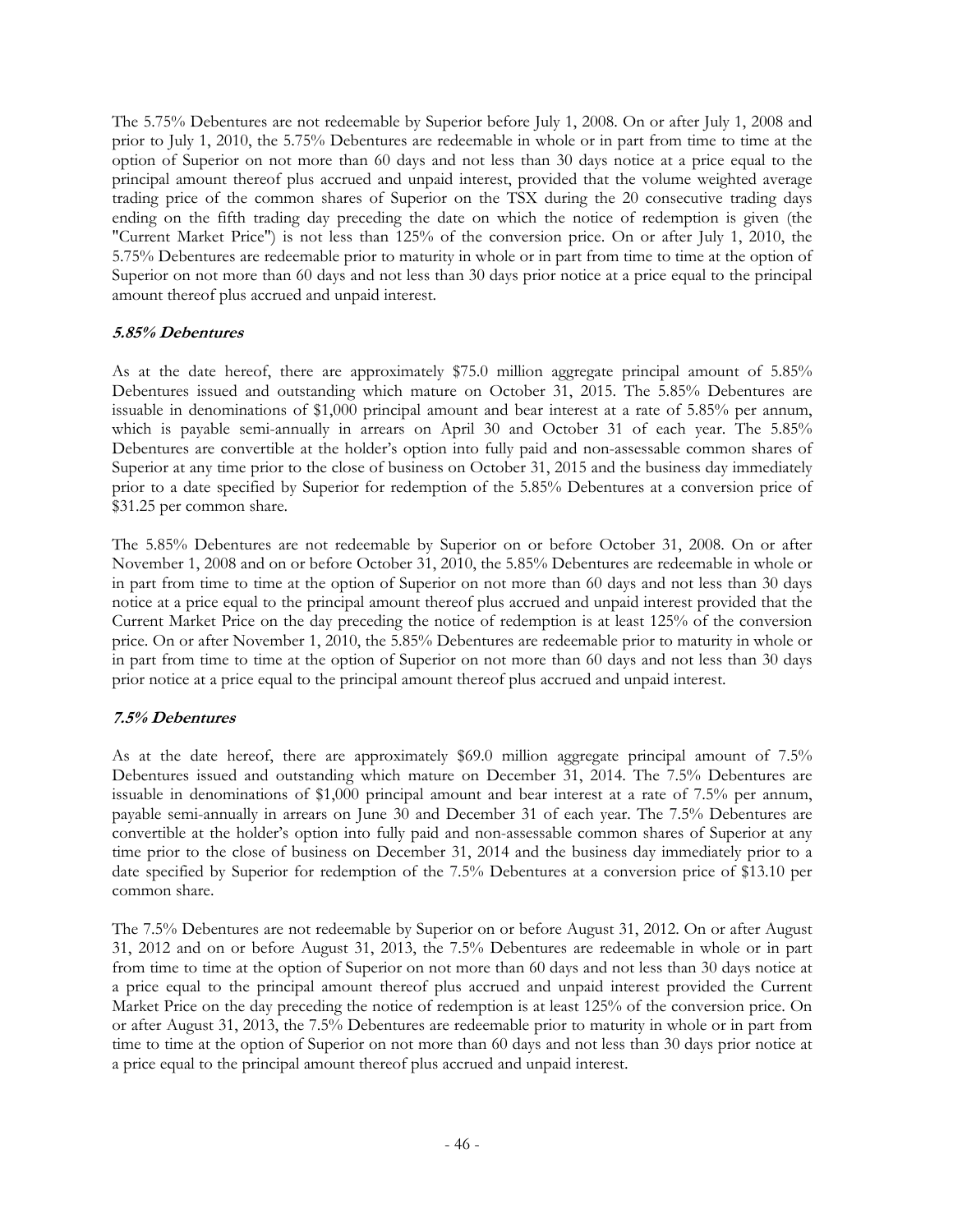#### **General Terms**

Each series of Outstanding Debentures have the following general terms:

Superior will, on redemption or maturity of the Outstanding Debentures, repay the indebtedness represented by the Outstanding Debentures by paying the Debenture Trustee an amount equal to the principal amount of the Outstanding Debentures, together with accrued and unpaid interest thereon. Superior has the option, on not more than 60 days and not less than 30 days (40 days in respect of the 7.5% Debentures) prior notice and subject to regulatory approval, to satisfy its obligation to repay the principal amount and/or accrued interest thereon of the Outstanding Debentures which are to be redeemed or have matured, by issuing common shares to holders thereof. The number of common shares to be issued will be determined by dividing the aggregate principal amount to be redeemed (or applicable portion thereof) or which have matured by 95% of the Current Market Price of the particular series of Debentures on the date fixed for redemption or maturity, as the case may be.

The payment of the principal of, and interest on, the Outstanding Debentures is subordinated in right of payment to the prior payment (or provision made for such payment) in full of all Senior Indebtedness. "Senior Indebtedness" in this context generally means the principal of and premium, if any, and interest on and other amounts in respect of all indebtedness of Superior, other than indebtedness evidenced by the Debentures and all other existing or future indebtedness or other instruments of Superior which, by the terms of the instrument creating or evidencing the indebtedness, is expressed to be *pari passu* with, or subordinate in right of payment to, the Debentures.

The Indentures provide that an event of default ("Event of Default") in respect of Outstanding Debentures issued under the Indentures, will occur if any one or more of the following described events has occurred and is continuing with respect to such Outstanding Debentures: (i) failure for 15 days to pay interest on such Debentures when due; (ii) failure to pay principal or premium, if any, on such Debentures when due, whether at maturity, upon redemption, by declaration or otherwise; or (iii) certain events of bankruptcy, insolvency or reorganization of Superior under bankruptcy or insolvency laws. If an Event of Default has occurred, is continuing and is not otherwise waived by the respective holders of Debentures, the Debenture Trustee may, in its discretion, and shall, upon request of holders of not less than 25% in principal amount of such Debentures, declare the principal of and interest on all outstanding Debentures issued under the Indentures, to be immediately due and payable.

With respect to the 5.75% Debentures and 5.85% Debentures, upon the occurrence of a change of control of Superior involving the acquisition of voting control or direction over 66 2/3% or more of the common shares of Superior or securities convertible into or carrying the right to acquire common shares of Superior (a "Extraordinary Change of Control"), each holder of debentures may require Superior to purchase, on the date which is 30 days following the giving of notice of the Extraordinary Change of Control (the "Put Date"), the whole or any part of such holder's debentures at a price equal to 101% of the principal amount thereof (the "Put Price") plus accrued and unpaid interest up to, but excluding, the Put Date. If 90% or more in aggregate principal amount of the debentures issued and outstanding under a particular Indenture on the date of the giving of notice of the Extraordinary Change of Control have been tendered for purchase on the Put Date, Superior will have the right to redeem all the remaining debentures issued under such Indenture on such date at the Put Price, together with accrued and unpaid interest up to, but excluding, such date. Notice of such redemption must be given to the Debenture Trustee prior to the Put Date and as soon as possible thereafter, by the Debenture Trustee, to the holders of the debentures not tendered for purchase.

With respect to the 7.5% Debentures, upon the occurrence of a change of control of Superior involving the acquisition of voting control or direction over 50% or more of the common shares of Superior but excluding an acquisition, merger, reorganization, amalgamation, arrangement, combination or other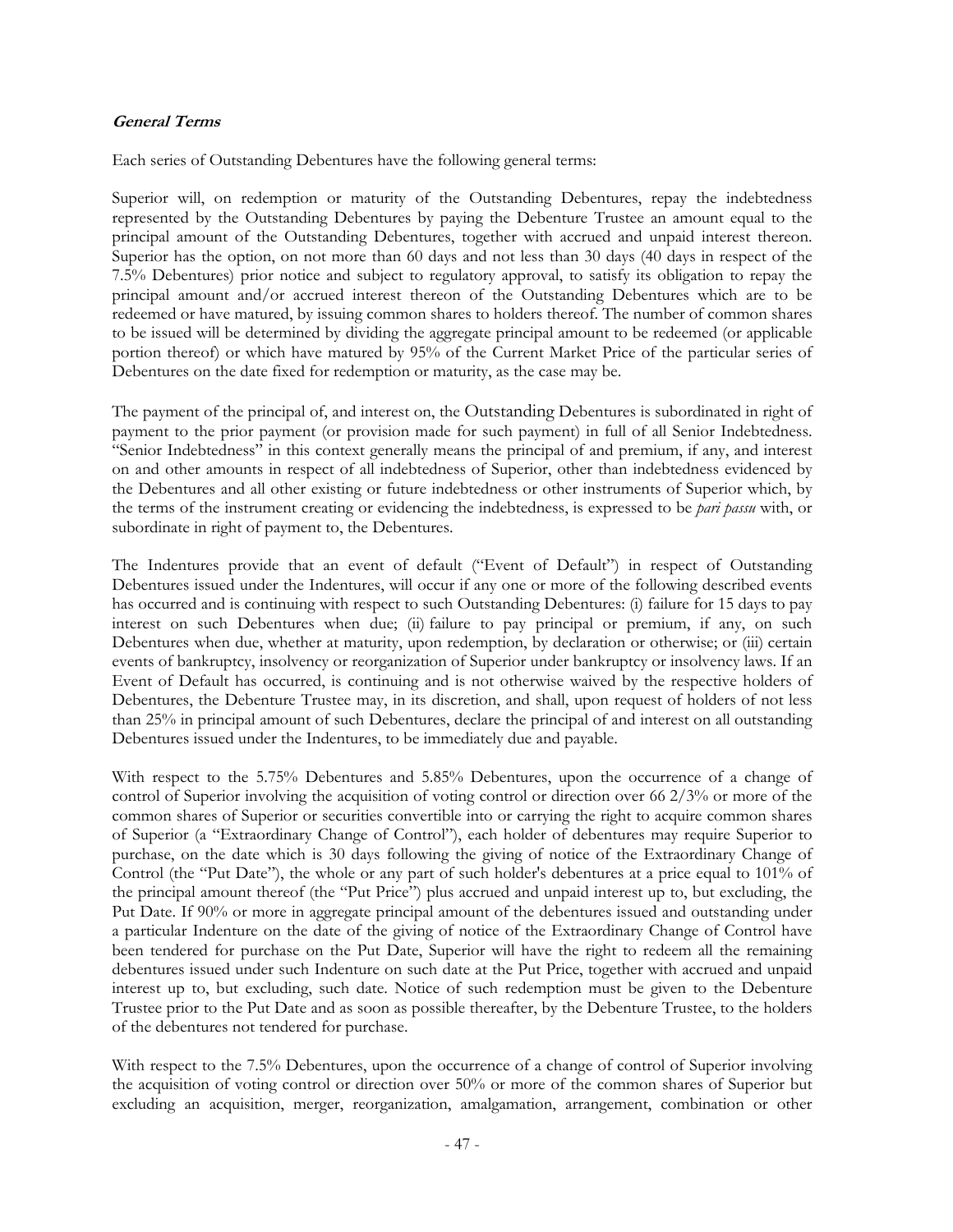similar transaction if the holders of voting securities of Superior immediately prior to such transaction hold securities representing at least 50% of the voting control or direction in Superior or the successor entity upon completion of the transaction (a "Change of Control"), each holder of debentures may require Superior to purchase, on the date which is 30 days following the giving of notice (the "Debenture Offer") of the Change of Control (the "Change of Control Purchase Date"), the whole or any part of such holder's debentures at a price equal to 100% of the principal amount thereof (the "Offer Price") plus accrued and unpaid interest up to, but excluding, the Change of Control Purchase Date. If 90% or more in aggregate principal amount of the debentures issued and outstanding under a particular Indenture on the date of the giving of notice of the Change of Control have been tendered for purchase on the Change of Control Purchase Date, Superior will have the right to redeem all the remaining debentures issued under such Indenture on such date at the Offer Price, together with accrued and unpaid interest up to, but excluding, such date. Notice of such redemption must be given to the Debenture Trustee prior to the Change of Control Date and as soon as possible thereafter, by the Debenture Trustee, to the holders of the debentures not tendered for purchase.

Furthermore, and with respect to the 7.5% Debentures, if a Change of Control occurs in which 10% or more of the consideration for the voting shares in the transaction or transactions constituting a Change of Control consists of: (i) cash; (ii) equity securities that are not traded or intended to be traded immediately following such transactions on a stock exchange; or (iii) other property that is not traded or intended to be traded immediately following such transactions on a stock exchange, then during the period beginning ten trading days before the anticipated date on which the Change of Control becomes effective and ending 30 days after the Debenture Offer is delivered, holders of Debentures will be entitled to convert their Debentures at a discounted conversion price determined in accordance with the terms of the Second Indenture.

The Indentures provides that if an offer is made for all of the outstanding Debentures issued under the Indenture, which is a take-over bid for Debentures within the meaning of the *Securities Act* (Alberta) and not less than 90% of such Debentures (other than Debentures held at the date of the take-over bid by or on behalf of the offeror or associates or affiliates of the offeror (the "Offeror")) are taken up and paid for by the Offeror, the Offeror will be entitled to acquire such Debentures held by the holders of such Debentures who did not accept the offer on the same terms as the Offeror acquired the first 90% of the Debentures.

The rights of the holders of the Debentures as well as any other series of debentures that may be issued under the Indenture may be modified in accordance with the terms of the Indenture. For that purpose, among others, the Indenture contains certain provisions which make binding on all holders of Debentures, resolutions passed at meetings of holders of Debentures issued under the Indenture by the holders of not less than 66 2/3% of the principal amount of the Debentures issued under the Indenture which are voted at the meeting, or rendered by instruments in writing signed by the holders of not less than 66 2/3% of the principal amount of the Debentures issued under the Indenture. In certain cases, the modification will require the prior approval of the TSX or such other exchange on which the Debentures are then listed.

## **RATINGS**

## **Credit Ratings**

Credit ratings are intended to provide banks and capital market participants with a framework for comparing the credit quality of securities and are not a recommendation to buy, sell or hold securities. Disruptions in the banking and capital markets not specifically related to Superior LP may affect its ability to access these funding sources or cause an increase in the return required by investors. Credit rating agencies consider quantitative and qualitative factors when assigning a rating to an individual company.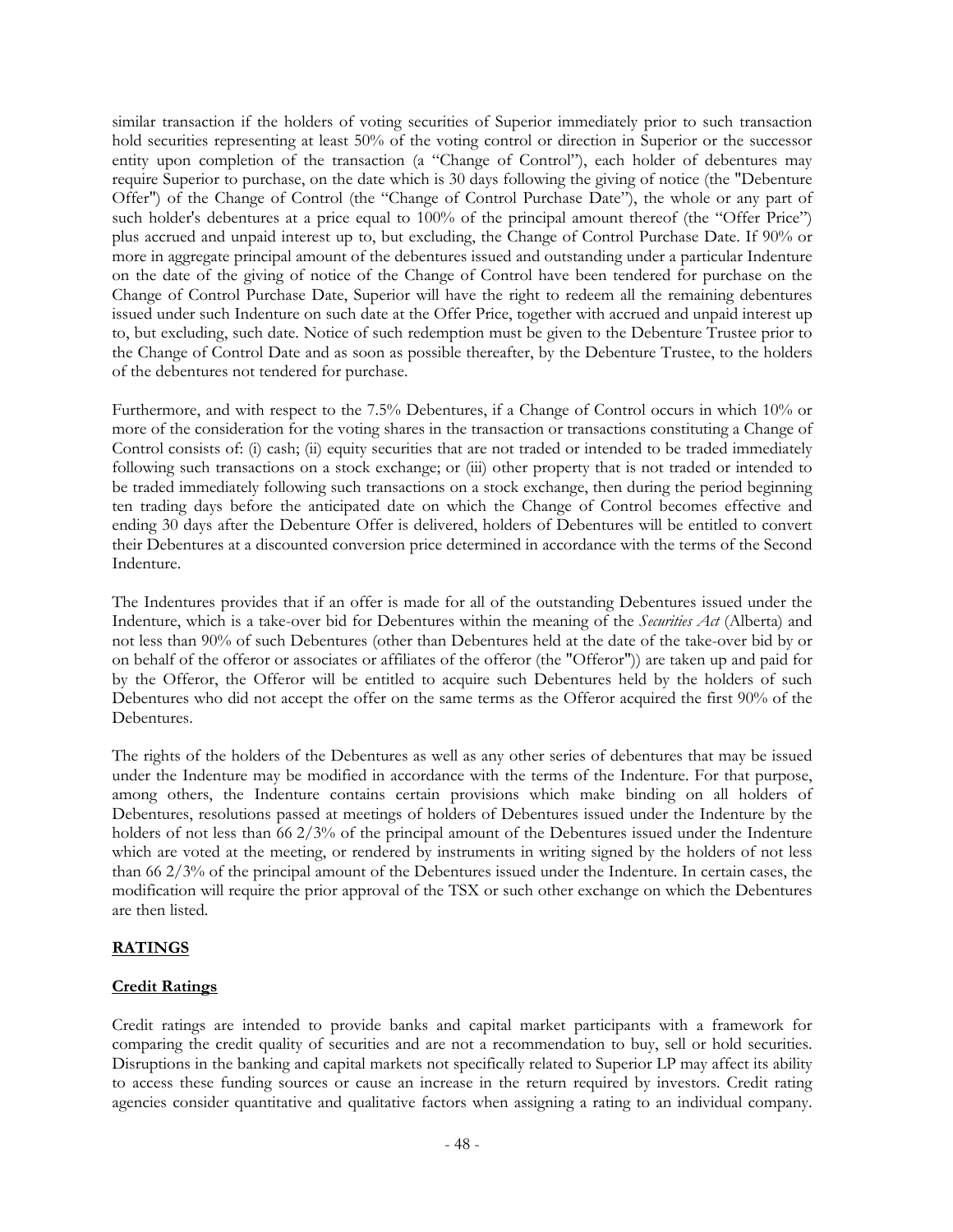Outlooks fall into one of four categories: positive, negative, stable, or developing and should not be seen as a precursor to a rating change or future action. Superior LP provides the Rating Agencies with confidential, in-depth information in support of the rating process. Credit ratings are not recommendations to buy, sell or hold securities and are subject to revision or withdrawal at any time by the assigning rating agency. Superior LP's credit ratings at the date hereof were as follows:

**Dominion Bond Rating Services Limited ("DBRS")**  Senior Secured Notes BBB(low) Stable Trend Senior Unsecured Debentures BB(high) Stable Trend

## **Standard & Poor's ("S&P")**

Corporate Credit Rating BB+ Negative Outlook Senior Secured Notes BBB – Senior Unsecured Notes BB –

On January 20, 2010, DBRS confirmed Superior LP's senior secured notes and senior unsecured debenture ratings at BBB(low) and BB(high), respectively, both with stable trends. On January 21, 2010, Standard and Poor's confirmed Superior LP's ratings were unaffected on the announcement to acquire GHI.

## **DBRS Ratings**

DBRS' credit ratings for long-term debt instruments range from AAA to D. A rating of BB is defined to be speculative and non-investment grade, where the degree of protection afforded interest and principal is uncertain, particularly during periods of economic recession. Entities in the BB range typically have limited access to capital markets and additional liquidity support. In many cases, deficiencies in critical mass, diversification, and competitive strength are additional negative considerations. A rating of B is defined to be highly speculative, and there is a reasonably high level of uncertainty as to the ability of the entity to pay interest and principal on a continuing basis in the future, especially in periods of economic recession or industry adversity. Long-term debt rated BBB is of adequate credit quality. Protection of interest and principal is considered acceptable, but the entity is fairly susceptible to adverse changes in financial and economic conditions, or there may be other adverse conditions present which reduce the strength of the entity and its rated securities.

DBRS' uses the "high" and "low" grades to indicate the relative standing of a credit within a particular rating category. The lack of one of these designations indicates a rating that is essentially in the middle of the category.

## **S&P Ratings**

S&P's credit ratings for long-term debt instruments range from AAA to D. A rating of BB is defined as less vulnerable to non-payment than other speculative issues. However, it faces major ongoing uncertainties or exposure to adverse business, financial, or economic conditions that could lead to the obligor's inadequate capacity to meet its financial commitment on the obligation. A rating of B is defined as more vulnerable to non-payment than obligations rated BB, but the obligor currently has the capacity to meet its financial commitment on the obligation. Adverse business, financial, or economic conditions will likely impair the obligor's capacity or willingness to meet its financial commitment on the obligation.

A plus (+) or minus (-) on an S&P credit rating is used to show the relative standing of an issue within the major rating categories.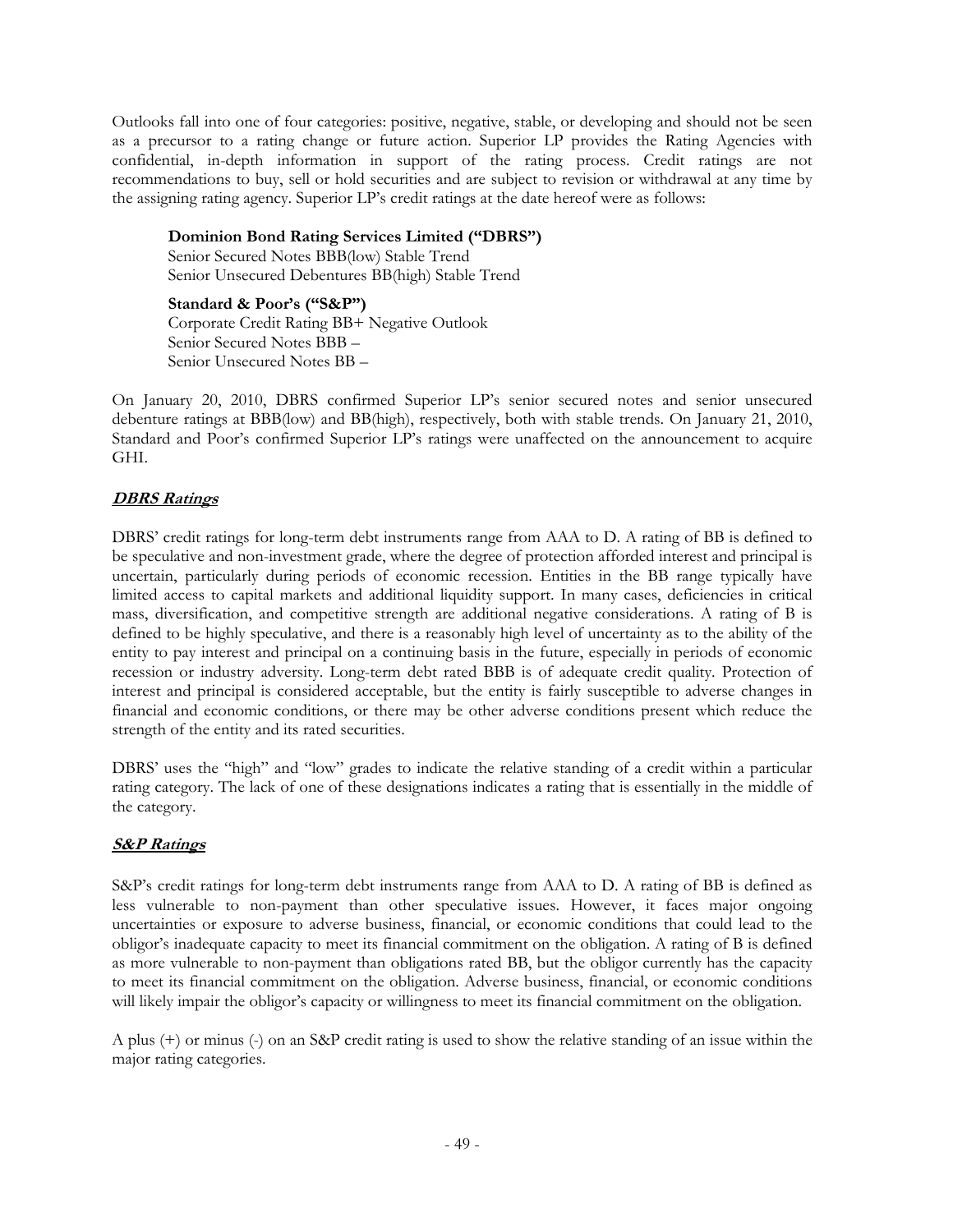## **LONG-TERM DEBT**

## **Credit Facility**

On December 31, 2008 and in connection with the Conversion, Superior and its subsidiaries including Superior Plus LP and Superior Plus US Holdings Inc. as borrowers (the "Borrowers") along with ERCO Worldwide Inc., The Winroc Corporation (Arizona), The Winroc Corporation (Midwest), The Winroc Corporation (Nevada), The Winroc Corporation (Utah), Allroc Building Products (U.S.A.) Limited and Superior International Inc., as guarantors ("Guarantors"), entered into an amended and restated credit agreement ("Amended and Restated Credit Agreement") with eleven financial institutions as lenders (and such additional lenders as may be added from time to time) ("Lenders") providing for, among other things, a revolving term credit facility in the aggregate amount of \$595 million (the "Credit Facility"). Pursuant to the terms of the Credit Facility, and in particular the financial covenants therein, Superior must maintain a ratio of consolidated debt to EBITDA of not more than 5.0 to 1.0. Furthermore, the incurrence of additional long-term debt and payments of distributions/dividends to Superior and its shareholders is limited if Superior's consolidated senior debt (including proceeds raised from the accounts receivable sales program) exceeds 3.5 times compliance EBITDA for the last 12-month period. Additionally, Superior's distributions/dividends (including payments to debenture holders) cannot exceed compliance EBITDA plus \$25 million.

Pursuant to an amending agreement dated May 19, 2009 among the Borrowers, the Guarantors and the Lenders, the Credit Facility was amended to add an additional lender to the consortium of lenders, extend the maturity date from June 28, 2010 to June 28, 2011 and reduce the size of the facility from \$595 million to \$570 million. The Credit Facility was further amended on August 26, 2009 to address certain amendments of a "house keeping" nature. Finally, on January 27, 2010, the Credit Facility was increased from \$570 million to \$600 million and certain amendments made to Superior's financial covenant ratios. In particular, the previous consolidated senior debt coverage ratio requirement was replaced with a consolidated secured debt coverage ratio of not more than 3.0 to 1.0. Under the new test, senior unsecured debt, such as the Senior Debentures (as defined herein) are excluded from the calculation but remain part of the total debt to compliance EBITDA calculation. Superior is permitted, as a result of acquisitions, to increase its consolidated secured debt to compliance EBITDA ratio to 3.5 for a period of 90 days. Superior's total debt to compliance EBITDA coverage ratio requirement remains unchanged at not more than 5.0 to 1.0.

As at December 31, 2009, Superior's senior debt and total debt to compliance EBITDA are 2.7 and 3.8 times, respectively, (December 31, 2008, 2.3 and 3.4 times), after taking into account the impact of the off-balance sheet receivable sales program amounts and the impact of cash on hand. These ratios are within the requirements contained in Superior's debt covenants which restrict its ability to pay dividends. At December 31, 2009, the senior debt ratio when calculated in accordance with Superior's senior bank agreements was 2.8 to 1.0 (December 31, 2008 – 2.4 to 1.0) and the total debt ratio when calculated in accordance with Superior's senior bank agreements was 2.8 to 1.0 (December 31, 2008 – 2.4 to 1.0). Total debt to compliance EBITDA for purposes of senior bank agreements does not include the convertible debentures. If the consolidated secured debt coverage to compliance EBITDA ratio under the amended Credit Facility was applicable and calculated at December 31, 2009, the ratio would have been 2.2 to 1.0, which is within the requirements under the amended Credit Facility.

#### **U.S. Notes**

On October 29, 2003, Superior Plus Inc. issued, by way of private placement pursuant to an agreement between Superior (as successor to Superior Plus Inc.) and certain U.S. private placement investors, primarily consisting of U.S. insurance companies (the "U.S. Note Agreement"), an aggregate of US\$160.0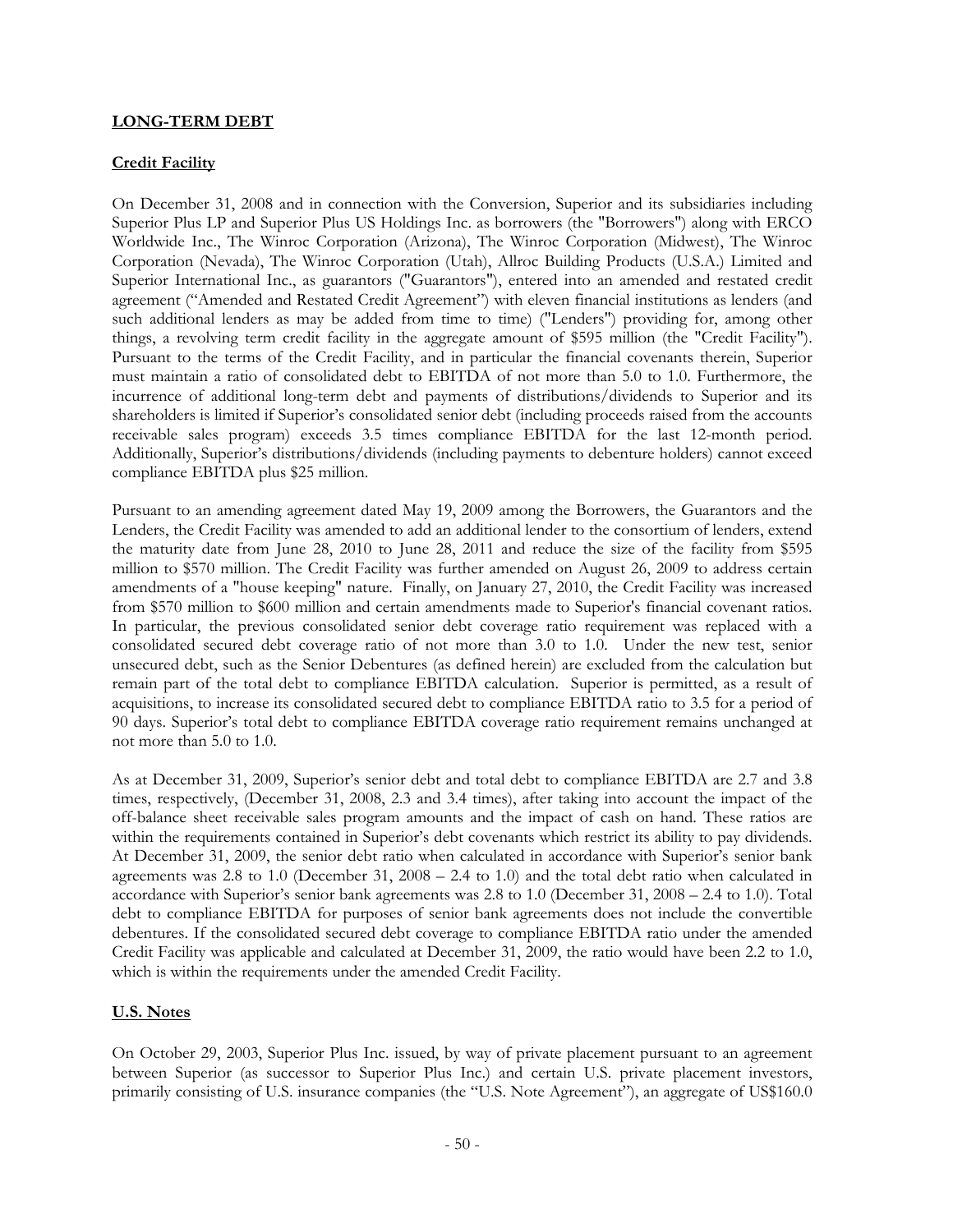million Senior Secured Notes (the "U.S. Notes"), of which US\$10.0 million mature on October 29, 2013 (the "Series A Notes") with the remainder maturing on October 29, 2015 (the "Series B Notes"). The Series A Notes have annual principal repayments commencing October 29, 2009 with the Series B Notes having equal annual repayments commencing October 29, 2011. The U.S. Notes bear interest at fixed rates and floating rates. Pursuant to the terms of the U.S. Notes, repayment of principal began in 2009.

Senior secured notes covenants, including such covenants applicable to the U.S. Notes, limit Superior from incurring additional long-term debt and payments of dividends to Superior shareholders if Superior's consolidated senior debt (including proceeds raised from the accounts receivable sales program) exceeds 3.0 times compliance EBITDA for the most recent 12 month period as adjusted for the pro forma impact of acquisitions and dispositions. Superior is permitted, as a result of acquisitions, to increase its consolidated senior debt to compliance EBITDA ratio to 3.5 for a period of 90 days. Superior's consolidated adjusted senior debt to consolidated EBITDA coverage ratio remains at no more than 5.5 to 1.0.

## **Senior Unsecured Debentures**

Pursuant to an indenture among Superior, Superior LP and Computershare Trust Company of Canada (the "Senior Debt Indenture") dated October 19, 2009, Superior LP issued an aggregate of \$150 million senior unsecured debentures ("Senior Debentures") with a final maturity date of October 27, 2016. The Senior Debentures bear interest at a rate of 8.25% per annum payable semi-annually in arrears on April 27 and October 27 of each year, commencing on April 27, 2010.

Superior's debt covenants under the Credit Facility limit incurring additional long-term debt and payments of dividends to Superior and its shareholders if Superior's total debt exceeds 5.0. Under the new test under the amended Credit Facility, senior unsecured debt, including the Senior Debentures, are excluded from the calculation with respect to consolidated senior debt but remain part of the total debt to compliance EBITDA calculation.

# **DIVIDENDS/CASH DISTRIBUTIONS**

## **Dividend/Distribution Policies**

The board of directors of Superior has the discretion to determine if and when dividends are declared and the amount that is paid to Shareholders through any such dividends of Superior. As a CBCA corporation, the dividend policy must comply with the requirements of the CBCA, including the satisfaction of the liquidity test contained therein.

The members of the board of directors adopted a dividend policy to provide sustainable dividends to Shareholders to the extent that it is appropriate considering cash flow from operations, financial condition, financial leverage, working capital requirements and investment opportunities. Dividends are expected to continue to be paid monthly to Shareholders of record on the last business day of each calendar month with actual payment to be made to such Shareholders on or about the 15th day of the following month, subject to any contractual restrictions on such dividends including any agreements entered into with lenders of Superior or its affiliates. The board of directors of Superior can modify the dividend policy from time to time in its discretion.

The directors of the General Partner of Superior LP have the discretion, subject to the limits prescribed in the Partnership Agreement, to determine the amount and the frequency of Superior LP's distributions to Superior. The directors of the General Partner have implemented a distribution policy that enables Superior to maintain its dividend policy from time to time, subject to any contractual restrictions on such distributions including any agreements entered into with lenders of Superior LP or its affiliates. However,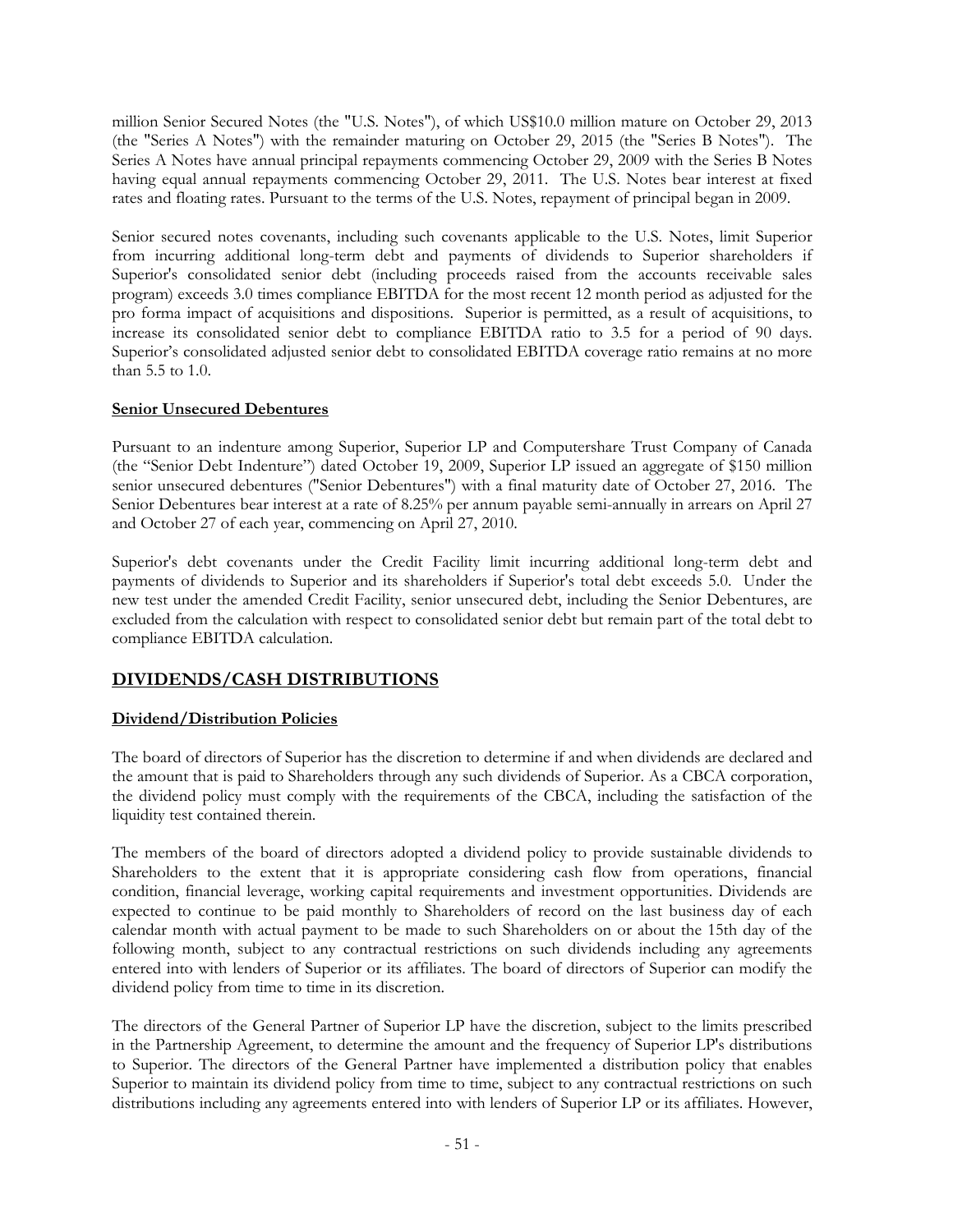the board of directors of the General Partner can modify the current distribution policy from time to time in its discretion.

Superior will designate all dividends to be "eligible dividends" for purposes of the Tax Act such that Superior Shareholders who are individuals will benefit from the enhanced gross-up and dividend tax credit mechanism under the Tax Act.

#### **Cash Dividends**

The following table sets forth the amount of dividend Superior has paid on the Common Shares for the most recently completed financial year and cash distributions the Fund paid on the trust units for the previous two financial years.

|                    |                                 | Dividend/<br>Distribution<br>Per Common<br>Share/Trust | Annual       |
|--------------------|---------------------------------|--------------------------------------------------------|--------------|
| <b>Record Date</b> | <b>Payment Date</b>             | Unit $(*)$                                             | Distribution |
| December 31, 2009  | January 15, 2010                | 0.135                                                  | 2009: \$1.62 |
| November 30, 2009  | December 15, 2009               | 0.135                                                  |              |
| October 31, 2009   | November 14, 2009               | 0.135                                                  |              |
| September 30, 2009 | October 15, 2009                | 0.135                                                  |              |
| August 31, 2009    | September 15, 2009              | 0.135                                                  |              |
| July 31, 2009      | August 15, 2009                 | 0.135                                                  |              |
| June 30, 2009      | July 15, 2009                   | 0.135                                                  |              |
| May 31, 2009       | June 13, 2009                   | 0.135                                                  |              |
| April 30, 2009     | May 15, 2009                    | 0.135                                                  |              |
| March 31, 2009     | April 15, 2009                  | 0.135                                                  |              |
| February 28, 2009  | March 15, 2009                  | 0.135                                                  |              |
| January 31, 2009   | February 15, 2009               | 0.135                                                  |              |
| December 31, 2008  | January 15, 2009 <sup>(1)</sup> | 0.135                                                  | 2008: \$1.61 |
| November 30, 2008  | December 15, 2008               | 0.135                                                  |              |
| October 31, 2008   | November 14, 2008               | 0.135                                                  |              |
| September 30, 2008 | October 15, 2008                | 0.135                                                  |              |
| August 31, 2008    | September 15, 2008              | 0.135                                                  |              |
| July 31, 2008      | August 15, 2008                 | 0.135                                                  |              |
| June 30, 2008      | July 15, 2008                   | 0.135                                                  |              |
| May 31, 2008       | June 13, 2008                   | 0.135                                                  |              |
| April 30, 2008     | May 15, 2008                    | 0.135                                                  |              |
| March 31, 2008     | April 15, 2008                  | 0.135                                                  |              |
| February 29, 2008  | March 14, 2008                  | 0.13                                                   |              |
| January 31, 2008   | February 15, 2008               | 0.13                                                   |              |
| December 31, 2007  | January 15, 2008                | 0.13                                                   | 2007: \$1.56 |
| November 30, 2007  | December 14, 2007               | 0.13                                                   |              |
| October 31, 2007   | November 15, 2007               | 0.13                                                   |              |
| September 30, 2007 | October 15, 2007                | 0.13                                                   |              |
| August 31, 2007    | September 14, 2007              | 0.13                                                   |              |
| July 31, 2007      | August 15, 2007                 | 0.13                                                   |              |
| June 30, 2007      | July 13, 2007                   | 0.13                                                   |              |
| May 31, 2007       | June 15, 2007                   | 0.13                                                   |              |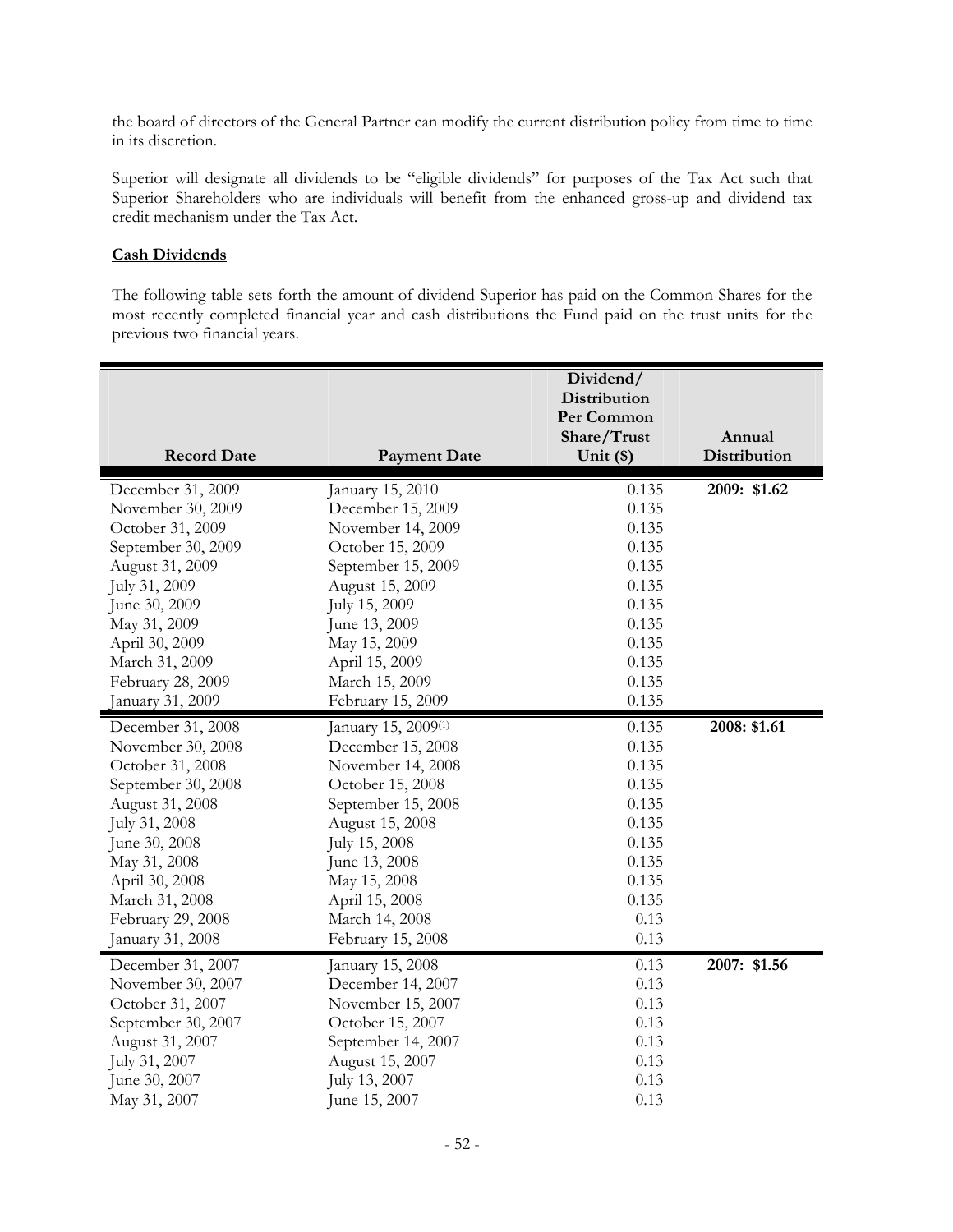|                    |                     | Dividend/<br><b>Distribution</b><br>Per Common<br>Share/Trust | Annual              |
|--------------------|---------------------|---------------------------------------------------------------|---------------------|
| <b>Record Date</b> | <b>Payment Date</b> | Unit $(*)$                                                    | <b>Distribution</b> |
| April 30, 2007     | May 15, 2007        | 0.13                                                          |                     |
| March 31, 2007     | April 13, 2007      | 0.13                                                          |                     |
| February 28, 2007  | March 15, 2007      | 0.13                                                          |                     |
| January 31, 2007   | February 15, 2007   | 0.13                                                          |                     |

#### **Note:**

(1) As a result of the Conversion, the December 31, 2008 distribution, normally payable on January 15, 2009, was paid on December 31, 2008.

#### **MARKET FOR SECURITIES**

Superior's Common Shares and Debentures trade on the Toronto Stock Exchange (the "TSX") under the following symbols:

| <b>Trading Symbol</b> | Security         |
|-----------------------|------------------|
| <b>SPB</b>            | Common Shares    |
| SPB.db.b              | 5.75% Debentures |
| SPB.db.c              | 5.85% Debentures |
| SPB.db.d              | 7.5 % Debentures |

The following table summarizes the trading activity of Superior's securities on the TSX for the year ended December 31, 2009:

| <b>Common Shares: SPB</b> | High  | Low   | Volume    |
|---------------------------|-------|-------|-----------|
| January                   | 12.70 | 10.50 | 2,926,715 |
| February                  | 12.55 | 9.71  | 3,312,890 |
| March                     | 10.70 | 8.95  | 3,304,832 |
| April                     | 11.16 | 9.02  | 2,436,366 |
| May                       | 11.94 | 10.70 | 2,584,796 |
| June                      | 11.80 | 10.01 | 4,243,933 |
| July                      | 11.14 | 10.08 | 2,752,689 |
| August                    | 12.00 | 10.52 | 5,083.273 |
| September                 | 11.99 | 11.25 | 7,826,977 |
| October                   | 13.24 | 11.55 | 7,893,191 |
| November                  | 13.05 | 11.95 | 6,833,663 |
| December                  | 14.67 | 12.99 | 6,741,404 |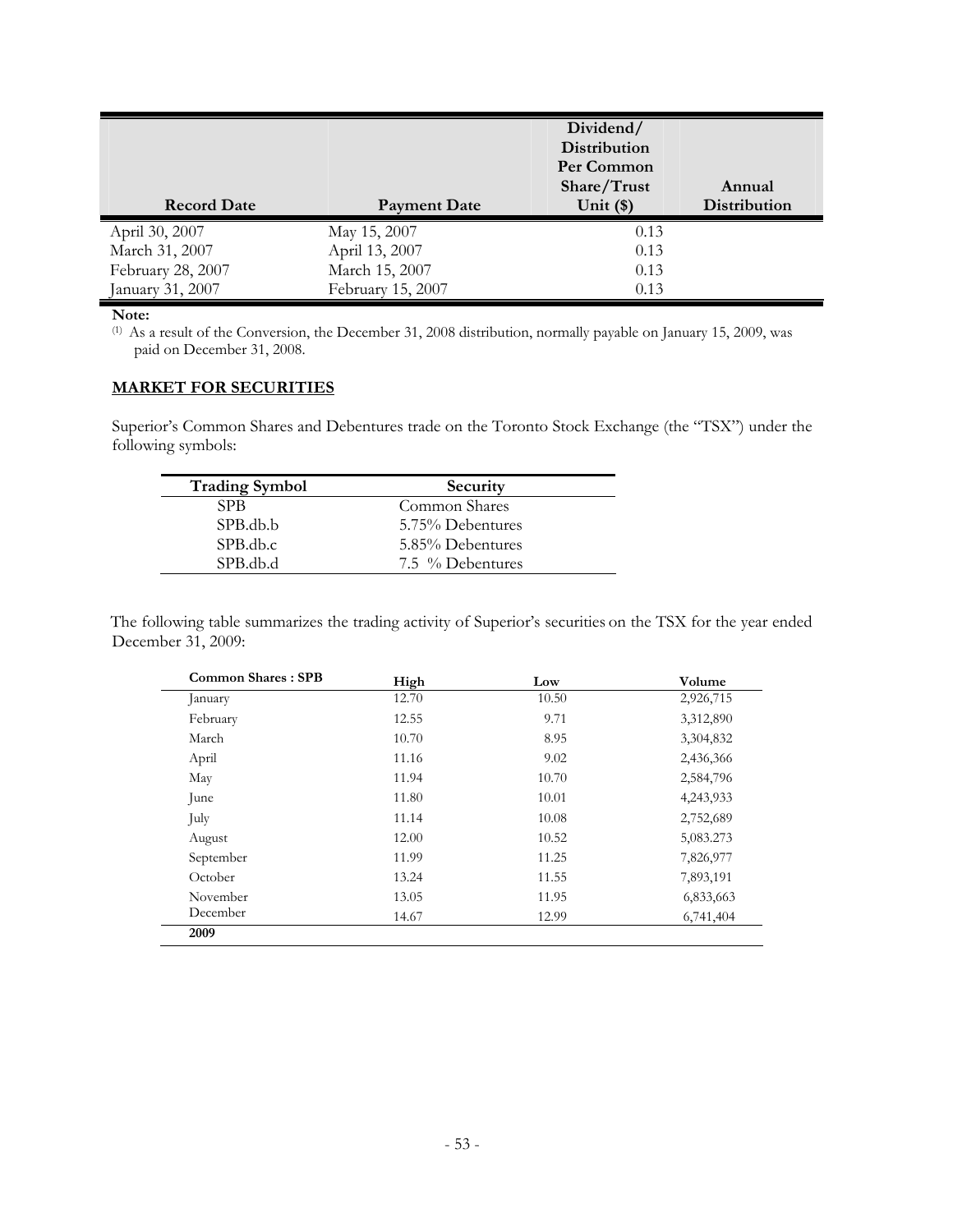| SPB.db.b  | High   | Low    | Volume |
|-----------|--------|--------|--------|
| January   | 90.00  | 80.00  | 12,547 |
| February  | 99.99  | 80.05  | 40,980 |
| March     | 95.00  | 80.55  | 7,650  |
| April     | 93.00  | 86.02  | 11,700 |
| May       | 95.75  | 92.15  | 27,630 |
| June      | 99.50  | 95.00  | 12,330 |
| July      | 99.75  | 97.00  | 16,500 |
| August    | 101.00 | 97.51  | 25,905 |
| September | 101.00 | 98.02  | 31,720 |
| October   | 105.00 | 98.00  | 27,120 |
| November  | 103.00 | 100.00 | 14,790 |
| December  | 102.90 | 100.50 | 17,390 |

| 5.85% Debentures: |       |       |        |
|-------------------|-------|-------|--------|
| SPB.db.c          | High  | Low   | Volume |
| January           | 85.00 | 75.00 | 4,250  |
| February          | 87.75 | 80.50 | 4,420  |
| March             | 86.00 | 77.00 | 5,980  |
| April             | 94.75 | 76.26 | 6,940  |
| May               | 93.00 | 87.99 | 6,300  |
| June              | 92.90 | 89.02 | 8,990  |
| July              | 95.00 | 89.50 | 8,430  |
| August            | 95.25 | 92.75 | 25,390 |
| September         | 94.50 | 92.51 | 16,720 |
| October           | 97.00 | 93.00 | 22,620 |
| November          | 99.49 | 95.00 | 25,140 |
| December          | 99.50 | 97.00 | 19,480 |
| 2009              |       |       |        |

| 7.5% Debentures:<br>SPB.db.d | High   | Low    | Volume  |
|------------------------------|--------|--------|---------|
| August                       | 103.80 | 103.00 | 87,150  |
| September                    | 103.75 | 102.06 | 120,450 |
| October                      | 107.71 | 102.75 | 84,200  |
| November                     | 108.00 | 105.00 | 7,970   |
| December                     | 114.75 | 107.00 | 51,210  |
| 2009                         |        |        |         |

# **ESCROWED SECURITIES**

In connection with the acquisition of SPI and as security for the indemnification obligations of the Equityholders (as defined in the Merger Agreement (as defined herein)), certain common shares of Superior issued as partial consideration for the acquisition of SPI are subject to an escrow agreement entered into as of September 24, 2009 (the "Closing Date") among Superior, Evercore Capital Partners,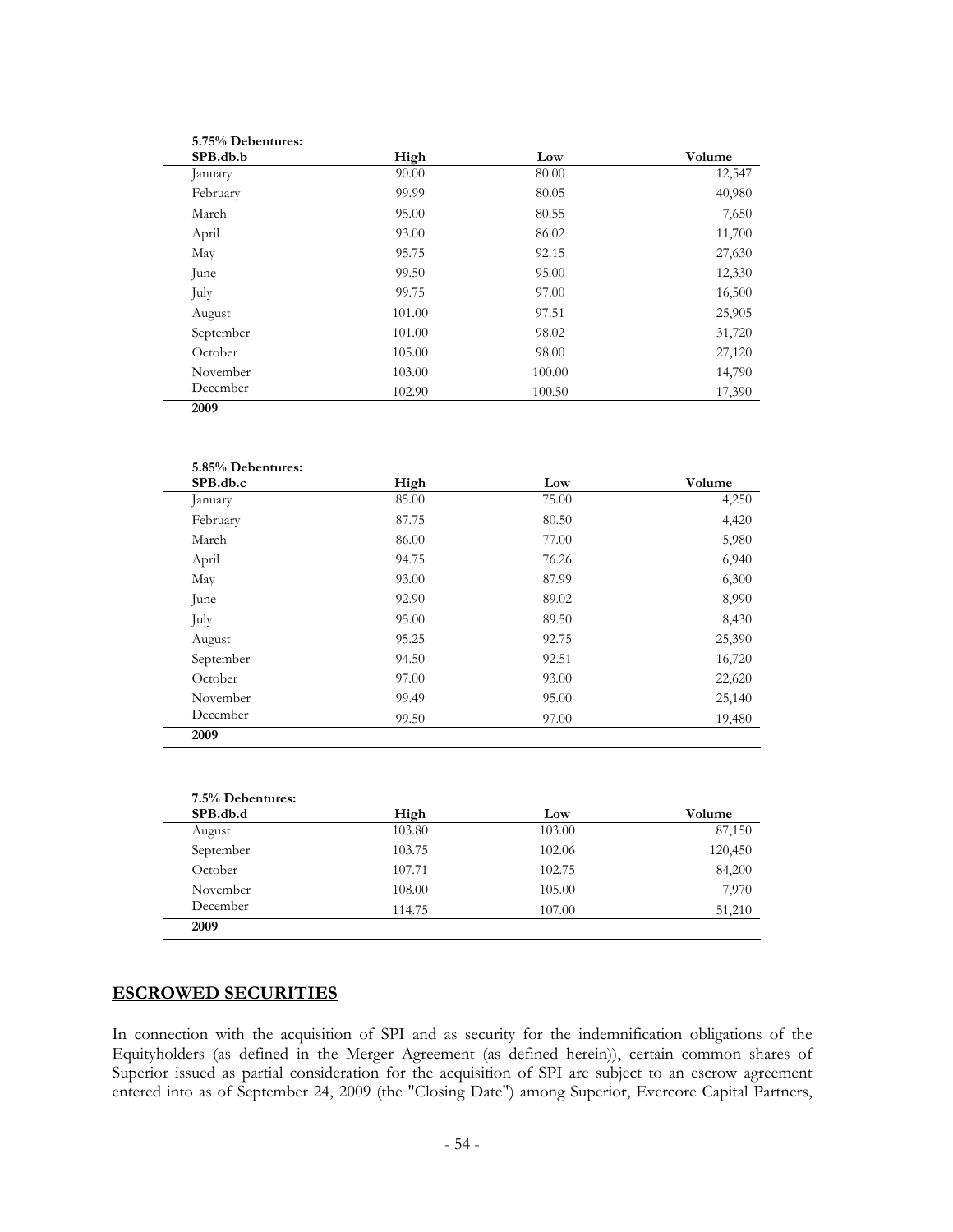L.P. in its capacity as the Holder Representative under the Merger Agreement and the Bank of New York Mellon (the "Escrow Agent") as Escrow Agent (the "Escrow Agreement"). As at the date hereof, the following common shares of Superior are held by the Escrow Agent and are subject to the terms of the Escrow Agreement:

| <b>Designation of Class</b> | Number of Securities held in Escrow | <b>Percentage of Class</b> |  |
|-----------------------------|-------------------------------------|----------------------------|--|
| Common shares               | $237.124^{(1)}$                     | $0.23\%$                   |  |

#### **Note:**

The common shares that are subject to the provisions of the Escrow Agreement are to be released to the Equityholders as follows: (i) on the business day following the eighteen month anniversary of the Closing Date, the Escrow Agent shall release from the Escrow Account an amount of funds and common shares of Superior so that after such release the amount of the Escrow Account is equal to an aggregate value of at least \$2,000,000 plus any Losses (as defined in the Merger Agreement) claimed in good faith by Superior on such date (pursuant to and in accordance with the terms of the Merger Agreement and the Escrow Agreement) and (ii) on the business day following the third anniversary of the Closing Date, the Escrow Agent shall release all remaining funds and common shares of Superior that are not subject to Losses claimed in good faith by Superior on such date, in which case an amount of cash and common shares of Superior with an aggregate value equal to the Losses shall be held until the resolution of any and all such claims (all in accordance with the terms of the Merger Agreement and the Escrow Agreement).

## **DIRECTORS AND OFFICERS OF SUPERIOR**

The names, municipalities of residence, and principal occupations for the five most recently completed financial years and committee membership of the directors of Superior as of the date hereof are set out below. Each current director was appointed to serve until the next annual meeting or until a successor is elected or appointed.

As at February 23, 2010, the directors as a group owned, directly or indirectly 2,084,460 common shares of Superior, representing approximately 2% of Superior's outstanding common shares. The number of common shares of the Corporation that each director beneficially owns, directly or indirectly, or exercises control or direction over, as at February 23, 2010, is included in the following table. The information as to the ownership or control or direction of common shares, not being within the knowledge of the Corporation, has been furnished by the directors individually.

| Name, Province and<br><b>Country of Residence</b>          | <b>Director</b><br><b>Since</b> | Number of<br><b>Common Shares</b> | <b>Principal Occupation</b>                                                                                                                                                                                                                                                                  |
|------------------------------------------------------------|---------------------------------|-----------------------------------|----------------------------------------------------------------------------------------------------------------------------------------------------------------------------------------------------------------------------------------------------------------------------------------------|
| Catherine M. (Kay) Best (1)<br>Alberta, Canada             | 2007                            | 7,000                             | Corporate Director and Consultant. Ms. Best<br>was Executive Vice-President, Risk<br>Management and Chief Financial Officer of<br>the Calgary Health Region from 2000 - 2008,<br>and Executive Vice-President and Chief<br>Financial Officer of Alberta Health Services<br>until March 2009. |
| Grant D. Billing $(4)$ (5)<br>Alberta, Canada              | 1994                            | 1,811,511                         | Chairman and Chief Executive Officer of<br>Superior.                                                                                                                                                                                                                                         |
| Robert J. Engbloom, Q.C. <sup>(2)</sup><br>Alberta, Canada | 1996                            | 17,010                            | Partner, Macleod Dixon LLP (law firm).                                                                                                                                                                                                                                                       |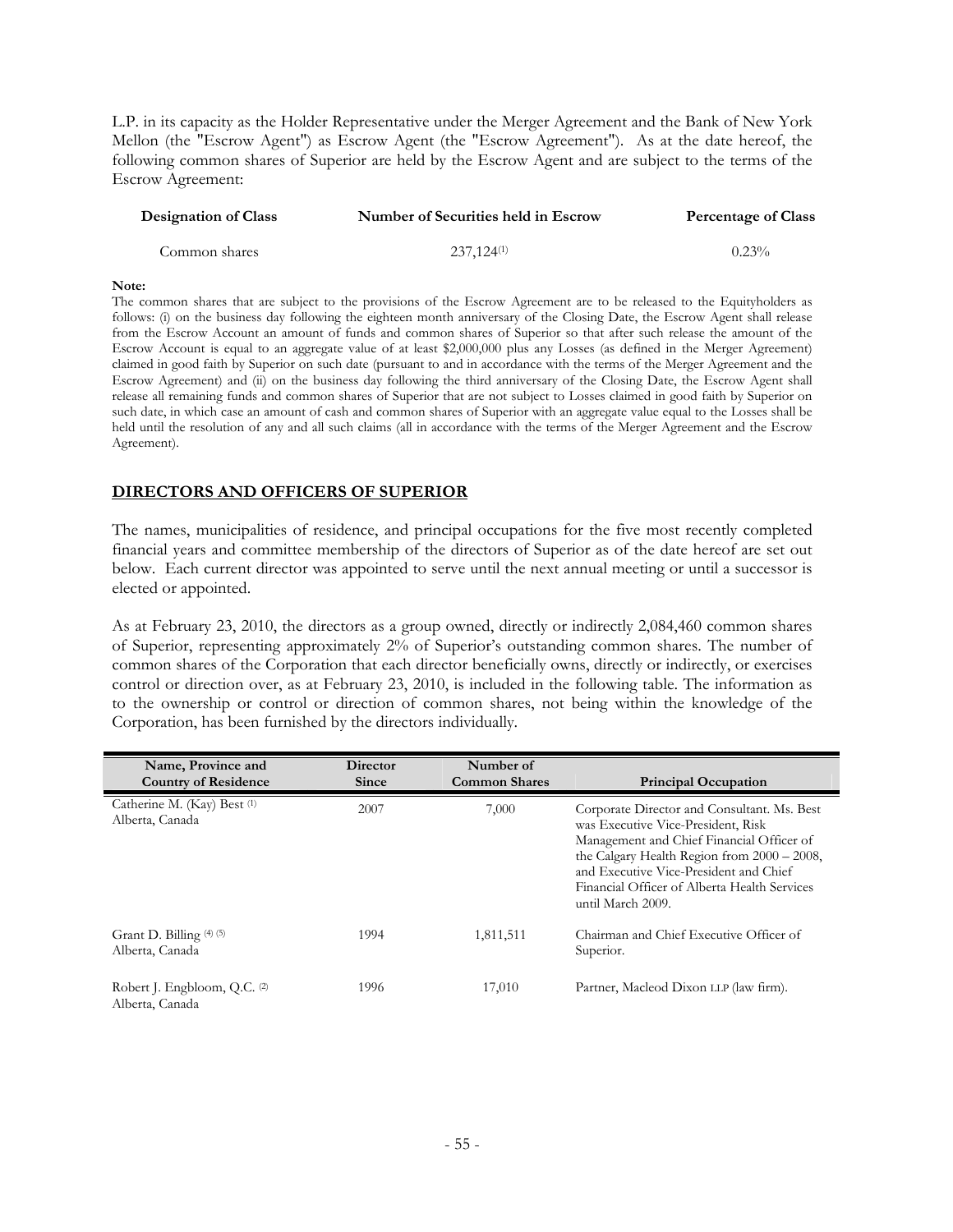| Name, Province and<br><b>Country of Residence</b>     | <b>Director</b><br><b>Since</b>                | Number of<br><b>Common Shares</b> | <b>Principal Occupation</b>                                                                                                                                                                                                                           |
|-------------------------------------------------------|------------------------------------------------|-----------------------------------|-------------------------------------------------------------------------------------------------------------------------------------------------------------------------------------------------------------------------------------------------------|
| Randall J. Findlay (2)<br>Alberta, Canada             | 2007                                           | 20,000                            | Corporate Director. From 2001 until 2006,<br>Mr. Findlay was President of Provident Energy<br>Ltd. (a diversified energy business).                                                                                                                   |
| Norman R. Gish(3) (4) (6) (7)<br>Alberta, Canada      | 2003                                           | 34,940                            | Corporate Director and independent<br>businessman.                                                                                                                                                                                                    |
| Peter A.W. Green $(1)$ $(2)$ $(8)$<br>Ontario, Canada | 1996                                           | 20,466                            | Chairman of The Frog Hollow Group Inc.<br>(international business advisors).                                                                                                                                                                          |
| James S.A. MacDonald (3) (5)(9)<br>Ontario, Canada    | 2000 (8) (also, May<br>$28/98$ - Dec $11/98$ ) | 137,437                           | Non-executive Chairman of Cormark<br>Securities Inc. and a Corporate Director. Prior<br>thereto, Chairman and Managing Partner of<br>Enterprise Capital Management Inc. ("ECMI")<br>(investment management company).                                  |
| Walentin (Val) Mirosh (3)(4)<br>Alberta, Canada       | 2007                                           | 3,000                             | Corporate Director and President of Mircan<br>Resources Ltd. (private investment and<br>consulting company). Prior to December<br>2009, Vice President and Special Advisor to<br>the President and Chief Operating Officer of<br>NOVA Chemicals Corp. |
| David P. Smith (1)<br>Ontario, Canada                 | 1998                                           | 31,048                            | Corporate Director. Prior thereto, Managing<br>Partner of ECMI.                                                                                                                                                                                       |
| Peter Valentine (1)(5)<br>Alberta, Canada             | 2004                                           | 2,048                             | Corporate director and consultant.                                                                                                                                                                                                                    |

Notes:

- 1) Member of Audit Committee.
- 2) Member of Governance and Nominating Committee.
- 3) Member of Compensation Committee.
- 4) Messrs. Billing, Gish and Mirosh also own \$2,030,000, \$80,000 and \$30,000 principal amount of convertible Debentures of Superior, respectively.
- 5) Messrs. Billing, MacDonald and Valentine also own \$1,000,000, \$250,000 and \$150,000 principal amount of Senior Debentures, respectively.
- 6) Mr. Gish served as a trustee of the Fund from September 2000 to October 2003 and as Chairman of ICG Propane Inc. ("ICG") from December 1998 to September 2000.
- 7) Mr. Gish was until August 20, 2009 a director of 4504020 Canada Inc. (formerly Railpower Technologies Corp. ("Railpower"), a reporting issuer in all provinces and territories of Canada that filed for court protection under the *Companies' Creditors Arrangement Act (Canada)* in Canada and under Chapter 15 of the *U.S. Bankruptcy Code* with the United States Bankruptcy Court for the Western District of Pennsylvania on February 4, 2009 and February 6, 2009, respectively. On May 29, 2009, Railpower concluded the sale of all of its assets, except cash on hand and on deposit in financial institution, the land and property located in St.-Jean-sur-Richelieu (Quebec) and two road switching locomotives, to R.J. Corman Railroad Group LLC, a Kentucky limited liability company. The court protection is effective until March 8, 2010 to allow time for Railpower to complete and file a joint plan of arrangement for consideration by its creditors and the court.
- 8) Mr. Green was appointed Lead Director of Superior on August 11, 2003. Mr. Green has been appointed as a director and officer of companies that have financial difficulties to assist such companies with financial restructuring, proposals or compromise arrangements. In this capacity, Mr. Green was appointed a director of Phillip Services Corp. which made a proposal under chapter 11 of the U.S. Bankruptcy Code and the *Companies Creditors' Arrangement Act* (Canada) in 1999 and briefly became the Chairman and C.E.O. of Norigen Inc. which went into receivership in August, 2001.
- 9) Mr. MacDonald was the Director of ICG for the duration of the Hold-Separate Order of the Competition Bureau which required Superior to keep ICG's operations separate from its own. ICG was amalgamated with Superior effective September 30, 2000.
- 10) The Corporation does not have an Executive Committee.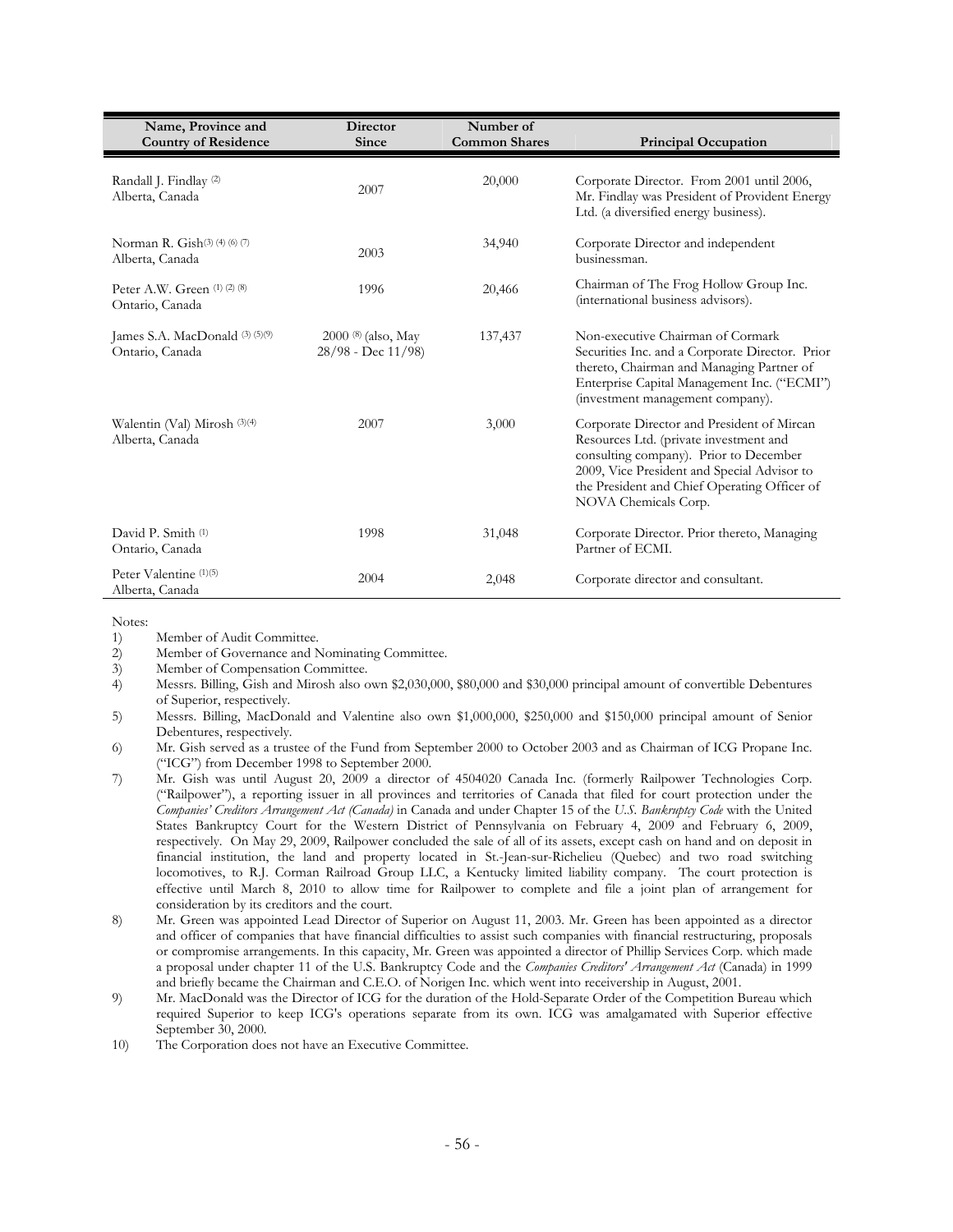#### **Executive Officers of Superior who are not Directors**

| Name and Municipality<br>of Residence | <b>Principal Occupation</b>                                                                                                                                                                                                                                                                                                                                                                                                                                                                                                                                                                                                                                                                                                                                      |  |
|---------------------------------------|------------------------------------------------------------------------------------------------------------------------------------------------------------------------------------------------------------------------------------------------------------------------------------------------------------------------------------------------------------------------------------------------------------------------------------------------------------------------------------------------------------------------------------------------------------------------------------------------------------------------------------------------------------------------------------------------------------------------------------------------------------------|--|
| Wayne M. Bingham<br>Calgary, Canada   | Executive Vice-President and Chief Financial Officer of Superior and its predecessor<br>since November 1, 2006. Also Executive Vice-President and Chief Financial Officer of<br>Finning International Inc., (a heavy equipment distribution business) from May 1, 2003 to<br>January 31, 2006 and, Executive Vice-President and Chief Financial Officer of Ontario<br>Power Generation from April, 1999 to April, 2003.                                                                                                                                                                                                                                                                                                                                          |  |
| Eric McFadden<br>Canmore, Canada      | Executive Vice-President, Business Development of Superior and its predecessor since<br>October 2008. Prior thereto, Mr. McFadden managed a windpower business from 2004<br>to 2007. From 1990 to 2004, he held various roles at Scotia Capital where his last position<br>was Managing Director and Co-Head Investment Banking in Calgary.                                                                                                                                                                                                                                                                                                                                                                                                                      |  |
| John Gleason<br>Calgary, Alberta      | President of Energy Services and President of Superior Propane and various positions<br>with Superior and its predecessor since 2005. Prior thereto, Mr. Gleason was Senior Vice-<br>President, Strategic Initiatives at MDS Inc. (a health and life science company).                                                                                                                                                                                                                                                                                                                                                                                                                                                                                           |  |
| Greg McCamus<br>Branchton, Ontario    | President of SEM since September 2005 and President of U.S. Refined Fuels business<br>since November 2009. Prior thereto, Mr. McCamus, from 2001 to 2005, he was President<br>of Sprint Canada Business Solutions (a telecommunications company) and prior thereto<br>held various executive positions within the deregulated telecom industry.                                                                                                                                                                                                                                                                                                                                                                                                                  |  |
| Paul Timmons<br>Mississauga, Ontario  | President of Specialty Chemicals (ERCO Worldwide) and predecessor entities.                                                                                                                                                                                                                                                                                                                                                                                                                                                                                                                                                                                                                                                                                      |  |
| Dave Tims<br>Calgary, Alberta         | Senior Vice-President, Commodity Portfolio Management since November 4, 2009. Prior<br>thereto, from May 2009 to October 2009, Mr. Tims was Vice-President of Moneta<br>Energy Services Ltd. ("Moneta"), (a natural gas storage development and trading<br>company). From September 2007 to May 2009, he was President and CEO of Era Gas<br>Storage Inc. (an Alberta natural gas storage development company) prior to its sale to<br>Moneta. From April 2005 to September 2007, Mr. Tims was President of Energylogix,<br>Inc. (a company that developed structured energy investment and risk management<br>products). From 1997 to 2004, Mr. Tims held various roles at BMO Nesbitt Burns where<br>his last position was Managing Director, Capital Markets. |  |
| Paul Vanderberg<br>Calgary, Alberta   | President of Construction Products Distribution, including Winroc and predecessor<br>entities.                                                                                                                                                                                                                                                                                                                                                                                                                                                                                                                                                                                                                                                                   |  |

## **AUDIT COMMITTEE**

## **Independence of Boards and Committee Members**

Director independence is determined by the Board based on the definition of independence in National Instrument 52-110 - "Audit Committees", as amended effective March 17, 2008 (the "Audit Committee Rule"), which is incorporated by reference in National Instrument 58-101 – "Disclosure of Corporate Governance Practices" and National Policy 58-201 - "Corporate Governance Guidelines".

## **Composition and Qualifications**

The Audit Committee of the board of directors of Superior consists of four directors, Mr. Smith (Chair), Ms. Best, and Messrs. Green and Valentine all of whom are "financially literate", and "independent" within the meaning of the Audit Committee Rule. In considering criteria for the determination of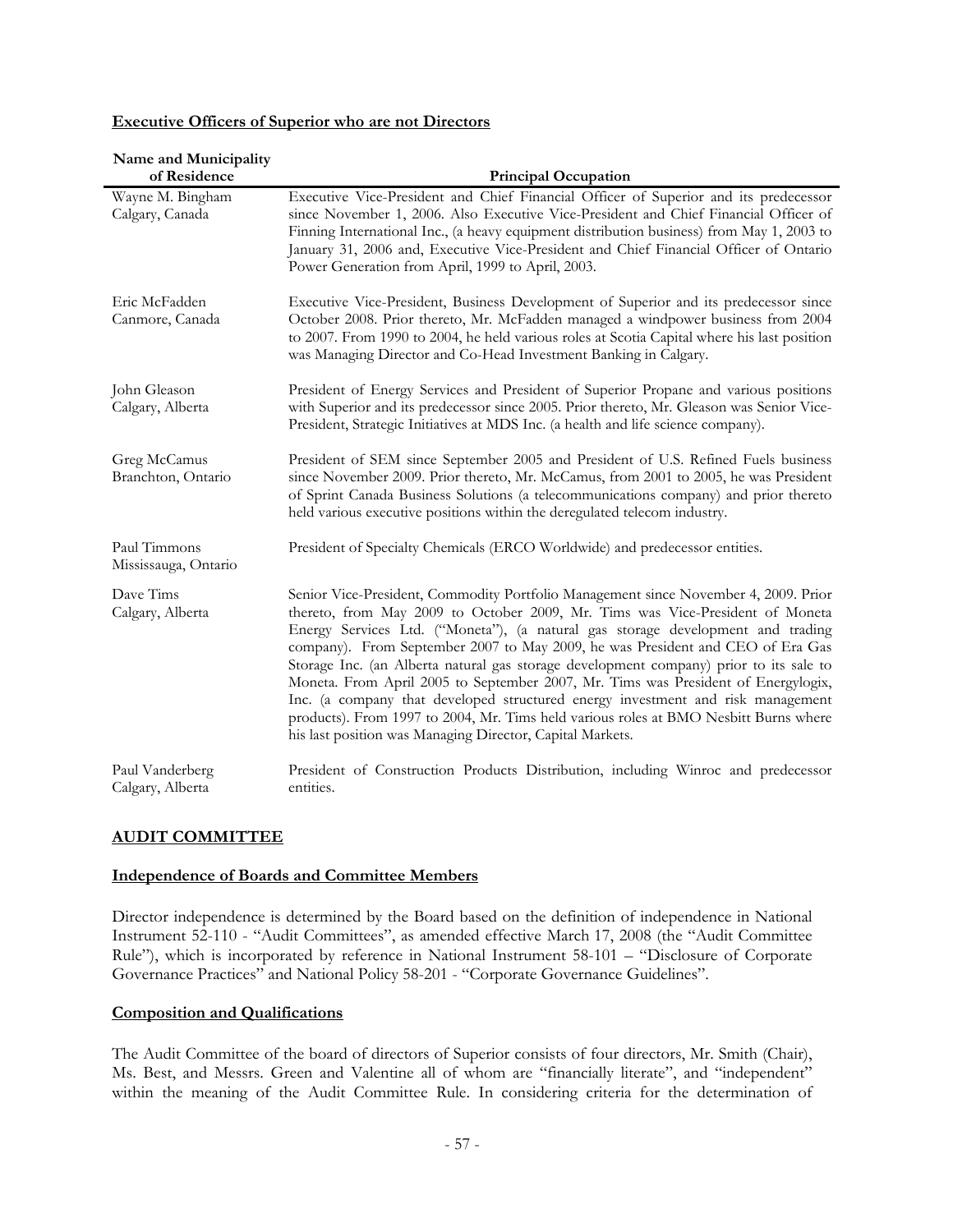financial literacy, the board of directors looks at the ability to read and understand a balance sheet, an income statement and a statement of cash flow of a public entity. Mr. Smith is a chartered financial analyst with over 25 years experience in the investment banking, investment research and management industry. His experience includes investment research, mergers and acquisitions, project finance, privatization and corporate finance. Mr. Smith is a corporate director and was a managing director and founding partner of Enterprise Capital Management Inc. Ms. Best is a chartered accountant with over 30 years experience. Ms. Best is a corporate director and consultant. Previously, she served as Executive Vice-President, Risk Management and Chief Financial Officer for the Calgary and Alberta Health Region where she is responsible for all finance functions, including financial operations, budgeting, forecasting and planning, business support for operating and corporate portfolios, performance reporting, business planning and treasury management. Ms. Best was a chartered accountant at Ernst & Young for nineteen years, the last ten years as Corporate Audit Partner. Mr. Green is a chartered accountant and international business advisor with over 30 years of experience in senior executive roles, including 25 years as Chief Executive Officer or Chief Operating Officer of international companies. Mr. Valentine is a consultant and corporate director. Mr. Valentine is a chartered accountant, served as Auditor General of Alberta from 1995 to 2002 and held various senior accounting, audit and advisory positions with KPMG over a 38-year period. He served as a member of the Accounting Standards Committee and the Public Sector Accounting Standards Board of the Canadian Institute of Chartered Accountants. Mr. Valentine also served as senior advisor to the CEO, Calgary Health Region and senior advisor to the Dean of Medicine, University of Calgary until 2007.

#### **Responsibilities and Terms of Reference**

The Audit Committee reviews with management and the external auditors, and recommends to the board of directors for approval, the annual and interim financial statements of Superior, the reports of the external auditors thereon and related financial reporting, including management's discussion and analysis and financial press releases. The Audit Committee reviews and oversees, in conjunction with the external auditors and management, audit plans and procedures and meets with the auditors independent of management at each quarterly meeting. The Audit Committee is responsible for reviewing auditor independence, approving all non-audit services, reviewing and making recommendations to the board of directors on internal control procedures and management information systems. In addition, the committee is responsible for assessing and reporting to the board of directors on financial risk management positions and monitoring the processes and compliance with respect to National Instrument 52-109 "Certification of Disclosure in Issuer's Annual and Interim Filings" requirements. The complete text of the mandate of the Audit Committee is available on SEDAR at *www. sedar.com* and on Superior's website at *www.superiorplus.com* and is incorporated by reference herein.

#### **Audit Fees**

|                    | Year Ended December 31, 2008 | Year Ended December 31, 2009 |
|--------------------|------------------------------|------------------------------|
| Audit fees         | \$807,636                    | \$787,868                    |
| Audit-related fees | \$218,941                    | \$371,140                    |
| Tax Fees           |                              |                              |
| All other fees     | \$583,613                    | \$327,379                    |
|                    | \$1,610,190                  | \$1,486,387                  |

Fees payable to Deloitte & Touche, Superior's auditors, for the years ended December 31, 2008 and December 31, 2009 are detailed in the following table:

Audit fees were paid for professional services rendered by the auditors for the audit of Superior's and Superior LP's annual financial statements or services provided in connection with statutory and regulatory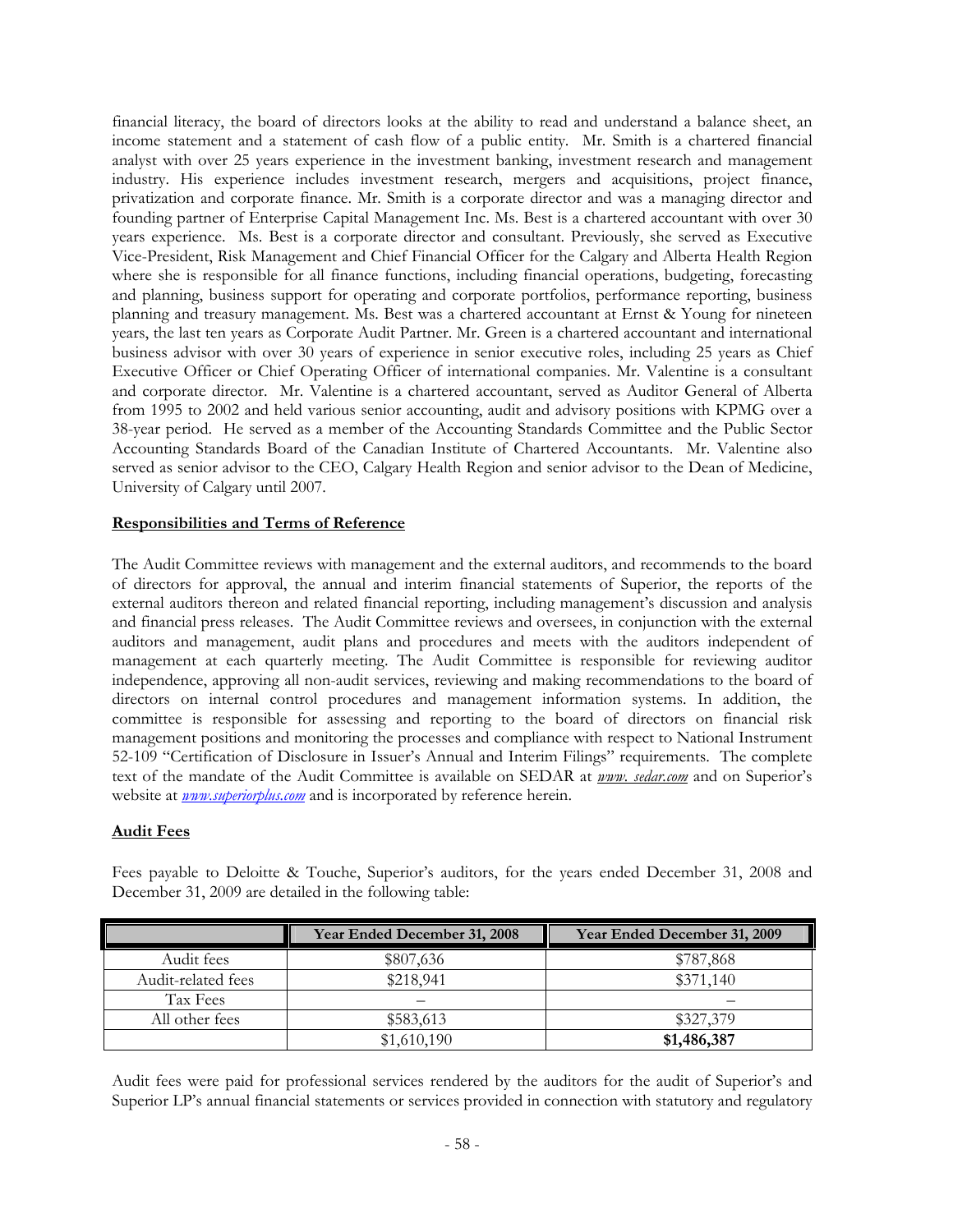filings. Audit-related fees were paid for review of quarterly financial statements of Superior and Superior LP, attendance at quarterly audit meetings, pension plan audits, regulatory reviews, and for services provided in connection with financings and accounts receivable securitization program requirements, including French translation services provided in connection therewith.

All permissible categories of non-audit services require approval from the Audit Committee. "All other fees" reported in the above table in respect of 2008 consists of fees paid to Deloitte and Touche LLP in connection with IFRS training and due diligence relating to the Conversion. "All other fees" reported in the above table in respect of 2009 consists of fees paid to Deloitte & Touche LLP in connection with benchmark studies with respect to best risk practices, due diligence with respect to prospectus and tax matters, and IFRS training sessions.

## **RISK FACTORS**

## **General**

## **Cash Dividends to Shareholders are Dependent on the Performance of Superior LP**

The Corporation is entirely dependent upon the operations and assets of Superior LP. The Corporation's ability to make dividend payments to Shareholders is dependent upon the ability of Superior LP to make distributions on its outstanding limited partnership units as well as the operations and business of Superior LP.

There is no assurance regarding the amounts of cash to be distributed by Superior LP or generated by Superior LP, and therefore, funds available for dividends to Shareholders. The actual amount distributed in respect of the limited partnership units will depend on a variety of factors, including without limitation, the performance of Superior LP's operating businesses, the effect of acquisitions or dispositions on Superior LP, and other factors that may be beyond the control of Superior LP or the Corporation. In the event significant sustaining capital expenditures are required by Superior LP or the profitability of Superior LP declines, there would be a decrease in the amount of cash available for dividends to Shareholders and such decrease could be material.

Superior's dividend policy and the distribution policy of Superior LP is subject to change at the discretion of the board of directors of Superior or the board of directors of the General Partner, as applicable. Superior's dividend policy and the distribution policy of Superior LP are also limited by contractual agreements including agreements with lenders to Superior LP and the Fund and its affiliates. See "Dividends/Cash Distributions".

## **Access to Capital**

The credit facilities of Superior LP contain covenants that require Superior LP to meet certain financial tests and that restrict, among other things, the ability of Superior LP to incur additional debt, dispose of assets or pay dividends/distributions in certain circumstances. These restrictions may preclude Superior LP from returning capital or making distributions on the limited partnership units. Please refer to page 50 for a description of the requirements contained in Superior's debt covenants.

The payout by Superior LP of substantially all of its available cash flow means that capital expenditures to fund growth opportunities can only be made in the event that other sources of financing are available. Lack of access to such additional financing could limit the future growth of the business of Superior LP and, over time, have a material adverse effect on the amount of cash available for dividends to Shareholders.

To the extent that external sources of capital, including public and private markets, become limited or unavailable, Superior's and Superior LP's ability to make the necessary capital investments to maintain or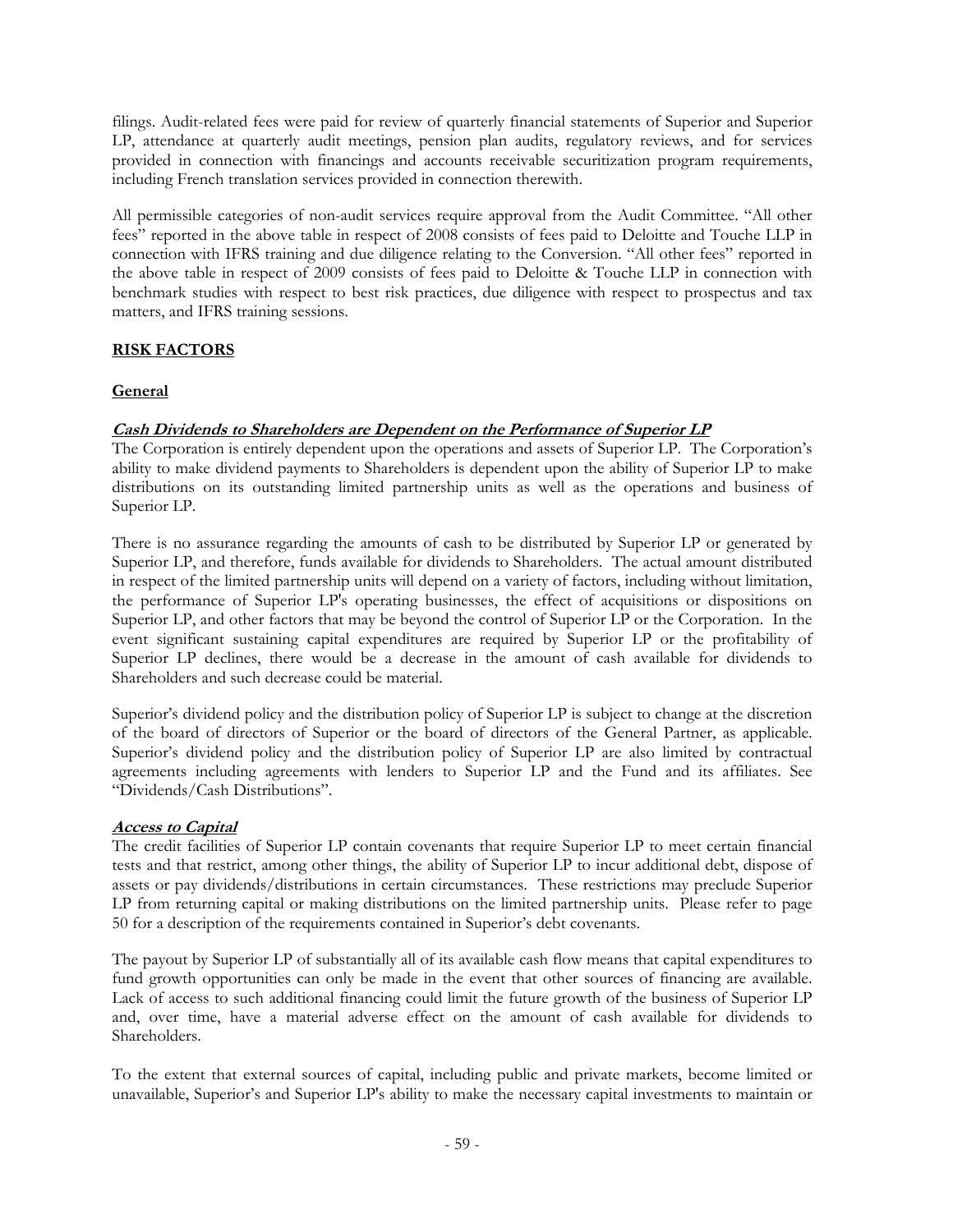expand its current business and to make necessary principal payments, uncertainties and assumptions under its term credit facilities may be impaired.

### **Forward-Looking Information May Prove Inaccurate**

Numerous statements containing forward-looking information are found in this Annual Information Form, documents incorporated by reference herein and other documents forming part of Superior's public disclosure record. Such statements and information are subject to risks and uncertainties and involve certain assumptions, some, but not all, of which are discussed elsewhere in this document. The occurrence or non-occurrence, as the case may be, of any of the events described in such risks could cause actual results to differ materially from those expressed in the forward-looking information.

#### **Interest Rates**

Superior maintains a substantial floating interest rate exposure through a combination of floating interest rate borrowings and the use of derivative instruments. Demand levels for approximately half of Superior Propane's sales and substantially all of ERCO Worldwide's, Winroc's and SPI's sales are affected by general economic trends. Generally speaking, when the economy is strong, interest rates increase as does sales demand from Superior's customers, thereby increasing Superior's ability to pay higher interest costs and vice versa. In this way, a common relationship between economic activity levels, interest rates and Superior's ability to pay higher or lower rates are generally aligned. However, increased interest rates can affect Superior's borrowing costs, which may have an adverse effect on Superior.

#### **Foreign Exchange Risk**

A portion of Superior's net cash flows are denominated in U.S. dollars. Accordingly, fluctuations in the Canadian/United States dollar exchange rate can impact profitability. Superior attempts to mitigate this risk by hedging.

#### **Capital Investment**

The timing and amount of capital expenditures incurred by Superior LP or by its subsidiaries will directly affect the amount of cash available to Superior for distribution to Shareholders. Dividends may be reduced, or even eliminated, at times when significant capital expenditures are incurred or other unusual expenditures are made.

## **Operating Risks and Insurance Coverage**

Superior LP's operations are subject to the risks associated with the operations of each of its businesses some of which are outlined below. Superior LP is and will continue to be involved in various legal proceedings and litigation that arises in the normal course of its business. Superior LP maintains insurance policies with insurers in such amounts and with such coverages and deductibles as it believes are reasonable and prudent. However, there can be no assurance that such insurance will be adequate to protect Superior LP from all material expenses related to potential future claims related to the operations of its businesses or that such levels of insurance will be available in the future at economical prices. Also there can be no assurance that Superior's insurance providers will have the ability to satisfy all future claims in accordance with our policies.

## **Superior LP May Not Be Successful in Making Acquisitions**

Superior LP and its predecessors have historically expanded their business through organic growth and acquisitions. Superior LP intends to consider and evaluate opportunities for growth acquisitions. There can be no assurance that Superior LP will find attractive acquisition candidates in the future, or that Superior LP will be able to acquire such candidates on economically acceptable terms.

#### **Collections from Customers**

Superior's operating segments are dependent in part on the viability of its customers for collections of trade accounts receivable and notes receivable. Superior cannot assure that its customers will not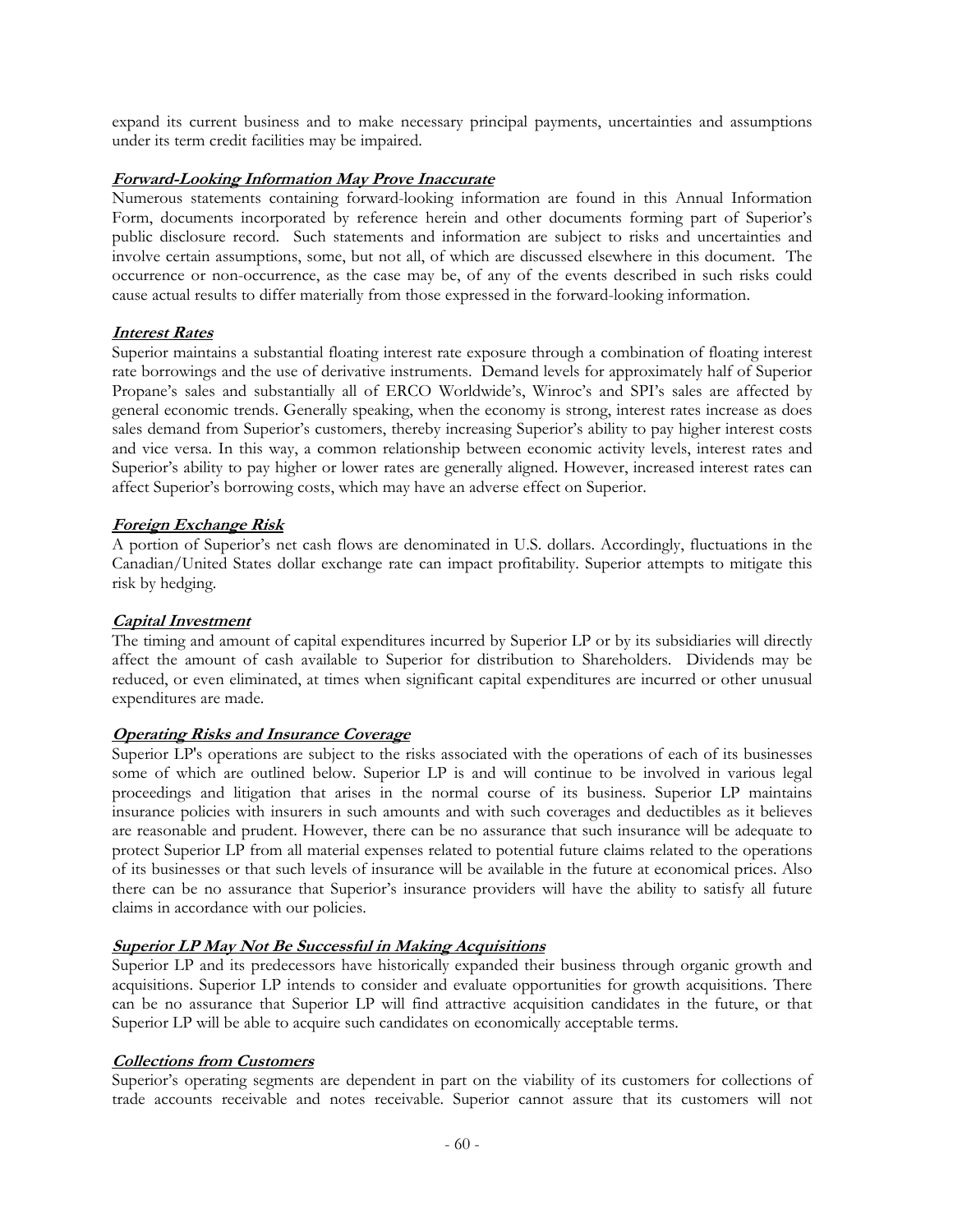experience financial difficulties in the future and may not collect all of its trade accounts receivable or notes receivable.

## **Third Party Credit and Commitment Risk and Reliance on Key Customers**

Superior contracts with numerous third parties, some of which represent a significant source of revenue and other which are important suppliers to Superior. In particular, BP Canada Resources Company, Shell Canada Limited, Imperial Oil Limited, Spectra Energy Limited, Keyera Energy Partnership, Provident Energy Trust, Ultramar Ltd., Bruce Power L.P., by its general partner, Bruce Power Inc., Marcquarie Cook Energy Canada Ltd., Sunoco Energy Products Inc., TransCanada Energy Ltd., PotashCorp., CMPC Celulosa S.A., Armstrong World Industries, and CGC, a USG company. As a result, if such third parties fail to fulfill their commitments or meet their contractual obligations to Superior, despite the fact that Superior takes steps to mitigate these risks, such failures could have a material adverse effect on the business, financial condition or operations of Superior.

## **Changes in Legislation and Expected Tax Profile**

There can be no assurances that income tax laws in the numerous jurisdictions in which Superior operates will not be changed in a manner which adversely affects Superior and its shareholders. In addition, there can be no assurance that the Canada Revenue Agency (or a provincial tax agency), U.S. Internal Revenue Service (or a state or local tax agency), or the Chilean Internal Revenue Service (collectively the "Tax Agencies") will agree with how Superior calculates its income for tax purposes or that the various Tax Agencies will not change their administrative practices to the detriment of Superior or its Shareholders. In particular, there is the possibility that the Canada Revenue Agency could challenge the tax consequences of the Conversion or prior Ballard transactions or could enact legislation resulting in different tax consequences than those contemplated from the Conversion, which could potentially affect the availability or amount of the tax basis or other tax accounts of Superior.

## **Recent Acquisitions**

Pursuant to the terms of the agreements providing for the purchase of SPI, SRH, GES and GHI, Superior was provided with certain representations, warranties and indemnities from the respective vendors subject to certain applicable limitations and thresholds and conducted due diligence prior to completion of such acquisitions. However, if such representations and warranties are inaccurate or limited in applicability or if any liabilities that are discovered exceed such limits or are not covered by the representations, warranties or indemnities, or the applicable vendors default in their obligations or if certain liabilities are not identified in such agreements, Superior could become liable for any such liabilities which may have an adverse effect on Superior. In addition, there may be liabilities or risks that were not discovered in such due diligence investigations which could have an adverse effect on Superior.

## **Ballard Operational Risks**

The Fund has, through the contractual provisions in the agreements implementing the Conversion, including the Indemnity Agrement, and through securing certain insurance coverage, attempted to ensure that the liabilities and obligations relating to the business of Ballard are transferred to and assumed by New Ballard, that Superior is released from any such obligations and, even where such transfer or release is not effective or is not obtained, Superior is indemnified by New Ballard for all such obligations. However, in the event New Ballard fails or is unable to meet such contractual obligations to Superior, Superior could be exposed to liabilities and risks associated with the operations of Ballard which include, without limitation, risks relating to claims with respect to intellectual property matters, product liability or environmental damages.

## **Limited Liability**

Superior holds a 99.9% limited partnership interest in Superior LP. As a limited partner of a limited partnership existing under the laws of the Province of Ontario, Superior's liability for indebtedness, claims and other liabilities of Superior LP is limited to its investment in such partnership. However, there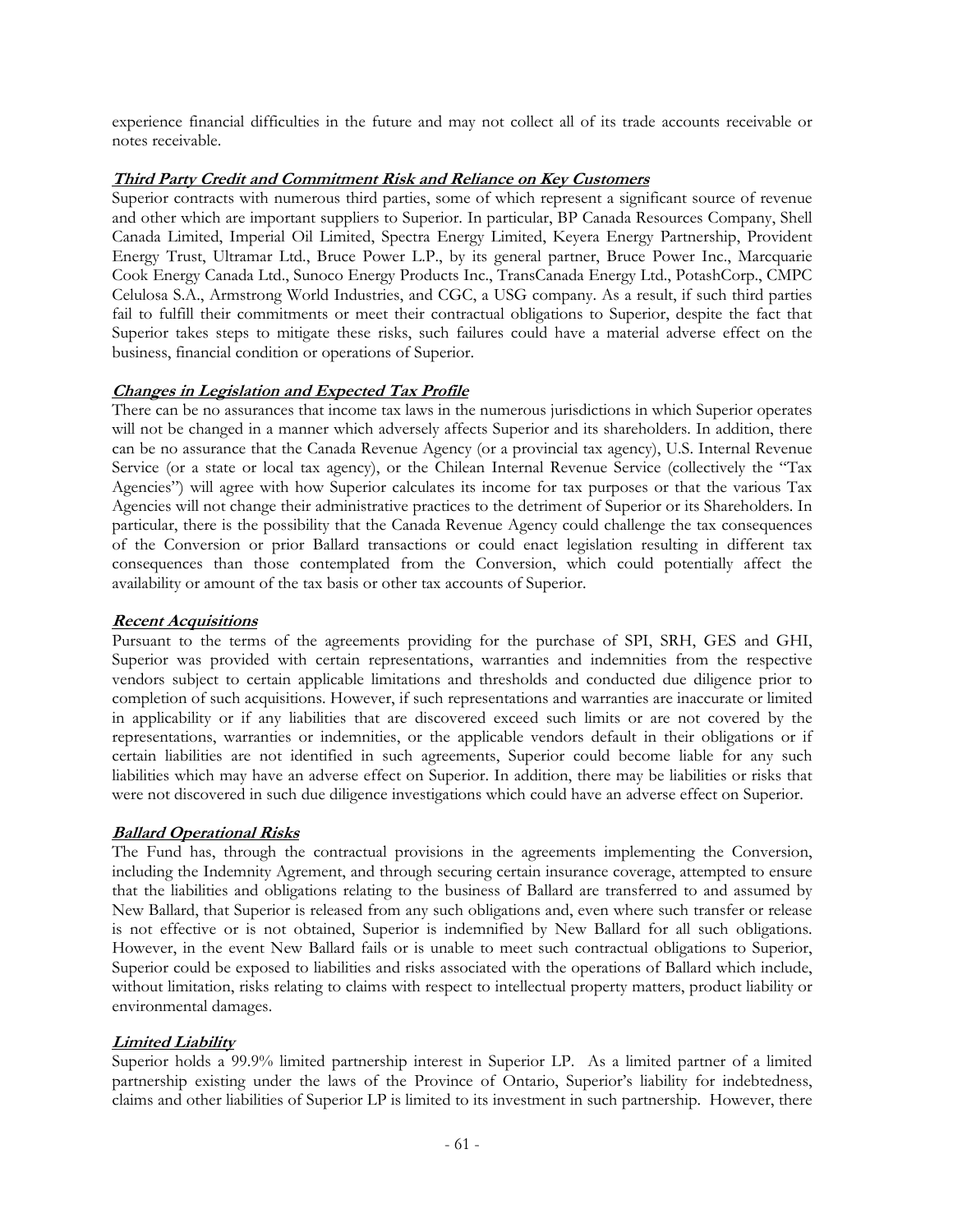are certain circumstances in which Superior could lose its limited liability in connection with its investment in Superior LP. For example, if Superior were to directly assume active management of Superior LP, its limited liability would be jeopardized.

## **Additional Shares**

If the board of directors of the Corporation decides to issue additional common shares, preferred shares or securities convertible into common shares, existing Shareholders may suffer significant dilution.

## **Energy Services**

## **Superior Propane and U.S. Refined Fuels**

## **Competition**

Propane is sold in competition with other energy sources such as fuel oil, electricity and natural gas, some of which are less costly on an energy equivalent basis. While propane is usually more cost effective than electricity, electricity is a major competitor in most areas. Fuel oil is also used as a residential, commercial and industrial source of heat and, in general, is less costly on an equivalent energy basis, although operating efficiencies, environmental and air quality factors help make propane competitive with fuel oil. Except for certain industrial and commercial applications, propane is generally not competitive with natural gas in areas where natural gas already exists. Other alternative energy sources such as compressed natural gas, methanol and ethanol are available or could be further developed and could have an impact on the propane industry and Superior Propane in the future. The trend towards increased conservation measures and technological advances in energy efficiency may have a detrimental effect on propane demand and Superior Propane's sales. Demand for automotive uses is presently declining at a rate of approximately 10% to 15% per year due to the development of more fuel efficient and complicated engines which increase the cost of converting engines to propane and reduce the savings per kilometre driven. Propane commodity prices are affected by crude oil and natural gas commodity prices.

In addition to competition from other energy sources, Superior Propane competes with approximately 200 other retail marketers. Propane retailing is a local, relationship-based business, in which propane competes for market share based on price and level of service. The industry is mature, with limited growth potential and barriers to entry are relatively low. Superior Propane's ability to remain an industry leader depends on its ability to provide reliable service at competitive selling prices.

Competition in the U.S. Refined Fuels business markets generally occurs on a local basis between large full service, multi-state marketers and smaller local independent marketers. Although the industry has seen a continued trend of consolidation over the past several years, the top ten multi-state marketers still contribute only one-third of total retail sales in the United States. Marketers primarily compete based upon price and service and tend to operate in close proximity to customers, typically within a 35-mile marketing radius from a central depot, to lower delivery costs and provide prompt service.

Among the U.S. Refined Fuels business largest competitors, pricing tends to be competitive and generally based upon a reasonable markup of overall cost of fuel, delivery, and service. The U.S. Refined Fuels business is well positioned to compete with these corporations given its volume, terminal and bulk storage facilities, and attractive customer density footprint. The U.S. Refined Fuels business also maintains a highly defensible position against its other smaller regional and local suppliers, who generally have fewer than 3,000 residential customers and do not have sufficient volume or infrastructure to achieve the cost efficiencies that the Corporation is able to achieve.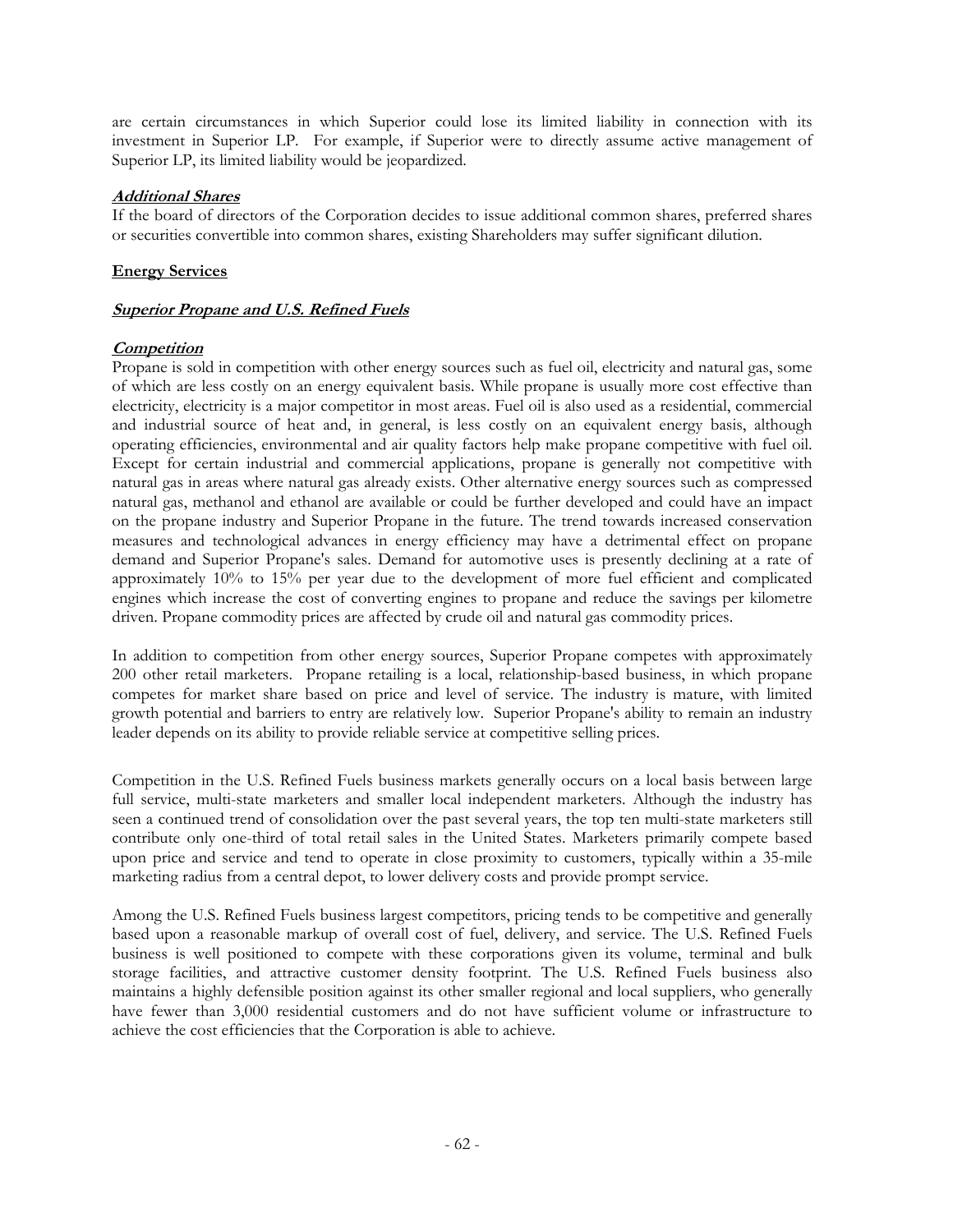Competition also arises from suppliers of alternative sources of energy, such as natural gas. The rate of conversion from the use of home heating oil is primarily affected by the viability of natural gas, fuel prices, and the cost of replacing the home's existing oil-fired heating system.

### **Volume Variability Due to Weather Conditions and Economic Demand**

Historically, overall propane demand from non-automotive end-use applications has been stable. However, weather and general economic conditions affect propane market volumes. Weather influences the demand for propane primarily for space heating uses and also for agricultural applications, such as crop drying. Approximately 85% of Superior Propane's annual cash flow is typically generated in the October to March winter heating season. Superior Propane accumulates propane inventory during the summer months for delivery to its fixed-price customers during the winter heating season.

The overall U.S. Refined Fuels business demand from end-use heating applications have predictable requirements. However, weather and general economic conditions affect distillates market volumes. Weather influences the demand for distillates primarily for heating. Approximately 72% of U.S. Refined Fuels annual cash flow is typically generated in the October to March winter heating season.

## **Demand, Supply and Pricing**

Propane represents less than 2% of the overall Canadian energy market and is used in a wide range of applications, including residential, commercial, industrial, agricultural and automotive uses. Demand for traditional propane end-use applications is increasing marginally with general economic growth. However, increases in the cost of propane encourage customers to reduce fuel consumption and to invest in more energy efficient equipment, reducing demand. Automotive propane demand is presently declining at a rate of approximately 10% to 15% per year due to the development of more fuel-efficient and complicated engines which increase the cost of converting engines to propane and reduce the savings per kilometre driven. Reversal of this market trend will require increased support of governments and original equipment vehicle manufacturers. Based on the most recently available industry data, it is estimated that on an annual basis, approximately 11 billion litres of propane are produced in Canada of which approximately five billion litres are consumed domestically. The remainder is exported to the United States. Superior Propane's supply is currently purchased from 20 propane producers and suppliers in Canada. If Superior Propane was not able to obtain the required supply from such producers, it could have an adverse effect on its business. Superior Propane leases underground propane storage capacity in Marysville, Michigan; Mt. Belvieu, Texas; Conway, Kansas; Regina, Saskatchewan and Fort Saskatchewan, Alberta and accumulates propane storage positions during the summer months to provide it with further supply security and distribution capacity in periods of supply disruption and high demand in the winter season. Propane is mainly purchased under annual contracts, with pricing arrangements based principally on industry posted prices at the time of delivery. The retail propane business is a "margin-based" business where the level of profitability is largely dependent on the difference between retail sales prices and wholesale product costs. Changes in propane supply costs are normally passed through to customers, but timing lags may result in positive or negative gross margin fluctuations.

With respect to the U.S. Refined Fuels business, approximately eight million households use distillate fuel oil as their main space heating fuel, with roughly 80% located in the north-eastern United States. Also known as number 2 high-sulfur fuel oil, eating oil is a low viscosity, flammable, liquid petroleum product produced at crude oil refineries as a part of the distillate fuel oil product family. Residential space heating is the primary use for heating oil, making the demand highly seasonal. In 2008, residential customers in the United States consumed over 5.1 billion gallons of heating oil.

The north-eastern United States has traditionally relied on heating oil as a household fuel source, but demand has gradually declined over the past 20 years as propane and natural gas fuels have become more readily available. While heating oil no longer maintains an appreciable share of new home construction, turnover on existing homes is slow due to the cost requirements to switch. Therefore, heating oil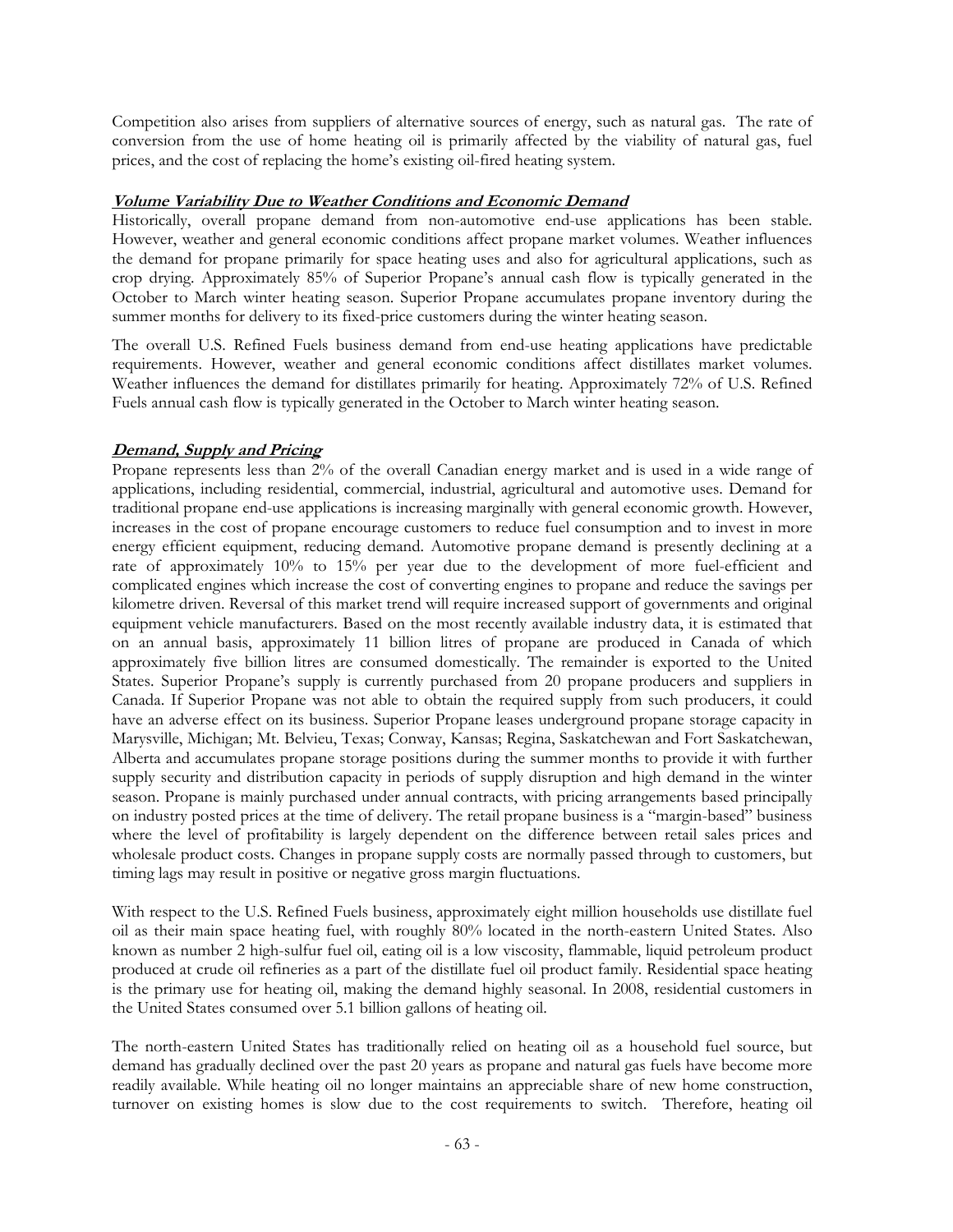demand remains steady in the north-eastern United States. Large fuel distribution platforms, such as GHI, typically are very successful in retaining existing customers or gaining new customers that are switching from heating oil due to their brand recognition, service reputation, diverse offering of fuel alternatives, and ability to offer attractive prices. The U.S. Refined Fuels business is a "margin-based" business where the level of profitability is largely dependent on the difference between retail sales prices and wholesale product costs. Changes in supply costs are normally passed through to customers, but timing lags may result in positive or negative gross margin fluctuations.

## **Health, Safety and Environment**

Slight quantities of propane may be released during transfer operations. The storage and transfer of propane has limited impact on soil or water given that a release of propane will disperse into the atmosphere. To mitigate risks, Superior Propane has established a comprehensive program directed at environmental, health and safety protection. This program consists of an environmental policy, codes of practice, periodic self-audits, employee training, quarterly and annual reporting and emergency prevention and response.

Superior Propane's operations are subject to the risks associated with handling, storing and transporting propane in bulk. The potential exists for accidents to occur or equipment to fail which could result in the release of propane and any such release could result in a fire or explosion causing damage to facilities, death or injury and liabilities to third parties.

In response to the August 2008 Sunrise Propane accident, the Ontario government's independent regulator of fuels, the Technical Standards and Safety Authority ("TSSA"), has implemented increased regulations for fuel storage locations to comply with the new regulations to allow the business to renew its Ontario Transfer Facility license. The new regulations require businesses to conduct a health and safety risk assessment and depending on the results of the assessment, the business must remediate the risks to an acceptable level. If the risks cannot be mitigated to an acceptable level then the business must close and relocate the storage location. Superior Propane is currently conducting the risk assessments and assessing the results as it's earliest license renewals are due at the end of May 2011. It is unknown at this time what the actual costs to comply with these enhanced regulations will be but it is currently expected to be approximately \$2.0 million.

The U.S. Refined Fuels businesses' operations are subject to the risks associated with handling, storage and transporting refined fuels in bulk. The potential exists for accidents to occur or equipment to fail which could result in the release of such substances and any such release could result in a fire or explosion, causing damage to facilities, death or injury and liabilities to third parties.

The U.S. Refined Fuels business, through a centralized safety and environment management system, ensures safety practices and regulatory compliance are an important part of its business. The storage and delivery of refined fuels posses the potential for spills which impact the soils and water of storage facilities and customer properties. All tank storage areas and loading/unloading points have secondary containment to prevent spills from reaching soil or ground water. Customer locations are inspected by drivers and technicians during visits to identify potential release hazards and necessary corrections are performed before product is delivered. Releases that impact soil or groundwater is reported to the appropriate government agencies and clean up operations are conducted by internal and third party technicians. U.S. Refined Fuels business' commodities create Greenhouse gases. The regulatory landscape related to Greenhouse gases could change based on ongoing discussions in various political and environmental forums.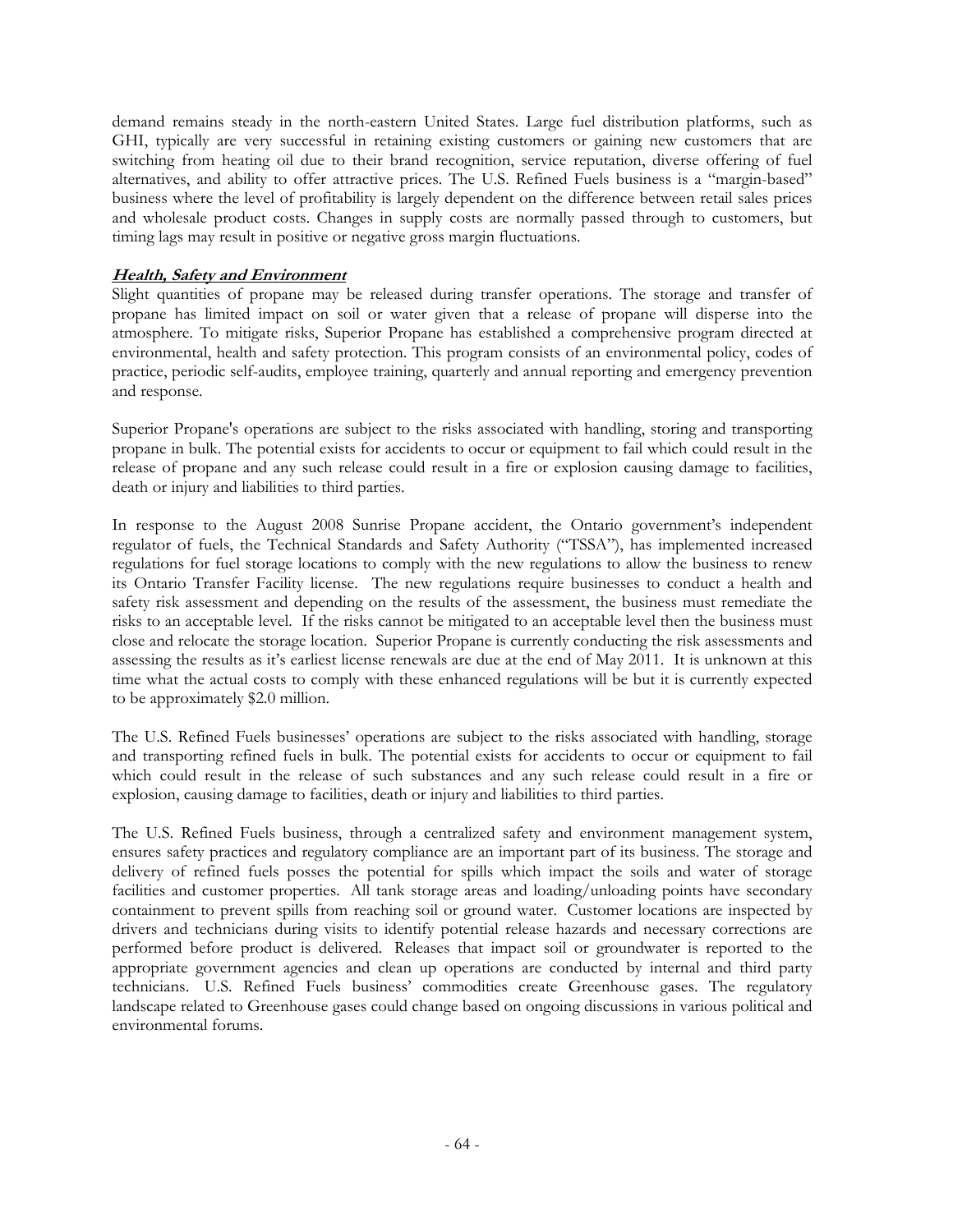## **Employee and Labour Relations**

As of December 31, 2009, Superior Propane had 1,569 full-time and 36 part-time employees. Approximately 311 or 19% of its employees are unionized through three provincial or regional certifications in British Columbia, Yukon and Quebec with expiry dates ranging from December 31, 2010 to April 30, 2011. Collective bargaining agreements are renegotiated in the normal course of business. If Superior is unable to renegotiate such collective bargaining agreements, it could result in an adverse affect on Superior.

As of December 31, 2009, the U.S. Refined Fuels business had 613 fulltime, 61 part-time and 36 temporary employees. Approximately 113 of its employees are unionized. There are three union agreements with expiry dates ranging from May 2010 to May 2013. Collective bargaining agreements are renegotiated in the normal course of business. If Superior is unable to renegotiate such collective bargaining agreements, it could result in an adverse affect on Superior.

## **Fixed-Price Offerings**

Superior Propane offers its customers various fixed-price propane programs. In order to mitigate the price risk from offering these services, Superior Propane uses its physical inventory position, supplemented by forward commodity transactions with various third parties having terms and volumes substantially the same as its customers' contracts. In periods of high propane price volatility the fixed price programs create exposure to over or under supply positions as the demand from customers may significantly exceed or fall short of supply procured. In addition, if propane prices decline significantly subsequent to customers signing up for a fixed price program there is a risk that customers will default on their commitments. See Note 17(ii) to the Consolidated Financial Statements for fixed-price propane purchase and sale commitment amounts. To the extent that Superior Propane has an exposure related to US dollars, the exposure is mitigated through foreign currency hedge contracts. See "Foreign Currency Hedging" and Note 10 to the Consolidated Financial Statements.

The U.S. Refined Fuels business offers its customers some limited fixed-price and capped-price programs. In order to mitigate the price risk from offering these services, the U.S. Refined Fuels business uses call options, physical positions, supplemented by forward commodity transactions with various third parties having terms and volumes substantially the same as its customers' contracts. In periods of high commodity prices volatility in the fixed price programs create exposure to over or under supply positions as the demand from customers may significantly exceed or fall short of supply procured. In addition, if commodity prices decline significantly subsequent to customers signing up for a fixed price program there is a risk that customers will default on their commitments. See Note 17(ii) to the Consolidated Financial Statements for refined fuel purchase and sale commitment amounts. Fixed Price Offerings make up 6% of the U.S. Refined Fuels business flowing volumes.

## **New System Implementation**

In October 2009, Superior Propane implemented a successful partial implementation of its new ERP accounting system for a small portion of its business related to petro fuels. The remaining system roll-out to the business is scheduled for April 2010. Superior Propane is using a robust testing program to ensure the system works as designed before the system is implemented. However, while the partial implementation was successful, there is a risk that the additional functionality that will be deployed in 2010 will not be successful. Superior Propane has developed a back-up plan if the implementation fails.

## **Regulatory Environment and Legislative Change**

The U.S. Refined Fuels business is subject to extensive federal, state and local laws and regulations, including those relating to the protection of the environment, waste management, discharge of hazardous materials and the characteristics and composition of refined products. Certain of these laws and regulations may also require assessment or remediation efforts at the facilities of the U.S. Refined Fuels businesses and at third party sites. Environmental laws applicable to the U.S. Refined Fuels businesses are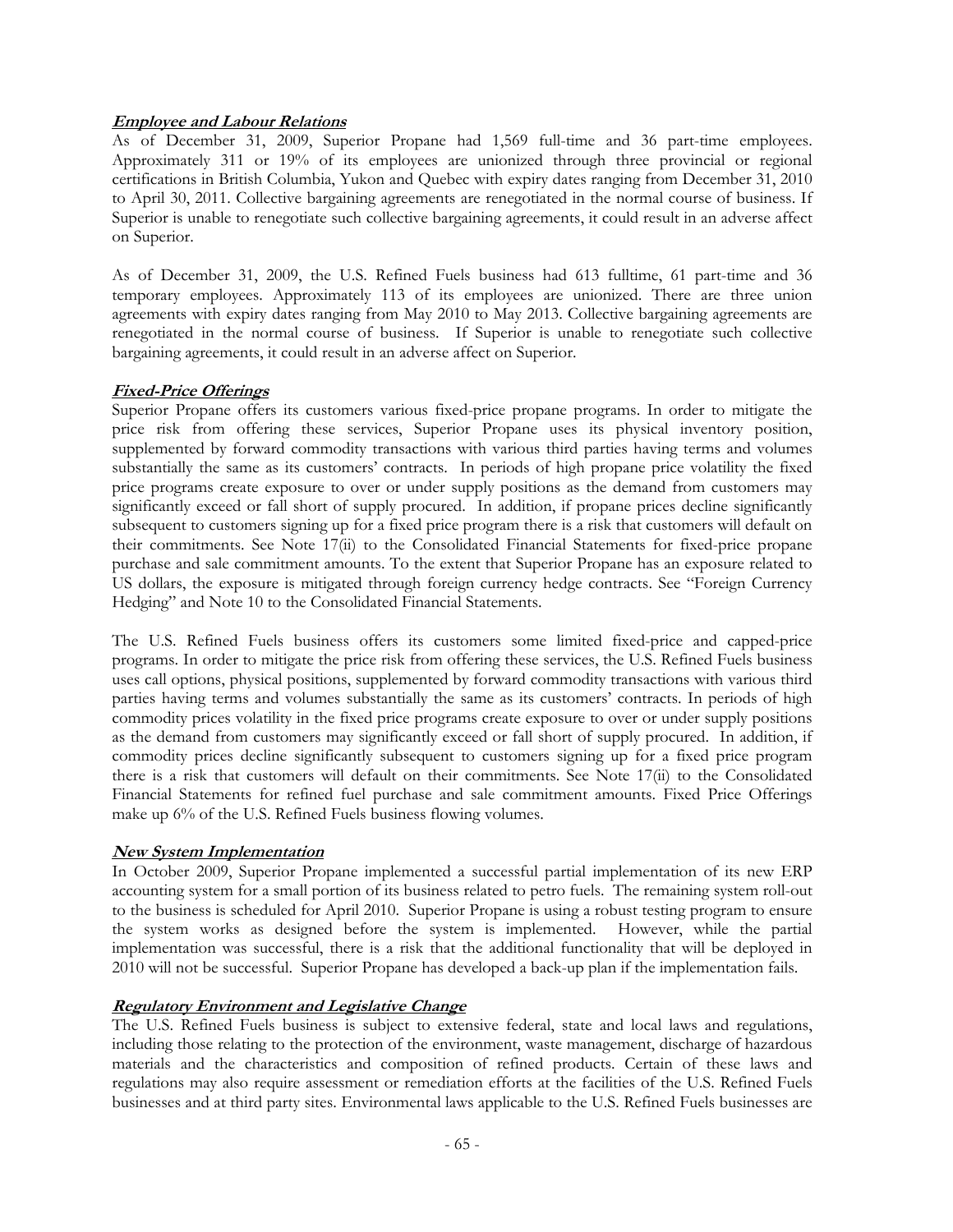subject to frequent change and often become more stringent over time. Compliance with current and future environmental laws and regulations may require significant expenditures, increasing the overall cost of operating the business. Failure to comply with these laws and regulations could also result in substantial fines or penalties against Superior or orders that could limit its operations and have an adverse effect on Superior.

The U.S. Refined Fuels business is based and operates in the United States and Canada and, as a result, such operations could be affected by changes to laws, rules or policies which may either be more favourable to competing energy sources or increase costs or otherwise negatively affect the operations of the U.S. Refined Fuels business in comparison to such competing energy sources. Any such changes could have an adverse effect on Superior.

## **Griffith Acquisition**

On January 20<sup>th</sup> 2009, the Corporation acquired GHI, a retail and wholesale distributor of retail propane, heating oil and motor fuels in upstate New York. The operational and risks associated with this acquisition are similar to those for the existing U.S. Refined Fuels business.

# **SGL**

# **Fixed-Price Offering**

SGL primarily purchases and sells propane, as well as butane and other refined fuel products to meet its estimated commitments to its wholesale customers based upon, among other things, the historical consumption of propane of its customers. Depending on a number of factors, including weather, pricing, customer attrition and economic conditions, customer consumption may vary from the volume purchased. This variance may require SGL to purchase or sell its products at market prices which may have a material adverse effect on the financial results of Superior. To mitigate potential balancing risk, SGL closely monitors its balancing position and leases storage facilities to secure supply for its customers, in an effort to minimize imbalances.

## **Supply and Third Party Credit**

SGL sources its fixed-price term propane sales commitments by entering into various physical propane purchase and sale contracts for similar terms and volumes to create an effective fixed-price cost of supply. SGL transacts with approximately 20 propane counterparties. There can be no assurance that any of these counterparties will not default on any of its obligations to SGL requiring SGL to find another source to meet its supply commitment and, any such default, could have a material adverse effect on Superior. However, the financial condition of each counterparty is evaluated and credit limits are established in an effort to minimize SGL's exposure to this risk.

## **Superior Energy Management**

## **Competition**

The energy retailing business is competitive and many of SEM's competitors have greater financial and other resources than SEM. It is possible that new entrants may enter the market and compete directly for the customer base that SEM targets, slowing or reducing its market share. Such competition may have an adverse effect on the results of this business.

Effective June 2007, the Ontario Energy Board implemented customer portability rules in the Ontario natural gas market. The new regulation referred to as Gas Distribution Access Rules has allowed utilities to enroll customers with a natural gas marketer regardless if they are already on a contract with a different natural gas marketer. This can create customer enrollment issues, whereby customers have been enrolled with a new natural gas marketer without completing their contractual obligation with their original natural gas marketer, leaving the customer financially obligated to both retailers. In most cases, the customer is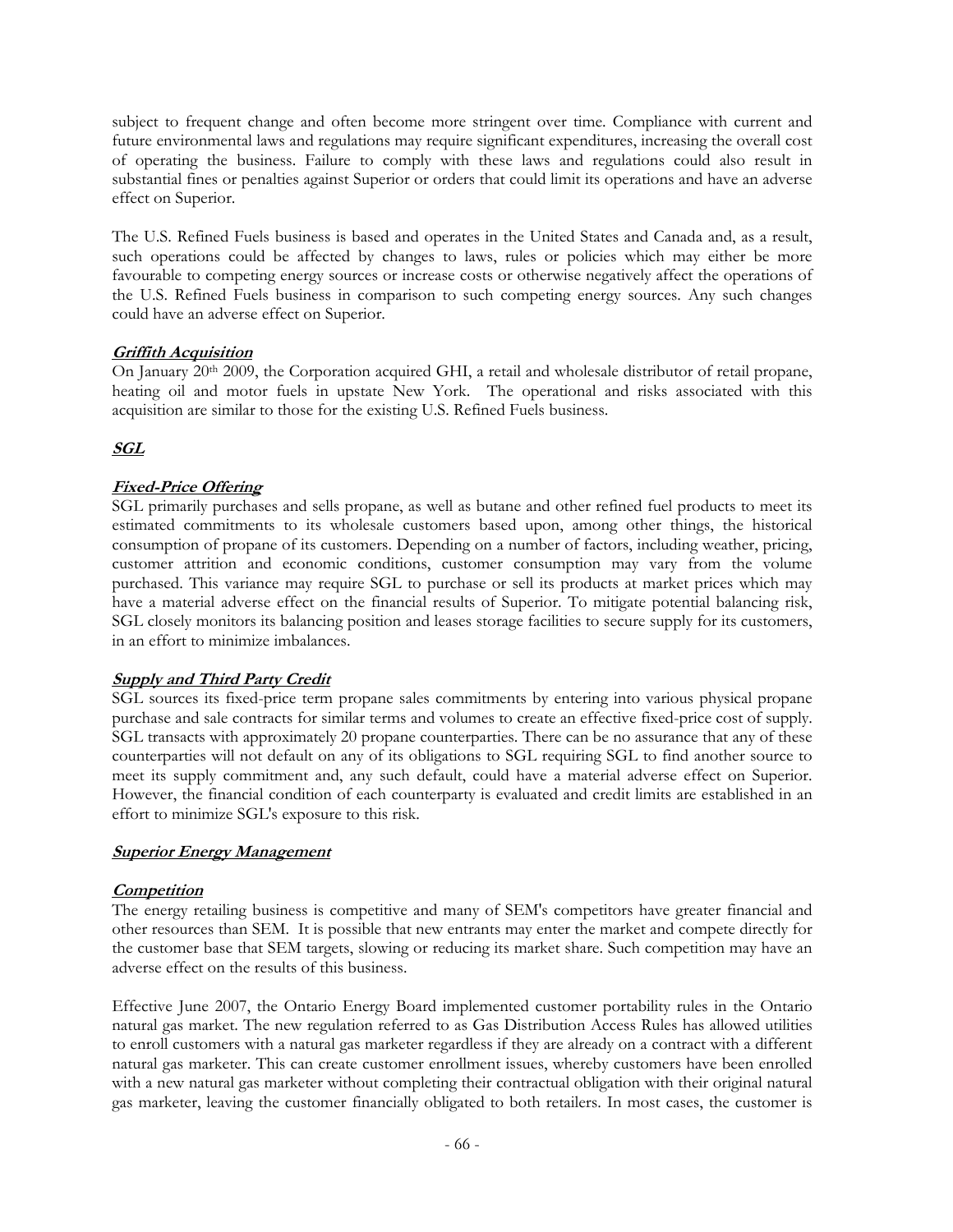faced with early cancellation fees by the natural gas marketer it wishes to leave. In addition, suppliers may be required to collect from unwilling customers who have switched retailers which could result in increased collection costs or customer defaults.

## **Fixed-Price Offering**

*Gas Fixed-Price Offerings.* SEM purchases natural gas to meet its estimated commitments to its customers based upon the historical consumption of gas of its customers. Depending on a number of factors, including weather, customer attrition and poor economic conditions affecting commercial customers' production levels, customer natural gas consumption may vary from the volume purchased. This variance must be reconciled and settled at least annually and may require SEM to purchase or sell natural gas at market prices which may have an adverse impact on the results of this business. To mitigate potential balancing risk, SEM closely monitors its balancing position and takes measures such as adjusting gas deliveries and transferring gas between pools of customers, so that imbalances are minimized. In addition, SEM maintains a reserve for potential balancing costs. The reserve is reviewed on a monthly basis to ensure that it is sufficient to absorb any losses that might arise from balancing.

*Power Fixed-Price Offerings.* SEM matches its customers estimated electricity requirements by entering into electricity swaps in advance of acquiring customers. Depending on several factors, including weather, customer's energy consumption may vary from the volumes purchased by SEM. SEM is able to invoice existing commercial electricity customers for balancing charges when the amount of energy used is greater than or less than the tolerance levels set initially. In certain circumstances, there can be balancing issues for which SEM is responsible when customer aggregation forecasts are not realized.

## **Supply and Third Party Credit**

SEM resources its fixed-price term natural gas sales commitments by entering into various physical natural gas and U.S. dollar foreign exchange purchase contracts for similar terms and volumes to create an effective Canadian dollar fixed-price cost of supply. SEM transacts with nine financial and physical natural gas counterparties. There can be no assurance that any of these counterparties will not default on any of its obligations to SEM. However, the financial condition of each counterparty is evaluated and credit limits are established to minimize SEM's exposure to this risk. There is also a risk that supply commitments and foreign exchange positions may become unmatched, however, this is monitored daily in compliance with SEM's risk management policy.

Starting with 2008, the supply for new natural gas business in Canada billed through the utility will be transacted with Constellation (effective March 30, 2009 with Macquarie), accordingly, failure by Macquarie to meet its obligations may have a material adverse effect on the results of SEM; however, SEM monitors this credit risk on a regular basis.

For the electricity business, SEM has entered into a long-term electricity supply agreement with Bruce Power, Ontario's largest independent electricity generator. Under the terms of the agreement, Bruce Power has agreed to supply electricity to SEM in order to fix prices for residential and small commercial customers for terms up to five years. While SEM has the ability to select alternative suppliers under certain circumstances, failure by Bruce Power to meet its obligations would have a material adverse effect on the results of SEM, however SEM monitors this credit risk on a regular basis.

## **Dependence on Sales Agents**

SEM must retain qualified sales agents in order to properly execute its business strategy. The continued growth of SEM is reliant on the services of agents to sign up new customers. There can be no assurance that competitive conditions will allow these agents to achieve these customer additions. Lack of success in the marketing programs of SEM would limit future growth of cash flow.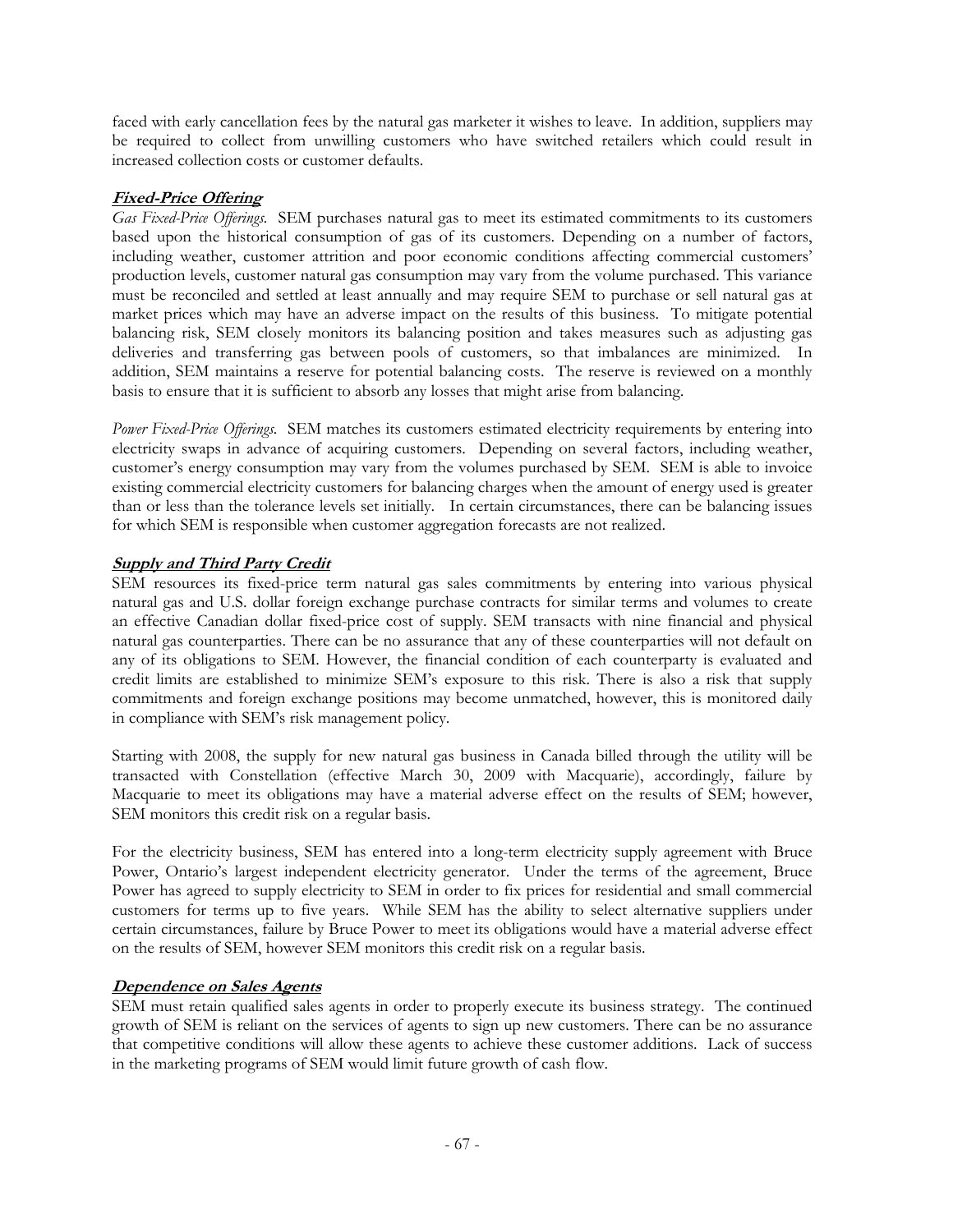## **Regulatory**

SEM operates in the highly regulated energy industry in the provinces of Ontario, British Columbia and Quebec. Changes to existing legislation could impact this business's operations. As part of the current regulatory framework, local delivery companies are mandated to perform certain services on behalf of SEM, including invoicing, collection, assuming specific bad debt risks and storage and distribution of natural gas. Any elimination or change to these rules could have a significant adverse effect on the results of this business.

In November 2009 the Ontario government introduced a new piece of legislation (Bill 235) to address energy consumer protection. Bill 235 proposes a new Energy Consumer Protection Act (ECPA) that, if passed, would affect how SEM maintains its existing Ontario residential and small commercial base and acquires new small commercial customers that fall within the low volume definition of the OEB Codes of Conduct for Gas Marketers and Electricity Retailers (less than 50,000 m<sup>3</sup> annually for natural gas and less than 150,000 kWh annually for electricity). The new ECPA could also influence any potential plans for SEM to re-enter the Ontario residential energy market in the future.

Bill 235 passed first reading on December 8, 2009. The second reading and comment period is anticipated early in 2010 and, if passed, will likely take affect toward the middle of 2010. The bill includes limitations on renewals; increased marketer accountability, including licensing of individual sales agents; the elimination of telemarketing; increased cancellation alternatives for residential consumers; rules regarding smart sub-metering, and a requirement for retailers to offer time-of-use products.

Enbridge submitted an application to the OEB requesting retailers be required to provide 100 percent of their deliveries via firm capacity on TCPL. The OEB issued an interim order requiring retailers to provide 10 percent of their volumes via the TCPL mainline. Should the OEB require 100 percent of deliveries via firm capacity this could have an impact on SEM and other energy retailers in Ontario.

In conjunction with this order, SEM is enabled to bill an additional transportation "line item" to some of its customers. In an effort to offset these additional costs SEM is passing through to customers some of these transportation costs directly to customers. SEM needs to balance these additional costs with customers concerns/queries regarding rate changes and have developed a communication plan in SEMs call centre.

## **Specialty Chemicals**

## **Competition**

ERCO Worldwide, one of four global sodium chlorate companies, competes with Eka, Kemira and Canexus on a worldwide basis. The business also competes with a number of smaller regional producers. Key competitive factors include price, product quality, logistics capability, reliability of supply, and technical capability and service. Of the global producers, Kemira and Canexus do not provide chlorine dioxide generators or related technology. The business also competes with chloralkali producers, such as Dow Chemicals, Occidental Chemicals, Olin Corporation, Ashta Chemicals and PPG Industries as well as Canexus in North Vancouver.

In addition, the end-use markets for ERCO Worldwide's products are correlated to the general economic environment and the competitiveness of its customers which is outside of its control. North American bleached pulp producers are experiencing global competitive pressure as a result of increased fibre and energy costs and the impact of exchange rates which may result in reduced demand for sodium chlorate in North America. In addition, North American demand for chlorine and chlorine related products may be impacted by the general economic environment, which can directly impact the pricing for chloralkali products. During recessionary times pricing for alkali products (NaOH) is elevated as the slowdown usually decreases demand for Cl<sub>2</sub> causing a tight alkali market.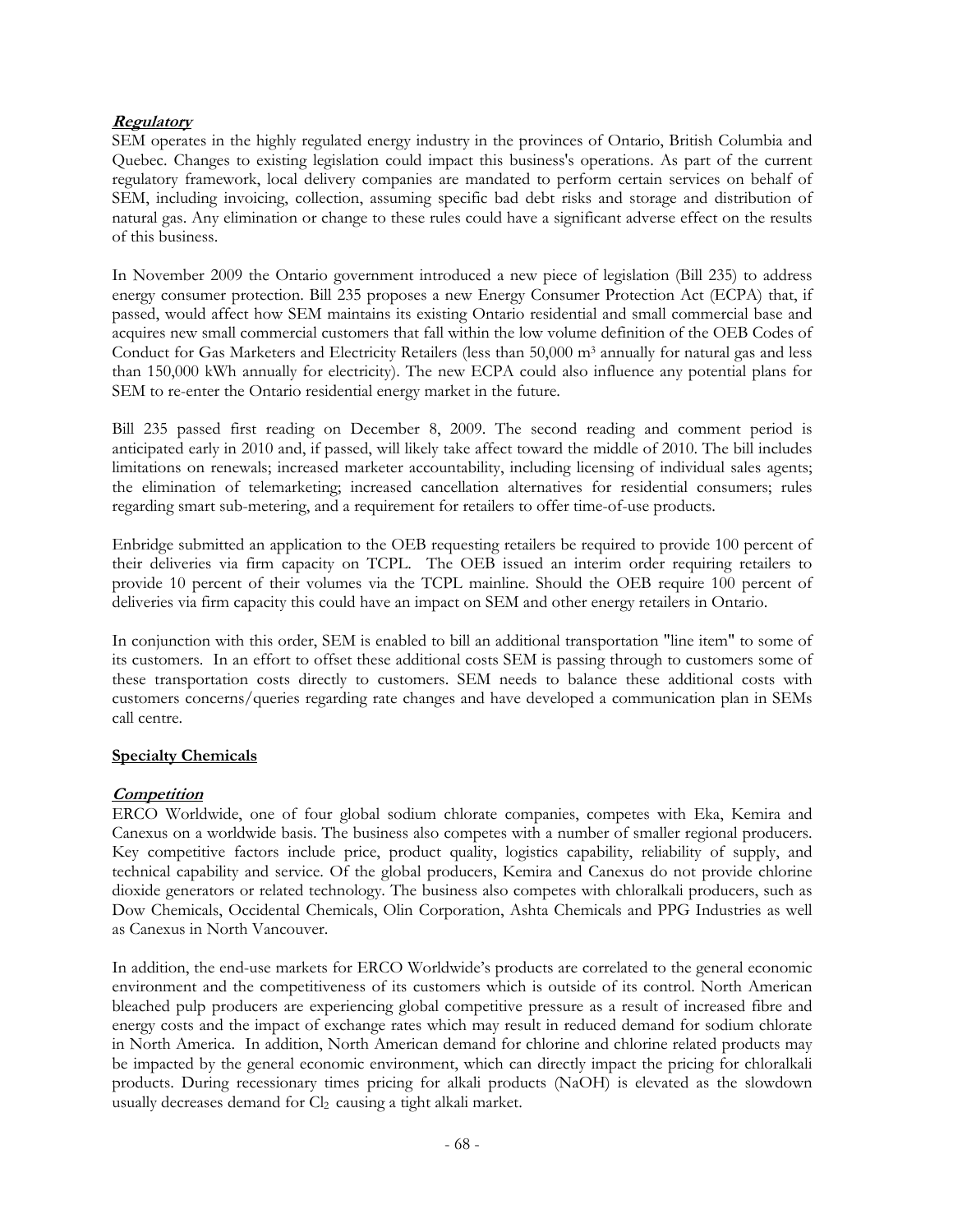ERCO Worldwide's chlorine dioxide generators and the related technology are protected by approximately 176 patents and patent applications (153 patents have been granted and 23 applications are pending). Over time, patents expire and, as ERCO Worldwide employs new technology, new patent applications are made and in certain cases new patents are obtained protecting such technology. However, in the case of expired patents or applications that are not granted, ERCO Worldwide would no longer have the exclusive right to use the subject of the patent, and as a result, such technology may be available to be utilized by a competitor which could have an adverse effect on Superior.

#### **Supply Arrangements**

ERCO Worldwide uses four primary raw materials to produce its chemical products: electricity, salt, potash and water. Electricity comprises 70% to 85% of variable production costs for sodium chlorate. The business has long-term contracts or contracts that renew automatically with power producers in each of the jurisdictions in which its plants are located. These contracts generally provide ERCO Worldwide with some portion of firm power supply and a portion that may be interrupted by the producer based on the terms of the various agreements. The business can reduce its power consumption quickly and at minimal cost, which allows it, in some jurisdictions, to reduce its overall power costs by selling ancillary services back to the power producer or to the power grid. In jurisdictions where electrical costs are deregulated, fixed-price term supply contracts are entered into in order to manage production costs. Approximately 10% of ERCO Worldwide's annual power requirements are located in deregulated electricity jurisdictions, of which 100% has been sourced through fixed-price electrical contracts, for remaining terms up to nine years. Electricity for ERCO Worldwide's Chilean facility is supplied from CMPC and is supplied as part of ERCO's long-term sodium chlorate supply agreement with CMPC. See Note 17(iii) to the Consolidated Financial Statements for a summary of ERCO's fixed-price electricity commitments.

ERCO Worldwide purchases salt from third-party suppliers at each of its plants with the exception of the Hargrave and Saskatoon facilities, which are self-supplied through long-term salt reserves that are solution-mined on site. Salt purchase contracts are typically fixed-price contracts with terms of one year or greater, often with automatic renewals. Salt costs typically comprise about 10% of variable production costs of sodium chlorate.

Potassium Chloride (KCl) is a major raw material used in the production of KOH at ERCO Worldwide's Port Edwards Wisconsin facility. Substantially all of ERCO Worldwide's KCl is received from PCS. PCS operates two KCl mines that are able to provide the product specifications required by ERCO. ERCO Worldwide currently has a limited ability to source KCl from additional suppliers. In the event of a KCl supply interruption, ERCO's Port Edwards facility is able to switch production to the sodium molecule from the potassium molecule. The ability to switch between sodium and potassium significantly reduces the risks associated with a single point of supply for KCl.

The cost of electricity is far greater than all other costs of production combined for ERCO Worldwide. Therefore, supply of electricity at reasonable prices and on acceptable terms is critical. If ERCO Worldwide is unable to obtain electricity at reasonable prices and on acceptable terms, it will have a negative impact on its results of operations. The electricity that ERCO Worldwide uses is supplied by others and may be subject to wide price fluctuations for a variety of reasons beyond ERCO Worldwide's control. The current trend towards deregulation of electric power makes short-term future costs for electric power uncertain in certain jurisdictions in which this business operates. There is no assurance that ERCO Worldwide will continue to be able to secure adequate supplies of electricity at reasonable prices or on acceptable terms.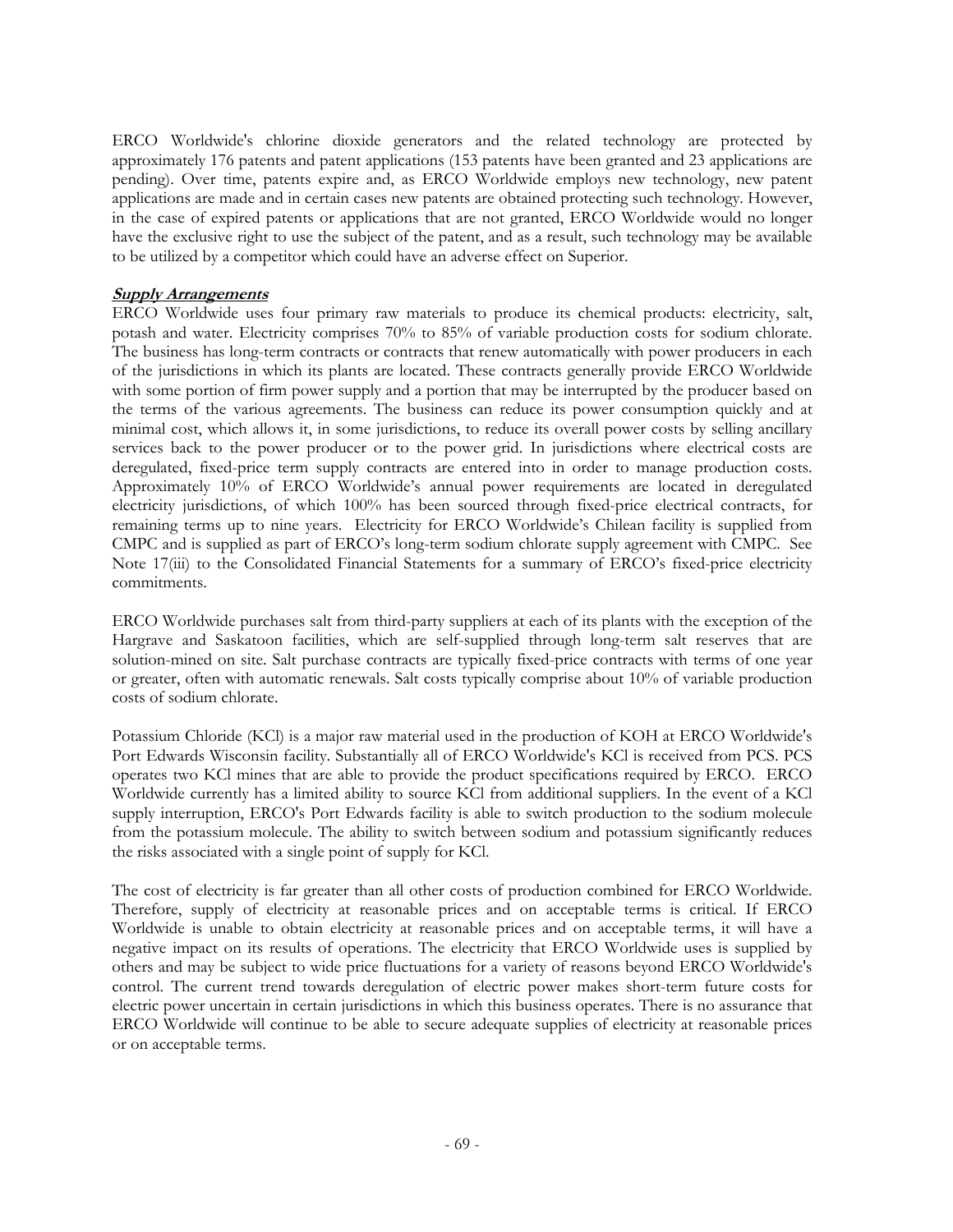## **Foreign Currency Exchange**

ERCO Worldwide's exposure to fluctuations in the United States dollar and Canadian dollar foreign currency exchange rates is expected to be approximately \$125 million to \$135 million in 2010, and consists of US denominated net revenue from Canadian operations and the net cash flow generated from operations in the United States and Chile. ERCO Worldwide manages its exposure to fluctuations between the United States and Canadian dollar by entering into hedge contracts with external third parties and internally with other Superior Plus businesses. Approximately 94% and 61% of ERCO Worldwide's estimated United States dollar exposure for 2010 and 2011 have been hedged.

## **Health, Safety and Environment**

ERCO Worldwide's operations involve the handling, production, transportation, treatment and disposal of materials that are classified as hazardous and are regulated by environmental, health and safety, and transportation laws and regulations. ERCO Worldwide is a founding member of Responsible Care®, an initiative of the Canadian Chemical Producers Association and the American Chemistry Council associations that promote the safe and environmentally sound management of chemicals. ERCO has been verified as complying with the Responsible Care® guidelines and ethics for a fourth time, which represents over 13 years of external compliance. ERCO Worldwide continually strives to achieve an environmental and safety record that is "best-in-class" in the chemical industry. It has not had a material environmental or safety incident and has received many awards for its safety and environmental records. In addition, the conversion to membrane technology at the Port Edwards chloralkali facility eliminates future legacy and liability risks associated with mercury use at the facility.

## **Regulatory**

ERCO Worldwide's operations and activities in various jurisdictions require regulatory approvals for the handling, production, transportation and disposal of chemical products and waste substances. The failure to obtain or comply fully with such applicable regulatory approvals may materially adversely affect ERCO Worldwide.

## **Operational Matters**

The operations of ERCO Worldwide are subject to the risks normally incident to the handling, production, transportation and disposal of chemical products. ERCO Worldwide's facilities produce large volumes of chemicals, using equipment with fine tolerances. The potential exists for the release of highly toxic and lethal substances, including chlorine. Equipment failure could result in damage to facilities, death or injury and liabilities to third parties. If at any time the appropriate regulatory authorities deem any of the facilities unsafe, they may order that such facilities be shut down.

## **Employee and Labour Relations**

As at December 31, 2009, ERCO Worldwide had 500 full-time employees of which 125 were unionized. The three plants in Vancouver, Saskatoon and Buckingham are subject to collective bargaining agreements. Vancouver's agreement was renegotiated in 2009 and expires on November 30, 2012. The Saskatoon and one of the two Buckingham agreements will be negotiated in 2010. The second Buckingham agreement expires in 2011. Collective bargaining agreements are renegotiated in the normal course of business. If Superior is unable to renegotiate such collective bargaining agreements, it could result in an adverse affect on Superior.

## **Construction Products Distribution**

Activity in the construction products distribution business is subject to changes in the level of general economic activity in general and in particular to the level of activity in residential and non-residential construction subsectors. New construction in residential markets is subject to such factors as household income, employment levels, population changes and the supply of residential units in any local area. Residential renovation is not as sensitive to these factors and can provide some balance in the demand for residential construction product distribution.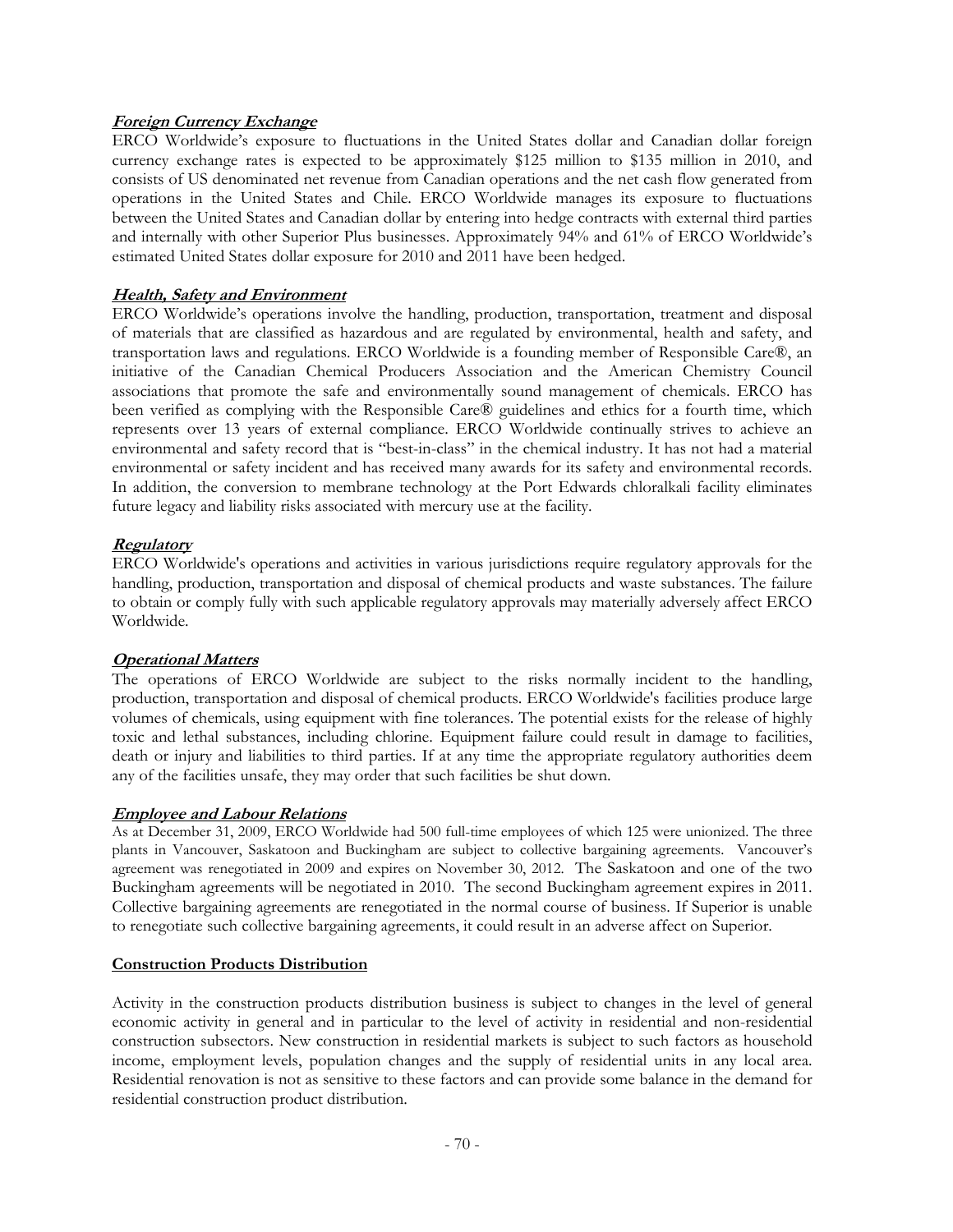Non-residential activity can be further subdivided into commercial, industrial and institutional. New construction activity in these sectors is subject to many of the same general economic factors as for residential activity. In the industrial and institutional subsectors, government and regulatory programs can also have a significant impact on the outlook for product distribution, particularly as related to our insulation businesses. As a result, changes to the level of general economic activity or any of the above mentioned factors that affect the amount of construction or renovations in residential and non-residential markets can have an adverse affect on the constructions products distribution business and Superior.

## **Competition**

The North American GSD business is estimated to generate annual sales revenues of more than \$17 billion. Specialty distributors, such as Winroc, service the builder/contractor market, traditionally representing 50% to 60% of total industry revenues. The remainder of industry revenues is earned through big-box home centres and independent lumber yards, which service the "do-it-yourself" market, as well as direct sales to modular home manufacturers.

The GSD sector is highly fragmented with the top 6 competitors representing an estimated one-third of overall North American industry revenues. The specialty walls and ceilings distribution business is a local, relationship-based business in which distributors compete on the basis of price and service. Barriers to entry are relatively low, but the multi-location distribution network, strong market position, purchasing scale, product line breadth and product and customer knowledge, all provide the business with a competitive advantage over smaller competitors.

The U.S. C&I market segment was estimated at \$2.2 billion in 2008 with distributors servicing about 80% of the market and the remainder serviced directly by manufacturers. Based on declines with the recent recession, it is estimated that the market has declined by 20%. There are only a few large regional competitors as much of the competition consists of small, local, owner-managed businesses.

## **Demand, Supply and Pricing**

The construction products distribution business is a "margin-based" business where the level of profitability is dependent on the difference earned between selling prices and wholesale product cost, as well as management of operating expenses and working capital turnover. Changes in product costs are normally passed through to customers, but timing lags may result in both positive and negative fluctuations of gross margins.

During periods of reduced overall demand for the division's products and services, market prices can become depressed as manufacturing suppliers seek to increase capacity utilization, and specialty distribution competitors seek to protect business levels and cash flow through price competition.

The business carries a comprehensive product line comprised of approximately 60,000 stock-keeping units. Its five principal product lines include products that are sourced from over 800 suppliers. The business is not reliant on any one supplier to source product within its principal product lines. The division purchases its products pursuant to various purchasing programs and does not enter into longterm purchase contracts.

Demand for walls and ceilings building materials is affected by changes in general and local economic factors including demographic trends, employment levels, interest rates, consumer confidence and overall economic growth. These factors in turn impact the level of existing housing sales, new home construction, new non-residential construction, and office/commercial space turnover. Housing starts reflect the level of new residential construction activity. The level of new commercial construction activity has historically lagged new residential activity as commercial infrastructure is put in place to service residential development. Renovation activity trends have historically followed existing home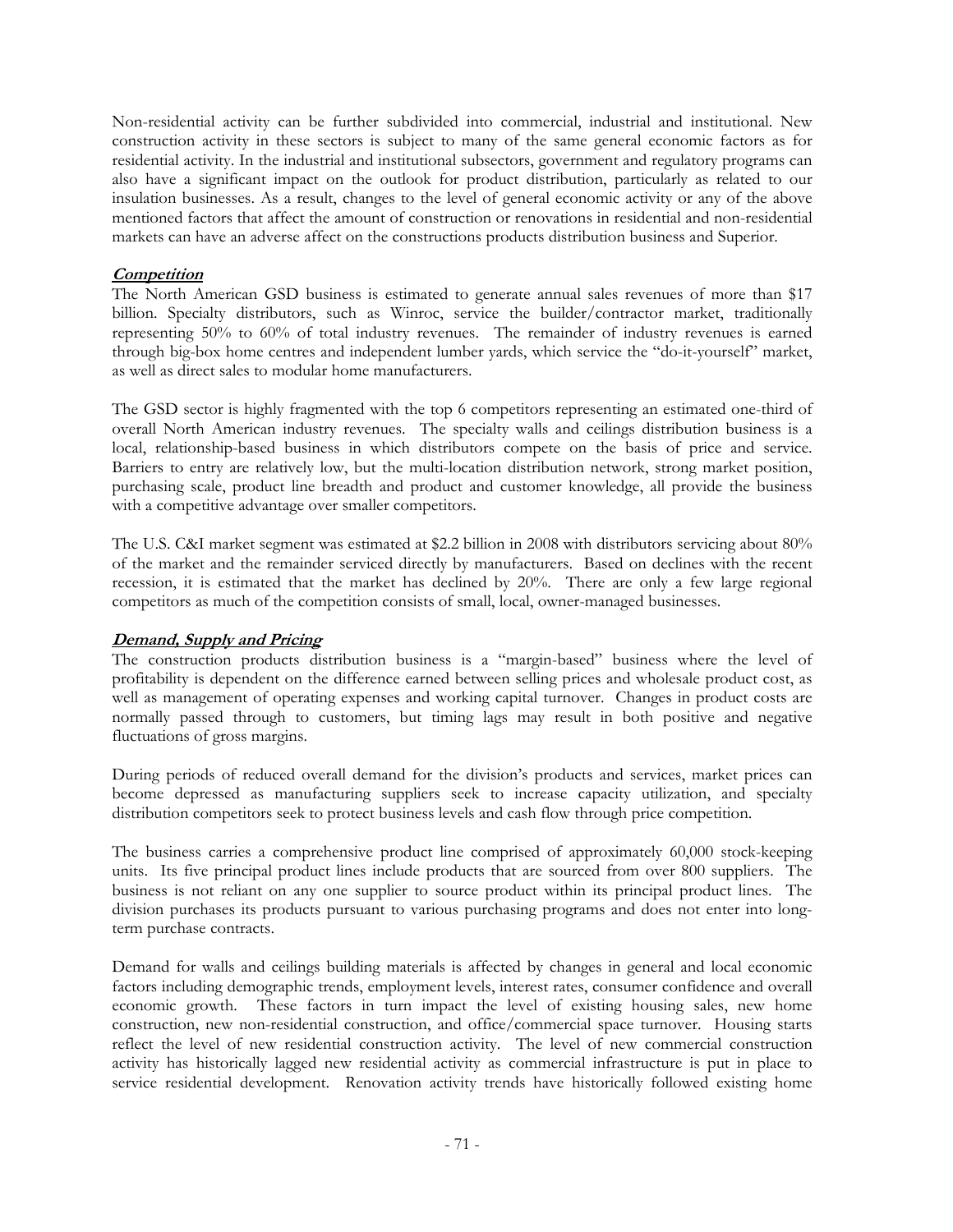resales and turnover of occupants in commercial building space. Sales are modestly seasonal with approximately 52% generated during the second and third quarters.

The C&I market is driven largely by C&I construction spending and economic growth. Sectors within the C&I market that are particularly influential to demand include commercial construction and renovation, construction or expansion of industrial process facilities, such as oil refineries and petrochemical plants, as well as institutional facilities (eg. government, healthcare and schools).

### **Health, Safety and Environment**

The distribution of walls and ceilings and C&I products involves risks, including the failure or substandard performance of equipment, human error, natural disasters, suspension of operations and new governmental statutes, regulations, guidelines and policies. Operations are also subject to various hazards incidental to the handling, processing, storage and transportation of certain hazardous materials, including industrial chemicals. These hazards can personal injury including fatalities, damage to and destruction of property and equipment and environmental damage. There can be no assurance that as a result of past or future operations, there will not be claims of injury by employees or members of the public due to exposure, or alleged exposure, to these materials. There can be no assurance as to the actual amount of these liabilities or the timing of them, if any. The business maintains safe working practices through proper procedures and direction and utilization of equipment such as forklifts, boom trucks, fabrication equipment and carts/dollies. The business handles and stores a variety of construction materials and maintains appropriate material handling compliance programs in accordance with local, state/provincial and federal regulations.

### **Employee and Labour Relations**

As at December 31, 2009, the business had 1,390 employees of which approximately 55 (4%) were unionized at 7 locations. Collective bargaining agreements expire in March 2011 and are renegotiated in the normal course of business. The contract in Minnesota is presently under negotiation. If Superior is unable to renegotiate such collective bargaining agreements, it could result in an adverse affect on Superior.

### **TRANSFER AGENT AND REGISTRAR**

Superior's transfer agent and registrar for all its publicly listed securities is Computershare Trust Company of Canada with offices in Calgary and Toronto.

# **EXPERTS**

Deloitte & Touche LLP is the auditor of Superior and Superior LP. Deloitte and Touche LLP is independent of Superior and Superior LP within the meaning of the Rules of Professional Conduct of the Institute of Chartered Accountants of Alberta.

# **MATERIAL CONTRACTS**

Superior did not enter into any material contracts during the most recently completed financial year or prior thereto, which are still material and in effect, other than contracts entered into in the ordinary course of business other than the following:

- Amended and Restated Limited Partnership Agreement dated December 31, 2008 between Superior Plus Corp. and Superior Plus Inc;
- Indemnity Agreement dated December 31, 2008 between Superior and New Ballard;
- Amended and Restated Credit Agreement dated as of December 31, 2008;
- Merger Agreement;